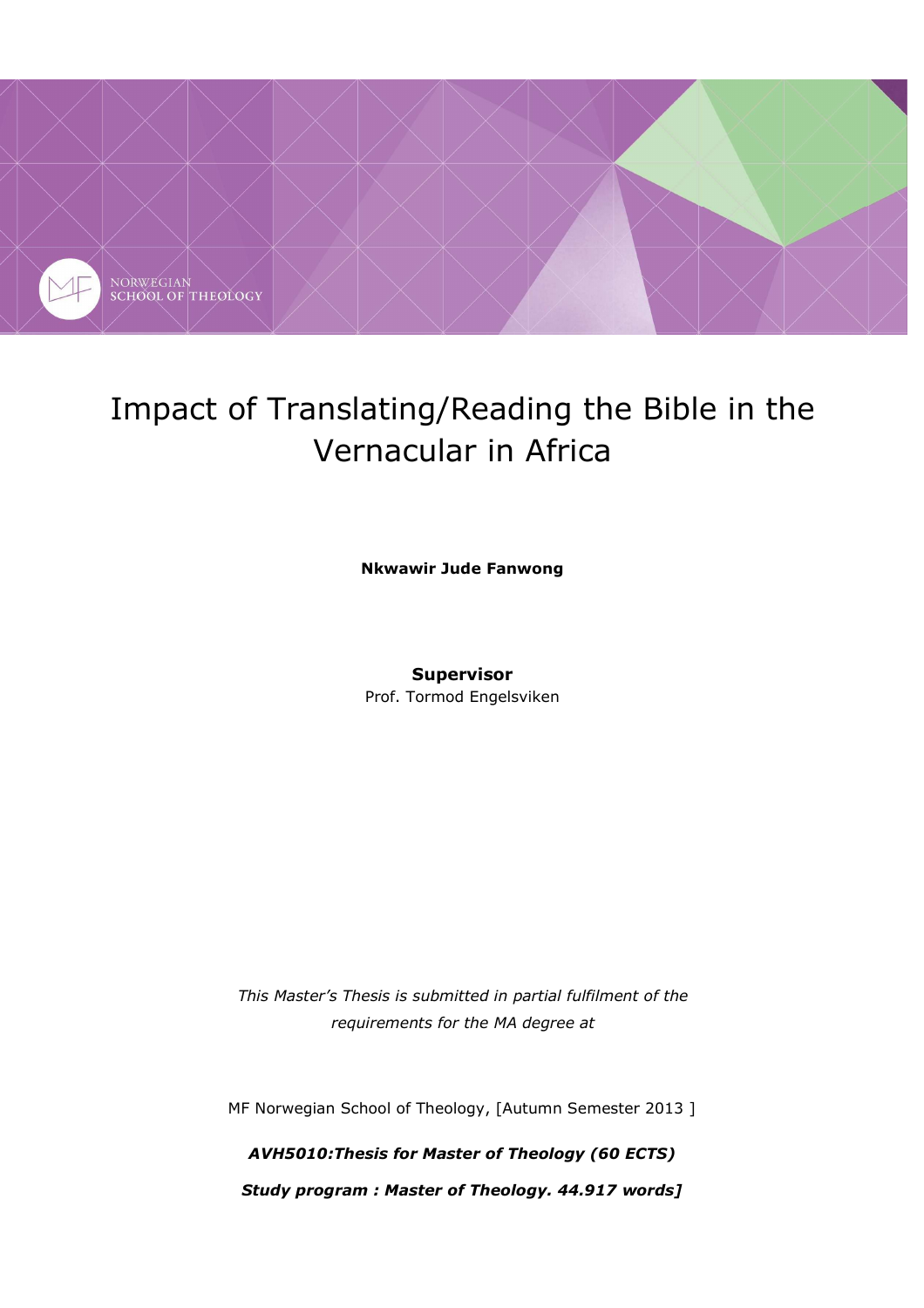**Dedicated to those who give witness to the truth of the words of Scriptures.**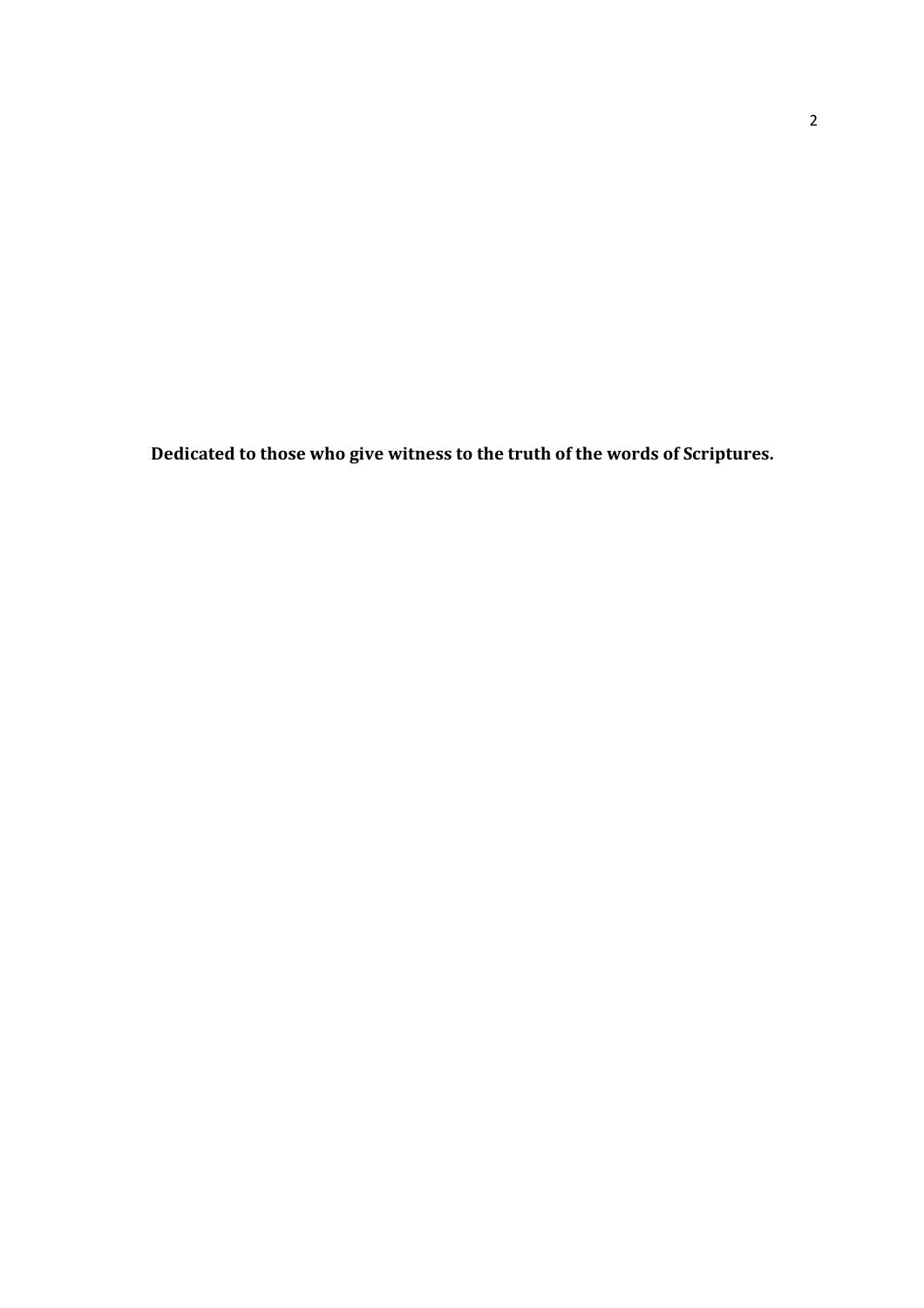#### ACKNOWLEDGMENTS.

 Writing a thesis is like building a house, and this cannot be done by one single person. You need an architect ( or designer), builders, painters, carpenters, plumbers, electricians, and above all, a good, competent supervisor, to give the house the structure, form, shape, solidity, firmness, and the beauty it deserves. This thesis could not have come to its conclusion without the invaluable and indispensable assistance of some people. In the first place, it would like to thank immensely my supervisor, Prof. Dr. Tormod Engelsviken, for his moral support and great encouragement especially when the going was tough and rough, for his intellectual guidance, deep sense and great ability to evaluate, for the precious time he sacrificed and the pains he took to read and correct my thesis.

 Secondly, I am grateful to MF Norwegian School of Theology for giving me the golden opportunity to study here and for the financial assistance during my research. I equally thank the librarians for their moral support and guidance.

 I would also like to thank immensely all my informants for answering my questionnaires and providing me with the relevant data. I would like to mention in particular Mr. Vensu Afred, the president of the Nso Bible Translation Group, and the members; Lea Kingha, Paul Tar, Therese Tche, and others who prefer to be anonymous.

 Lastly, but not the least, I am indebted to my parents, Shufaay John Nkwawir, and Anastasia Nkinin, who were the very first people to introduce me to the Bible.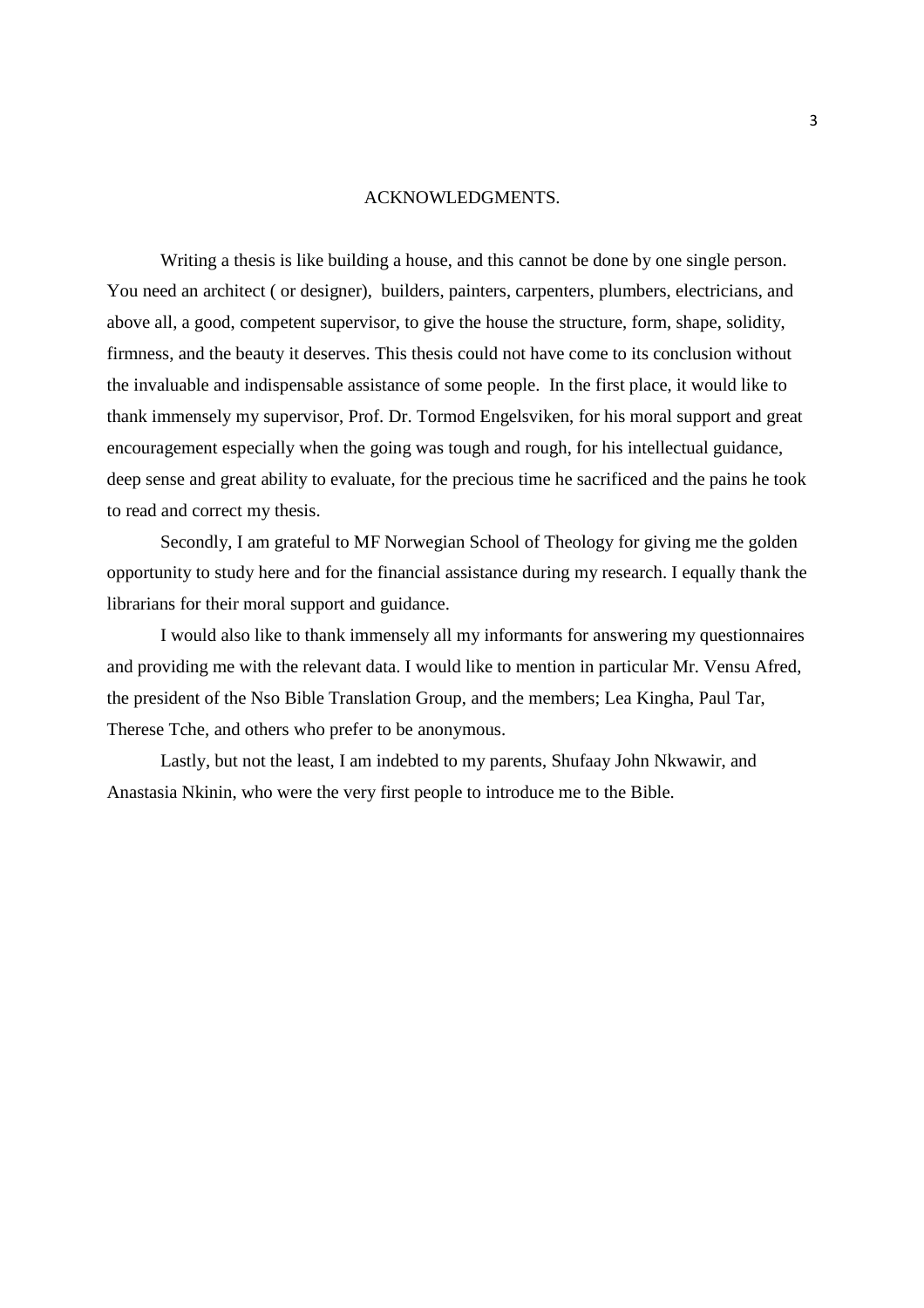# **CONTENTS**

|    | 1. GENERAL INTRODUCTION         |                                                        | 9  |
|----|---------------------------------|--------------------------------------------------------|----|
|    | 1.1. Introduction               |                                                        | 9  |
|    | 1.2. What is Bible Translation? |                                                        | 10 |
|    |                                 | 1.3. Motivation (Statement of Purpose)                 | 12 |
|    | 1.4. Research Question          |                                                        | 13 |
|    | 1.5. Scope of the Study         |                                                        | 13 |
|    | 1.6. Research Methodology.      |                                                        | 14 |
|    |                                 | 1.6.1. Literature research and Book Review             | 14 |
|    |                                 | 1.6.2. Qualitative Research Method                     | 17 |
|    | 1.6.3. Research Tools           |                                                        | 18 |
|    | 1.6.3.1.                        | Ethnography/Participant Observation                    | 18 |
|    | 1.6.3.2.                        | Sampling                                               | 19 |
|    | 1.6.3.3.                        | Interviews                                             | 20 |
|    | 1.6.3.4.                        | Personal Experience and Case Studies                   | 21 |
|    | 1.6.3.5.                        | Limitations                                            | 21 |
|    | 1.6.3.6.                        | <b>Informant Bias</b>                                  | 22 |
|    | 1.6.3.7.                        | <b>Ethical Considerations</b>                          | 22 |
|    |                                 | 1.6.4. Thesis layout and Chapter Summary.              | 22 |
|    |                                 |                                                        |    |
| 2. |                                 | BRIEF HISTORY OF BIBLE TRANSLATION INTO THE VERNACULAR | 26 |
|    | 2.1. The Septuagint             |                                                        | 26 |
|    | 2.2. The Targum                 |                                                        | 27 |
|    | 2.3. The Vulgate                |                                                        | 27 |
|    | 2.4. The Gothic Bible (Ulfilas) |                                                        | 28 |
|    |                                 | 2.5. The Slavonic Bible (Cyril and Methodius)          | 29 |

4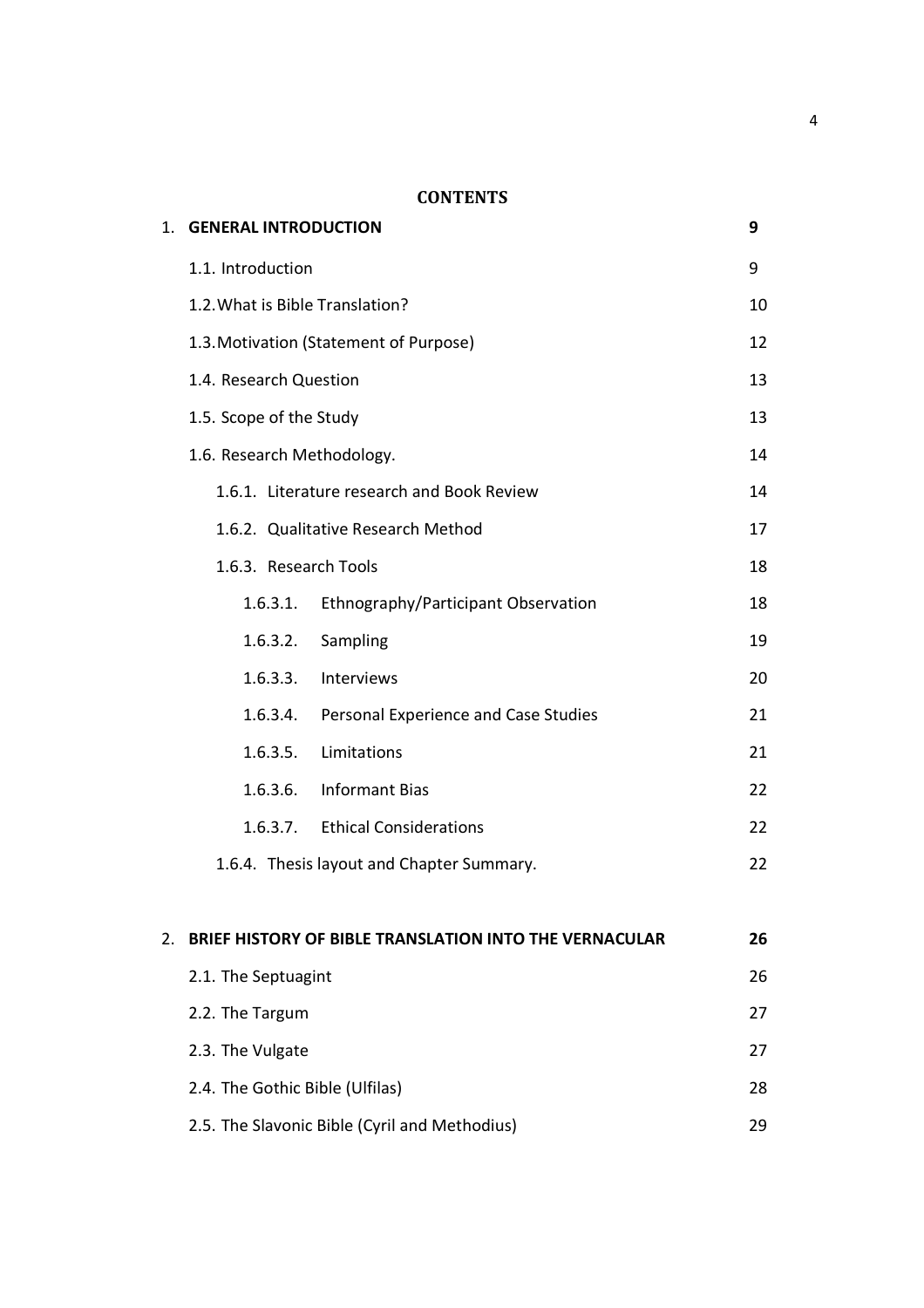| 2.6. Bible Translation in the Middle Ages                                     | 30 |
|-------------------------------------------------------------------------------|----|
| 2.7. The Wycliffe Bible                                                       | 32 |
| 2.8. The Reformation and Early Modern Period                                  | 33 |
| 2.8.1. Martin Luther                                                          | 33 |
| 2.8.2. Tyndale                                                                | 34 |
| 2.8.3. King James Bible                                                       | 34 |
| 2.8.4. Lefevre in France                                                      | 35 |
| 2.8.5. The Jesuits Bible (1582)                                               | 36 |
| 2.9. Bible Translations in the Modern Period $(19^{th} - 20^{th}$ Century AD) | 36 |
| 3. BIBLE TRANSLATIONS IN AFRICA                                               | 39 |
| 3.1. Bible Translations in Ethiopia                                           | 40 |
| 3.1.1. Ge'ez                                                                  | 40 |
| 3.1.2. Amarinya                                                               | 40 |
| 3.1.3. Oromo                                                                  | 40 |
| 3.2. Swahili (Kenya, Uganda, and Tanzania)                                    | 40 |
| 3.3. Igbo (Nigeria)                                                           | 41 |
| 3.4. Grebo (Liberia)                                                          | 41 |
| 3.5. Bible Translations in South Africa (Tsonga, Tswana, Zulu)                | 41 |
| 3.6. Bible Translations in Cameroon                                           | 42 |
| 3.6.1. Bible Translation into Douala                                          | 42 |
| 3.6.2. The Bible in Mungaka                                                   | 43 |
| 3.6.3. God Speaks Lamnso                                                      | 44 |
| 4. HOW IS THE VERNACULAR BIBLE USED IN AFRICA?                                | 47 |
| 4.1. Various Usages of the Vernacular Bible                                   | 47 |
| 4.2. Use of the Bible in Small Christian Communities                          | 48 |
| 4.2.1. Meaning of Small Christian Communities                                 | 48 |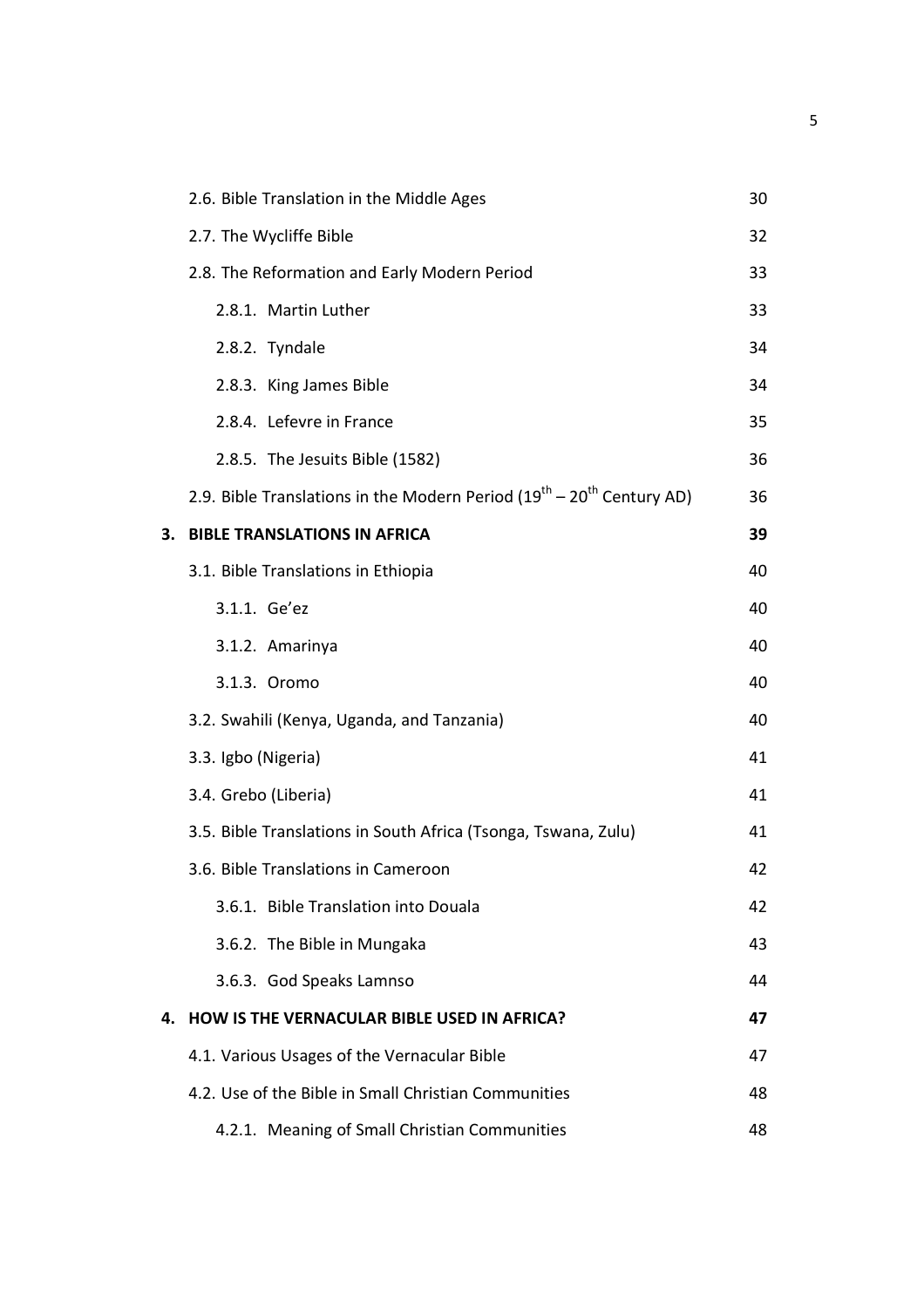|    | 4.2.2. The African Synod, 1994                                            | 49 |
|----|---------------------------------------------------------------------------|----|
|    | 4.2.3. Small Christian Communities in Cameroon                            | 50 |
|    | 4.2.4. Bible Sharing in Small Christian Communities.                      | 51 |
|    | 4.2.4.1.<br>The Seven Step Method of Bible Sharing                        | 52 |
|    | 4.3. Use of the Bible in African Indigenous Churches                      | 54 |
| 5. | <b>IMPACT OF BIBLE TRANSLATION IN AFRICA</b>                              | 56 |
|    | 5.1. Introduction                                                         | 56 |
|    | 5.2. Effects of Translating the Bible into African Languages.             | 57 |
|    | 5.2.1. Continuation of the Drama of Pentecost and Church History          | 57 |
|    | 5.2.2. Mass Evangelism                                                    | 59 |
|    | 5.2.3. Superstitious Beliefs and Lucrative Business?                      | 62 |
|    | 5.2.4. Development of Local Languages                                     | 65 |
|    | 5.2.5. Moral Impact                                                       | 67 |
|    | 5.2.6. Growth of African Independent Church Movement and Schisms 69       |    |
|    | 5.2.6.1.<br>Some Causal Factors of African Indigenous Church Movements 73 |    |
|    | <b>Poor Communication</b><br>$\bullet$                                    | 73 |
|    | Superficial, impoverished Gospel                                          | 75 |
|    | Translation of the Bible into the tribal vernacular                       | 75 |
|    | <b>Western Denominationalism</b>                                          | 76 |
|    | 5.2.6.2.<br>Characteristics                                               | 77 |
|    | Theology: Heretical or Authentically African?                             | 77 |
|    | 5.2.7. Religious Freedom                                                  | 79 |
|    | 5.2.8. Political Liberation                                               | 79 |
|    | 5.2.9. Popular Biblical Interpretation                                    | 81 |
|    | Comments<br>5.2.9.1.                                                      | 83 |
|    | How are the Old and the New Testaments Related?<br>5.2.9.2.               | 83 |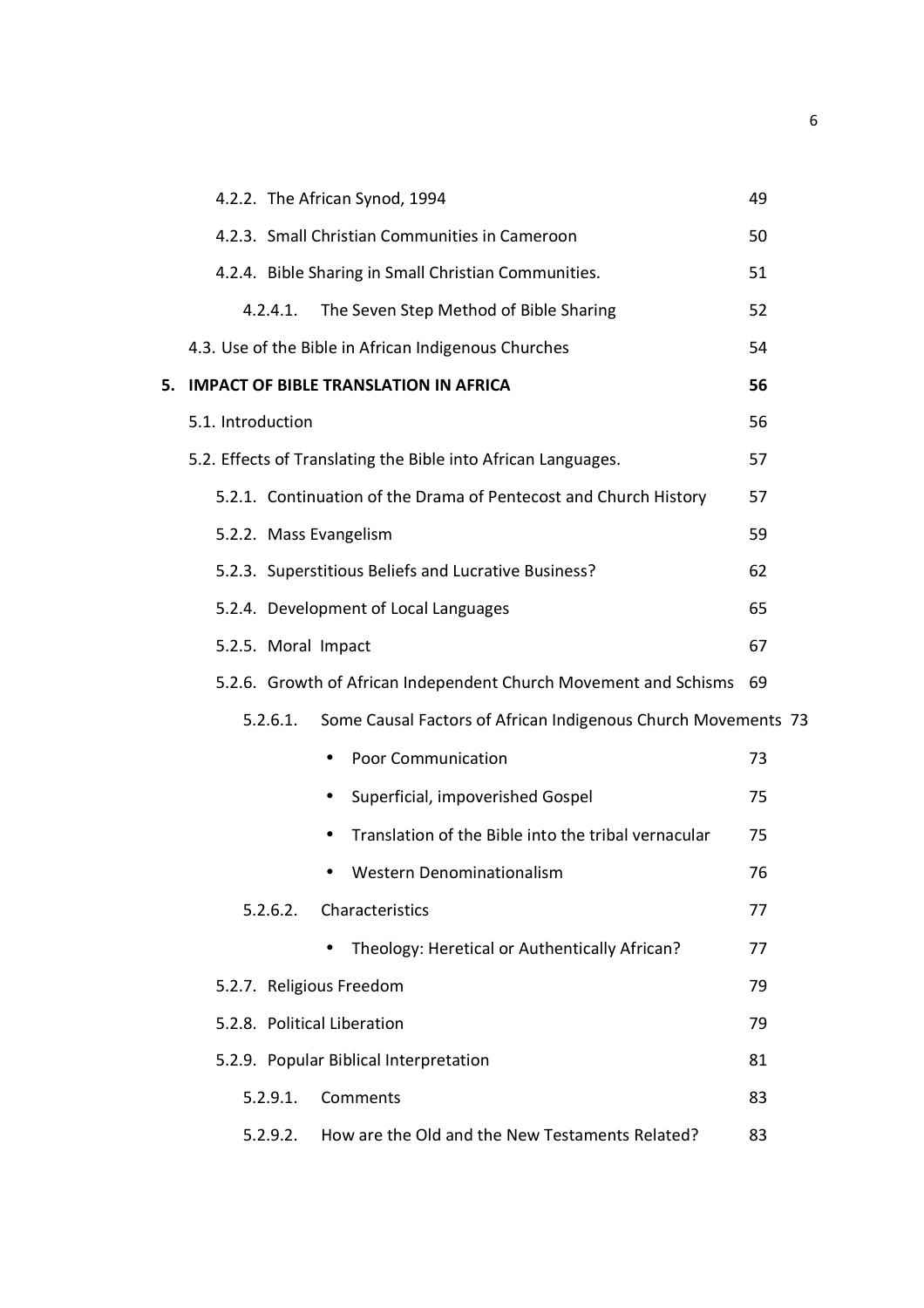|    | 5.2.10. Impact on Land Dispute                                                  | 84  |
|----|---------------------------------------------------------------------------------|-----|
|    | 5.2.11. Social Action (Liberation Theology)                                     | 86  |
|    | 5.2.12. Source of Christian Unity                                               | 87  |
|    | 5.2.13. Enhances understanding of Scriptures, and Conversion of the faithful 88 |     |
|    | 5.2.14. Promotes African traditional Religion                                   | 89  |
|    | 6. IMPACT OF BIBLE TRANSLATION ON THE AFRICAN CULTURE                           | 91  |
|    | 6.1. Critique of Sanneh                                                         | 91  |
|    | 6.2. Tension between Faith and Culture                                          | 91  |
|    | 6.3. Limits and Corruption of Culture                                           | 93  |
| 7. | THE BIBLE AND AFRICAN TRADITIONAL BELIEFS AND PRACTICES                         | 96  |
|    | 7.1. Introduction                                                               | 96  |
|    | 7.2. African Traditional Religion                                               | 97  |
|    | 7.3. Divination                                                                 | 99  |
|    | 7.3.1. Case Study                                                               | 99  |
|    | 7.3.2. Meaning of Divination                                                    | 102 |
|    | 7.3.3. Forms and Techniques of divination                                       | 103 |
|    | 7.3.4. Can the Bible Replace Divination?                                        | 104 |
|    | 7.4. Ancestor Veneration                                                        | 107 |
|    | 7.4.1. Case Study                                                               | 107 |
|    | 7.4.2. Veneration of Ancestors                                                  | 108 |
|    | 7.4.3. African Traditional Revelation                                           | 108 |
|    | 7.4.4. Role of Ancestors in African Traditional Revelation                      | 110 |
|    | 7.5. Syncretism or an Indigenous Christianity?                                  | 114 |
| 8. | SHOULD THE BIBLE BE TRANSLATED OR NOT?                                          | 120 |
|    | 8.1. Reasons for Translating                                                    | 120 |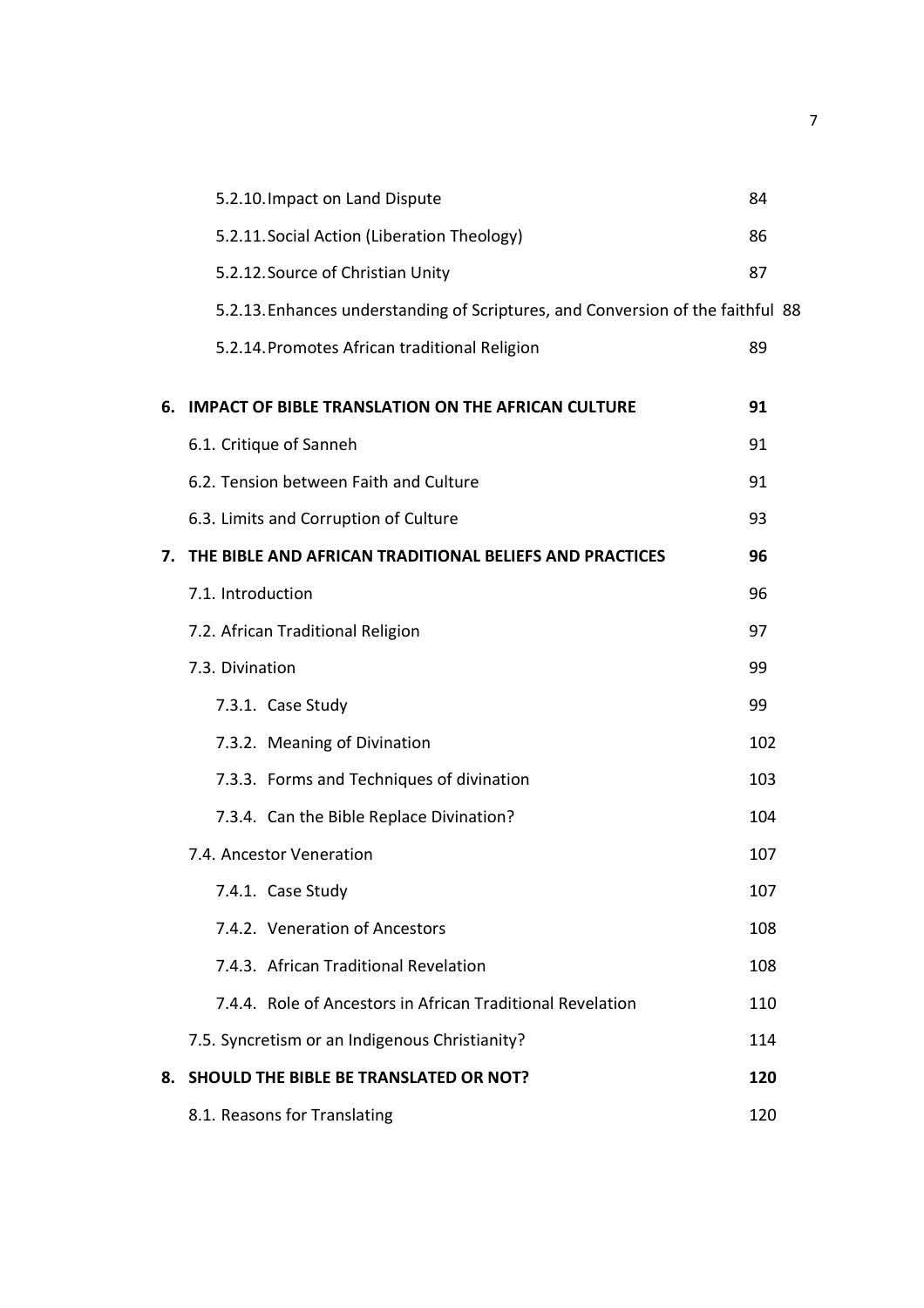|    | <b>Bibliography</b>                                                                            | 132 |
|----|------------------------------------------------------------------------------------------------|-----|
| 9. | <b>GENERAL CONCLUSION</b>                                                                      | 127 |
|    | 8.2.2. Other Norms Pertaining to the Translation of Sacred Scriptures                          | 125 |
|    | 8.2.1. General Principles on the Translation of Liturgical Texts into Vernacular<br>languages. | 123 |
|    | 8.2. How Should the Bible be translated?                                                       | 123 |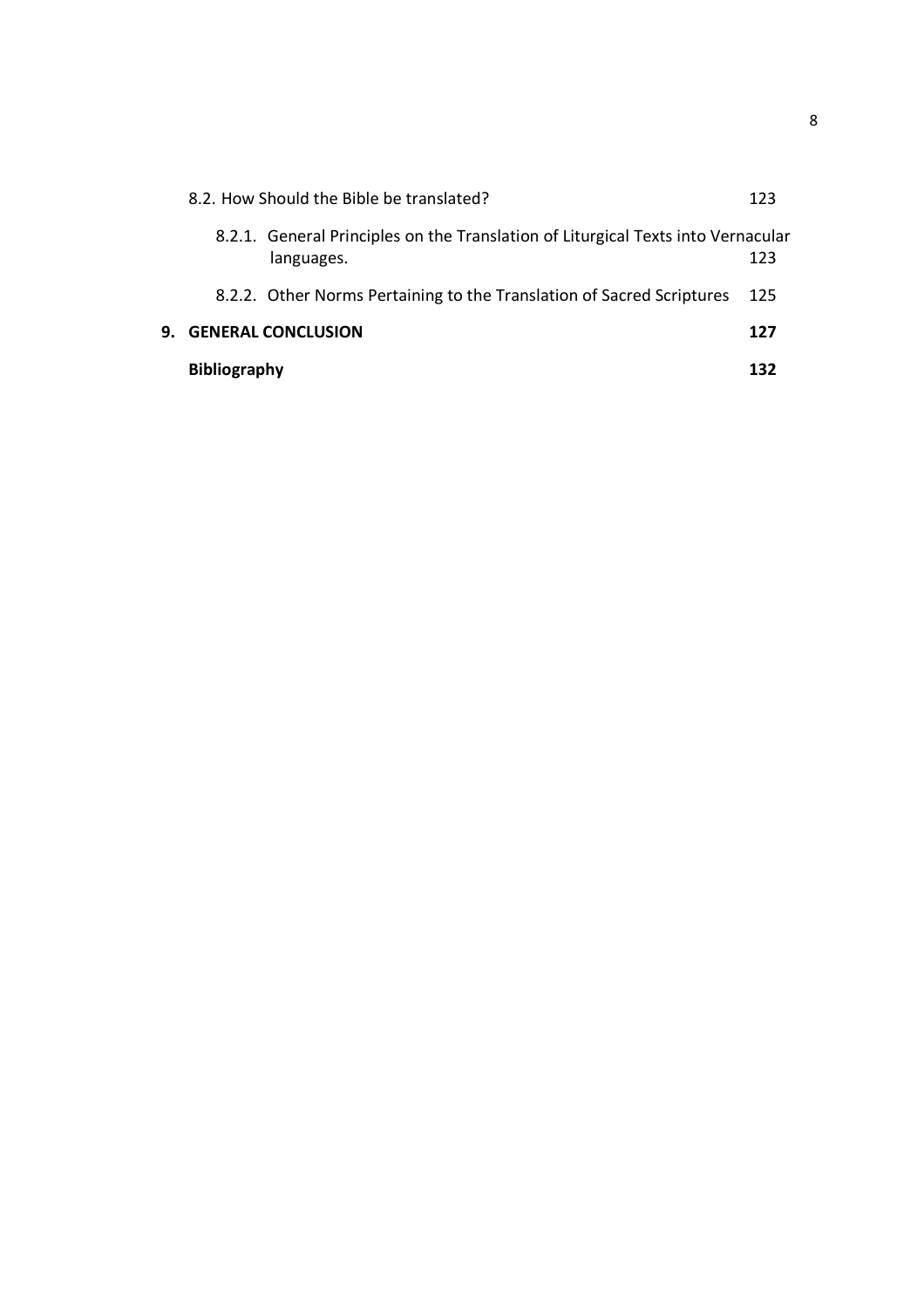## **CHAPTER 1**

## **GENERAL INTRODUCTION**

#### **1.1. INTRODUCTION**

One common and major characteristic of the Religions of the Book is the existence of a sacred hand book which lies at the heart of the profession and practice of the faith of each religion. Christianity falls within this category, and her sacred book is the Bible, which contains the message of salvation. In fact, it is the Word of God, spoken in different and varied ways /epochs in the past, and in the appointed time it was spoken in a final, definitive way in the Person of Jesus Christ. (cf. Heb.1:1). He is the word of God spoken to humanity, the word through whom the world was made, and that became a human being (Jn.1:1-2, 14). St Jerome underscores the intimate and inseparable link between the Bible and Jesus Christ in these words: '*Ignorance of scriptures is ignorance of Christ'.* In a similar fashion, and as a logical consequence, I would like to say that poor translation of scriptures is poor translation of Christ. If the Bible is God's word to mankind, then it means God is communicating with us. The biblical message therefore should no longer be a mystery concealed, but rather a mystery revealed in the written word of God (Duthie, 1985:10). The Bible was originally written in Hebrew, Greek, and Aramaic. Few of us can read these languages, hence we depend on the work of translators to read, understand, and respond to the word of God.

Despite the central role of the Bible in the lives of Christian believers, it is paradoxical as well as ironical that its translation and reading has been problematic in the history of Christianity. Some argue that the translation of the Bible into vernacular languages led to different interpretations which eventually brought about the split in Christendom; hence it has done more harm than good. To pre-empt such a dangerous situation, the Catholic Church had earlier forbidden, or rather delayed, the possession and reading of the Bible by the laity. This has orchestrated questions such as: for whom is the Bible? Who should read and who should not read it? Must it be translated into vernacular languages? What impact does this have on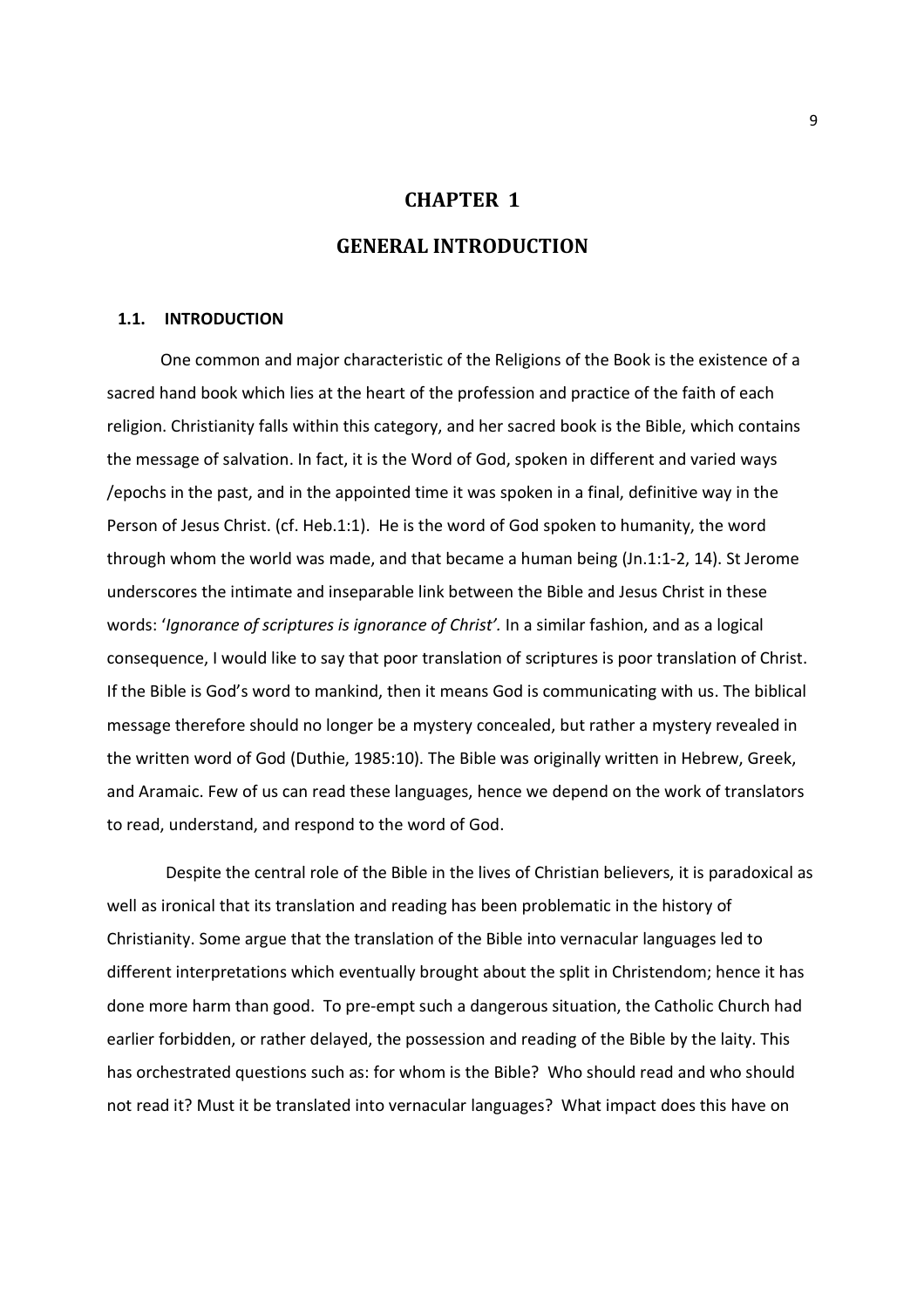missionary work in Africa, and on African theology, etc. ? In this study, I shall try to resolve some of these issues, but before then, first I would like to clear the grounds and set the ball rolling by defining Bible translation.

#### **1.2. WHAT IS BIBLE TRANSLATION?**

Bible translation refers to "the art and practice of rendering the Bible into languages other than those in which it was originally written" (visit http://www.britannnica.com). Since translation has to do with communication, its theory shares some concerns with communication theory, for example, the recognition that every act of communication has three dimensions: the speaker (or author), the message, and the audience. This implies that the more a translator can know about the original author, the actual message the author produced, and the original audience, the better acquainted the translator will be with the act of communication . Communication is efficient when the three dimensions converge.

 Some of the questions faced by Bible translators include the following: "What type of translation do we want to produce, and what translation philosophy, theory, method, or approach must we follow in order to achieve the desired results?" In effect, these questions raise another question, namely, "What types of Bible translations are there?" (Scorgie and Strauss , 2003: 51).

 According to Kevin Gary Smith (2000: 24) , " The goal of every Bible translator, in the broadest sense, is to convey the meaning of the source text in the receptor language". However, while Bible translators agree that this is their principal objective, they disagree about how to achieve it. Basically there are two competing theories of translation and/or methodologies of Bible translation: *formal equivalence* and *dynamic equivalence.* 

 Formal equivalence theory, also referred to variously as complete or word-for-word or literal or gloss translation (cf. Scorgie and Strauss, 2003:51) , derives its name from the fact that its primary interest is on the *form* of the original language in the translation. It is concerned with creating a translated text which is true to the original's form, hence it focuses on the source or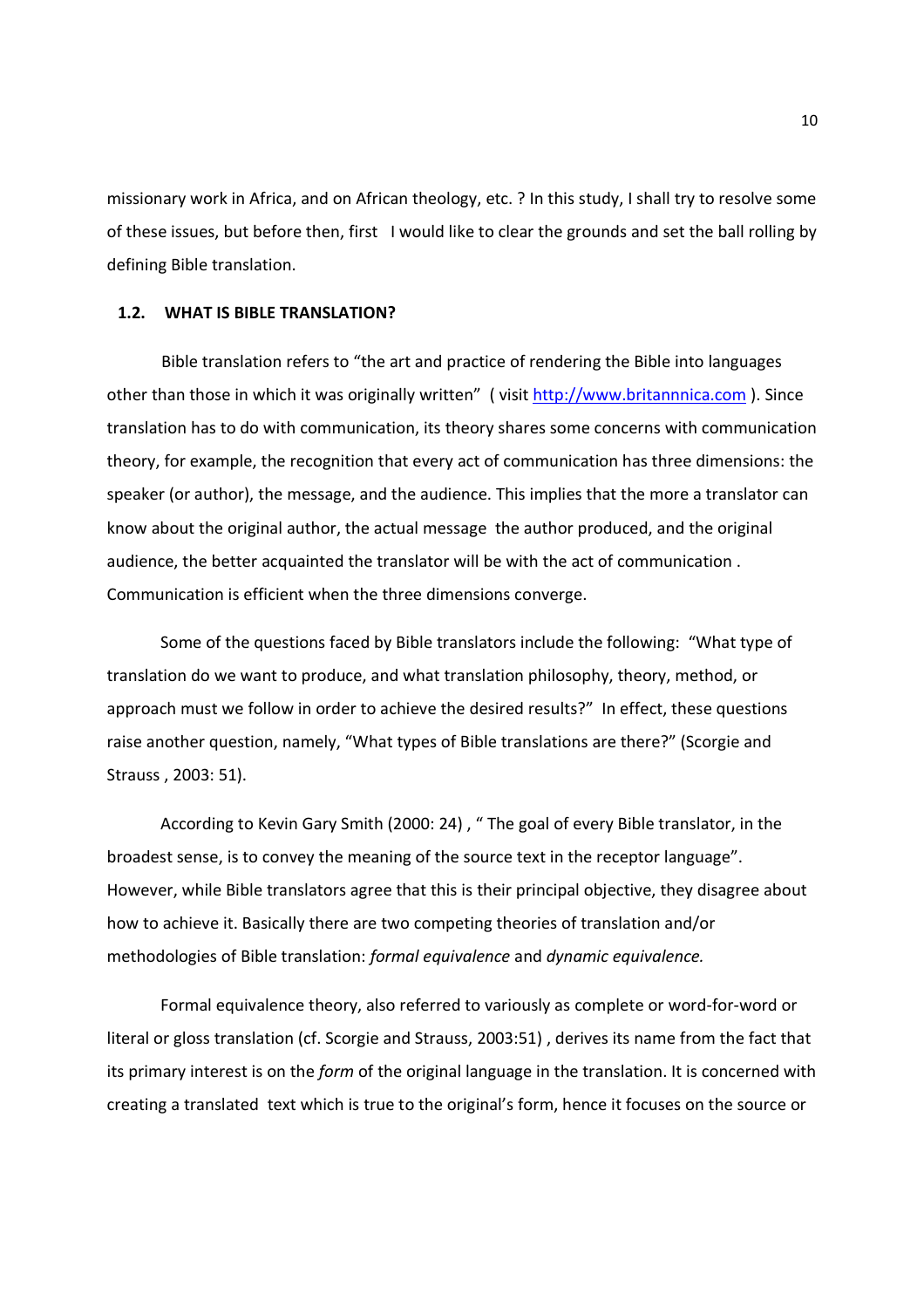the original language. The reason behind this is that "the meaning of the original is best communicated by translating it into a linguistic form which closely parallels that of the original language" ( Beekman and Callow 1974:20).

 The second type of translation is referred to as dynamic or functional or idiomatic equivalence, or thought-for-thought translation. It is meaning-focused (Scorgie and Strauss, 2003: 53). The concept was developed by Eugene A. Nida. According to him, the ideal of translation is "the reproduction in a receptor language [i.e., English] of the closest natural equivalent of the source language [i.e., Hebrew or Greek] message, first in terms of meaning, and second in terms of style."  $1$  The philosophy of dynamic equivalence is that the translator attempts to convey the thoughts and ideas expressed in the source language ( or in the Bible), rather than translating each phrase word-for-word. In this respect, a translation should therefore have the same dynamic impact on modern readers as the original had on its readers and listeners; it should evoke the same feelings and reactions in the reader (Smalley, 1991:111f.) However, this principle needs some qualification and adaptation. In this connection, Carson says "When Jesus' or Paul's words made opponents angry, the translation should not therefore make modern readers angry. Rather, they should be able to sense the reason for the anger in the language of the translation" (Carson, quoted by Smalley,1991:111)

Another view about Bible translation is that it is essentially an interreligious dialogue because it has exported the Scripture into many local languages and has in turn made it possible for interreligious dialogue to take place in many countries , especially in Africa ( Edward Kajivora, 2012:169). Here, interreligious dialogue is understood as "a conversation between parties who are not saying the same thing and who recognize and respect contradictions and mutual exclusions between their various ways of thinking" (Taylor, quoted by Kajivora, 2012:170). This means that true dialogue intends to listen and learn; it is a means through which areas of agreement and disagreement are clarified leading to change of attitudes towards each other (Kajivora, 2012: 170).

 1 . Eugene A. Nida and Charles R. Taber, *Theory and Practice of Translation, With Special Reference to Bible Translating,* Leiden: Brill, 1969: 210.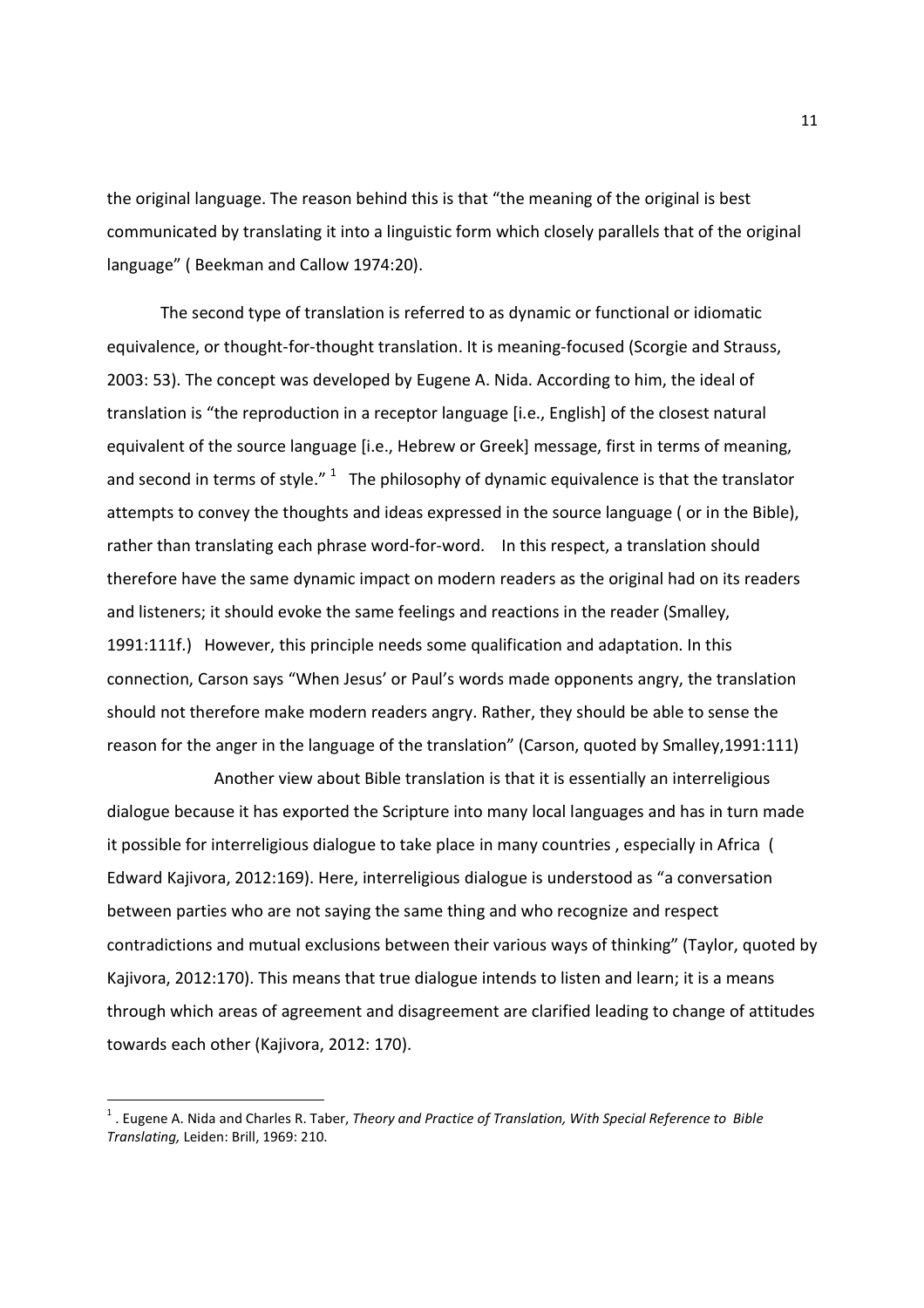#### **1.3. MOTIVATION (STATEMENT OF PURPOSE)**

The advent of globalization and information technology has brought about a sharp increase in the level of literacy among many cultures around the world, especially in the Third World and developing countries. This has affected the various aspects of human life including the political, social, cultural, religious, and moral. With regard to the religious and moral aspects, many people now possess and read the Bible, thanks to the many translated versions that exist in their vernacular languages. To a great extent, the work of evangelism has increased, the gospel message is spreading far and wide, faith is nurtured and practiced, etc.

My motivation to work on this subject stems from the way some African Christians read and interpret the Bible, especially the Old Testament. Because it has some similarities with traditional religion, they quote it to justify certain cultural practices which are incompatible with Christian faith. Secondly, two followers of the Jehovah Witnesses confronted me with a Christological problem, that is, the issue of Christ's divinity, and said that it is an invention by the Catholic Church whereas it is not found in the Bible. I quoted the gospel of John 1:1,14, which says that before the creation of the world, the Word existed already. He was with God and he was God, and "the word became flesh, and dwelt among us." This made no sense to them, for they continued to insist that Jesus was only and totally a human being. It was then that I realized that the Arian controversy of the Fourth century had not been finally laid to rest. It is still a current ,topical and relevant issue in our society. Even though the Bible had been translated in order to facilitate people's understanding of it, that has not always been the case. Some people read and understand it differently.

Suffice to mention that this thesis does not intend to discuss all the controversies and misunderstandings over the Bible, the problem of biblical hermeneutics, the dynamics of biblical translation ,etc. Our main focus will be to discuss the impact of translating and reading the Bible in the vernacular languages ( especially in Africa).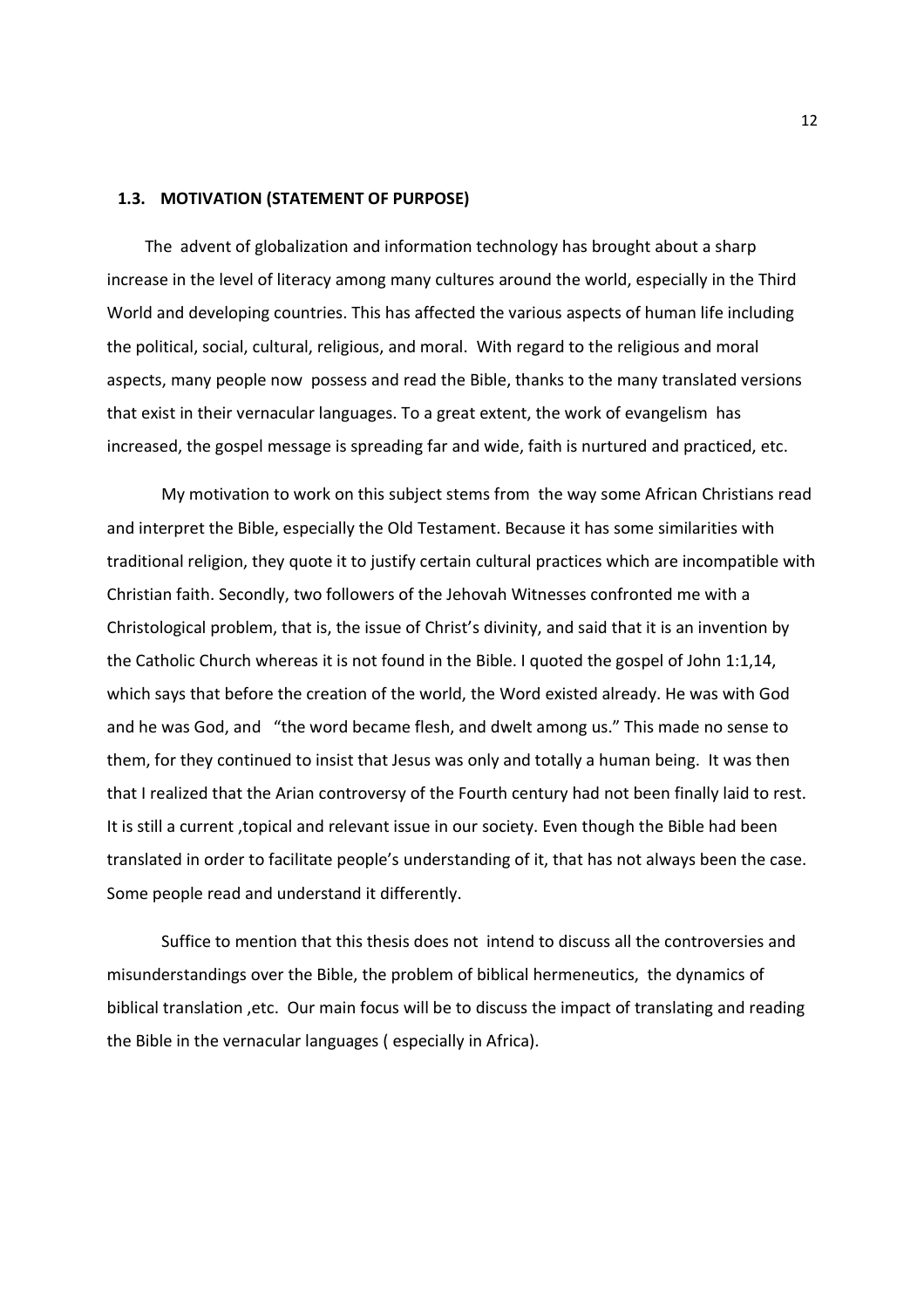#### **1.4. RESEARCH QUESTION (SUBJECT OF THE THESIS )**

The phenomenon of translating the bible from the Hebrew, Greek, and Latin, into other languages is not new. It has been examined many times before but mainly from different perspectives such as the socio-cultural, linguistic and literary contexts, exegetical ( as the basis for commentary), religious, missionary, historical, and even political. Previous endeavors have tended to overlook or marginalize the impact of translating the bible into vernacular languages. As a consequence, the underlying effects and dangers of translation have not been directly and fully exposed, mainly due to the polarization of religious views in succeeding centuries. In order to bring a different dimension to the subject therefore, in this thesis, I intend to investigate the impact of translating the Bible into the vernacular languages. This translation has a long history in Christendom. Formerly, it was solely the prerogative of the clergy to possess the Bible. The laity was once forbidden by the Catholic church to possess, read or even touch the bible considered as a holy book. This was to combat heresies , and to preserve the unity of the Church. After sometimes she changed this position thus allowing the laity to possess and read the bible. However, before this ban was lifted, some individual clergies had translated the bible to some vernacular languages and this had a great impact on the lives of the laity and on the society( e.g., Martin Luther's translation of the bible to the German language played a major role on the birth of the Reformation and on Protestant theology). With this in mind, I shall endeavor to explore the following concerns: 1) Should the Bible be translated into local vernacular languages? 2) In case it should, what are the impact, the effects, implications and dangers of such an enterprise on the individual, the evangelizing mission of the Church, on culture, and traditional religious beliefs in Africa?

#### **1.5. SCOPE OF THE STUDY.**

 This study makes a general survey of the history of Bible translation into the vernacular as Christianity spread from the immediate environment of its birth to other continents and countries where it encountered other different languages and cultures including Africa. However, concerning the impact of translating the Bible into the vernacular, attention is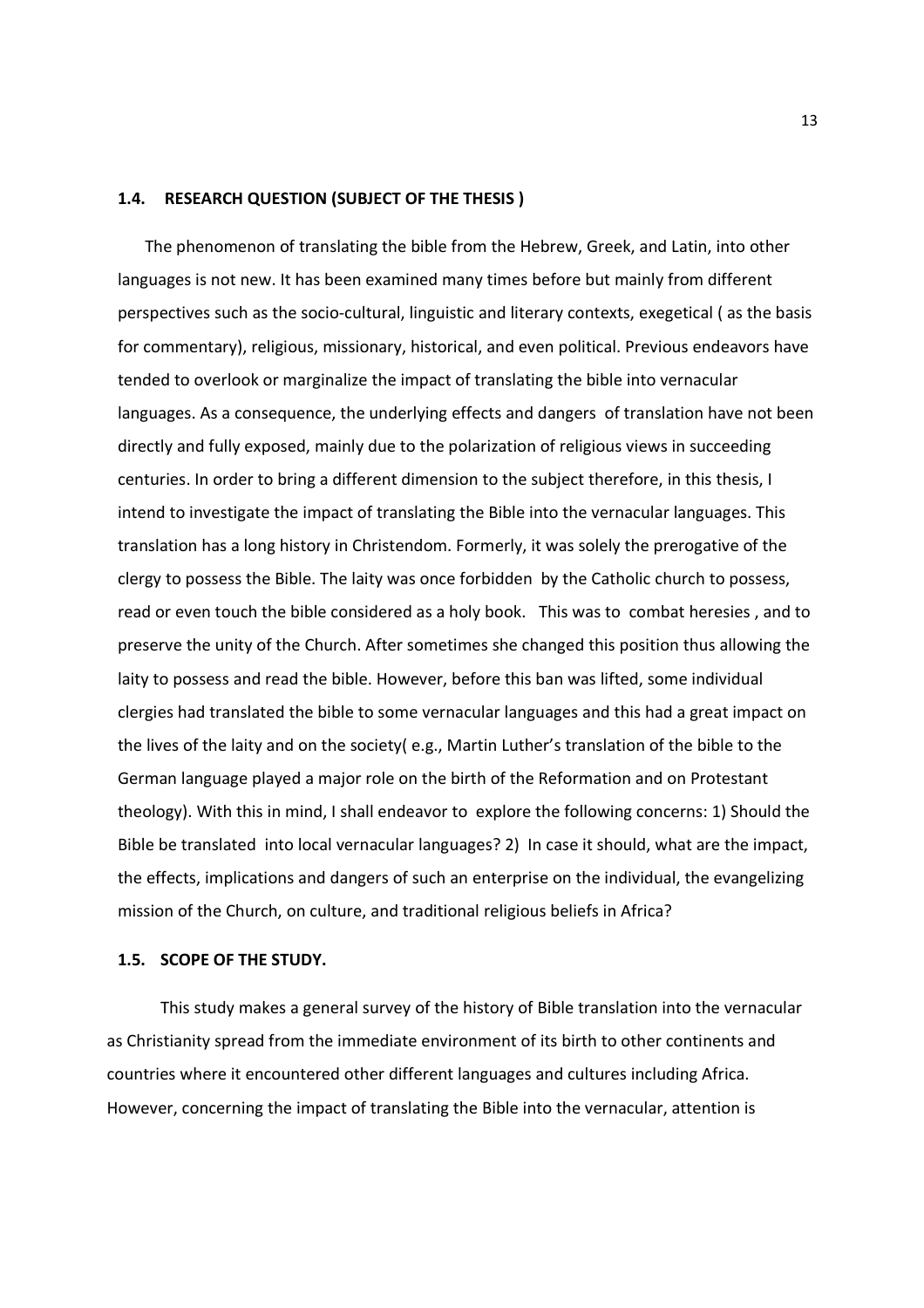focused on the continent of Africa, specifically south of the Sahara. This does not mean that research was carried out in all the African countries south of the Sahara. Rather, I have presented a general picture of the effects of Bible translation into the vernacular in Africa drawing examples from some specific countries south of the Sahara, and then I have limited most of my research to Cameroon. The case studies and the presentation on the use of the Bible in Small Christian Communities are based in the Catholic diocese of Kumbo in the North West Region of Cameroon, where I hail from. Questionnaire were administered in this diocese, and in the Archdiocese of Douala where I served the Catholic Church for eleven years and for five years respectively.

 My discussion and analysis are from the perspective of missiology, systematic and contextual theology. The translation of Scriptures into the vernacular, especially in mission territories like Africa, is a strategy which missionaries employed for the spread of Christianity , and to enable the local people better understand the Word of God and the Christian faith. It is pertinent to investigate how effective and successful evangelization through Bible translation has been in Africa. What is the impact on the growth of the Christian faith? The thesis does not pretend or claim to have said everything that can be said on the subject due to the limitation of space and time, hence there is room for further developments and discussions.

#### **1.6. RESEARCH METHODOLOGY AND DESIGN.**

In this study I have employed a mixed methodology consisting of literary studies (literature review) and empirical studies. They are explained in the following section:

**1.6.1.** Literature Research and Book Review. Epistemology remains an on-going process, meaning that the acquisition of knowledge is never a closed topic. The same reality can be examined and explored from various, different perspectives, and one idea can generate many other ideas which can be compared and contrasted. Bearing this in mind, I reviewed works of scholars who have written articles or books in connection to Bible translation. I did this with specific reference to the themes, theories, methodology, context, history, and controversies. To facilitate my literature research therefore, I made an extensive use of library database in the library of the Norwegian School of Theology where I consulted encyclopedias, books, journals,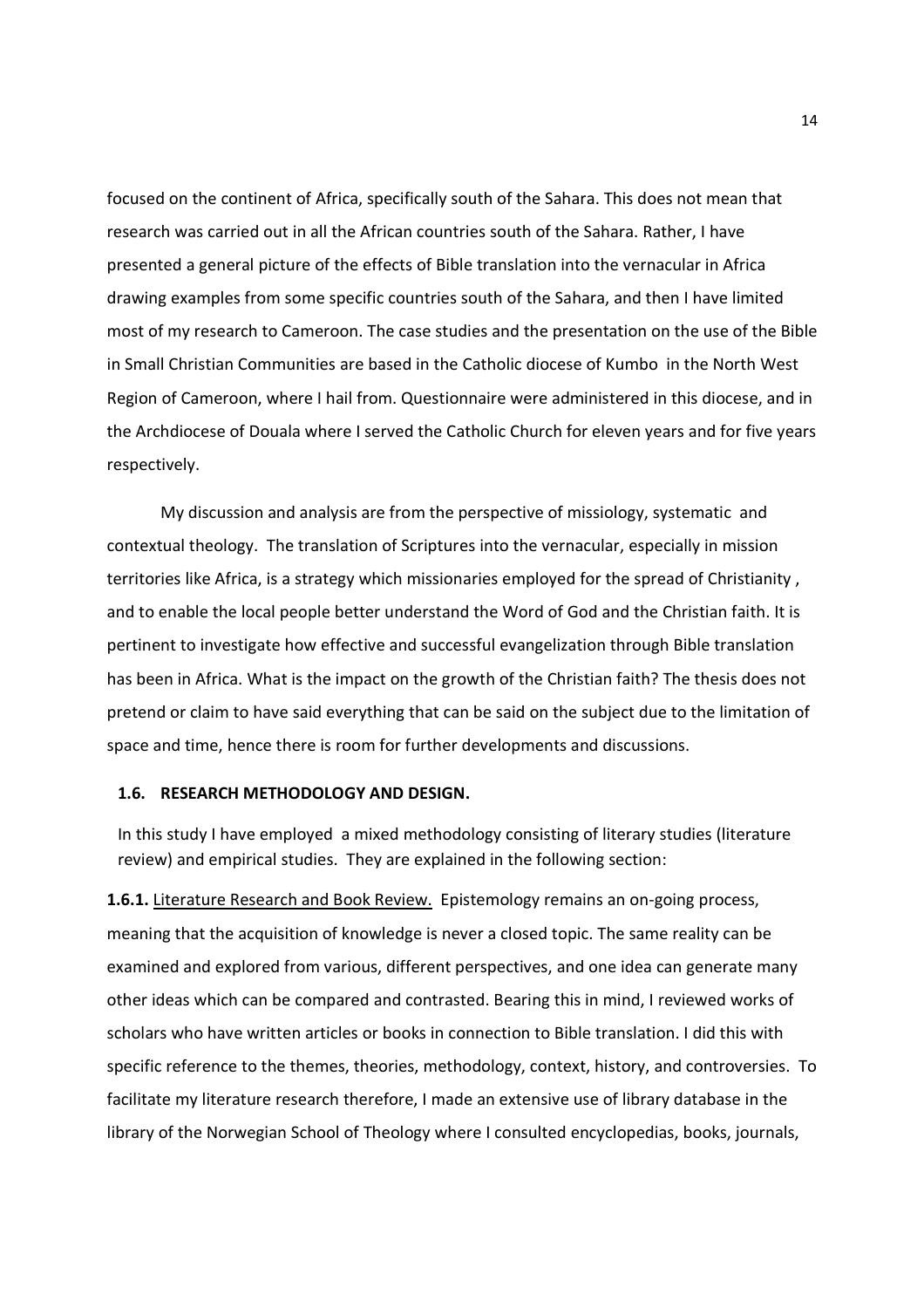articles, and dissertations. I also used electronic sources like the internet as a method of data collection.

Included in the list of books that I am going to use are the following which have said something in relation to my topic, that is, they have treated some themes that are relevant to my topic. I will use some of the books extensively. In a chronological order, they are:

- $\triangleright$  Schism And Renewal in Africa, by David B. Barrett, published by the Oxford University Press, Nairobi, 1968. In this book, Barrett traces the origin of, and the conditions that gave rise to African independent Churches and schisms. He observes a connection between the translation of the Bible in a local language and an independent Church movement. In addition to this, I shall bring out other consequences of translating the Scriptures into the vernacular in Africa.
- $\triangleright$  Bible And Theology in African Christianity, by John S. Mbiti, published by Oxford University Press, Nairobi, 1986. Chapter Two of Mbiti's book is of interest to me because it talks about the translation and the use of the Bible in the Church in Africa. It treats specific themes such as the translations of the Bible in Africa, what happens when Africans read the Bible in their own mother tongues, the role of the Bible in the formation and inspiration of the African independent church movement. This illustrates the impact of Bible translation on the life of the Church in Africa. I will expand on some of these themes , and update them with new material and examples.
- Bible Translation And The Spread of the Church : The Last 200 Years, edited by Philip C. Stine, 1990. The book is a collection of essays by prominent missiologists who met at the Center of Theological Inquiry in Princeton, New Jersey, in October 1988. Their deliberations were centered on these questions among others: What has Bible translation had to do with the growth of the Church over the last 200 years? How has it affected the theology of the new churches? Has it had any impact on the languages and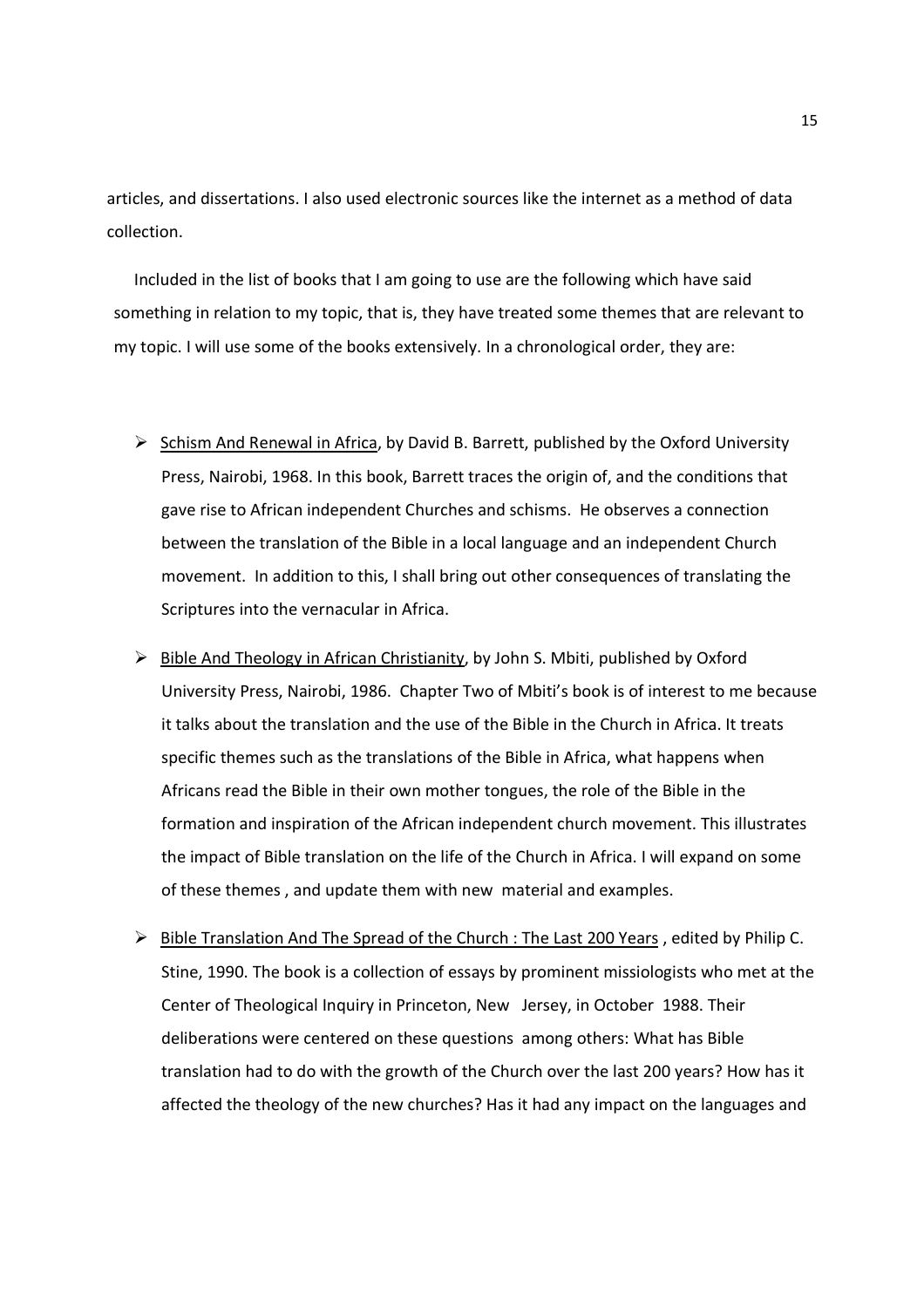cultures? Sanneh's paper on *Gospel and Culture: Ramifying Effects of Scriptural Translation* will provide a valuable material to my thesis.

- $\triangleright$  Bridging the Gap : African Traditional Religion and Bible Translation, by Philip C. Stine and Ernst R. Wendland, eds., published by United Bible Societies, New York,1990. The book is relevant to my thesis because of its treatment of topics such as traditional African religion, some key aspects of African world-view ( e.g.,Chewa and Tonga of South Africa) and some problems in translating the Bible into an African language. The aim of translating the Bible into the vernacular is to make it possible for the common reader to understand it and to accept its authority. From this perspective, therefore, I shall discuss the compatibility of traditional African religion and world-view to the Christian faith.
- $\triangleright$  Biblical Christianity in African Perspective, by Wilbur O'Donovan, published by Paternoster Press, UK, 1996. He treats some themes such as learning about God from African traditional religion (in chapter 4), what the Bible says about ancestor veneration and about divination (chapter 13), and the problem of syncretism (in chapter 14). This will form the framework of my discussion on whether or not Bible translation has an impact on African traditional beliefs and practices.
- African Traditional Religion in the Modern World, by Douglas E. Thomas, 2005. This book tackles the issues of divination as revelation in African traditional religion, African world-views and some reasons why many African Christians cannot part with their traditional beliefs and practices (Introduction and chapter 1). I shall expatiate on this material in my discussion of whether Bible translation into the vernacular is compatible with African traditional religion.

 $\triangleright$  Lamin Sanneh, Translating the Message: The Missionary impact on Culture, published by Maryknoll Orbis, New York, 2009. In this book, Sanneh examines the historical origin of Christianity, and points out that it translated itself from the Aramaic and Hebrew (Jewish culture), which together represented the geographical setting and language of its origin, into the Gentile culture (Greek) . In this way Christianity "established a pattern of translation,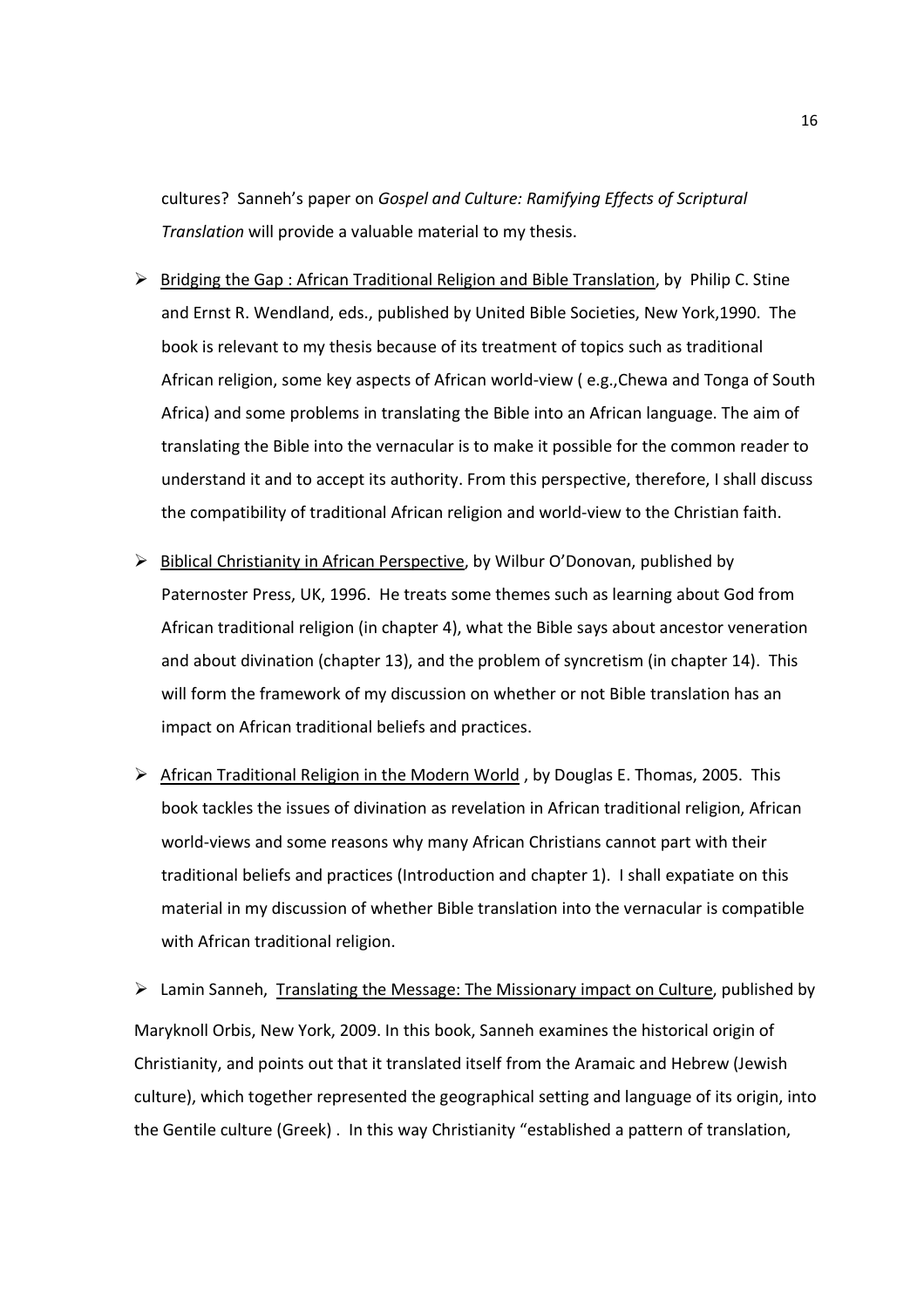appropriation, and assimilation of languages and cultures which has theological and cultural ramifications" (Shane's review of Translating the Message: The Missionary Impact on Culture , available in www.goodreads.com ). Sanneh presents Christianity as a religious movement, or as a vernacular translation movement with implication for vernacular language and literature ( Sanneh, 2009:7). Christianity adapted a multiplicity of geographical centers as it home. The consequence of this pattern of crossing cultural-linguistic boundaries is twofold: that is, the newly translated language is de-stigmatized and appropriated for sacred use, and the relativization of all cultural arrangements ( Sanneh, " Gospel and Culture: Ramifying Effects of Scriptural Translation" in Bible Translation and the Spread of the Church, Stine, ed., 1990:13).

 On my part I will examine and analyze the impact of Bible translation into the vernacular with particular focus on Africa. This will be examined from a general perspective, that is , not only limited to culture as such, but looking at the impact on the Christian Church in Africa, on African Traditional Religion (ATR), on the individual and society, etc.

The above books will therefore help me in my literature research, but considering the fact that most of them are old I need to update the relevant information they contain, and supplement it with personal experience and with what is currently and concretely happening in the society.

**1.6.2. Qualitative Research Method.** There are no literary sources on the impact of Bible translation into the vernacular in my specific area of studies. In order to answer my research question, therefore, I need to conduct a social research studies. Generally, there are two methods of carrying out social research, namely, the qualitative and the quantitative. Alan Bryman has made a very good distinction between these two approaches. According to him qualitative method is a " research strategy that emphasizes words rather than quantification in the collection and analysis of data", while quantitative reseach "emphasizes quantification in the collection and analysis of data" (Bryman, 2008:366, 697). By its nature , qualitative research is inductivist, constructionist (ontological), and interpretivist (epistemological) as opposed to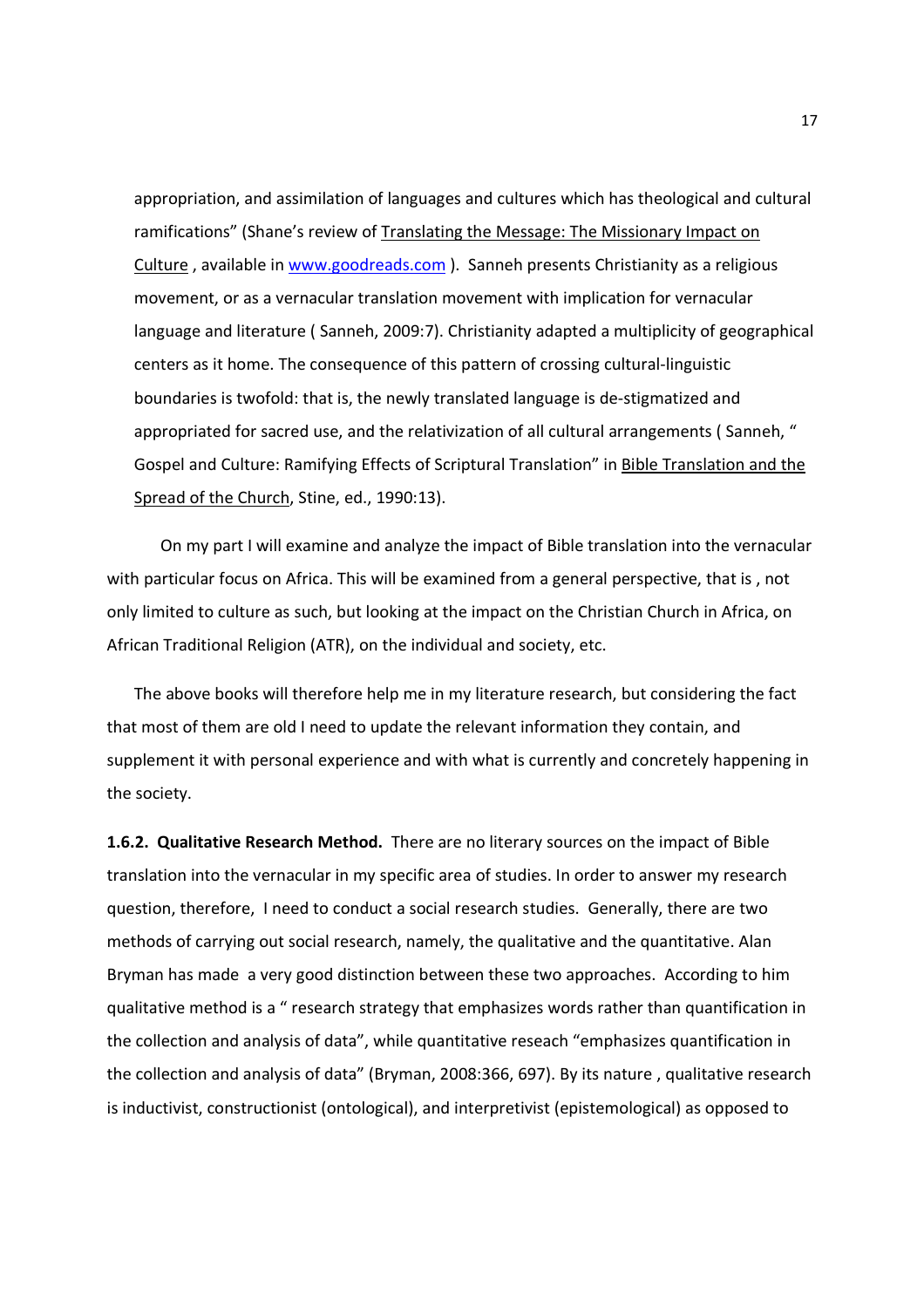quantitative which is deductivist and objectivist, that is, using the methods of the natural sciences in studying social realities (Bryman, 2008: 366, 697).

In this study, I shall use the qualitative research strategy which will consist in observing, describing, interpreting and analyzing the impact of Bible translation and reading in the vernacular. In my data collection, I shall use some of the essential tools in qualitative research such as ethnography and participant observation, and interviewing .

#### **1.6.3. Research Tools.**

**1.6.3.1**. Ethnography and Participant Observation. This is a method of collecting data in which the researcher immerses himself or herself in a group or social setting for a fairly prolonged period of time, observing the behavior of members of that setting, listening to what is said in conversations both between others and with the researcher, and asking questions (Bryman, 2008:402). Most often writers on research methods prefer to use the term ethnography because it has a more inclusive sense than participant observation which seems to imply just observation, though in practice it involves much more than simply observe. For example, both participant observers and ethnographers usually gather further data through interviews and the collection of documents. Furthermore, the term ethnography is sometimes used to denote both a research process and the written outcome of ethnographic research (Bryman, 2008: 402, 693).

 I adopted ethnographic research in my data collection in the sense that I lived with Christians in parishes, small Christian communities, and faith sharing groups for a long time. I took an active part in most of their pastoral activities, including the reading of the bible in the vernacular. I listened to and was engaged in their conversations (both public and private) in which they talked about the impact of Scriptures in their lives. I observed their attitude towards certain realities such as sickness , accident, and death ; I equally observed their behaviours in their day to day activities, in the family milieu, in the neighborhood, villages, markets, work places, etc., and during events like conflicts and wars (village, or intertribal). Furthermore, I observed the deep attachment of many Christians to African traditional religion. They wear or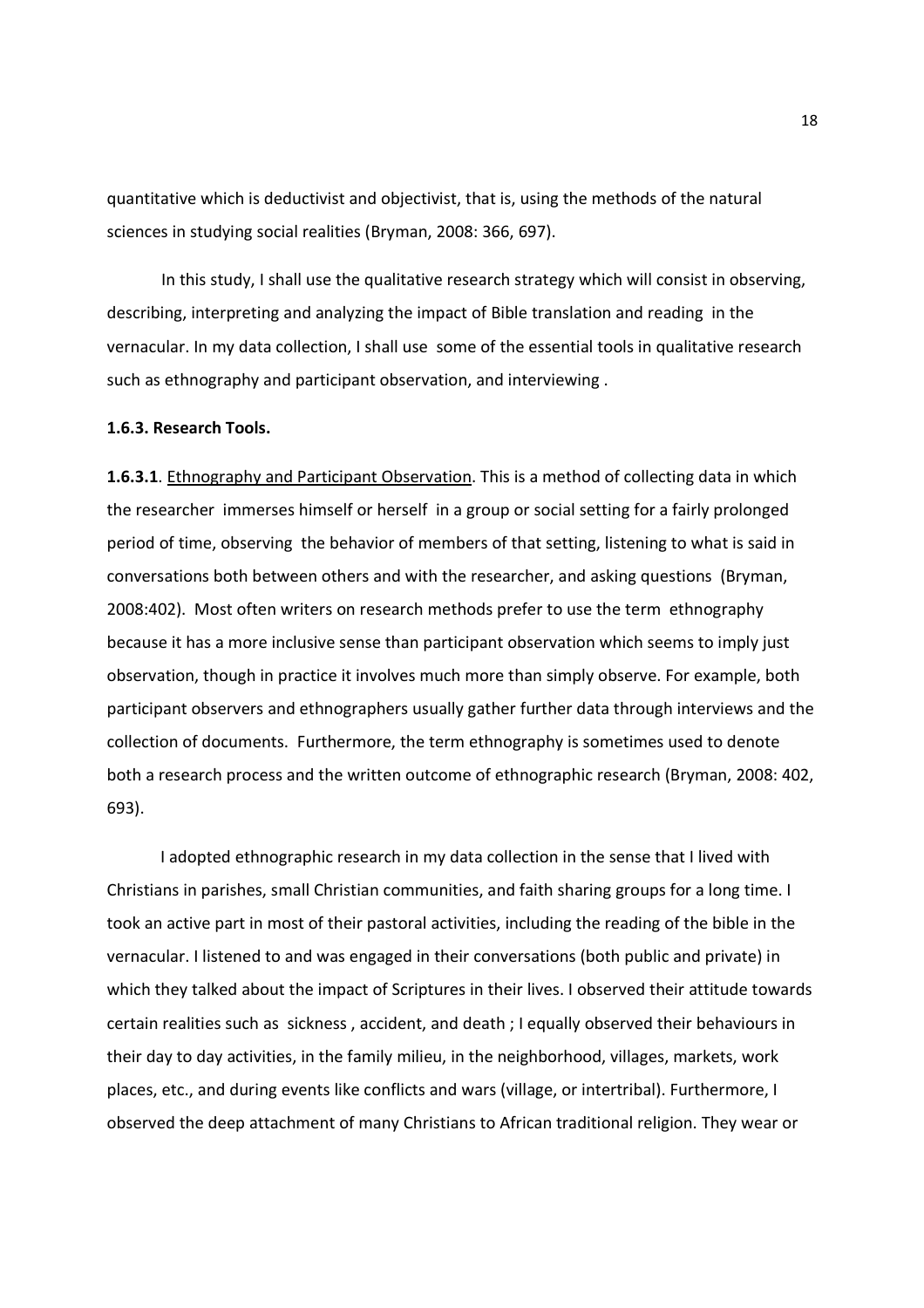carrying around amulets for protection, and consult the medicine man as the need arises. In most cases, I asked a battery of questions to understand certain cultural practices. And in many instances, I adopted a mixture of the role of complete participant, participant-as- observer, and complete observer in both an open and closed setting. This method of collecting data gave me a wealth of knowledge about the impact of translating and reading the Scriptures in the vernacular in Africa.

**1.6.3.2.** Sampling. If you want fish you go to the fish pond and not the forest. And if you want a very big fish, you go to the deep sea or the ocean and not to small and shallow waters. The same holds good for sampling which has to do with collecting what information from whom or from where. Not just any person can supply the researcher with the piece of information he or she requires. Hence, it is often necessary to select informants in a qualitative research project depending on the type of information the researcher wants. That means, he or she has to decide what kind of persons or "population are suited to the investigation of the topic" (Bryman, 2008: 165).

 In order to investigate more the impact of translating the Bible into the vernacular I used the purposive sampling technique which does not sample research participants on a random basis, but aims at sampling them in a strategic way, so that those sampled are relevant to my research question . Snowball sampling and theoretical sampling are examples of purposive sampling. (Bryman, 2008:415) In the first approach to sampling ( i.e., snowball) which is non-probability sample , I contacted a small group of people (Bible translators) who are relevant to my research topic , and through them I established contact with others. (Bryman, 2008: 184,699). To be more precise, I met some known members (priests) of the Bible translation group representing the Catholic Church who then introduced me to other members of the ecumenical Bible translation group through Mr. Vensu Alfred, the administrator of the Nso Bible translation group. I did not know these other members before. This group includes catholic priests and catechists, Protestant and Pentecostal pastors, Christian traditional rulers, as well as lay faithful from different denominations. I chose them because of their involvement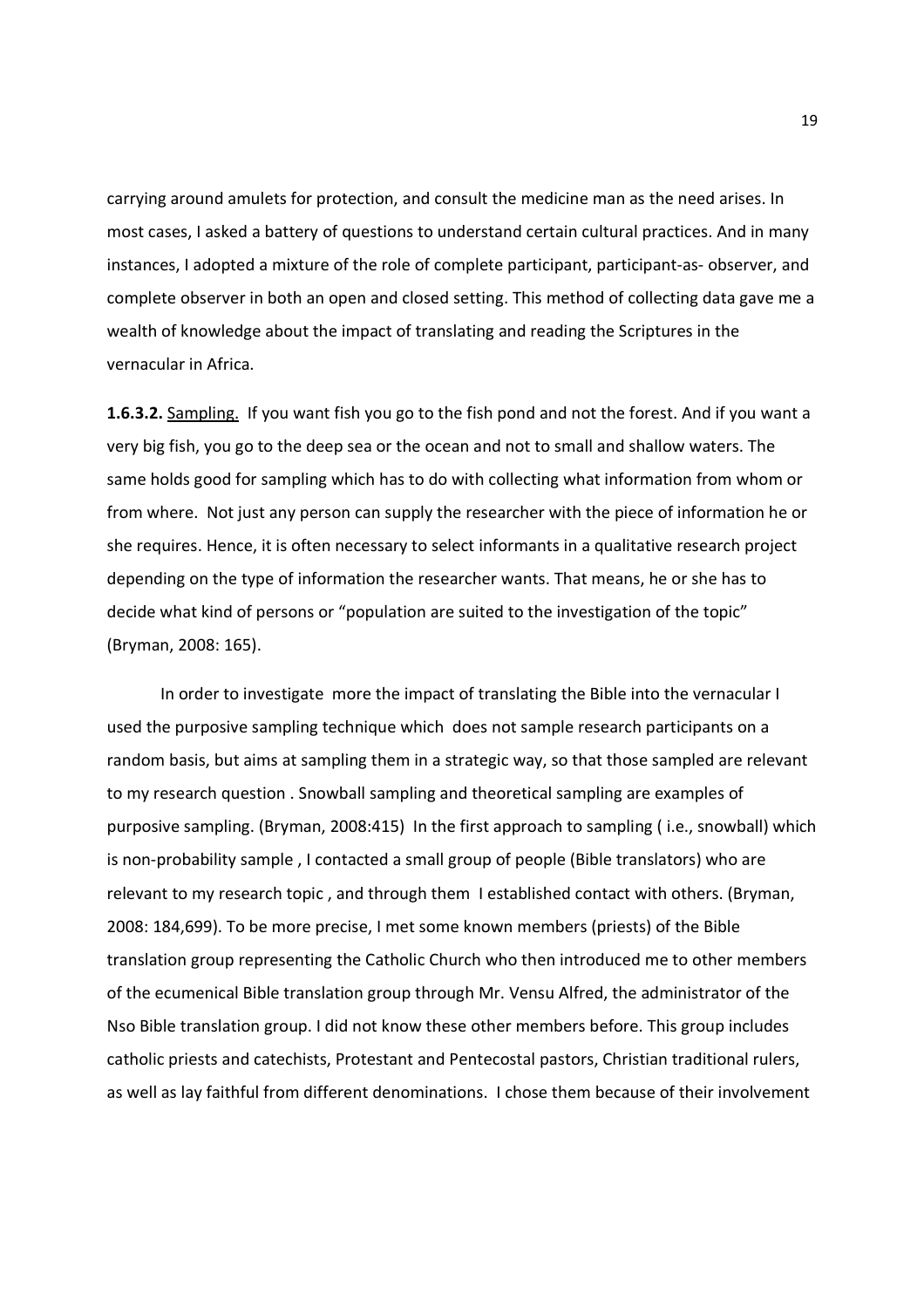in Bible translation into the vernacular, and their knowledge and experience on the impact of translating and reading the Scriptures in the mother tongue.

 I also employed the quota sampling technique in which "a researcher first identifies relevant categories of people (e.g., male and female; or under age 30, ages 30 to 60, over age 60,etc.), then decides how many to get in each category." (Neuman, 2007: 142) In this regard, I sampled a cross-section of the faithful of different groups, ages and roles ranging from the children, the youth, women and men groups, teachers, church leaders, to old Christians. Only a few were selected from each category.

**1.6.3.3.** Interviews. The interview is a method that is most widely used in qualitative research. (Bryman,2008:436) It is generally understood that interviewing in qualitative research is conducted in a form of a face-to-face conversation, or question- and – answer session between the interviewer and the interviewee. However, it is possible to contact interviewees who are very far away from you, perhaps even abroad. Bryman suggests two possibilities by which this can be done : telephone interviewing and online interview, in which the interview is conducted by email. (Bryman, 2008:445)

 Because of long distances and places that I could not reach, I used telephone interviewing and online interview as tools to collect data. This was cheap and effective as it spared me a great deal of time and the cost of travelling. I interviewed some bible translators, lay faithful, and clergy. I used both the formal and informal interview with a mixture of semistructured and self-completion questionnaire, in which the respondent answered without the aid of an interviewer. (Bryman, 2008:698) I sent a self-completion questionnaire through email, and respondents answered the questions by completing the questionnaire themselves and sent them back to me through email. Bryman has pointed out some advantages of self-completion questionnaire: cheaper and quicker to administer; since the interviewer is not physically present, it is not possible for him or her to influence the answers of the respondent; it is convenient for the interviewees. (Bryman, 2008:217-218)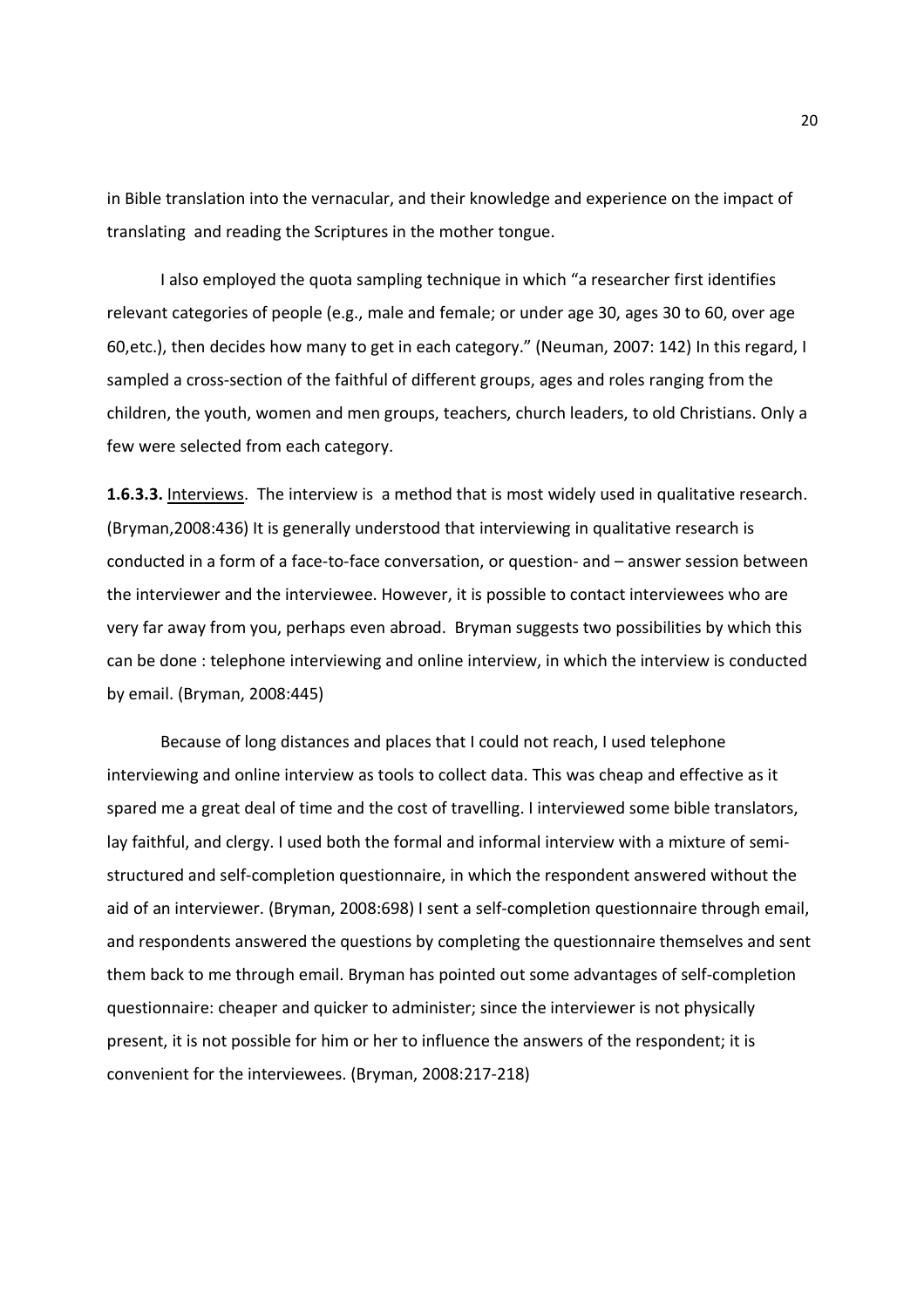**1.6.3.4.** Personal Experiences and Case Studies. Finally, I shall use knowledge from my own personal experience as a preacher and servant of God's people. As a clergy I have been deeply involved in the work of evangelization, which entails a whole range of activities including preaching the word of God, teaching Christian doctrine, administering sacraments, spiritual direction and counseling, celebration of the liturgy, pastoral/home visitation, Bible reading and Gospel sharing in small Christian communities, etc. I have listened to people's problems, and I know and understand their difficulties. Suffice to mention that I was the diocesan coordinator of the Bible Year (1996-97) in the diocese of Kumbo in Cameroon. All this put me in a vantage position to observe and to know more about the impact of translating and reading the Bible in the vernacular.

#### **1.6.3.5.** Limitations

 Despite the fact that snowball sampling is used as a tool in social research, it has its own limitations, for example, it is highly probable that it may not represent the whole population (Bryman,2008: 185) Though telephone interviewing is cheaper and easy to administer, as well as easier to supervise than the face-to-face interview, it has certain limitations. According to Bryman, these include the following: first, the fact that there is a potential for sampling bias. That means those who cannot afford a telephone, maybe due to poverty, are technically left out, and therefore cannot be interviewed by phone. Secondly, those who are hard of hearing will find it difficult to be interviewed by telephone. Thirdly, telephone interviewing cannot last as long as personal interview; in telephone interviews it is not possible to observe the reactions of the interviewee: he or she may express signs of embarrassment, puzzlement or unease on the face when asked a question. In a face-to-face interview may notice this form of communication and respond by restating the question or clarifying its meaning (Bryman, p. 198).

 However, I tried to avoid these pitfalls in social research by selecting those who have telephones either fixed or mobile. When interviewing people through telephone, I was very attentive and sensitive to their reactions which were a signal to puzzlement or unease. For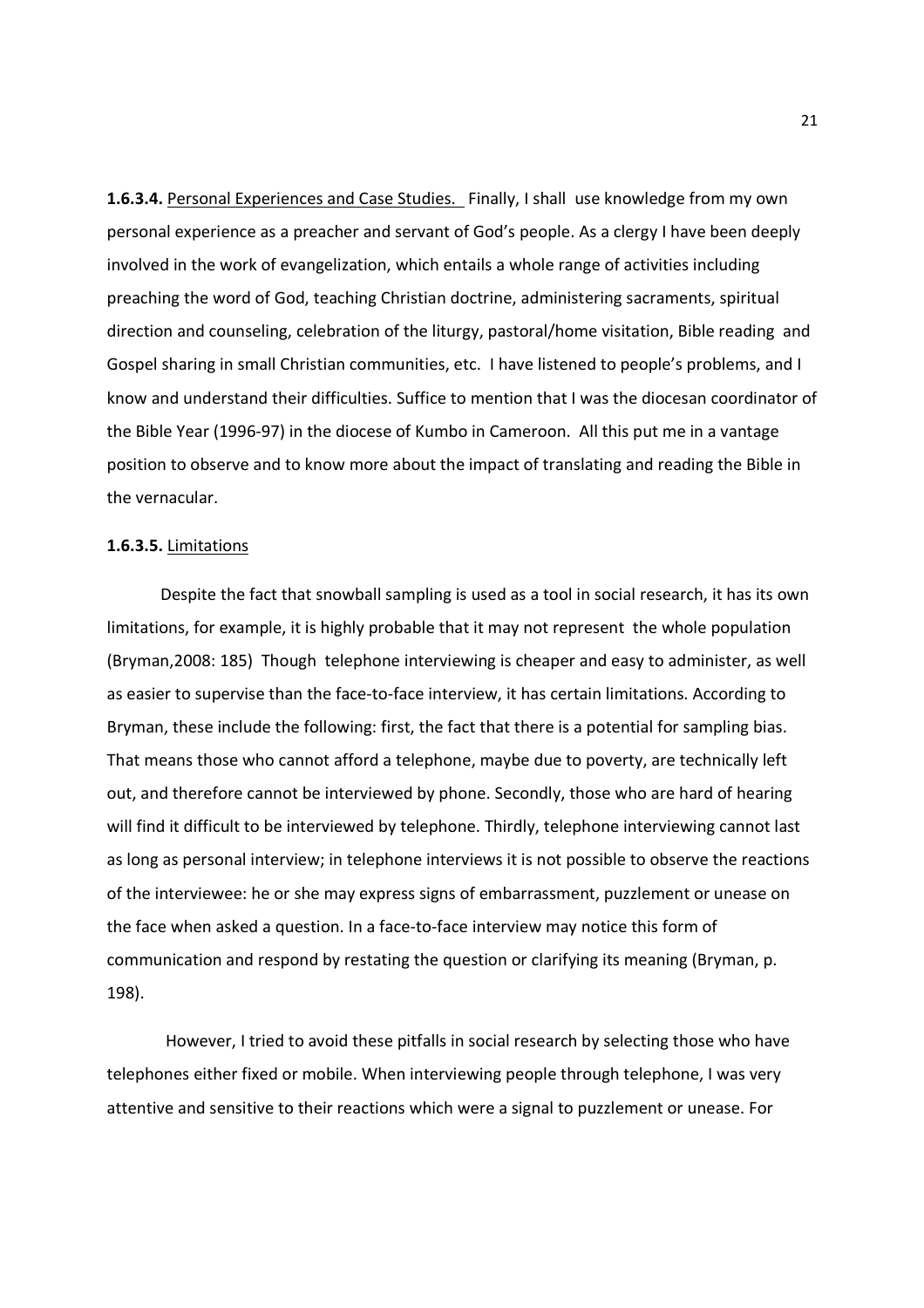example, when a person hesitates, tries to clear his or her throat, is silent for a moment, or even sighs, or does not respond to a joke, or changes the tone of the voice, I will know that there is a problem somewhere , and I will try to rephrase the question or to explain its meaning.

Another difficulty encountered in this research which is worth mentioning concerns selfcompletion questionnaire. They have their own disadvantages in the sense that, as Bryman has rightly stated, it is not possible for the interviewer to prompt the interviewees if they find it difficult to answer a question; the interviewer does not have the opportunity to probe interviewees to elaborate an answer, nor the possibility of asking other kinks of question, and collecting additional data. In addition, he or she may not be sure whether the right person answered the questionnaire (Bryman, 2008: 218).

**1.6.3.6.** Informant Bias. As someone who has been brought up and well groomed in the Catholic faith and tradition, I tried to be as objective as possible, knowing what is general Christian doctrine, and what is specifically Protestant and what is specifically Catholic in order to avoid the tendency of imposing one upon the other. My sampling was carefully chosen to include Protestants, Pentecostals , and Catholics, that is why I decided to interview the ecumenical Bible translation group of Nso, and through them I could reach other Christians from different denominations. This therefore gives our data the diversity that it deserves.

**1.6.3.7.** Ethical Considerations. In investigating any social reality, certain things must be taken into consideration. For example, some informants may want to remain anonymous, and certain issues are sensitive and may bring shame or even hurt feelings . I was conscious of that, and respected the rights of those who prefer to remain anonymous.

**1.6.4. Thesis Layout and Chapter Summary**. As it can be seen already, chapter 1 is the general introduction of the thesis. This features the definition of bible translation, the motivation, the research question (subject of the thesis), scope of the study, the research methodology (book review, and qualitative research), and the layout of the thesis. Chapter 2 presents an overview on early, modern, and contemporary Bible translations. It will highlight very important epochs and stages in the history of Bible translation such as the time of the Septuagint, the Targums,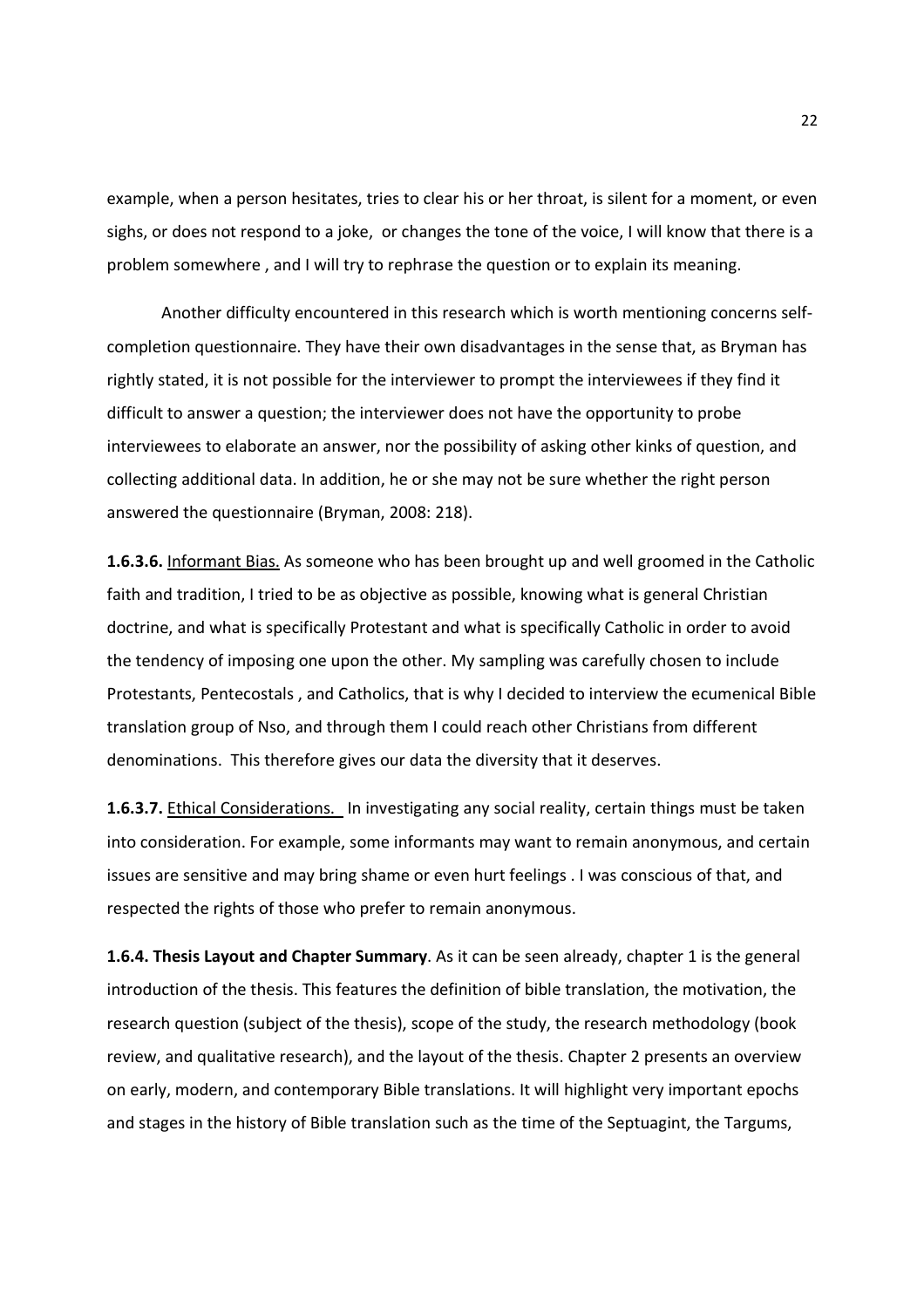the Vulgate, the Middle Ages, the Reformation, and the modern period of the missionary movements. The Reformation period was followed by the modern Missionary Era of Bible translation of the 19<sup>th</sup> and 20<sup>th</sup> centuries. With the modern missionary era, "Christianity's center of gravity shifted from the Northern continents to the South, with Africa playing a significant role in the resurgence of faith." (Bediako, 1995:3) Protestant missionaries spreading around the world, especially in the African continent, encountered many languages into which the Bible could be translated. Chapter 3 therefore focuses on Bible translations in Africa.

 I shall then proceed to chapter 4 whose aim is to demonstrate some of the various usages of the vernacular Bible in Africa with particular focus on Bible sharing in the Small Christian Communities, or the Church in the neighborhood or at the grassroots, based on the Second Vatican Council's ecclesiology of Church as a family, or a communion of communities. My attention will also be turned to the use of the Bible in African Indigenous Churches, with particular reference to the use of Psalms.

 Chapters ,5, 6, and 7 will constitute the climax of this study, focusing on the impact of translating, reading and interpreting the Bible in the vernacular in Africa. Chapter five will critically examine and evaluate the general impact, both the positive and negative, on the Christian Church in Africa. Then in chapter six, the spotlight of my discussion will turn to the impact on the African culture. This is very important because language forms an essential element of culture, and because the process of translation involves the movement from one language or culture into another: an encounter between two different cultures. Thus, it is necessary to discuss the impact of such an encounter within the framework of Bible translation into the vernacular. In so doing, I agree with Lamin Sanneh that Christianity is a vernacular movement. He treats language and culture as essential aspects of Christian transmission (Sanneh, 2009:1). He points out the remarkable nature of Christianity which lies in the fact that it encounters living cultures with ease : " it renders itself as a translatable religion, compatible with all cultures" (Sanneh, 2009:56). Here, the question I ask is : "Is Christianity compatible with African culture?" Against this backdrop, therefore, I shall bring out the tension that exists between faith and culture, as well as the limits and corruption of culture: all cultures have both

23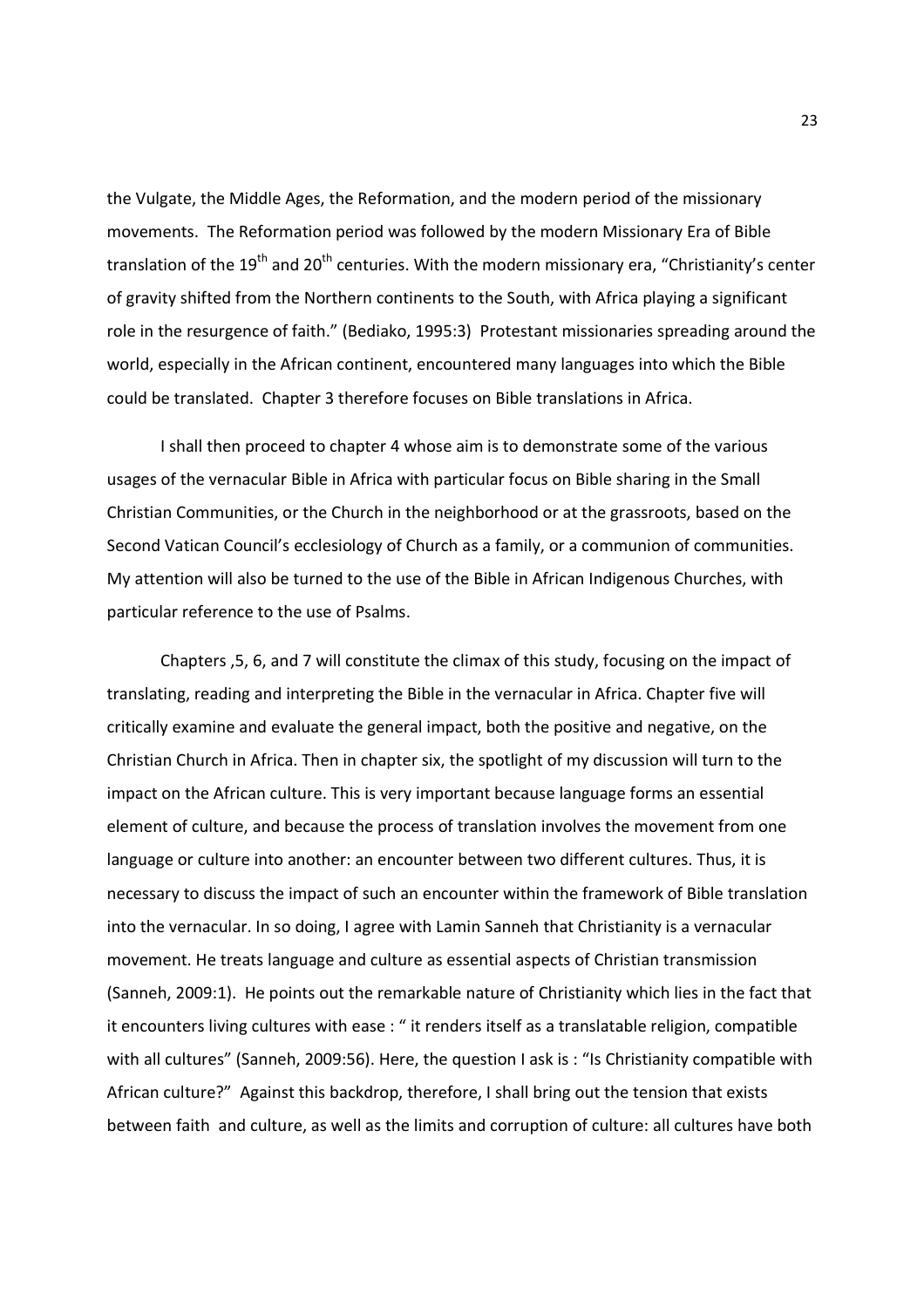constructive and destructive elements. Though Jesus was born in a particular cultural setting, Christianity is not limited to one particular culture. Rather, because of its divine character, it transcends all cultures. Faith expresses truths that transcend the limits of time and space.

 Though Christianity has existed in the African continent for long, many African Christians still hold the Christian faith in one hand and their African traditional religion in the other. This poses the problem of syncretism which remains a major challenge to the growth, spread, and consolidation of Christianity in Africa. It also puts to question the relevance of the Christian faith to the African context. The task of chapter 7, therefore, will be to discuss some practices and beliefs in traditional religion, such as divination and veneration of ancestors. According to Sanneh (2009:1), "through translatability Christianity achieved an impressive synthesis with the world of Greek learning and culture, and that synthesis of religion and Hellenic culture, particularly the Greek metaphysical outlook, hardened into a dogmatic cultural attitude." With this in mind, this chapter shall try to answer the question: Is there a synthesis of religion between Christianity and African traditional religion? Other relevant questions related to the same issue are : How has the translation of the Bible molded and affected the African cosmic view with regard to divination and the veneration of ancestors? Why do most African Christians still cling to their traditional religion despite the fact that they now possess part or the entire Scriptures in their mother tongue? Why do they mix religio-cultural practices with Christian belief? As we shall see in my explanation, there is a synthesis in the sense that some cultural elements are compatible with Christian faith and prepare the way for its effective transmission through Bible translation. This brings to focus the issue of enculturation.

 Concerning divination and ancestor veneration, they are like mount Zion that cannot be shaken, but stands firm forever. Instead, Bible translation has strengthened them because divination to most people is seen as divine revelation, and veneration of ancestors is compatible with the veneration of saints. However, the fundamental question is : Can the Bible replace divination? The reason why some African Christians mix religio-cultural practices with Christian belief is partly due to the African yearning for integral healing and salvation, the conception about God, spirits, ancestors, life, and the family. It is equally partly due to lack of conviction on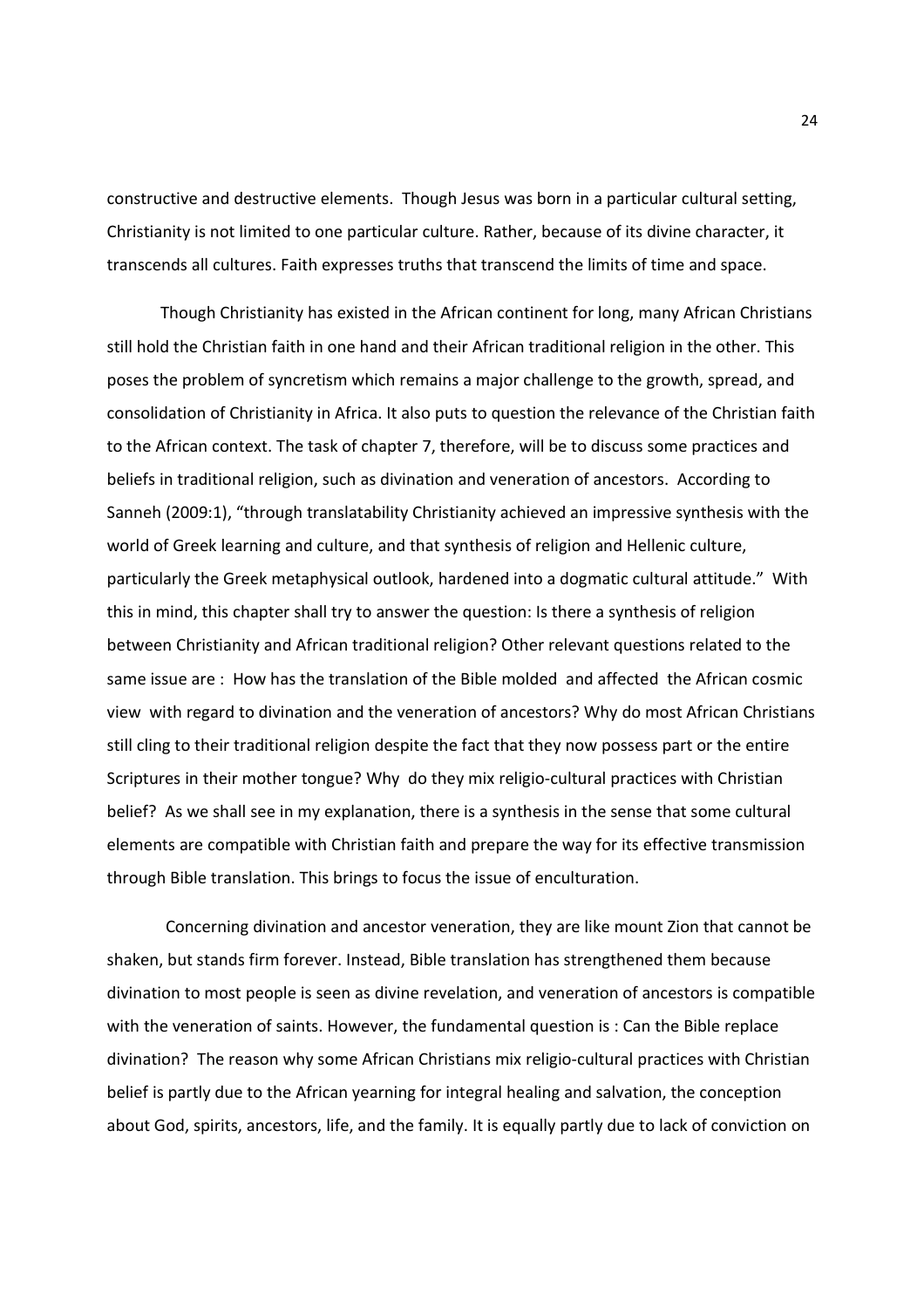the part of some African Christians who were converted to Christianity because of economic reasons. Furthermore, it is also due to the fact that Christianity does not answer their deep existential problems, as well as to the way the Christian faith was introduced.

 Then in chapter 8, I try to answer the question whether or not the Bible should be translated. Here, I have given the reasons why it is necessary to translate the Bible into the vernacular despite the many negative consequences discussed in chapter 5. To preempt some of these consequences, I have included a section on some guidelines/instructions on translating Biblical and liturgical texts. This will be followed by the general conclusion of the entire thesis, and then the bibliography.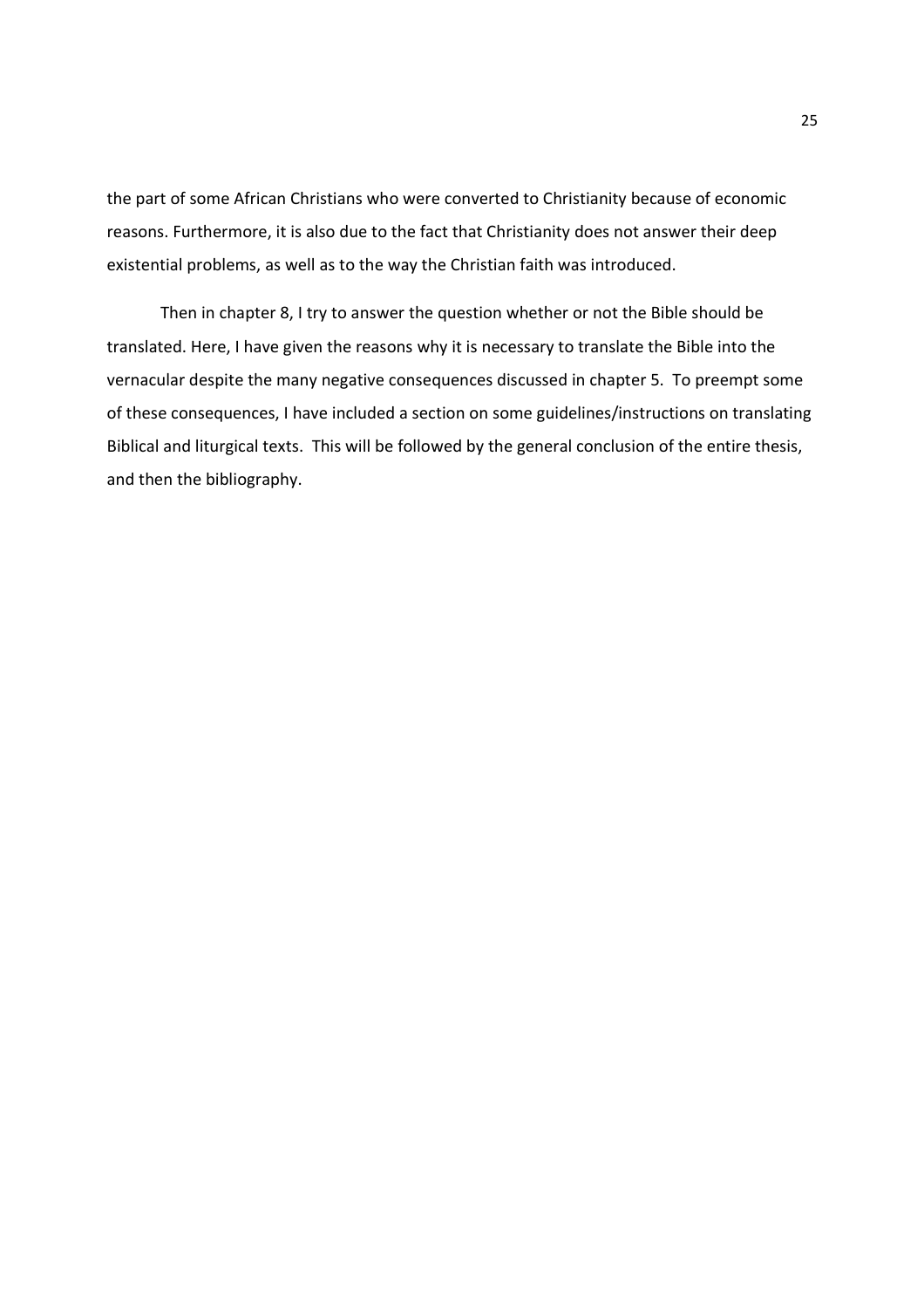## **CHAPTER 2**

## **BRIEF HISTORY OF BIBLE TRANSLATION INTO THE VERNACULAR**

The translation of the Bible from its original language into other languages has a long history that dates as far back as the third century BC. This section gives us an insight and overview on early, modern, and contemporary Bible translations. It therefore presents specifically an overview of the Bible translations from the time of the Septuagint, the Targums, and the Latin Vulgate through the Reformation and Counter Reformation, and into the present day when the missionary translators of the colonial era have been replaced by mother-tongue speakers (Noss, ed., *History of Bible Translation*, 2009, available in http://www.bookreviews.org ). No other book has been translated over such a long period of time as the Bible, and no other literary work has been rendered into so many languages as the Bible.

#### **2.1. THE SEPTUAGINT.**

-

This was the first major translation in western culture, and consisted of translating the Hebrew Bible into Greek. The translation effort was ascribed to Ptolemy II Philadelphus (c. 285 – 246 BC ), king of Egypt, who is said to have commissioned seventy-two Jewish scholars (translators) from Jerusalem to translate the Torah, or the Pentateuch into Greek in Alexandria around the third century BC, that is, 250 BC.  $^2$  The translation was meant for the great new royal library of the king ( Ptolemy II Philadelphus) in Alexandria which had become the centre of Hellenistic Judaism. This translation is commonly known as the "Septuagint", which later became the accepted text of the Old Testament (OT), and the basis of the canon of the Church (cf. http://en.wikipedia.org/wiki/Bible\_translations ). It was this translation – the Septuagint – that became the first Bible of the Christian church (Noss, 2009:1).<sup>3</sup>

Augustine of Hippo referred to the Alexandrian translation as the Septuagint, a term which became prevalent at his time ( City of God 18.42 ). By this he indicated that this name for the Greek translation of the Bible was a recent development. The translation was promoted by way of legend (cf. *eLtter of Aristeas*) which claims that seventy ( or in some sources, seventy-

<sup>&</sup>lt;sup>2</sup>. cf. Tessa Rajak, Translation and Survival, Oxford University Press, Oxford, 2009: 15.

<sup>3</sup> . cf. Phil Noss, " Bible Translation in History and into the Future" 2009, *Lausanne World Pulse*, available in http://www.lausanneworldpulse.com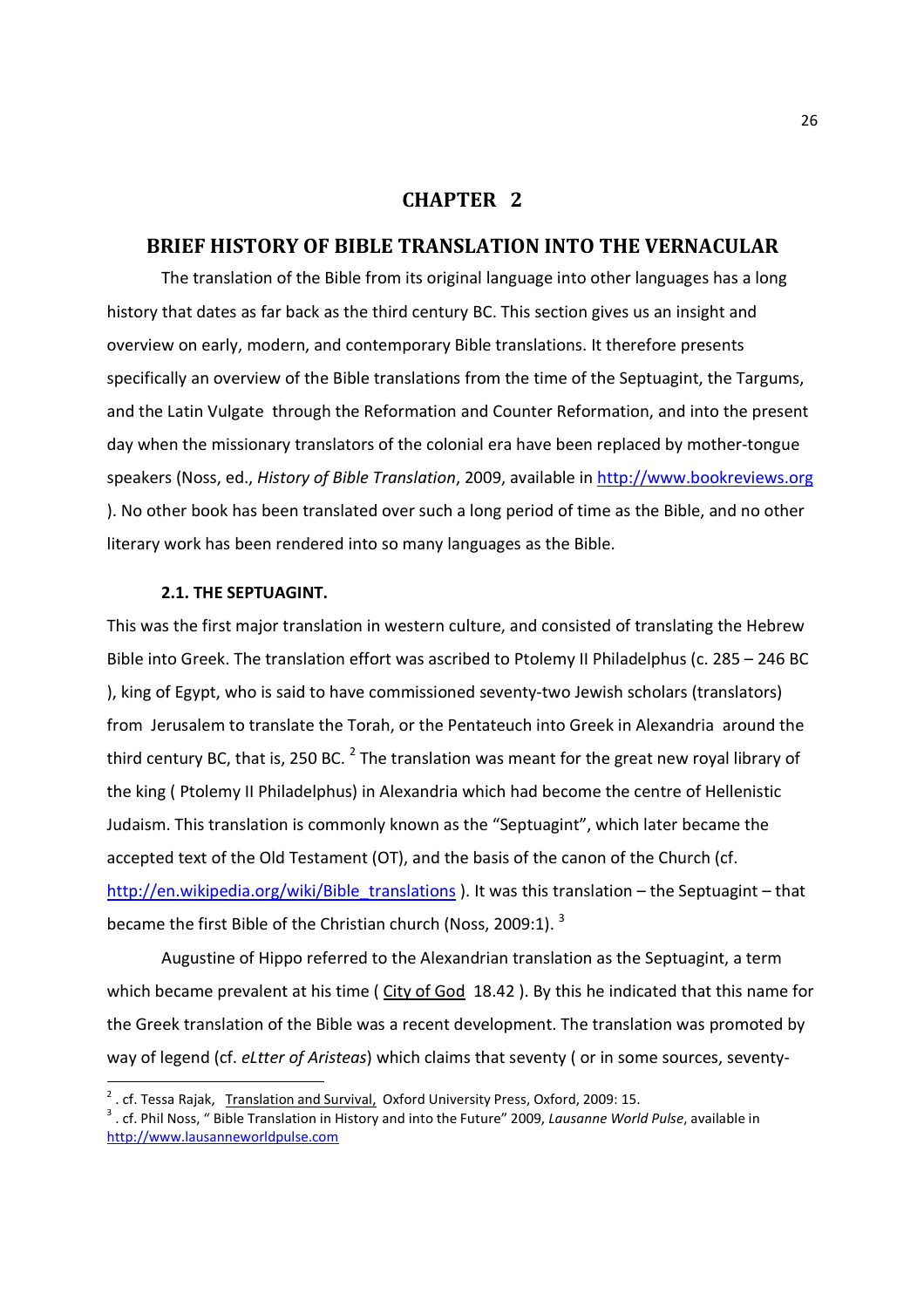two) different translators all produced identical texts ; supposedly proving its accuracy. <sup>4</sup> The Septuagint includes additions to some canonical books, the rest of the Apocrypha and some further works. Under the name "Septuagint", the early church included various apocryphal or Deuterocanonical books (in the Catholic Church's conception). <sup>5</sup> Thus, technically the term "septuagint" should only be applied to the Greek text of the Torah rather than to other books of the Hebrew text.  $^6$ 

#### **2.2. THE TARGUM**

The word "Targum" is the distinctive designation of the Aramaic translations or paraphrases of the Old Testament. (cf. *New Advent Catholic Encyclopedia*, available in www.newadvent.org ) Some of the first translations of the Torah began during the first exile in Babylonia, when Aramaic became the lingua franca of the Jews. After the return from exile, it began to be widely spoken in the Jewish community, and eventually it replaced Hebrew which had slowly decayed and was hardly more than the language of the schools and of worship. With most people speaking only Aramaic and not understanding Hebrew, it became necessary for the Bible to be translated into the more widely familiar vernacular language – Aramaic (Criag E. Morrison, 'Bible, Early Translations/Versions', in Patte, ed., 2010:126). Thus the Targums were born to allow the common person to understand the Torah as it was read in the synagogues.<sup>7</sup>

## **2.3. THE VULGATE (The Bible in Latin:**  $2^{nd} - 4^{th}$  **century AD)**

In the early period church believers copied and circulated Scriptures in Greek that everyone could read ( see "History of Bible Translation" available in

http://wycliffe.org.uk/wycliffe/abour/history). Thus, during the  $1<sup>st</sup>$  century Greek was the language of the small Christian community, but as the faith spread through the Roman Empire a Latin version of the Bible was needed in the West especially around the Mediterranean region. By the second century one such version was in use in north Africa and another in Italy, but unfortunately these versions became corrupted and several others were added until by the  $4<sup>th</sup>$ 

<u>.</u>

<sup>4</sup> . www.en.wikipedia.org/wiki/Bible

<sup>5</sup> . cf. Tessa Rajak, Ibid.,p.16.

<sup>6</sup> . cf. David Burke in *Journal of Translation*, Vol. 5, N0.1, 2009:86.

<sup>&</sup>lt;sup>7</sup> . www.wikipedia.org/wiki/Bible\_translations. p.2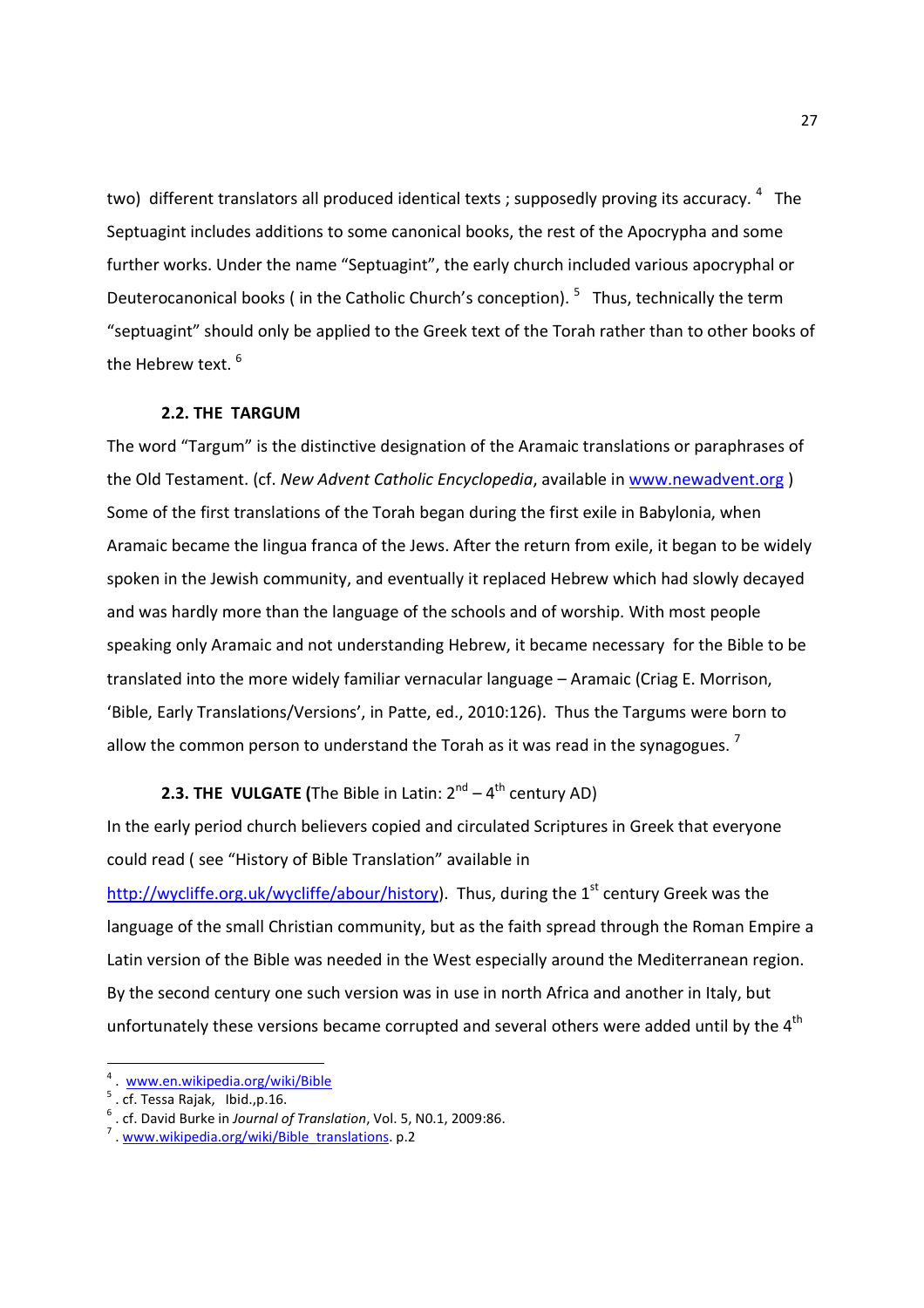century, according to St. Jerome, there were "almost as many texts as manuscripts". During the 4<sup>th</sup> century, Latin began to replace Greek as the common language, and since there were several Latin translations, often inaccurate, in circulation, the Church needed an official translation. So, in 382 AD, Pope Damasus assigned Jerome, his theological advisor and perhaps the leading biblical scholar and most learned man of the time, to provide an official and definitive Latin version/translation for the church. (For all these pieces of information, see "History of Bible Translation" available in http://wycliffe.org.uk/wycliffe/abour/history)

 Jerome began his assignment by revising the earlier Latin translations based on Hebrew and Greek manuscripts, but due to their inaccuracies, he ended by going back to the original Greek, and to the original Hebrew wherever he could instead of the Septuagint. In about 405 AD, after 18 years of hard work in Bethlehem, Jerome completed the new translation (Smalley, 1991: 24). His translation was called the Latin Vulgate, meaning vulgate or common Latin, and became the accepted Bible and the most widely used translation of the Western church. It came to be the official version for the Roman Catholic Church for over a thousand years, and in fact it became the Bible of the Middle Ages.  $^8$  In 1546 it was recognized as authoritative by the Council of Trent ( Jean-Claude Loba-Mkole in Patte ed., 2010:125). David G. Burke ( *Journal of Translation, Volume 5, Number 1*, 2009:86) observes that the Latin translation deeply influenced various Reformation-era vernacular translations in Europe. The Vulgate was the first translation since the Septuagint to be entirely based on the original Hebrew text. It was also the first translation done by someone who argued for principles of translation (Smalley,1991:24). By the time the Vulgate was completed, the Barbarian Goths also had their own version of parts of the Bible, thanks to the missionary effort of Ulfilas ("History of Bible Translations" available in http://www.historyworld.net ).

#### **2.4. THE GOTHIC BIBLE (Ulfilas )**.

-

In the mid-  $4<sup>th</sup>$  century, Ullfilas or Gothic Wulfila (ca. 310 – 382), meaning little wolf or belonging to the Wolf, translated at least part of the Bible into the Gothic of the Danube area (

<sup>&</sup>lt;sup>8</sup>. Gleaned from George H. Guthrie's History of Bible Translations, Life Way Press, 2010, available in http://www.mystudybible.com.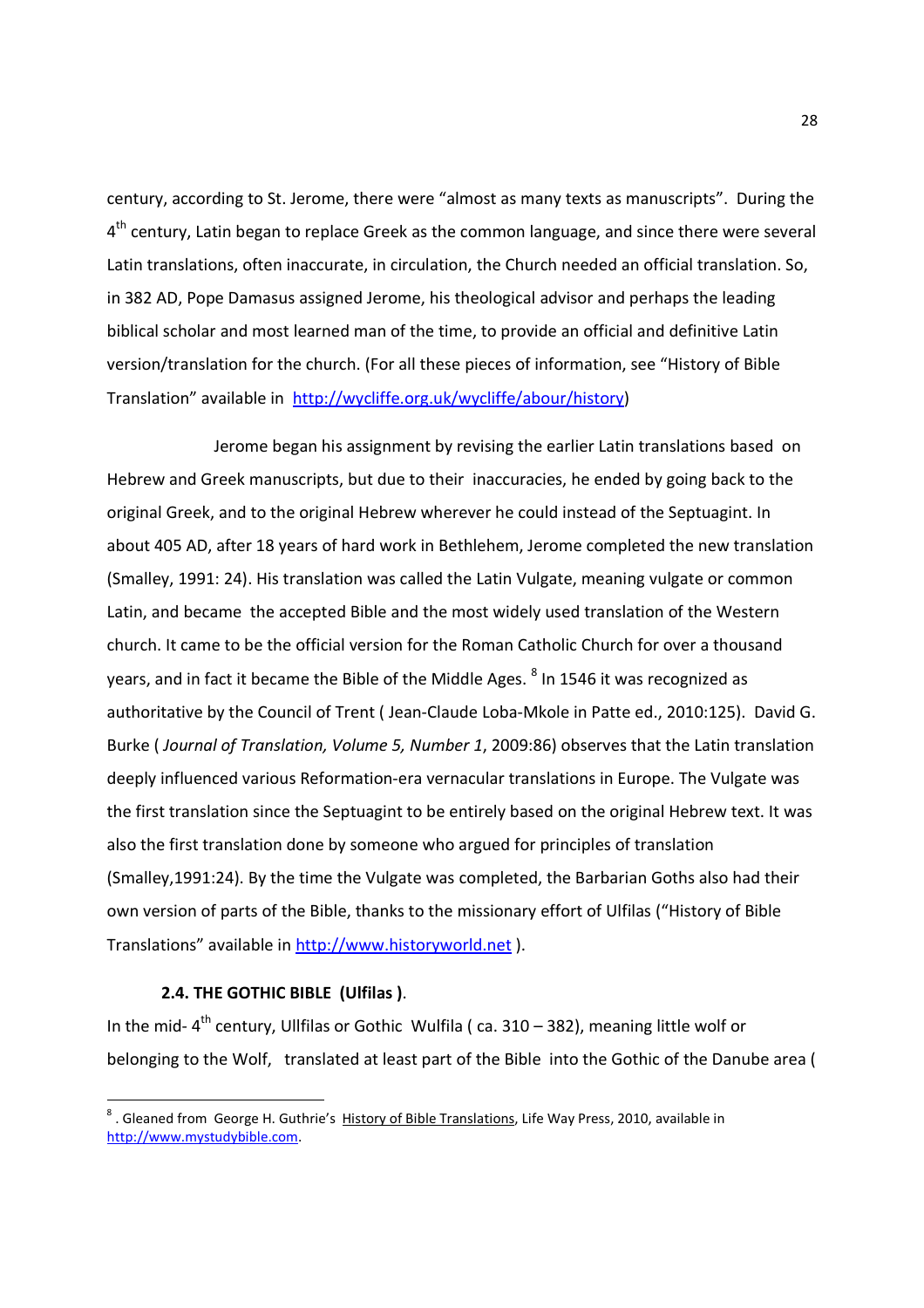in today's Bulgaria), a language of the barbarian tribes (Smalley, 1991: 23, 199).This was the earliest translation of the Bible into a Germanic language. He was an Arian bishop of the Visigoths, or West Goths, a missionary, Bible translator, and the first person known to have undertaken an extraordinarily difficult intellectual task, writing down, from scratch, a language which was purely oral. He had to develop a writing system for Gothic before he could translate. Thus, he devised a new alphabet to capture accurately the sounds of spoken Gothic, and used twenty-seven letters adapted from Greek and Roman alphabets. He needed the alphabet to translate the Bible from Greek into the language of the Goths. It is difficult to determine how much of the Bible Ulfilas translated. The church historian Philostorgios claims Ulfilas translated the whole Bible except the two books of Kings, but others deny this. What is preserved in his version of the Bible includes much of the Gospels, the Epistles of Paul, as well as fragments from Nehemiah, Ezra, Genesis, and one Psalm. <sup>9</sup>

 Suffice to mention that before 400 AD the Bible had also been made available in other languages, most important of which were in the Syriac dialect of Aramaic ( $2<sup>nd</sup>$  century), a major language of the eastern Mediterranean, extending over to the Mesopotamian valley; the Coptic language in Egypt ( $3^{rd}$  century); the Ethiopic Amharic and Ge'ez; the Armenian, and the Georgian (fifth century).  $^{10}$  In 331 AD Eusebius was assigned by the emperor Constantine to deliver 50 Bibles for the Church of Constantinople.  $^{11}$  There were also several ancient translations after AD 400. In AD 640 Nestorian Christians (missionaries) translated the Gospels into Chinese for the emperor of China.

### **2.5. THE SLAVONIC BIBLE ( Cyril and Methodius).**

 In A.D. 863, Rostislav, Prince of Moravia ( in the area of former Czechoslovakia), requested the Emperor of Byzantium to send him some teachers of the Christian faith. The latter responded by sending two brothers – Cyril and Methodius. Their goal was to plant an independent church which could have its own liturgy. In order to have worship services in the

<u>.</u>

<sup>9</sup> . Gale Encyclopedia of Biography: Ulfilas, available from www.answers.com

<sup>10</sup> Loba-Mkole, 'Bible Translation, History of' in *The cambridge Dictionary of Christianity,* Daniel Patte, ed., 2010:125.

<sup>&</sup>lt;sup>11</sup>. History of Bible Translations, available in http://en.wikipedia.org/wiki/Bible .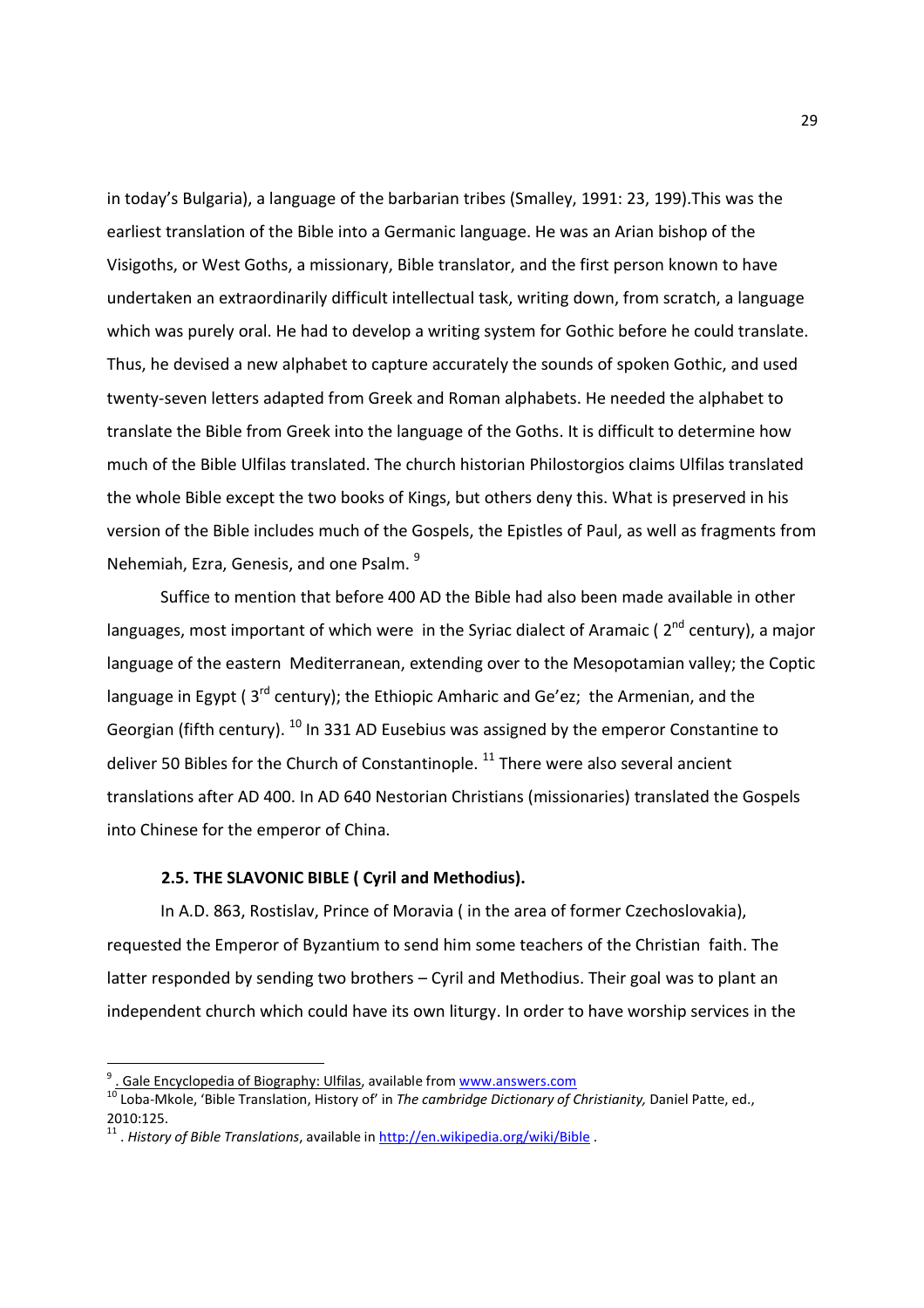Slavonic language, they first had to create a Slavonic alphabet. They started by translating the book of Psalms, and then the books of the New Testament . After Cyril's death, Methodius and his companions continued the work, and after serious work they completed the New Testament and almost the whole Old Testament by AD 880. Their translations soon spread widely among the Slavonic tribes<sup>12</sup>. It is interesting to note that the Slavonic translation under Cyril and Methodius coincided closely with the beginning of the church in that area. It was a missionary translation, but unusual because it was not a translation into a dialect spoken where the missionaries were working. The two brothers were Greeks brought up in Macedonia, a bilingual border town between the Greeks and the Slavs. Hence, they spoke Greek and the Macedonian form(dialect) of Slavic from childhood. Nonetheless, at the time when they translated the Bible and the liturgy into Slavic, they were missionaries in Moravia , where a different Slavic dialect was spoken. However, they translated mainly into Macedonian Slavic understood by the Moravians. Consequently, the Slavic people became literate in their own language through the written Macedonian Slavic which rose to the level of a literary language ( now called Old Church Slavonic)  $^{13}$  .

#### **2.6. BIBLE TRANSLATIONS IN THE MIDDLE AGES.**

When Jerome translated into Latin the Hebrew of the Old Testament and the Greek of the New Testament, his intention was to make it possible for ordinary Christians of the Roman empire to read the word of God. One of his famous dictums was "Ignorance of scriptures is ignorance of Christ". However, as time went on, this perception was altered. The collapse of the empire saw the emergence of modern European languages among the Christians of Europe who were now speaking German, French, Italian, Spanish, or Anglo-Saxon **.** The Latin Vulgate had outlived its purpose: Latin became the language only of the highly educated and learned, most of whom were priests. Common people could no longer understand the church's liturgy or scripture readings all written in Latin. Instead of promoting new translations, the clergy clung to the Vulgate because it forced people to rely on their teaching. The clergy considered themselves to be the custodians of the source of Christian truth, and kept for themselves the privilege of

<sup>&</sup>lt;sup>12</sup>. See "The History of Bible Translation into Slavonic and Russian", available in www.wycliffe.ru

<sup>&</sup>lt;sup>13</sup> . Willaim A Smalley, Translation as Mission, 1991: 25.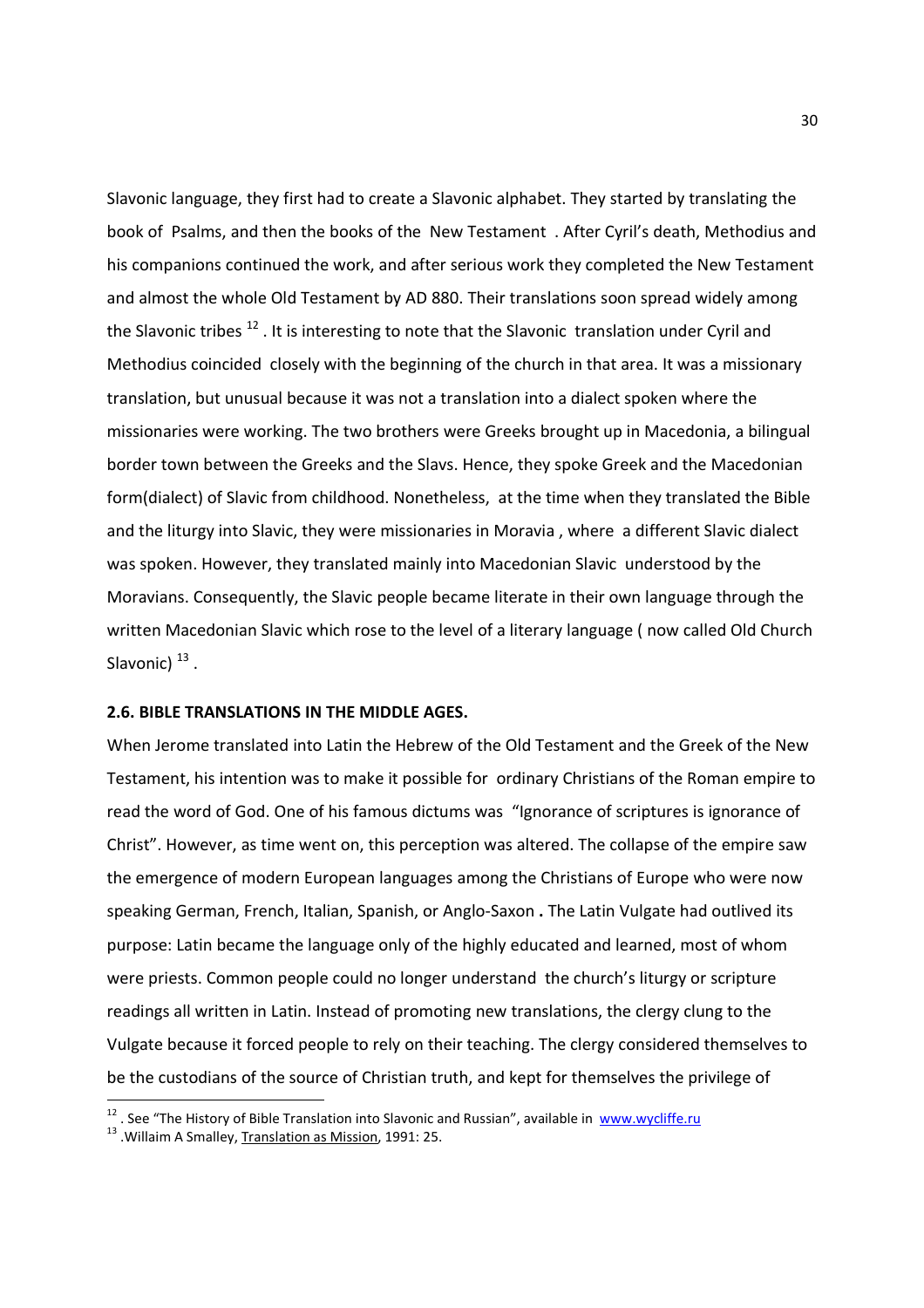interpreting it for the people. Henry Knighton, a contemporary of Wycliffe, is a measure of how far the church of Rome had turned away from Jerome's campaign against "ignorance of scripture". Knighton rejected the translation of the Bible on the grounds that through it " the jewel of the church is turned into the common spot of the people". During the Middle Ages, therefore, translation, particularly of the Old Testament, intocommon tongues was discouraged<sup>14</sup>.

Nevertheless, some significant efforts to render the Bible into vernacular formswere made : the translation of the Gospel of John into Old English by the Venerable Bede; translation of the Gospel of Matthew into Old High German (ca. 748 A.D.); Charlemagne in ca. 800 commission Alcuin with a revision of the Vulgate and the translation of parts of the Bible for the use of his missionaries in a bid to convert pagan Germans; in around 900 Alfred the Great had a number of passages of the Bible, notably from the Ten Commandments and the Pentateuch, in circulation in the vernacular. He prefixed them to a code of laws which he promulgated around this time. Then, ca. 990, a full version of the four Gospels in idiomatic Old English appeared in the West Saxon dialect. They are called the *Wessex Gospels.<sup>15</sup>* 

 In spite of the fact that the translation of the Bible into vernacular was discouraged, there were some radical demands for vernacular texts on behalf of ordinary Christians against the church hierarchy. The strongest of such medieval demands was in France from a heretical sect called *the Cathars* (Glazier and Hellwig, eds., 1994:17).

 In 1199 A.D., Pope Innocent III banned unauthorized versions of the Bible as a reaction to the Cathar and Waldensian heresies.<sup>16</sup> The synods of Toulouse and Tarragona (1234) outlawed possession of such versions. By mid-13<sup>th</sup> century, the Cathars were completely suppressed, but in the following century the same demand for vernacular Bibles surfaced within

<sup>&</sup>lt;sup>14</sup>. History of Bible Translations, available in www.historyworld.net

<sup>15</sup> .Bible Translations, from Wikipedia, the free Encyclopedia, available in http://en.wikipedia.org/wiki/Bible

<sup>&</sup>lt;sup>16</sup> The Cathars ('the pure ones') was a movement based on Gnostic and Manichaean teachings. They believed in a dualist principle of good and evil, condemned the material world (goodness of creation), rejected Christ's incarnation/humanity, the resurrection of the flesh, sacraments, and condemned marriage. Hence they were considered heretics (Glazier and Hellwig, eds., 1994:377; see also *New Catholic Encyclopedia,* Second Edition, Erin Beaknear et al. eds., Catholic University of America, Washington, D.C., 2003:260). The Waldensians shared some of their views.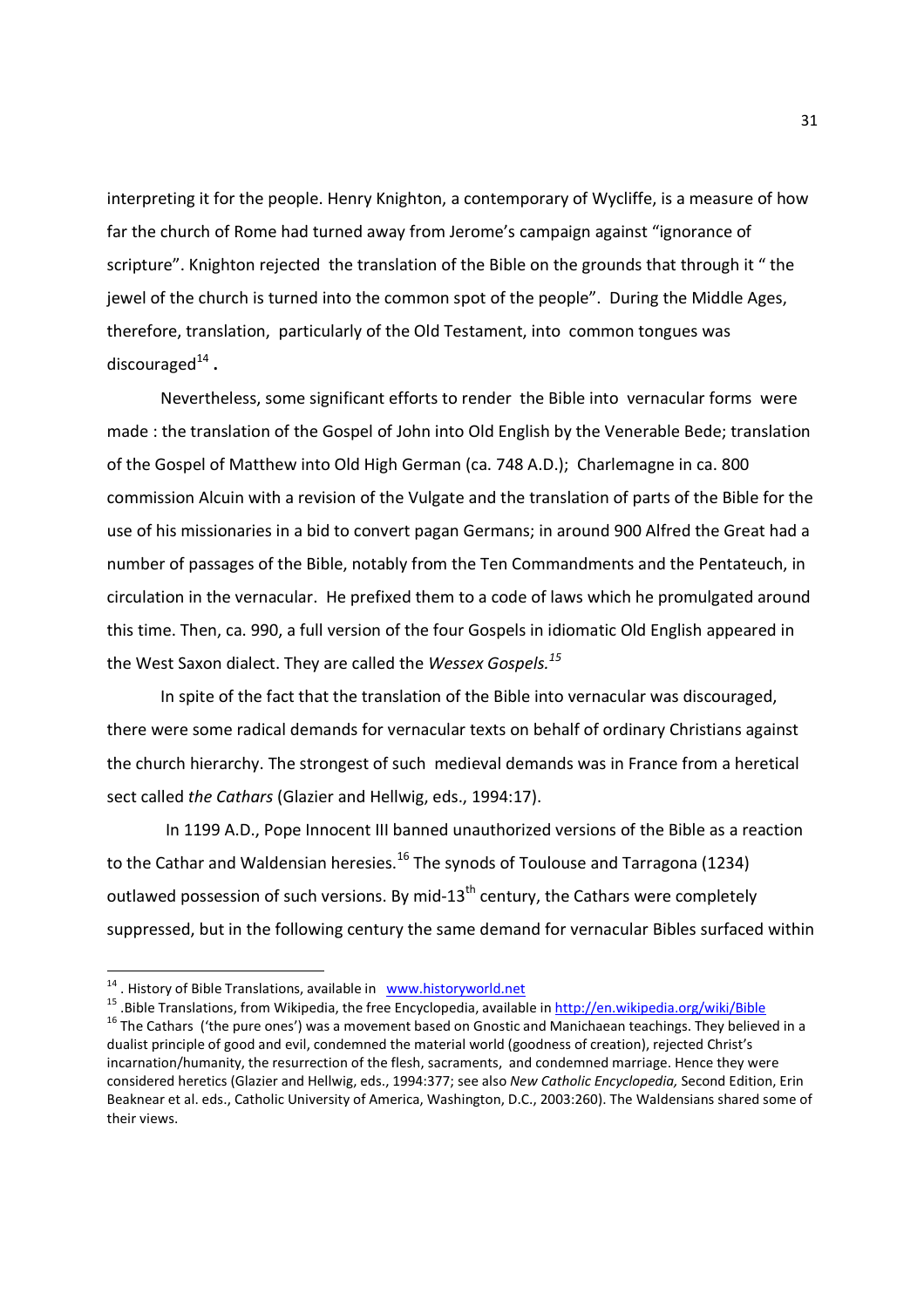mainstream western Christianity. It is clear that some vernacular translations were being permitted while others were being scrutinized. In the late  $13<sup>th</sup>$  century the complete Bible was translated into Old French, yet there is no evidence that it was being suppressed by the church. Around 1360 the entire Bible was translated into Czech.

#### **2.7. THE WYCLIFFE BIBLE** *.*

Efforts to translate the Bible into English began with Caedmon's paraphrases into Anglo-Saxon (670 A.D.) Bede translated the Gospel of John in A.D. 735, completing it on the last day of his life. However, John Wycliffe and his collaborators John Purvey and Nicholas of Hereford are credited with having first produced a complete translation of the Bible into the English language<sup>17</sup>. It is commonly referred to as the Wycliffe Bible, and had two editions based on the Vulgate. The first was a literal translation from Latin into English, and the second, completed in 1396, focused on the meaning of sentences, not mere words. The latter circulated more widely. Wycliffe recruited travelling preachers, called the Lollards, to spread the word of God in English. As a result of this , he and his followers suffered persecution as heretics. Purvey and Nicholas were forced to recant their work. The Constitutions of Oxford (1408) included a prohibition against Bible translation without the approval of church authorities  $^{18}$ . Wycliffe is often referred to as the Morning Star of the Reformation. Defying the clergy, he and his followers translated the first English Bible in the late 14<sup>th</sup> century . Wycliffe's Bible, banned by the Synod of Oxford in 1408, was the most notable Middle English (ca. 1100 – 1550) Bible Translation. In spite of this, his Bibles, and later his bones, were all burned, but he had sparked a Reformation, for these translations were part of a radical impulse for reform within the church. In fact, the issue of vernacular Bibles became one of the contentious themes of the Reformation ("History of Bible Translation", in http://www.historyworld.net/wrldhis , accessed on 29/10/12).

By the 16<sup>th</sup> century, some events deeply affected later Bible translation. The Renaissance brought about a recovery of classical learning. Greek scholars moved westward as Constantinople fell to the Turks (1453). The invention of the printing press around 1443 ( in some texts 1450) profoundly influenced Bible translation. Printed translations of most of the

<sup>&</sup>lt;sup>17</sup>. A History of Bible Translations, available in http://www.mystudybible.com

<sup>&</sup>lt;sup>18</sup>. History of Bible Translation, available in www.allabouttruth.org.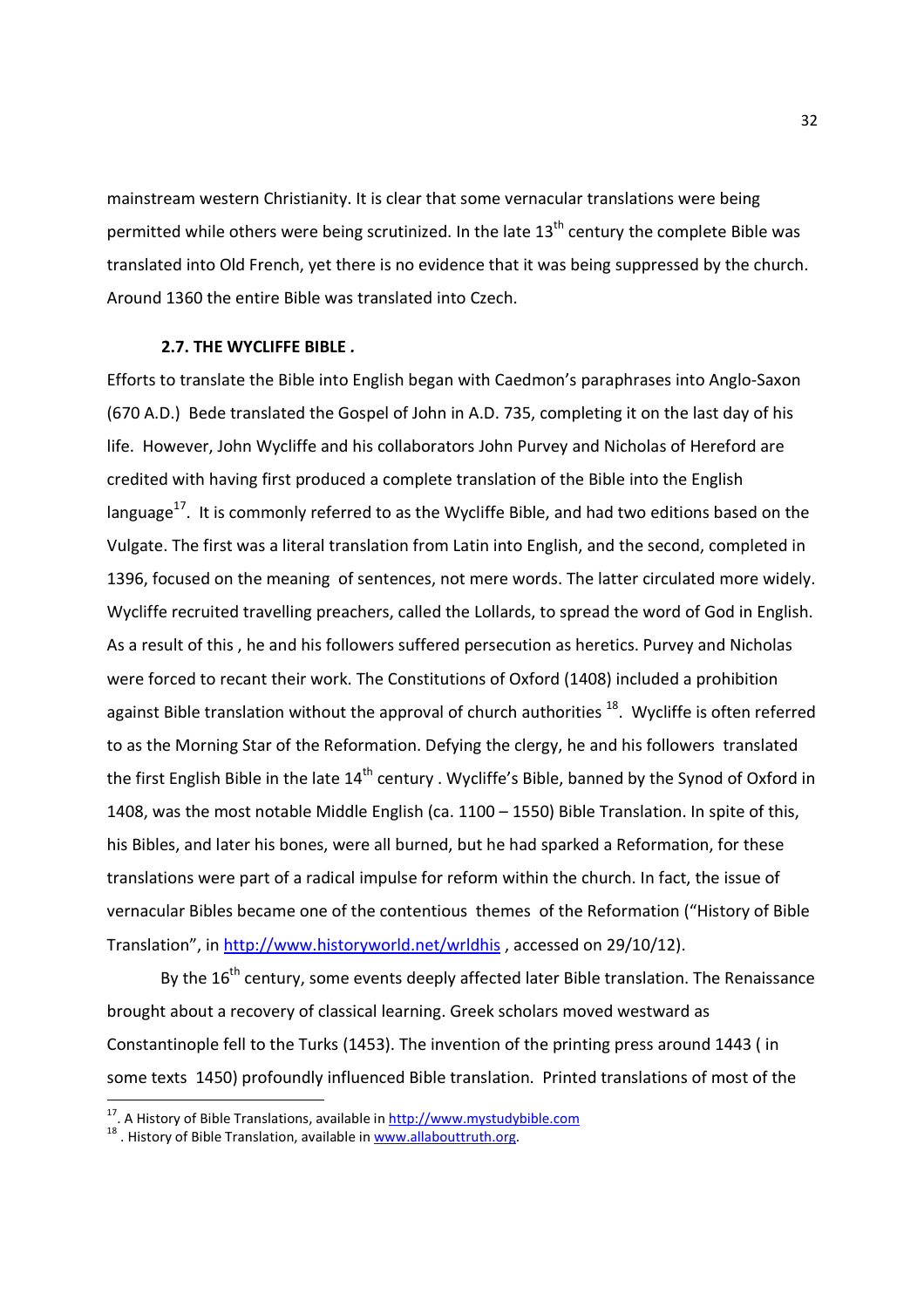modern languages of Europe were made at that time. For example, German in 1466, Italian in 1471, Spanish in 1478, and French in 1487. By 1488, there were printed editions of the Hebrew Bible. The Protestant Reformation in 1517 emphasized the need for vernacular versions of the Bible. All these events stimulated great interest in Bible translation. In respect to this, Willaim A. Smalley says:

> The invention of printing in the West was followed shortly by increased Bible translation stimulated first by the Renaissance, with its new humanism, its new interest in scholarship, and its new concern for local languages and cultures, and by the Reformation. … The Reformation emphasis on the vernacular and Luther's own translation of the Bible gave impetus to a chain of new translations. With Luther, also ,Protestant translators now usually returned to translating from the original Hebrew and Greek, rather than from the Latin Vulgate which had become the usual practice.  $^{19}$

That notwithstanding, the change did not come without cost. Some Bible translators suffered persecutions and even martyrdom. While doing his translation, Luther stayed carefully out of the Pope's reach, but Tyndale was strangled and his body burned in 1536.  $^{20}$  His English translation was a forerunner of the King James or the Authorized version.

## **2.8. THE REFORMATION AND EARLY MODERN PERIOD.**

By the  $16<sup>th</sup>$  century the view that a personal knowledge of scripture is precisely what ordinary people most need for their own spiritual good was becoming prevalent. Erasmus (1516) expressed the wish that the Bible should be in every language, so that even Scots and Irishmen might read it. Ten years later, this wish became a central demand of the Reformation. Luther and Tyndale undertook the task.

 2.8.1. **Martin Luther** . In 1521, Luther was forced to spend a year in hiding at Wartburg Castle after having been placed under the ban of the Empire. This was providential, for during that time he translated the New Testament from Greek into German. His interest was stimulated in 1518 by Philip Melanchthon, whose lectures on Homer inspired Luther to

<sup>&</sup>lt;sup>19</sup> . William A. Smalley, Translation as Mission, 1991: 26 -27.

<sup>20</sup> .Smalley, 1991: 27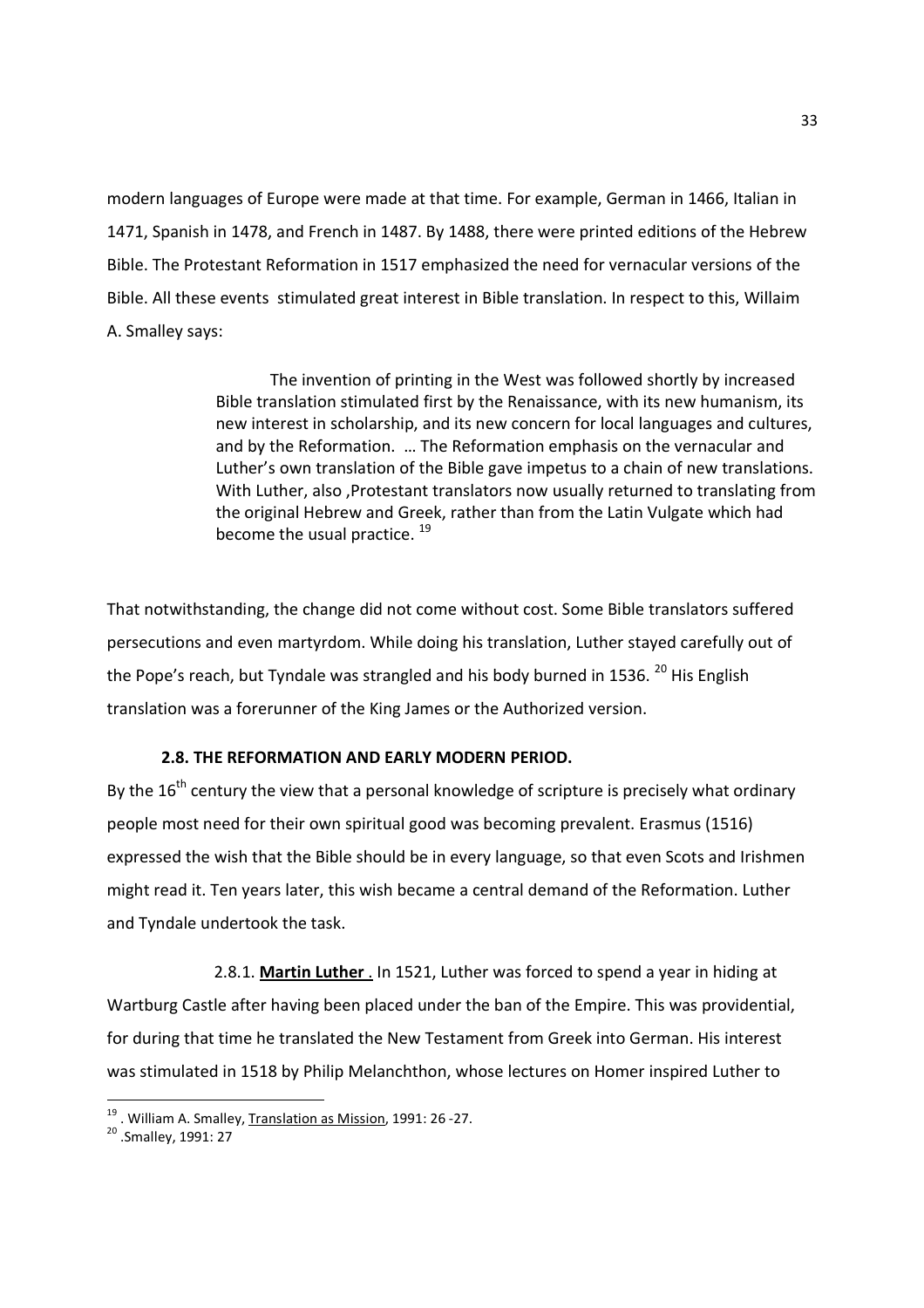study Greek. He later became Luther's lieutenant in the Reformation, and gave advice on Luther's first efforts at translation. Luther's New Testament was published in September 1522, thus it became known as the *September Bible* <sup>21</sup>. Later, he translated the Old Testament as well, from the Hebrew. Luther's complete Bible was published in 1534. According to the historian D'Aubigne, Luther exclaimed in these words: "would that this one book were in every language, in every hand, before the eyes, and in the ears and hearts of all men" ( *D'Aubigne's History of the Reformation*, p. 320). This German Bible could now be read by all German people, thus making the "priesthood of all believers" more of a reality. Now the German merchant, the builder, and the farmer could study the scripture and apply it to their lives. They could even take the priest to task if he failed to read and present what is in the Bible.

**2.8.2. Tyndale.** Following the publication of Luther's New Testament, an English scholar, William Tyndale, who was a student in Wittenberg, began a translation of the New Testament from Greek into English. He also translated the Pentateuch (1530) and the Book of Jonah. These translations were met with heavy sanctions due to the widespread belief that Tyndale changed the Bible as he translated it. His version was published at Worms in 1526 in 3000 copies most of which were smuggled to England. When these began circulating England, the bishop of London and his agents seized all the copies that they could lay their hands on. The confiscated texts were burnt at St Paul's Cross, a gathering place in the precincts of the cathedral . Today only two copies of the original 3000 survived ("History of Bible Translation", in http://www.historyworld.net/wrldhis ).

 Tyndale continued with his dangerous work, and by 1535 he had translated the first half of the Old Testament. In that same year, while living under cover among English merchants in Antwerp, his identity was betrayed to the authorities. In 1536 he was executed at the stake as a heretic.  $22$  In spite of this, his texts became the source to which subsequent translators returned after Henry VIII in 1534 decided that there shall be an official English Bible.

**2.8.3. The King James Bible**. In January 1604 King James I of England authorized that a new translation of the bible into English be started. His intention was to guarantee that the

<sup>&</sup>lt;sup>21</sup> . "History of Bible Translations", in http://www.historyworld.net

<sup>22</sup>. See "Jesuits Counterattack Bible", in www.keithhunt.com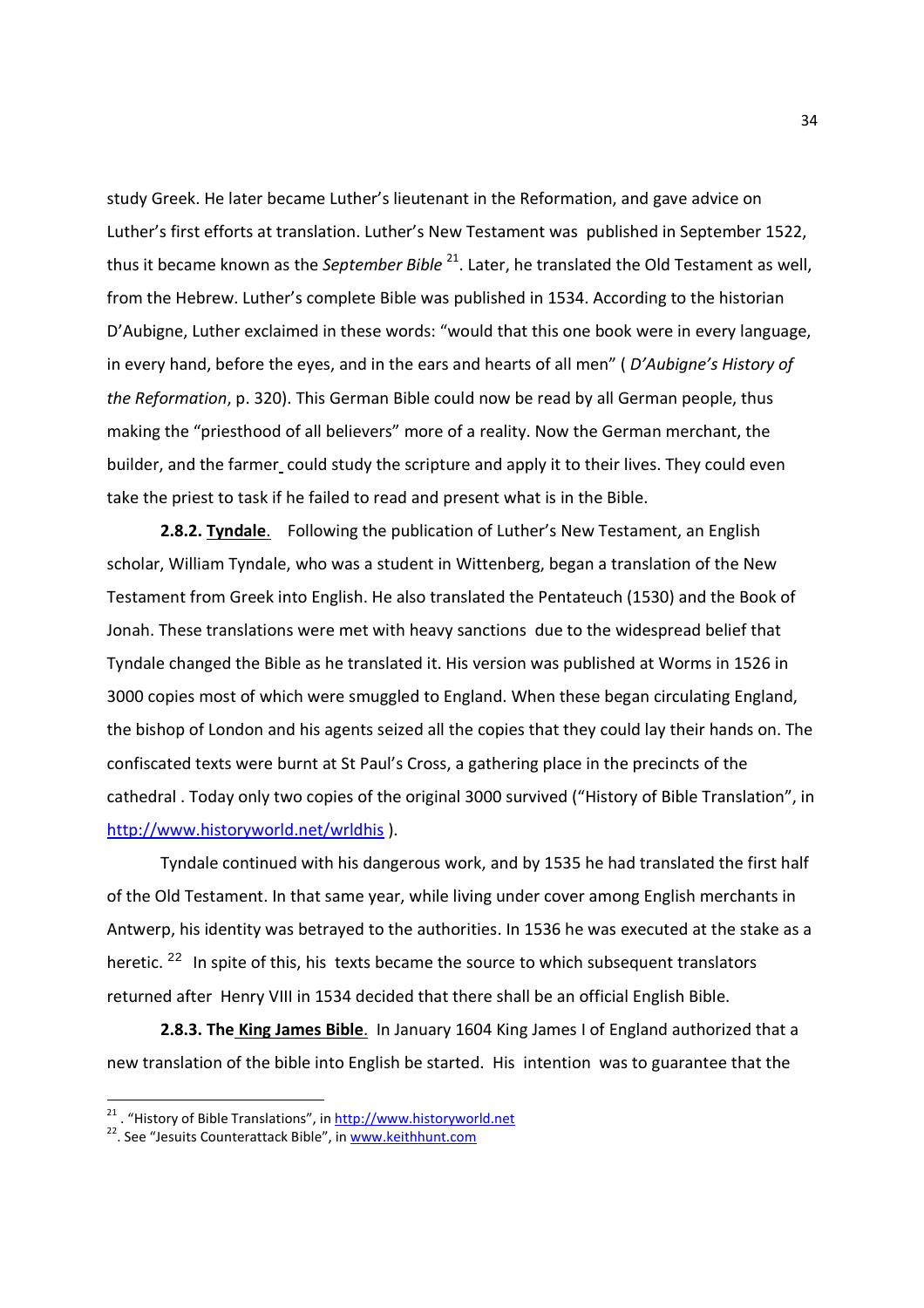new version would conform to the ecclesiology of the Church of England, and reflect its Episcopal structure and belief in ordained clergy (cf. Long, 2001:191-92). The outcome was the King James Version (KJV) or the Authorized Version, which was a revision of the Bishops' Bible, and which had Tyndale as major source. It was the third translation of the Bible into English to be approved by the English Church authorities. The first was the *Great Bible* dedicated to King Henry VIII, and the second was the *Bishop's Bible* (1568). The new translation that lasted for seven years (1604-1611) and edited by forty-seven scholars (cf. Long, 2001:194) became central to English culture, as well as the standard for English-speaking Protestants. Its flowing language and prose rhythm has had a profound influence on the literature of the past 400 years. <sup>23</sup> In fact, it became known as the miracle of English Prose.

**2.8.4. Lefevre in France**. In France, a doctor named Jacques Lefevre D'Etaples was also translating the Bible into French: the New Testament and the Psalms . The first complete French Bible was published in 1530. As a consequent, the common people possessed the Bible, read it in their families and in private; conversations on the Bible became frequent; to them Christ was the centre and sun of all revelation; now they knew that Scripture was from God, for by it they had been transported from darkness to light (*History of the Reformation*, D'Aubigne, p. 453).

 The most important factor of the Reformation's success was the improvement of communication of God's word to the common people. With the printing press, it was possible for every person to know God's saving power through the Gospel. It also " unleashed the Sword of the Spirit against the lies of the Roman Catholic Church". The many vernacular bible translations at this time made it possible for the laity in Germany, England, France, and Switzerland to read or have the Bible read to them in their own language. As such, Grey says:

No longer would the elitist class of priests be the only ones in possession of the truth of the Word of God. No longer were fathers kept from reading to their own children the words of the Scriptures. No longer would God's everlasting and piercing Word be twisted and maimed by church leaders using their influence for their own gain.<sup>24</sup>

<sup>&</sup>lt;sup>23</sup>. King James Version, available in http://www,biblegateway.com

<sup>24</sup> .Jane Grey, *The Importance of Vernacular Bible Translations by Luther, Wycliffe, and Erasmus in the Reformation*, http://www.janegrey.hubspages.com/hub/ The-Role- of-Bible-Translations-in-the-Reformation, ca. 2009.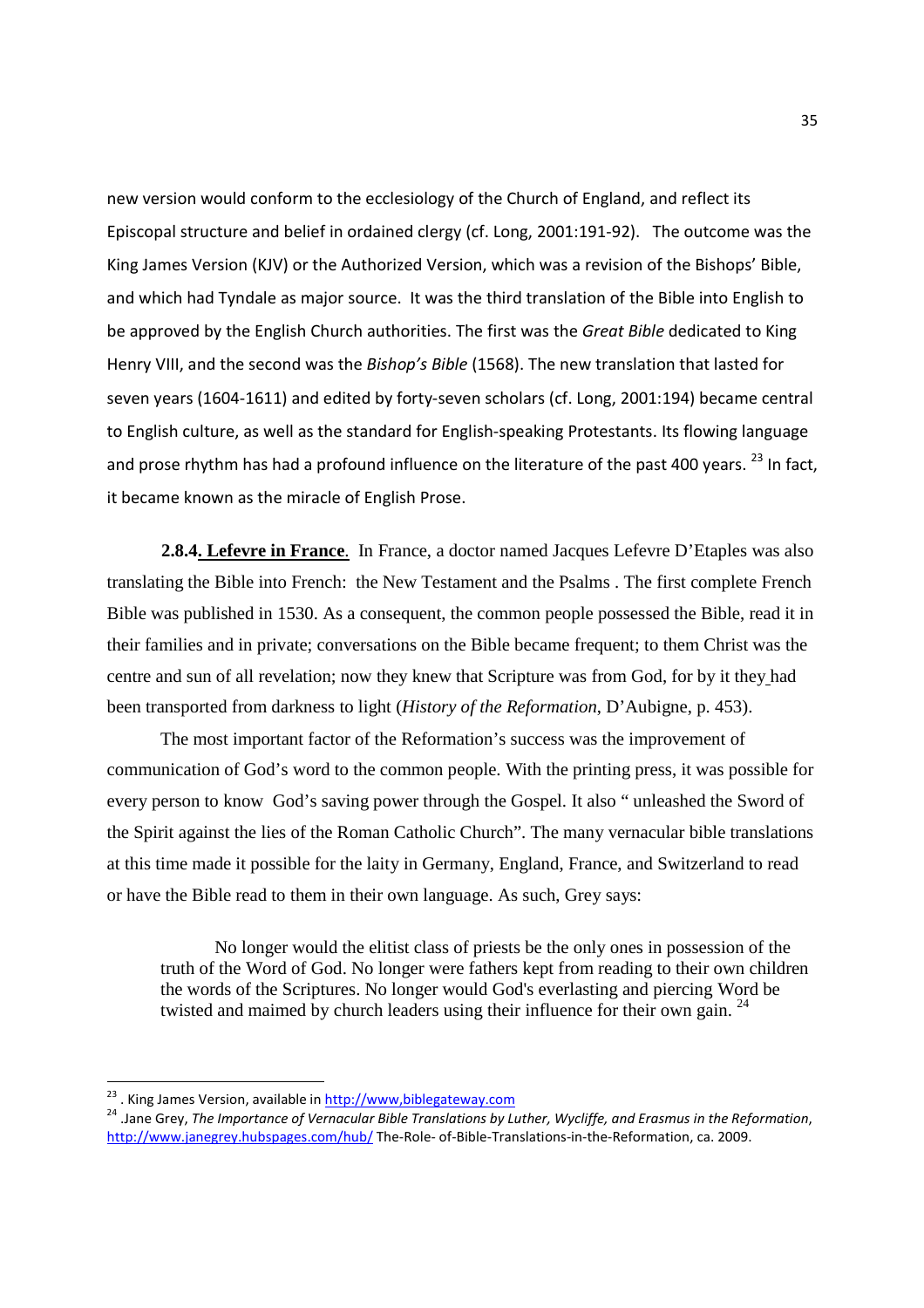**2.8.5.The Jesuits Bible (1582).** After the Council of Trent in 1563 England began changing from a Catholic nation to a Bible-loving people. Since the appearance of Tyndale's Bible (1525) the Bible had obtained a wide circulation. In an effort to turn the English people from the Bible back to the Roman Catholic Church, the Jesuits devised a means: to bring forth their own English version of the Bible capable of superseding the Bible of Tyndale. This was a strategic and decisive step given that if England could be retained in the Catholic column , then together with Spain they would make sure that all America both north and south would become catholic. The first Jesuit Bible was thus published in 1582.

As the church grew and expanded other additional translations into new languages followed, for example, Arabic in the  $8<sup>th</sup>$  century, Slavonic (ninth century), German (eleventh century), Dutch (12<sup>th</sup> century), Spanish (13<sup>th</sup> century ), Norwegian (14<sup>th</sup> century), Persian in the 14<sup>th</sup> century, and Hungarian( 15<sup>th</sup> century), to mention only some examples.(Smalley.1991:22-24)

**2.9. BIBLE TRANSLATIONS IN THE MODERN PERIOD (19th – 20th Century AD).** The Reformation Period was followed by the Missionary Era of Bible translation during the colonial period of the  $19<sup>th</sup>$  and  $20<sup>th</sup>$  centuries. Protestant missionaries, spreading around the world, along with the traders and administrators of the expanding European empires, encountered more and more languages into which the Scriptures could be translated. The Bible in vernacular languages, therefore, became the main weapon of Protestant missionaries. Bible translation began to accelerate with the beginning of the Bible society movement .The translation, publishing, and distribution expertise of the Bible Society facilitated missionary efforts in Bible translation. The first Bible society to set the tone and pace for the Bible society era was the British and Foreign Bible Society founded in 1804. Its first publication, that same year, was the Gospel of John in Mohawk, an American Indian language  $^{25}$ . The Bible society movement and the missionary movement became tightly intertwined in translating the holy text into vernacular languages. A number of professional Bible translation agencies were founded in the mid-twentieth century, for example, the Wycliffe Bible Translators which was the foremost.

The first Wycliffe Bible Translators was founded in 1942 by William Cameron Townsend

<u>.</u>

<sup>&</sup>lt;sup>25</sup> . William A Smalley, Translation as Mission, pp. 27-28.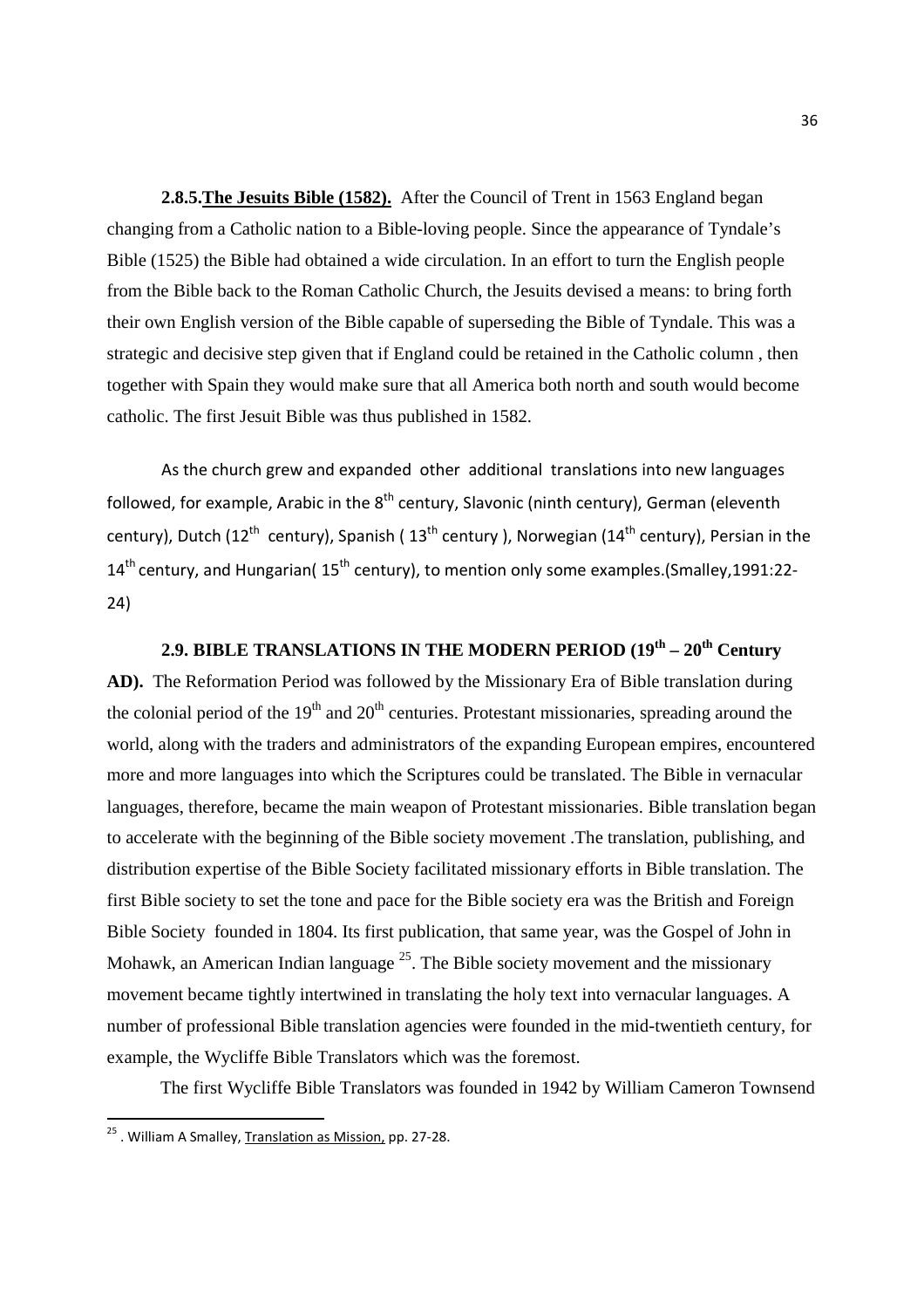to promote professionalized translation. It recruited and trained people to specialize directly in translating the Bible  $^{26}$ , a missionary to the Cakchiquel Indians of Guatemala. His inspiration for translation came about as a result of a challenge from a Cakchiquel man: "If your God is so great, why doesn't He speak in my language?" Thereafter, he resolved that every man, woman and child should be able to read the Word of God in their own language. Thus, in 1934 Townsend founded a linguistics training school called "Camp Wycliffe" named after John Wycliffe who first translated the Bible into English. By 1942, Camp Wycliffe had developed into two sister organizations, Wycliffe Bible Translators and the Summer Institute of Linguistics (SIL). The former completed its first translation in 1951 in the San Miguel Mixtec language of Mexico, and the  $100<sup>th</sup>$  in 1978, in the Amuesha language of Peru. And then in 1985, the 200<sup>th</sup> translation was completed in the Hanga language of Ghana, Africa, while the  $300<sup>th</sup>$  was completed in 1989 in the Mta Manobo language of the Philippines  $27$ 

 In 1943, Eugene A Nida, a linguist, anthropologist as well as a student of ancient Greek literature, joined the American Bible Society staff. This marked the beginning of the promotion of professional expertise, the development of translation theory and of translation procedures based on such theory. Hitherto, the Bible societies did not have a developed and articulated theoretical base for guiding, directing and advising translators. Nida, therefore , quickly set forth to provide the necessary data and developed ways of conceptualizing and teaching the process of translation. He later recruited a professional team of linguists and biblical scholars to serve with him as consultants to translators all over the world. Later on they became and worked under the auspices of the United Bible Societies. <sup>28</sup>

 The epochs which I have described above highlight major forces which strongly influenced the translation of the Bible. The epochs which I have described above highlight major forces which strongly influenced the translation of the Bible. They show the amount of effort that has been put into translating the Bible through the centuries. From what I have presented, it is good to note three categories of early Bible translations, namely, the primary translations (from the original languages), the secondary translations (mainly from the

<sup>&</sup>lt;sup>26</sup>. Ibid., pp. 28-29.

 $\frac{27}{27}$ . Wycliffe Bible Translators, available in http://wycliffe.org.uk/wycliffe/

<sup>28</sup> . William A Smalley, p. 28.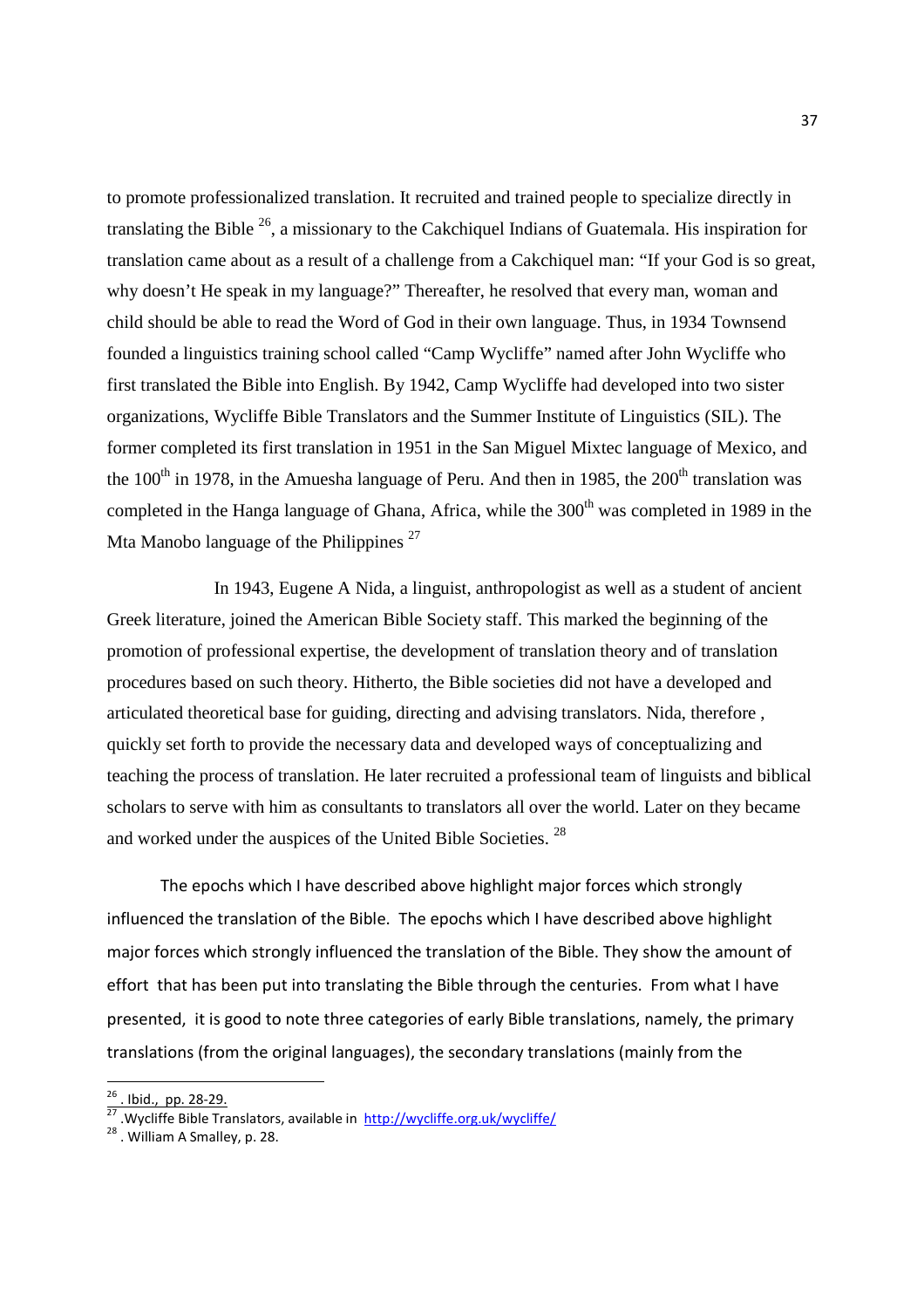Septuagint, e.g., the Armenian, Coptic, and Arabic), and tertiary translations ( from the secondary translation, e.g., the Georgian) (Jinbachian, "History from the Septuagint to the Vernaculars", in *Journal of Translation*, Vol.5, No. 1, 2009:85).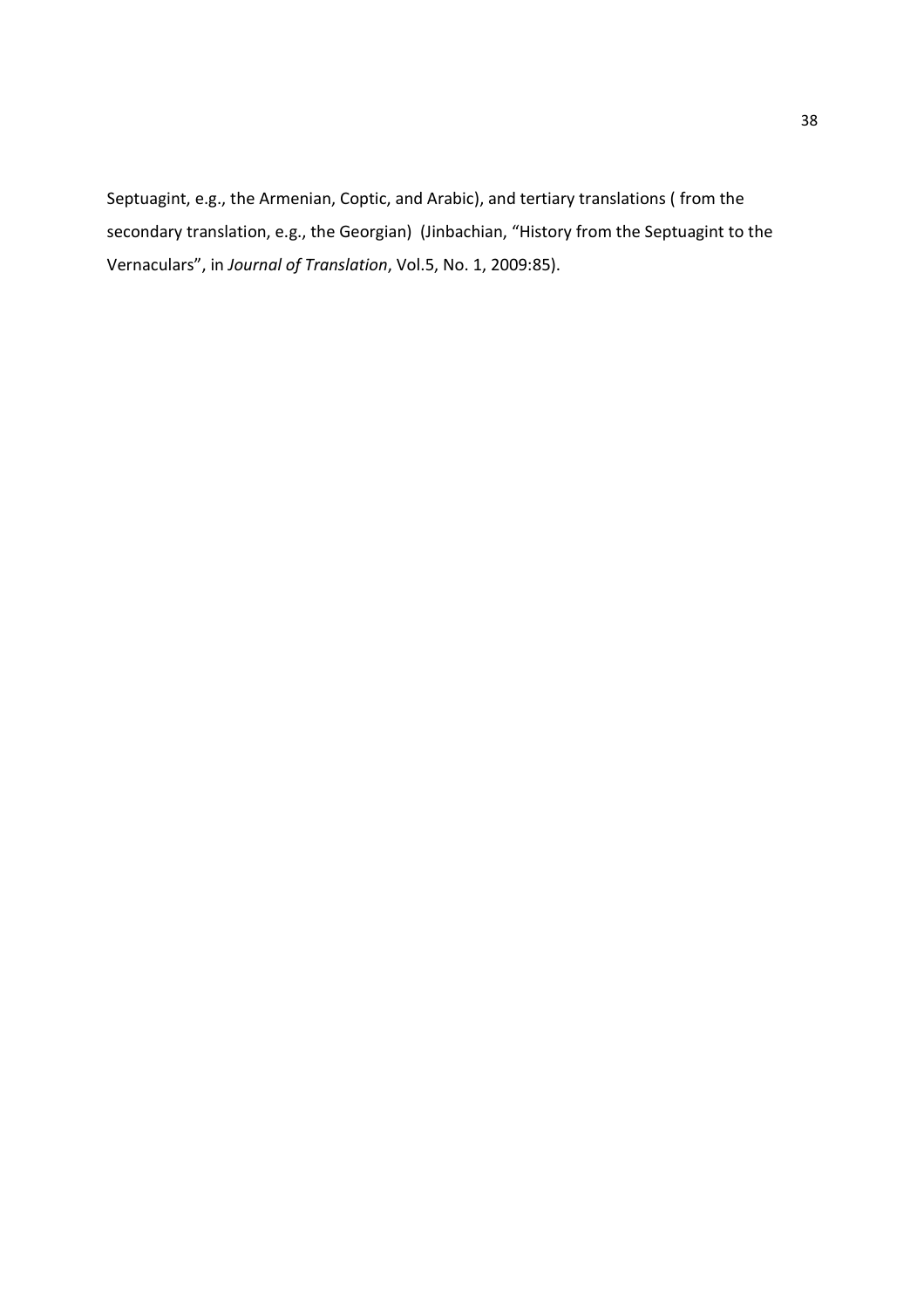# **CHAPTER 3**

# **BIBLE TRANSLATIONS IN AFRICA**

 The Middle East is the cradle of Christianity. From there it spread to Europe and North Africa, the Americas, Asia, and Sub Saharan Africa. The spread of Christianity, in many cases, has been concomitant with the translation of the Bible into the different vernacular languages that the Word came into contact with. Bible translation in Africa, therefore, is intertwined with missionary work in the continent. This was spearheaded by the creation of Bible societies as we saw in the preceding chapter. Like elsewhere in the world, the growth of the church in Africa was accompanied by the translation of the Word of God into the mother tongues of the new converts. In this regard, Kenmogne tells us that 'Bible translation was part of the Church-planting agenda. The mission strategy was to study and develop the language in order to translate the Bible. . .' (Kenmogne, 2012:34). According to Aloo Osotsi Mojola (2007) the work of Bible translation in Africa took place within the context of the "Three C's" - Christianization, Civilization and Commerce. He observes that " a mastery of the local languages and cultures was needed to facilitate effective communication and implementation of these goals [reflected in the Three C's]." <sup>29</sup> This highlights the raisond'être of Bible translation in Africa which was useful for achieving this facilitation and implementation.

 Africa is a linguistically complex region having thousands of distinct languages. Some of these are regional with a large number of speakers ( in fact, millions of speakers) , for example, Hausa in West Africa and Swahili in East Africa. This language diversity poses a challenge to Bible translation, and makes it even more urgent. Due to this factor of language diversity in Africa, therefore, this chapter will only feature Bible translations into some of the languages. Bible translation in Africa can be traced as far back as to the time of the Coptic Orthodox Church in Egypt , the Ethiopian Orthodox Church in Ethiopia, and the Nubian Church in Sudan<sup>30</sup> (which existed until the  $16<sup>th</sup>$  century). The entire Bible, or some portions

<sup>29</sup>. A.O. Mojola, as quoted in *Journal of Translation, Volume 5, Number 1 ,2009:88.* This Journal contains a Review of Philip A. Noss's (ed) *A History of Bible Translation,* 2007.

<sup>&</sup>lt;sup>30</sup> . cf. Sundkler and Steed, 2000:29ff.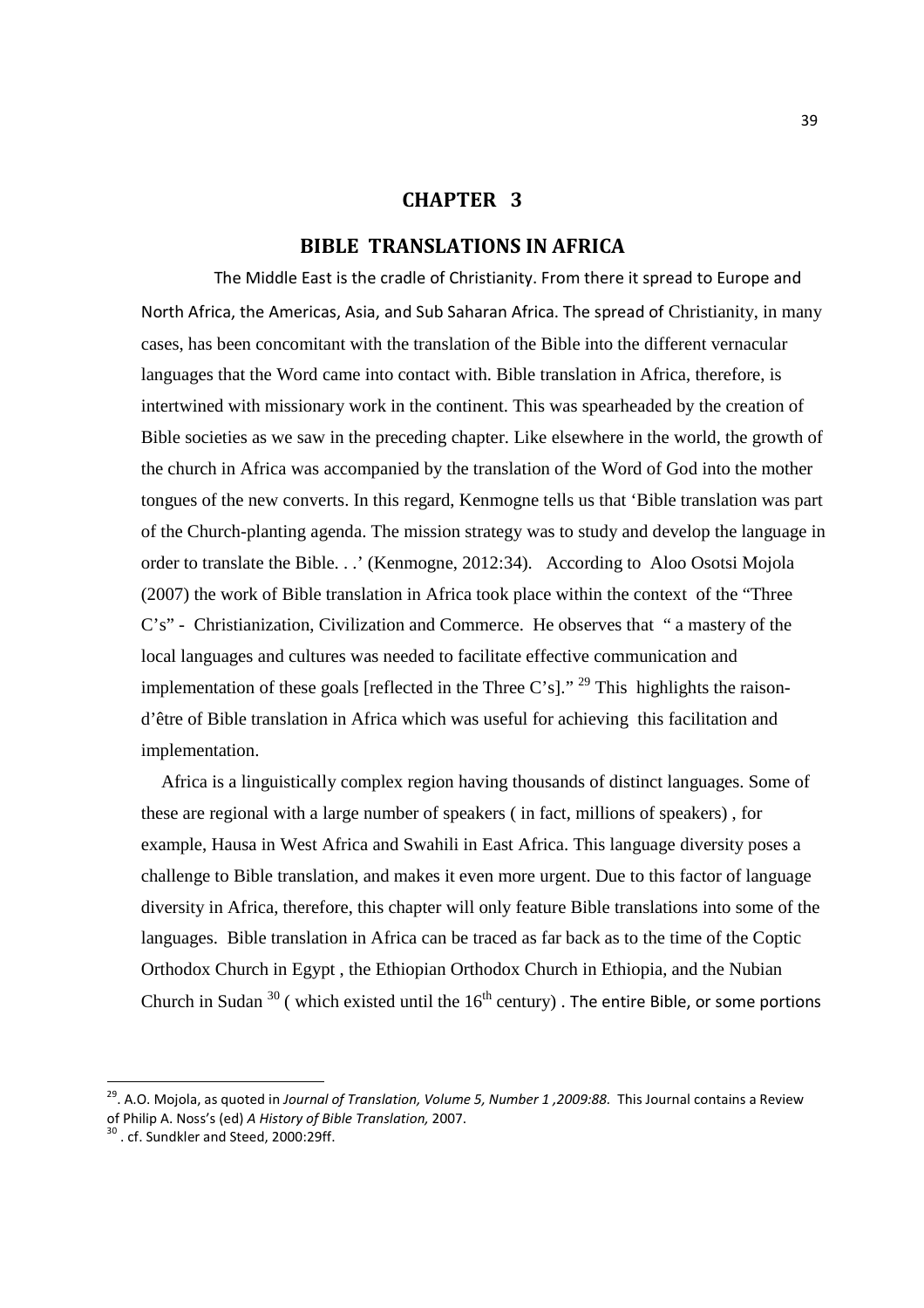of it, have been translated into many different languages of Africa. We shall now consider some of them.

## **3.1. BIBLE TRANSLATIONS IN ETHIOPIA.**

-

**3.1.1.** Ge'ez : As early as the 4<sup>th</sup> century, parts of the Old Testament were translated from Greek sources into the Ge'ez language in Ethiopia. These included the Psalms and the Song of Songs which were used by the Ethiopic Orthodox Church of East Africa  $31$ . The Ethiopian orthodox church translated the Bible from the Ge'ez into Amharic (Mojola, 2012:5).

**3.1.2.** The Amarinya Bible. By 1818, after ten years of serious work, an Ethiopian monk called Abba Abraham completed the translation of the entire Bible into Amarinya, assisted by Asselin who explained difficult words and phrases using the original Hebrew, the Syriac version, or the Septuagint. (Aren,1978:42-43) This was a Bible that could be understood by the common speakers of Amarinya.

**3.1.3.** The Bible in Oromo. The New Testament was published in 1893 in Oromo, a language spoken in Ethiopia and Kenya. Then, in 1899, the complete Bible was published by Aster Ganno and Onesimus Nesib. In 1992, the Ethiopian Bible Society published a new translation of the whole Bible.

**3.2. SWAHILI (Kenya, Uganda, and Tanzania)** The first translation of parts of the Bible into Swahili began with Johannes Krapf, a German Lutheran pastor of the British Church Missionary Society. Immediately after his arrival in East Africa, he began to learn some local languages developing their writing systems. By 1846, he produced a draft of the New Testament in Swahili, and by 1850 he translated the Gospel of Mark into Kikamba (Mojola, "Bible Translation in Africa- A Brief Historical Overview", in *Journal of African Christian Thought,*Vo. 15, N0.2, 2912:6). was published in 1868, followed by a complete translation of the New Testament in 1879, and the translation of the entire Bible in 1890. Since then, many efforts have been made to translate the Bible into different dialects of Swahili as spoken in

 $31$  . See Mikre Sellassie, quoted by Aloo Osotsi Mojola,"Bible Translation in Africa- A Brief Historical Overview", in *Journal of African Christian Thought,* Vol. 15, No 2, 2012:5; see also Bridwell Library, Perkins School of Theology, Southern Methodist University, Online.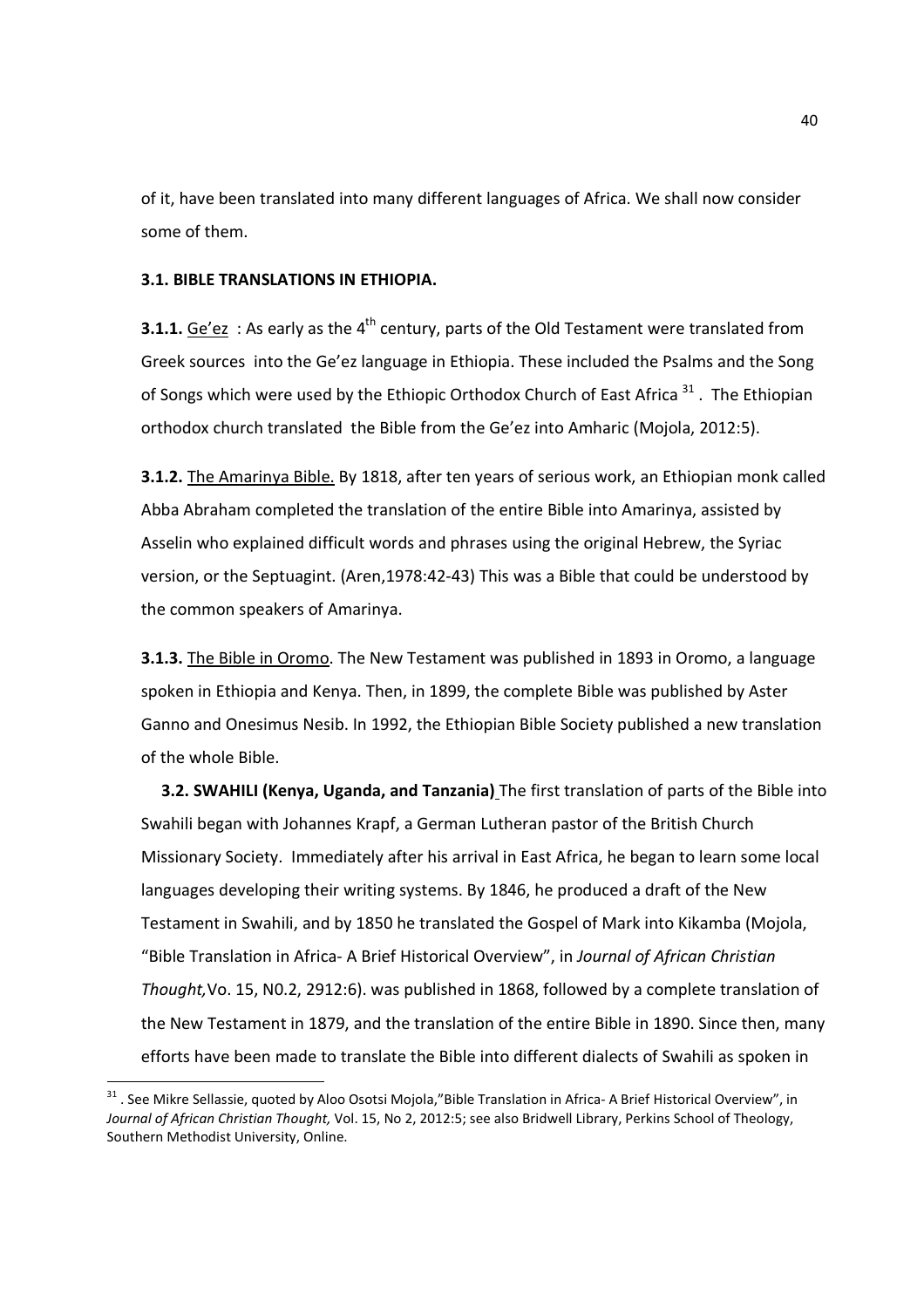different regions of East Africa; for example, the *Union Translation* published by the Bible Society of Tanzania in 1950, and the version of the *Swahili Common League.*

**3.3. IGBO (Nigeria).** By 1913, Thomas John Dennis ( a British Anglican) translated the Bible into "Standard" "Union Igbo". Though very influential, this version was criticized by some critics like Chinua Achebe. Consequently, the Igbo Living Bible was published in 1988.  $^{32}$ 

**3.4. GREBO (Liberia).** John Payne (1815 – 1874), an American missionary of the Protestant Episcopal Church, translated a summary of the Old Testament into the Grebo language spoken in Liberia ( New York: American Tract Society [1841]).The Pentateuch and the book of Joshua were translated for the use of the Protestant Episcopal Mission in Western Africa (www.smu.edu/Bridwell ).

 **3.5. BIBLE TRANSLATIONS IN SOUTH AFRICA (Tsonga, Tswana, and Zulu)** . Tsonga is a South African language with approximately two million speakers living mostly in Limpopo and Gauteng. The first translation of the Bible into this language was initiated by Paul Berthoud, his brother Henri Berthoud and Ernest Creux, all missionaries of the Swiss-French Mission who came to South Africa in 1875<sup>33</sup>. The Gospel of Luke and the Book of the Acts of the Apostles were the first Biblical texts to be translated in 1892.The were published by the British and Foreign Bible Society. The first New Testament was translated in 1894, and by 1907 the first entire Bible was published. Twenty-two years later, this edition was revised. The latest translation came up in 1989 under the coordination of Theo Schneider, and published by the Bible Society of South Africa.

 Tswana and Zulu are among the many indigenous languages spoken in South Africa. The first complete Bible was published in Tswana . The Bible Society of South Africa has been involved in translating the Bible into indigenous languages of South Africa with the aim of making the Word of God accessible and understood. The Gospel of Matthew was the first book of the Bible to be translated into the Zulu language by George Champion (missionary) and revised by Newton Adams. This translation was published in 1848 by the

<sup>&</sup>lt;sup>32</sup>. Bible Translations into the Languages of Africa, from Wikipedia, the Free Encyclopedia: www.en.wikipedia.org

<sup>&</sup>lt;sup>33</sup> . www.biblesociety.co.za/translation-projects/p.2.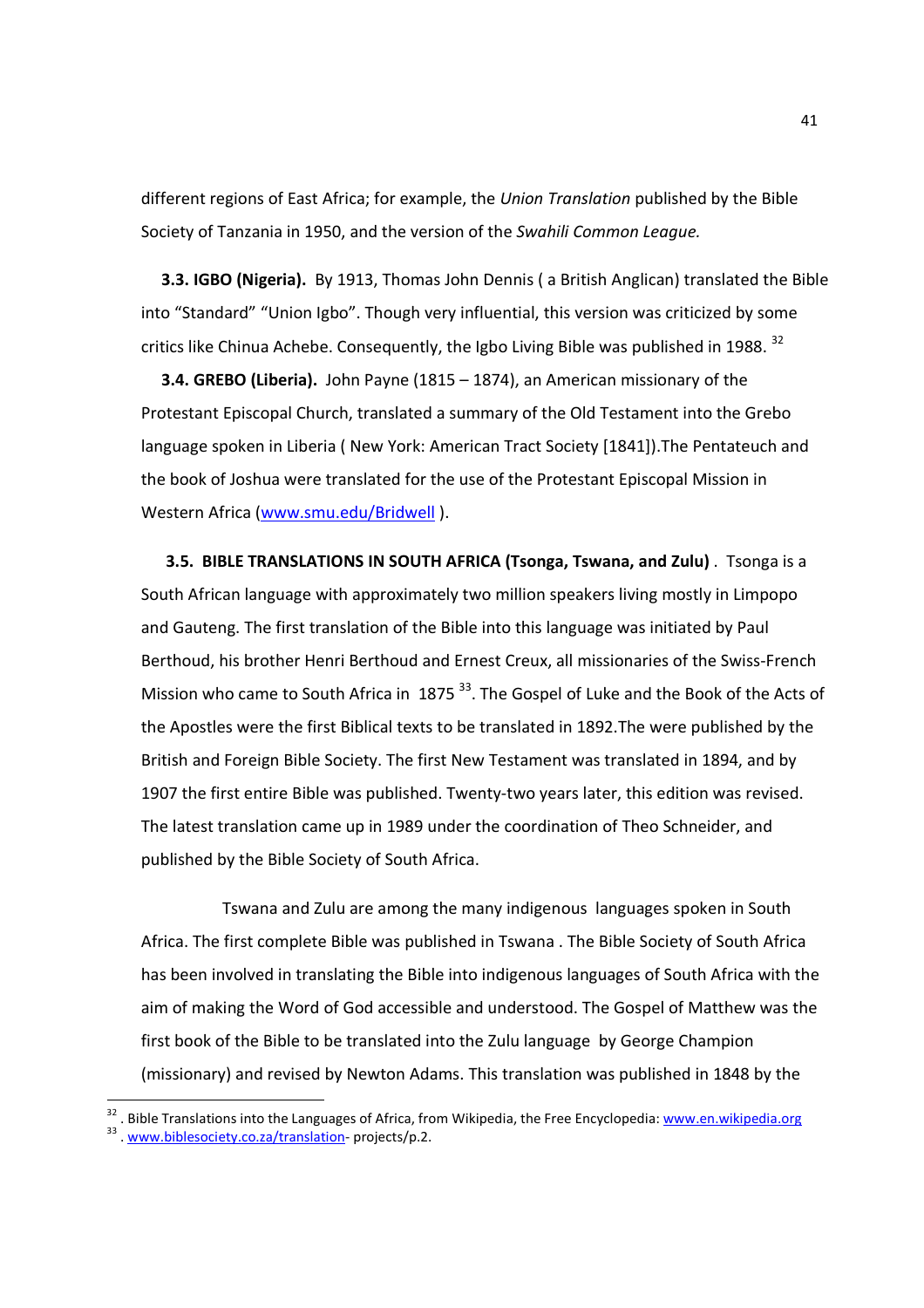American Board of Commissioners for Foreign Missions (ABCFM) . Some members of this group translated the entire New Testament which was published in 1865. And the complete Bible, translated also by several members of ABCFM, was published in 1883  $34$ . In 1959 it was revised and published by the British and Foreign Bible Society. Then in 1986, the Bible Society of South Africa published the translation of a Modern Zulu New Testament and the Psalms , while the translation of the Old Testament began in 2009.

**3.6. BIBLE TRANSLATIONS IN CAMEROON.** Cameroon is situated between the coast of west and central Africa, with a total population of about 19.5 million people and a life expectancy of only 53 years, due to HIV/AIDS and other diseases. French and English are the official languages, though not spoken by all Cameroonians. According to Dr. Suh Joseph Che ( 2011), Associate Professor of Translation Studies, Terminology and Comparative Stylistics at the university of Buea in Cameroon , there are " over 280 different Cameroonian ethnolinguistic and cultural groups". Cameroon is ranked 153 of 182 UN Human Development Index (2009), with a literacy rate of 75% males, and 52% females. Forty percent of Cameroonians are Christians , yet most do not have Bibles in their mother tongues, even though an increasing number of local people are now taking part in translating the Bible into their own language. About 40 per cent of the people practice African Traditional Religion, while 20 per cent are Muslim. Out of the 280 indigenous languages, Michel Kenmogne<sup>35</sup> says 104 still need translation.

 The Bible has been translated into many local languages in Cameroon, such as the Bulu, Ewondo, Bassa, Kom, Bafut, Limbum, etc, but due to space and time, I shall focus only on the following : Douala, Mungaka, and Lamnso.

 **3.6.1**. Bible Translation into Douala. The history of Bible translation in Cameroon dates as far back as the early  $19<sup>th</sup>$  century with the arrival of the first missionaries in the country who stimulated the development of local languages. Rev. Joseph Merrick (1808- 1849), a Jamaican of African ancestry, and an outstanding linguist, was part of an expedition

<sup>&</sup>lt;sup>34</sup> . Gertrude Rachel Hance, *The Zulu Yesterday and Today: Twenty-nine Years in South Africa, Negro Universities* Press, New York, 1969: 45.

<sup>35</sup> . Michel Kenmogne is the General Director of the *Cameroon Association of Bible Translation and Literacy.*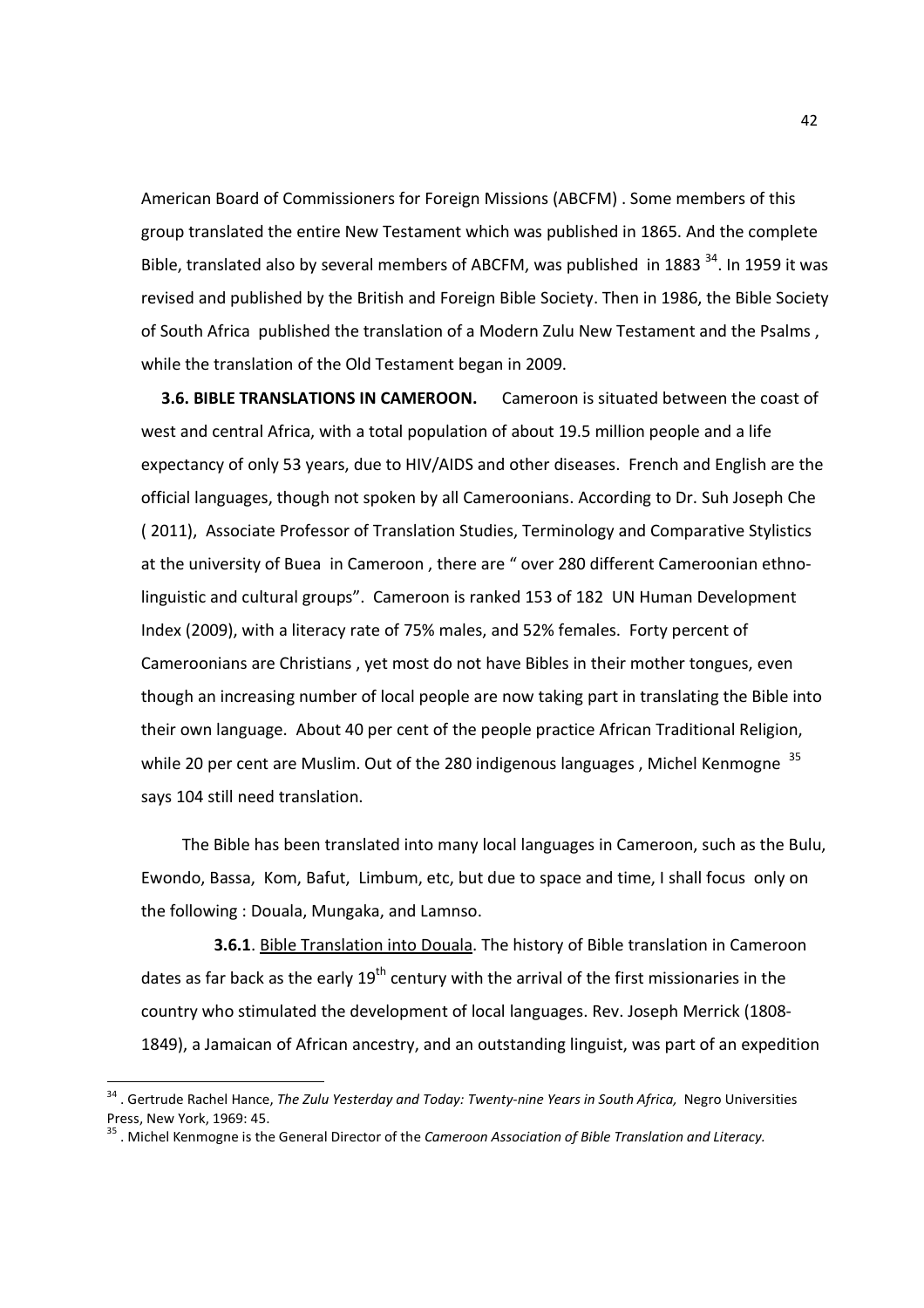to Cameroon led by the Baptist Missionary Society of London.<sup>36</sup>, Around 1845, he founded the Jubilee Mission on the Cameroon coast, and translated the New Testament into the Isubu and Douala languages. He also began work on Douala-English glossary. Though his service in Cameroon lasted only for about four years, he made such a great impression that he has been referred to as 'the founder of Christianity in Cameroon' (Jaap Van Slageren in Sundkler and Steed, 2000:261).

 Another Baptist missionary, Alfred Seka (1814 – 1880), an English engineermissionary, arrived shortly after Joseph Merrick. Seka founded the Cameroon town of Victoria (Sundkler and Steed, 2000:260), after Queen Victoria of Britain. Now it is called Limbe. He studied the Douala language, formulated its alphabet , and translated the New and the Old Testaments published in 1862 and 1872 respectively. Although Seka's translations were literal, and therefore subsequently criticized, they however gave an impetus to literary work in African languages<sup>37</sup>.

 **3.6.2.** The Bible in Mungaka. The Bible was also translated into Mungaka, another Cameroonian language, by a German missionary, Dr.Adolf Vielhauer (1880 -1959). This was in collaboration with Elisa Ndifon (1888-1971), an indigenous teacher and preacher, with the assistance of Anna Hummel, Elizabeth Buhler, and some native Mungaka speakers. The translation project took about thirty years to complete; 1961 saw the publication of the translation of the entire Bible into Mungaka language, 2 years after the death of Vielhauer. He made some observations on translation which are similar to those of some translation scholars like Eugene Nida. For example, Vielhauer felt that in order to make biblical truths acceptable " to readers in the grassfields of Cameroon", it was important to make certain environmental adjustments: using "leopard" for "wolf" and "bear", and substituting "wine tree" for "vine" <sup>38</sup>. Through the translation of biblical texts, Vielhauer enriched the repertoire of Mungaka literature, and helped enhanced and promote the native tradition by collecting and publishing oral literature.

- $37$  . Ibid.
- $38$ . Ibid.

 36 . *Translators Through History,*- Jean Delisle, p. 86, available in http://www.books.google.no.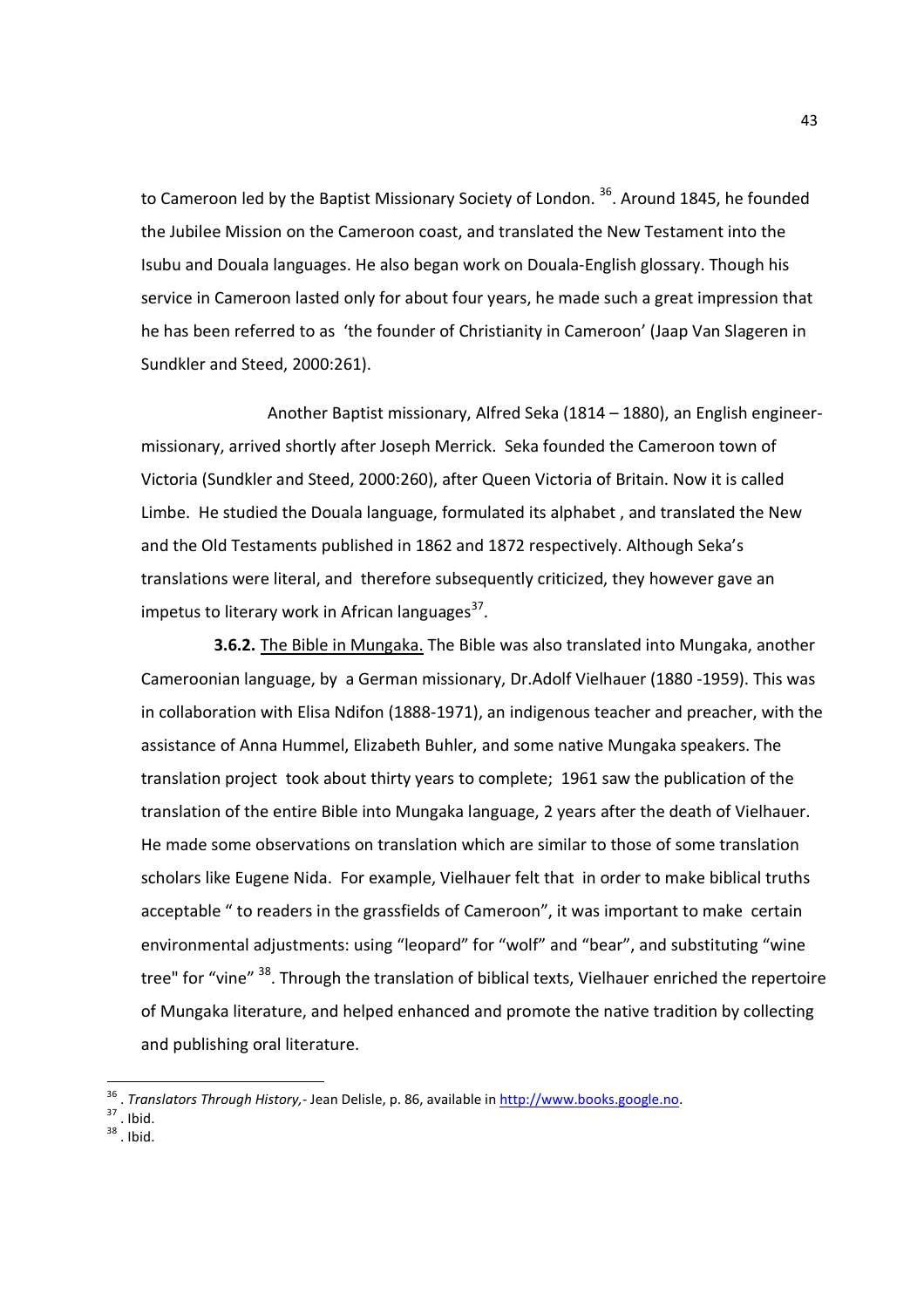**3.6.3.** God Speaks Lamnso'. The Lamnso' Bible Translation Group, under the leadership of Vensu Alfred, gives us a summary of the historical landmarks of Bible translation into Lamnso'. It started in the late 1970s with the arrival of a consultant, Karl Grebe who helped developed the Lamnso' orthography. By 1974, the translation of the New Testament started ad experimentum : translated sections were tested and used in Churches. Some people were designated as reviewers and testers in the churches. Grebe was working in collaboration with a few local translators like Pa Siiyatan as the main translator. In 1990, the New Testament (NT) was published and launched in the presence of all the leaders of the Protestant and Catholic Churches together with their flocks. The impact was so encouraging that there was need for a translation of the entire Bible.

 In 2000, ten years after the launching of the New Testament, Karl and church leaders met to discuss how they would start the translation of the Old Testament ( OT). Several other meetings were held afterwards and, in 2001, four Churches (the Baptist, Presbyterian, Catholic , and Church of Christ) appointed prospective men to be trained as translators and testers. In 2002, the translation of the OT commenced fully, and the different Churches appointed more men and women to serve as reviewers. An inter-church committee was set up made up of leaders of the four churches. The Catholic Church requested the translation of the Deutero-Canonical (Apocryphal) Books. A Catholic team was thus set up for this purpose.

 The translation work progressed slowly but surely and painfully because Karl did quite a good chunk of translation through the email as his wife had developed cancer and had to be evacuated to Canada. For over three years consulting was done through correspondence , but intercepted by a period of about 6 weeks to two months every year when Karl would come to Cameroon for face-to-face consulting. Later on he returned to Cameroon after the wife passed away and continued with the translation. He finished consulting and had barely five days left to finish some minor checks, but the cold hands of death suddenly snatched him away. Presently, the typesetting of the translation is at the final stage and after that it will be sent for printing.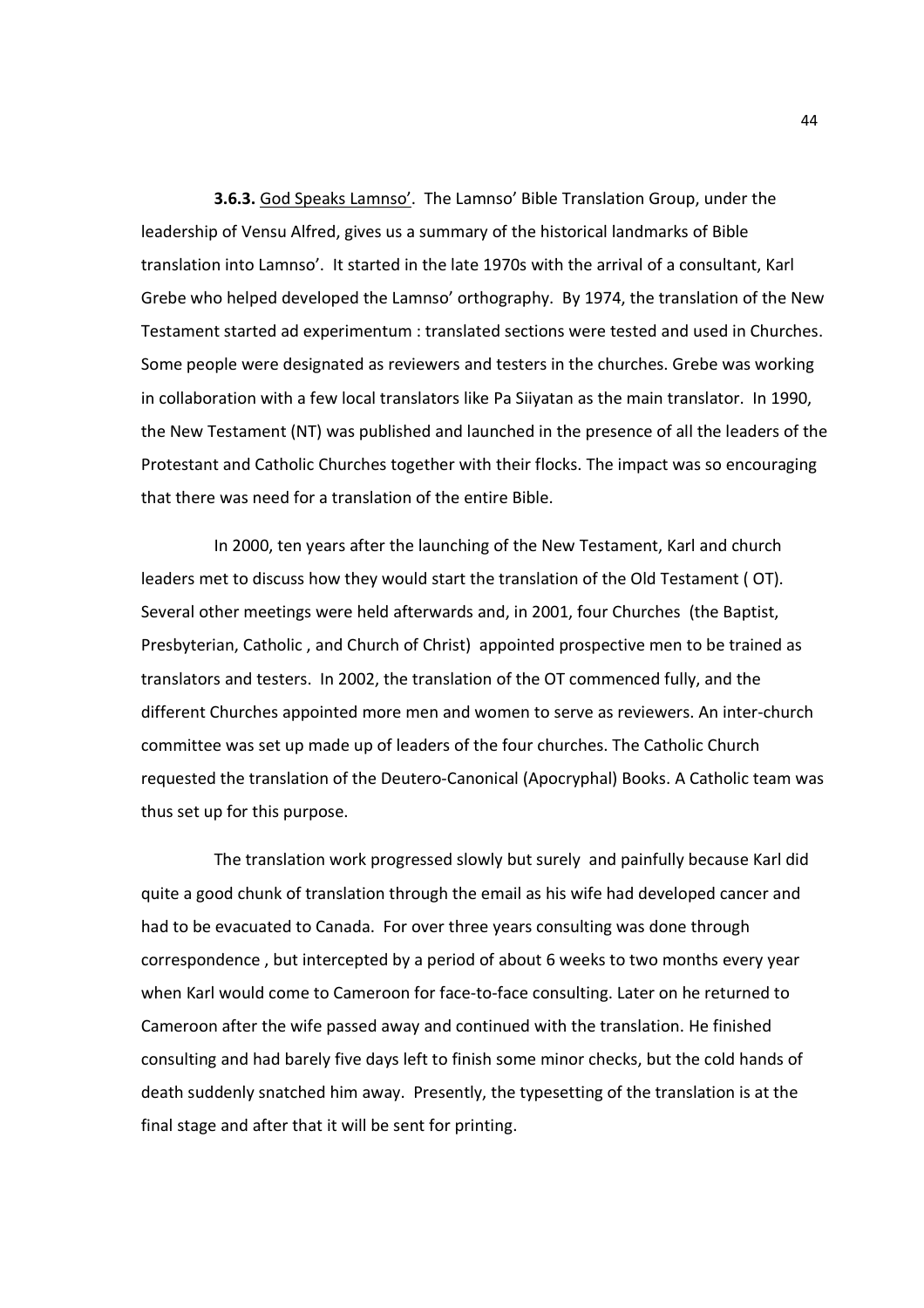Bible translation, both in Cameroon and in Africa as a whole is an on-going process which still has a long way to go. Now the work and the project of Bible translation in Cameroon is being coordinated, sponsored and promoted by Bible translation groups and institutions such as Wycliffe Bible Translators and SIL Cameroon Branch, *Cameroon Association for Bible Translation and Literacy(CABTAL)*, Lutheran Bible Translators of Canada, etc, in collaboration with Christian churches. As of now, 16 languages have the entire Bible, 34 have the New Testament, some languages only have portions of the Bible, while 195 have no Scripture portions ("Accelerating Literacy and Bible Translation through Nationals" in http://www.onebook.ca/programs-projects, accessed on 28/01/13).

 CABTAL began work in 1989 and since then it has been pioneering new techniques in language projects. At present, it is engaged in 23 language programs with around 200 people involved. It has produced the Jesus Film project in Mundani ( "CABTAL: Bible Translation in Cameroon", in http://wycliffe.org.uk/blog/tag/cameroon, accessed on 28/01/13). CABTAL is also engaged in translating the NT and portions of the OT in the Bum and the Babanki languages, and recently completed the translation of the NT in the Kom language, all of the NW region of Cameroon ("Just in Time for Easter", in http://www.wycliffe.org/Give , 28/01/13).

 Among the projects carried out by the Wycliffe Bible Translators UK Blog are the following in the North West Region of Cameroon: promoting literacy and Bible translation in the 10 languages of the Ndop plain, for example, Bafanji, Bamessing, Bamali, and Bamukumbit. Under the leadership of Dan Grove, and with the collaboration of local Christians, they organizes courses on translation principles. The gospel of Luke is already printed in the Bamunka and Bambalang languages, and they are making great progress with the translation of the entire New Testament ( "God Speaks Bamunka", in http://wycliffe.org.uk/blog/tag/cameroon, accessed on 28/01/13).

 The Oku team is typesetting their NT, and their alphabet chart, bilingual diaries, and the Jesus Film , the Oku Dictionary, 2 traditional stories booklets , etc, have been published (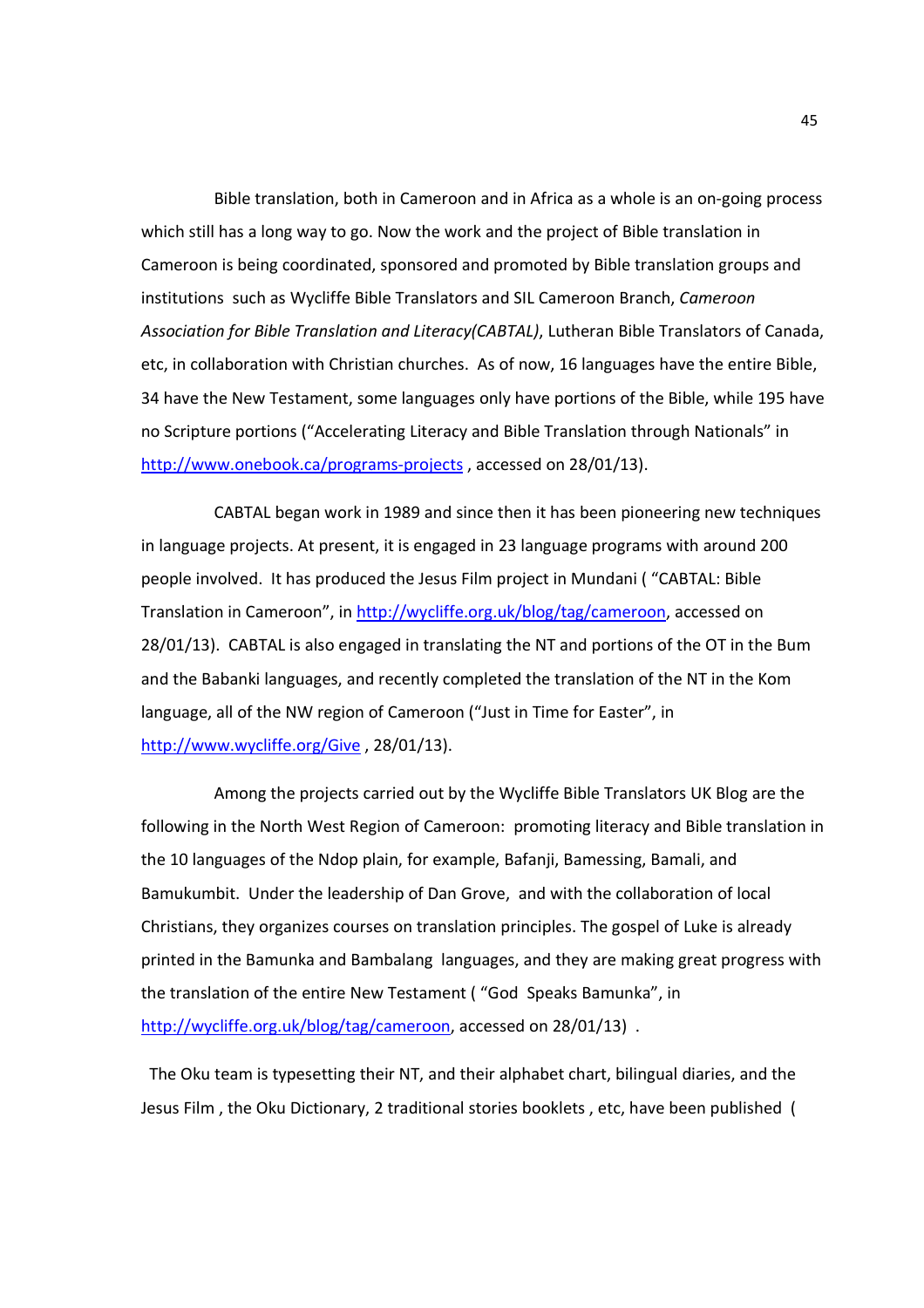"CABTAL: Bible Translation in Cameroon", in http://wycliffe.org.uk/blog/tag/cameroon, accessed on 28/01/13) .

 The Wycliffe Bible Translators USA carried out translation projects in Ombessa just north of the capital, Yaounde in Cameroon. The languages involved are Nugunu, Yambetta and Tunen. The project, support by SIL Cameroon, consists of using technology installed by Wycliffe Associates USA "to transfer data that includes translated Scriptures that are checked remotely for accuracy and returned to them for updating on their computers." They also use a computer program, " Our Word, to make adaption from a neighboring language . . . that already has the New Testament. Using a source text, this program enables translation teams to produce very accurate first-draft-translations from already existing New Testaments " ( Accelerated Bible Translation in Cameroon", in

http://wycliffeusa.wordpress.com/2012/01/26/, accessed on 23/01/13).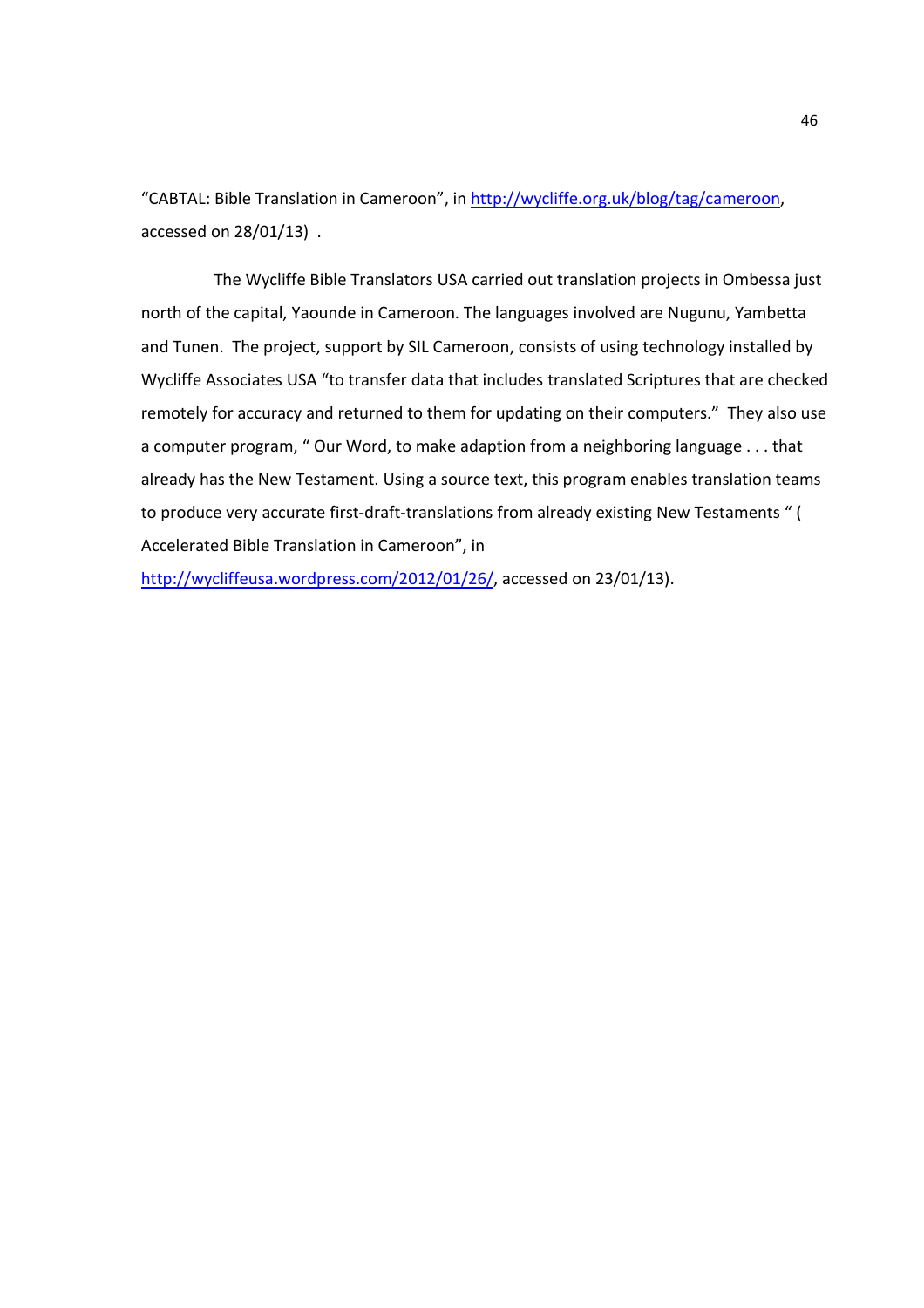#### **CHAPTER 4**

# **HOW IS THE VERNACULAR BIBLE USED IN AFRICA?**

### **4.1. VARIOUS USAGES OF VERNACULAR BIBLE.**

 The aim of this chapter is to show the various different ways in which the vernacular Bible is used by the laity and even non-Christians. Chitando maintains that a significant aspect of the Christian heritage in Africa is the central role the Bible plays in the lives of believers. For example, It is read in homes, churches and schools, as well as on a variety of occasions. In Sunday Schools children recite Bible verses. Members of different denominations appeal to the Bible for support during theological disputes. Preachers begin their sermons with biblical quotations, and use biblical stories in their preaching. Furthermore, the Bible is used to comfort mourners, to encourage students writing their examination, and to congratulate the successful and graduating ones (Chitando, 2007: 6-7). In addition, Sacred Scriptures are used in Bible sharing groups, in liturgical celebrations like the Mass, during devotional meetings, and other Christian assemblies.

 People study the Bible and use it for meaningful conversation for the transformation of their lives. In this connection, Alfred Vensu, one of my informants, says

As people have access to the Word of God in a language they understand better, they engage with it in meaningful ways for transformation to take place in their lives. Formerly, most of the people heard the Word of God only on Sundays … and some special church occasions. But now the laity is reading and interpreting Scripture. This has sparked the decision to study more because you constantly see people asking the others questions arising from their interpretation of the Bible. The Catholics through the Small Christian Communities are studying the Bible in Lamnso. The Lamnso Choirs of the Presbyterian Church in Cameroon are using the Lamnso Scriptures, the Cameroon Baptist Convention in Nso' use it in Sunday schools, and the Church of Christ help the people to study the Lamnso Bible through correspondence courses.

 Biblical inscriptions are found on the doors and walls of many homes; they are pasted on vehicles both private and public; some people read and pray with the Bible when travelling in a bus, train, ship/boat, or aero plane; Still others fasten some Scriptural inscriptions somewhere around their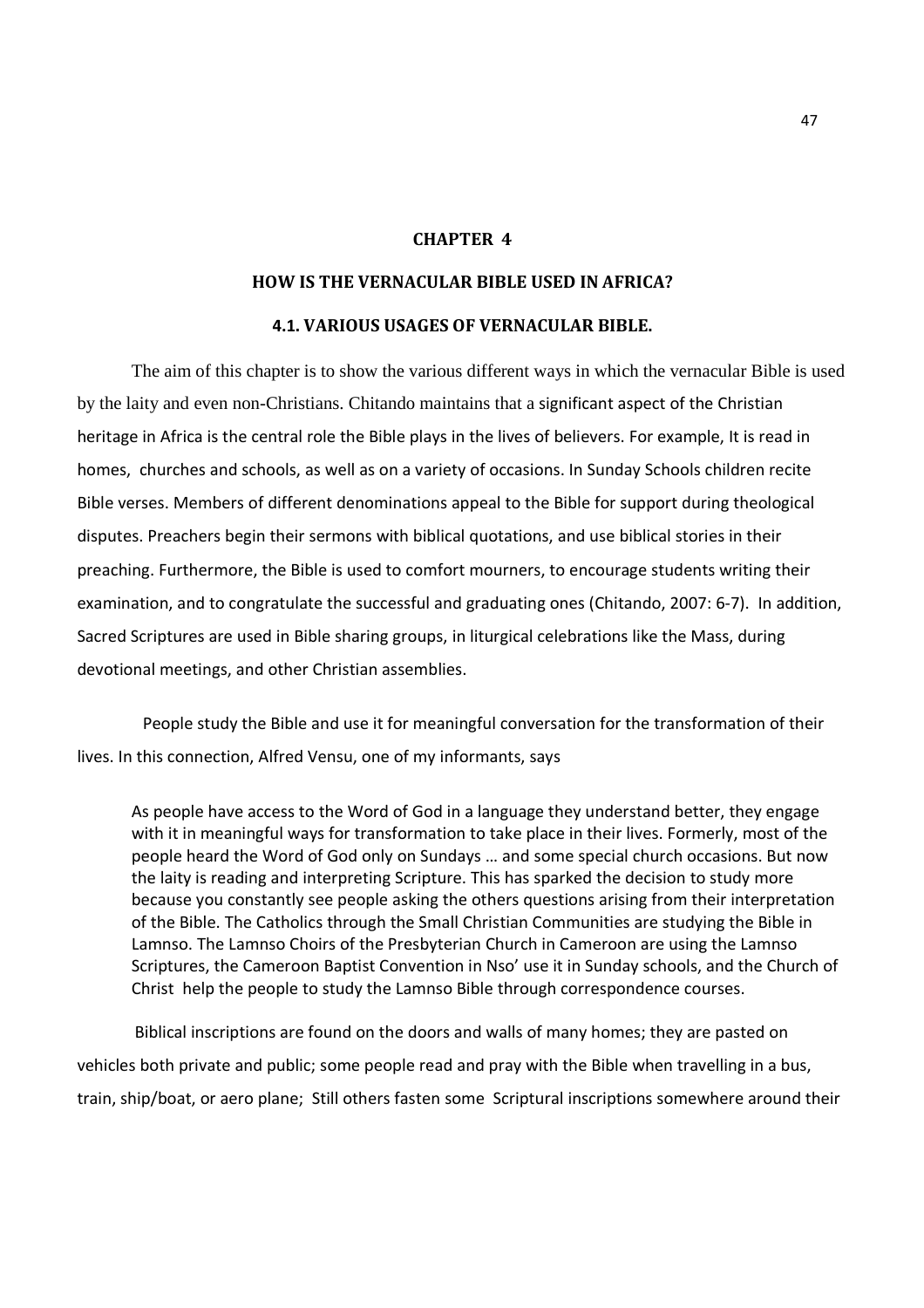bodies ( like the Jewish Turim/Talmud). The Bible is also used for drama/sketches, and to compose religious songs and gospel music. In some instances, it is used for swearing, taking an oath, and assuming power, or for taking up an office.

 I am going to focus on Small Christian Communities because Bible sharing constitutes its life wire, the core or the heart of its activities, and because it is directly linked to the topic of this theses. It is also a novelty in the Catholic Church, that is, a new way of encouraging and getting the laity read and practice the Bible, in other words, of enthroning the Word of God in the lives of the Christians thus making it a normative source of authority for them. I shall also focus on African indigenous Churches because the translation of the Bible into the vernacular played a key role in their creation, and because their use of the Bible has a great impact on the African continent .

#### **4.2. USE OF THE BIBLE IN SMALL CHRISTIAN COMMUNITIES.**

#### **4.2.1. Meaning of Small Christian Communities.**

 Small Christian Communities (SCC) is a new phrase that looms large on the lips of many African Catholic Christians, for example, in Cameroon, Ghana, South Africa, and East Africa ,notably in kenya. Other terminologies commonly employed to refer to Small Christian Communities include the following: Basic Christian Communities (BCC), Living Base Ecclesial Communities – in French *Communaut*é *Ecclésiales Vivantes de Base (CEVB),* Small Church Communities (SCCs), Living Christian Communities (LCCs), Small Faith Communities (SFCs) (Healey,2013:1-2). The term 'base' indicates from the grassroots, that is , the base of society, the poor and marginalized, the foundations where people can exercise some influence on the structures and established order, or where change can be initiated from below. 'Ecclesial' expresses the idea that these communities are 'church' at the local level (cf. Healey, 2013:1-2). This echoes the Second Vatican Council's understanding of the Church as the people of God, the Body of Christ (cf. *Lumen Gentium*, 'The Dogmatic Constitution of the Church' No. 17). No. 26 of the same Constitution states that

> This Church of Christ is truly present in all legitimate local congregations of the faithful which, united with their pastors, are themselves called churches in the New Testament. . . In these communities though frequently small and poor, . . . Christ is present.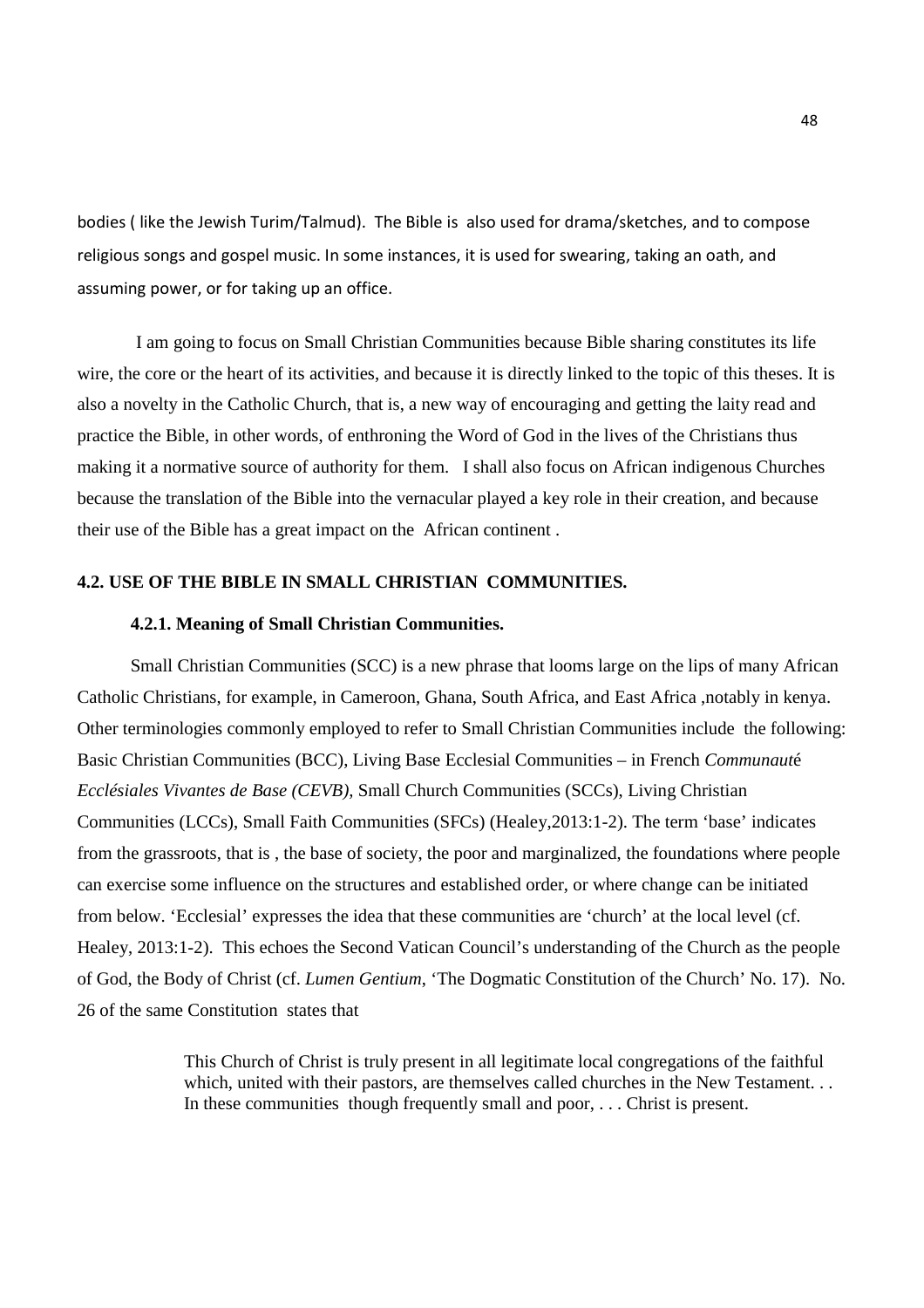Small Christian Communities are a new way of being church which originated from the new model of Church (as the people of God) and the communion ecclesiology of the Second Vatican Council. Before Vatican II, the Catholic Church had a pyramidal structure, in a descending order, with the pope at the top, followed by bishops, priests and religious, and then the laity right at the lowest rung of the ladder. It was more or less the church of the clergy, while the laity were at best passive observers and carriers of orders from above. Vatican II injected a new ecclesiological awakening or renaissance into the church according to which the parish is seen as a communion of communities. Each individual christian belongs to a christian family, a number of families together form a small Christian community or the Church in the neighbourhood with a Bible sharing group, and then the different small Christian communities constitute a parish which becomes a communion of communities.

 When we read the Acts of the Apostles, we see that the early Church lived as a community. However, this awareness of being a community began to fade drastically as time went on. Azevedo has observed that 'the Church became more highly structured as a religion of the Roman Empire. It also became more hierarchically stratified, reflecting the stratification of power and authority in civil society. All these factors contributed to the eclipse of any sense of community' (Azevedo, quoted by Ihenacho, 'Small Christian Communities' available in http://www.smallchristian ). In the spirit of Vatican II, therefore, Small Christian Communities

> 'are groups of christians who, at the level of family or in a similarly restricted setting, come together for prayer, scripture reading, catechesis and discussion on human and ecclesial problems with a view to a common commitment. These communities are a sign of vitality within the Church, an instrument of formation and evangelization' (Ihenacho).

**4.2.2. The African Synod,1994**. A major step in the development of SCC was the First African Synod of bishops which took place in Rome in 1994 on the theme "The Church in Africa and Her Evangelizing Mission towards the Year 2000." It approved the creation of Small Christian Communities in the parishes so that by the year 2000 they will have a new model of being a community of communities ( Healey).

Among the interventions on SCCs made during the synod were the following: 1) from Bishop Francisco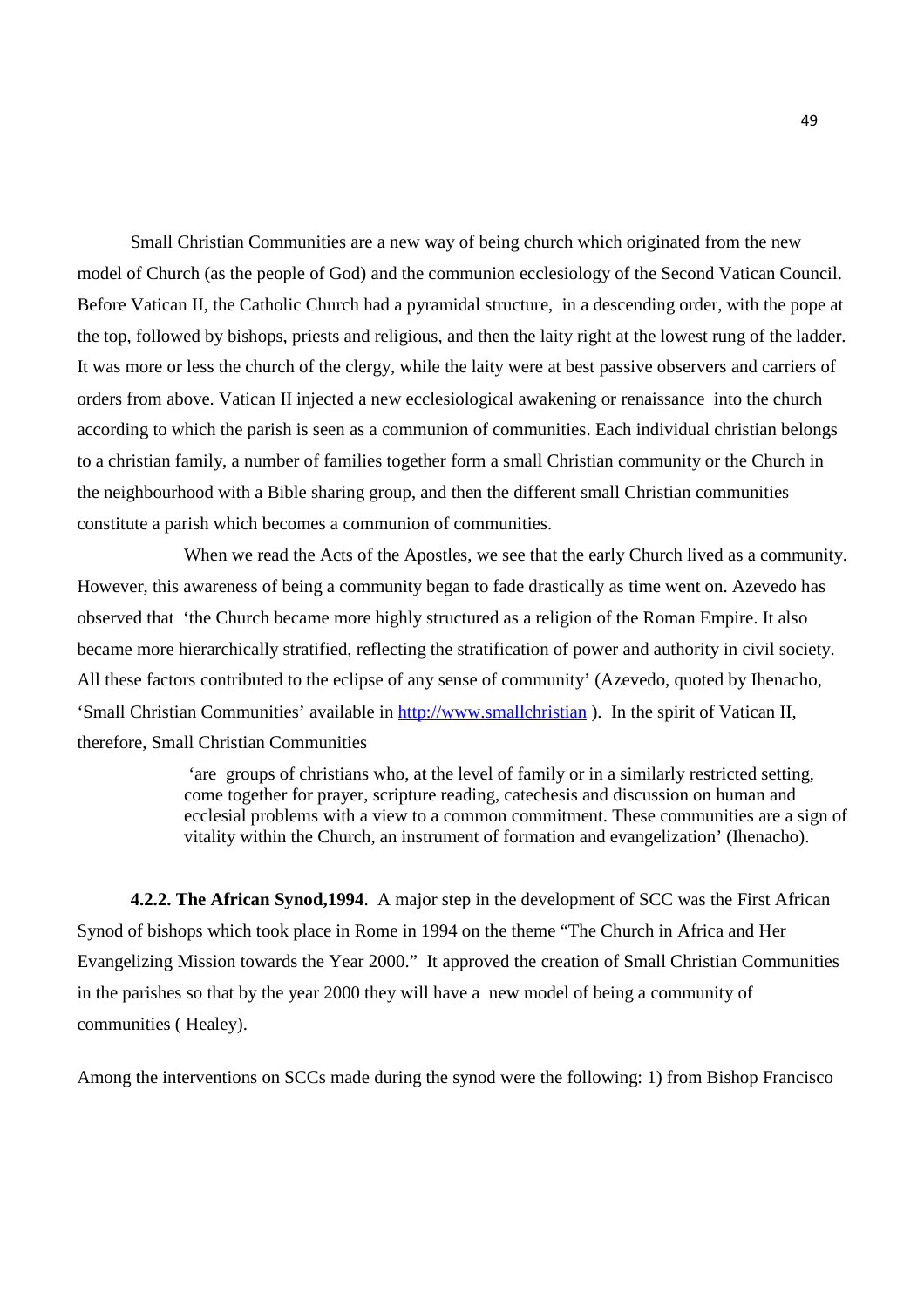Joao Siloto of Chimoio Diocese, Mozambique. He said "these communities are an expression of African communitarianism and the only true way of inculturation for the African Church." 2) Archbishop Cornelius Fontem Esua of Bamenda, Cameroon emphasized that " it is necessary and urgent to put Sacred Scripture into the hands of the faithful so it can be the source and inspiration for the life and activities of Small Christian Communities." (quoted by Healey,in "Historical Development of the Small Christian Communities" available in http://www.smallchristiancommunities.org )

 Small Christian Communities, therefore, are a "follow-up and implementation of the recommendations of the First African Synod" (Healey, 2013:4).

#### **4.2.3. Small Christian Communities in Cameroon.**

Here, I will talk about Small Christian Communities in the Catholic Ecclesiastical Province of Bamenda in Cameroon, which comprises of the four suffragan dioceses of Buea, Mamfe, Kumbo, and Bamenda. Its geographical demarcation is almost the same like the civil, thus forming what is commonly known as Anglophone Cameroon, or the former Southern Cameroon, that is , the English-speaking part of Cameroon which is made up of North West and South West Regions. I chose this area for two main reasons: 1) I know the area very well, having lived and served there for long; 2) the Catholic Church in this area has gone a very long way in the follow- up and the implementation of the communion ecclesiology and the Family model of Church, through the creation of Small Christian Communities, as recommended by the Second Vatican Council.

 The Catholic Church in Cameroon has vigorously embarked on a new evangelization in a bid to stop the on-going loss of her members to new churches. In an interview on Vatican Radio conducted by Fr. Moses Hamungole, Archbishop Joseph Atanga of Bertoua, current President of the Cameroon Episcopal Conference, said:

> "Many of our parishioners leave our churches and go to new churches. We have to do something to keep them in our churches, and not let them go. If they are leaving our churches, they must have reasons, and we are trying to know the reasons. . . and see what we can do." ("Church in Cameroon begins a New Evangelization", available in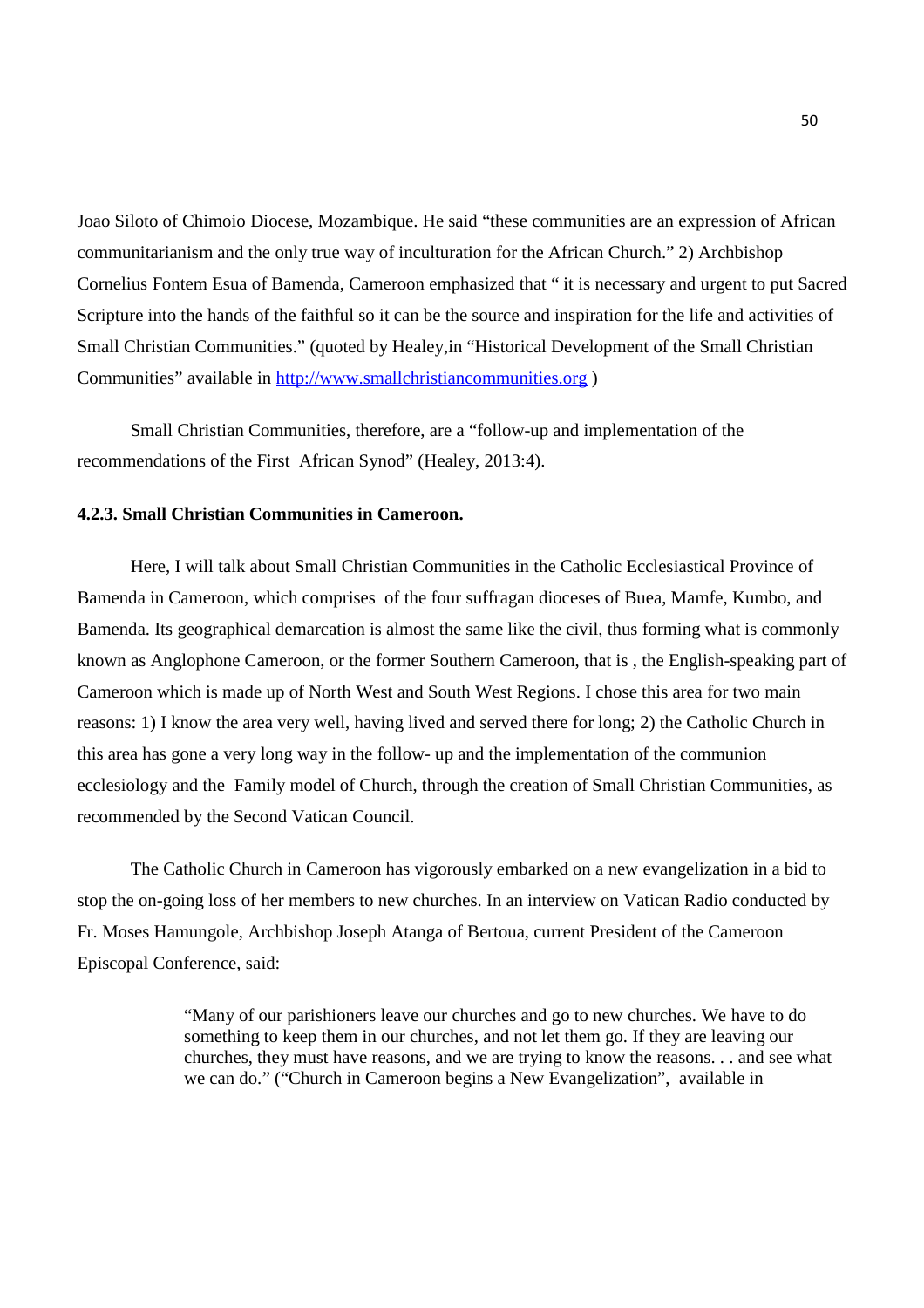### http://en.radiovaticana.va/storical/2012/10/25/church\_in\_cameroon\_begin ).

 This and many other problems were discussed during the 2009 Special Assembly for Africa of the Synod of Bishops. After this meeting, the archdiocese of Bamenda decided to build community in the church. In this respect, Archbishop C.F. Esua said:

> "We decided to use the Small Christian Communities as a pattern, a pastoral approach, within which the Christians know one another, they live together, they share the Gospel. Knowing one another, knowing the capacities of one another, they invite the different members of the community to play a specific role in one of the aspects of evangelization. We call these pastoral commissions." ("Church in Cameroon begins a New Evangelization", http://en.radiovaticana.va/storico/2012/10/25 )

It is worth mentioning that, as regards SCCs, the Catholic church in Cameroon, to a great extent, has learned from the East and South African experiences.

### **4.2.4. Bible Sharing in Small Christian Communities.**

<u>.</u>

The aim of the Biblical Apostolate Commission is to " make Christ known in and through the Scriptures and to make the Bible the first and preferential Handbook and Prayer book of the Christians" (*Ecclesia in Africa* N. 58). It therefore sensitizes the communities on the importance of owning, reading, sharing, praying and living the Bible; it also helps the Christians to respect the Bible as the Written Word of God.

 Each SCC has at least one Bible sharing group which meets once every week in one of the member's home for Bible sharing. In fact, the meetings are rotatory. Sometimes food and drink is served. There are trained animators who facilitate the meetings. I said above that there are many methods of Bible sharing used in SCCs. In the Bamenda Ecclesiastical Province in Cameroon, the most common method of Bible/Gospel sharing is the Seven-Step Method of Lumko<sup>39</sup> in South Africa.

<sup>&</sup>lt;sup>39</sup>. Lumko is the Missiological and Pastoral Institute of the Southern African Catholic Bishop's Conference.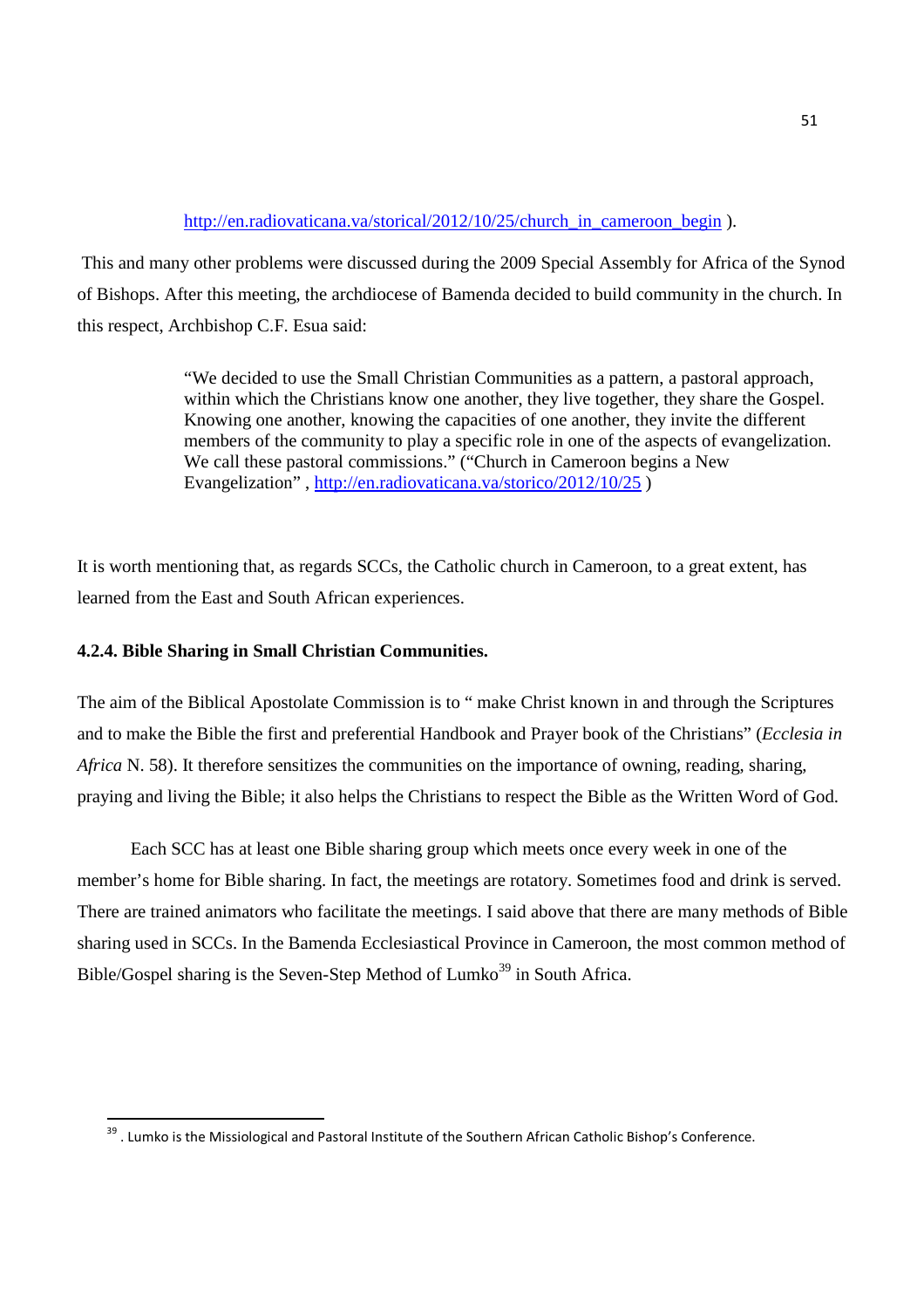#### **4.2.4.1.** The Seven Step Method of Bible Sharing.

Bible sharing is a way of reading the scriptures in groups " prayerfully to hear what the Spirit is saying to us, individually and corporately" (cf. *Lectio Divina*, available in http://www.liturgy.co.nz/lectionary/readings.html ). All the members of the group are given the opportunity to read the Bible together, to meditate on it , connect it with their lives, and to put it into practice (cf. "Catholic Biblical Federation – Lumko Seven Step Method", available in http://www.c-bf.org ). This method was developed by the Lumko Institute.

- **First Step: Inviting the Lord**. Once the group has assembled and settled down, the facilitator asks any member to volunteer "to invite the Lord" either through prayer or a hymn, or in any other liturgical way. The group wants to meet the risen Lord, remembering Jesus' promise : "Where two or three are gathered in my name, I shall be there with them." (Mt. 18:20).
- **Second Step** : **Reading the Scripture passage.** The facilitator announces the selected text, and when everyone has found the passage, he or she then invites someone to volunteer to read the text. It is first read aloud, with the others just listening. A moment of silence follows, and afterward it is quietly read again.
- **Third Step : Listening to words ( or dwelling on the text).** From the passage, participants choose words ( that is , single words, or short sentences, or short phrases) which are important for them. The facilitator asks : "Which words strike you in a special way?" One by one participants spontaneously read the word or words that have impressed them aloud in a prayerful way. They are encouraged to repeat those words silently to themselves three or four times, thus allowing the message to "soak in". No explanations and no comments are given.
- **Fourth Step**: **Silence.** After spending time on the individual word or phrases, the entire passage is read again aloud and slowly. Then the facilitator announces a time of silence, maybe  $3 - 5$ minutes, during which participants listen to God in quiet and meditate the text.
- **Fifth Step**: **Sharing.** After the time of quiet, the facilitator announces the next step: "We share with each other what we have heard in our hearts." The members then tell the group why they chose certain words or sentences, what they discovered in the text, what they find important, what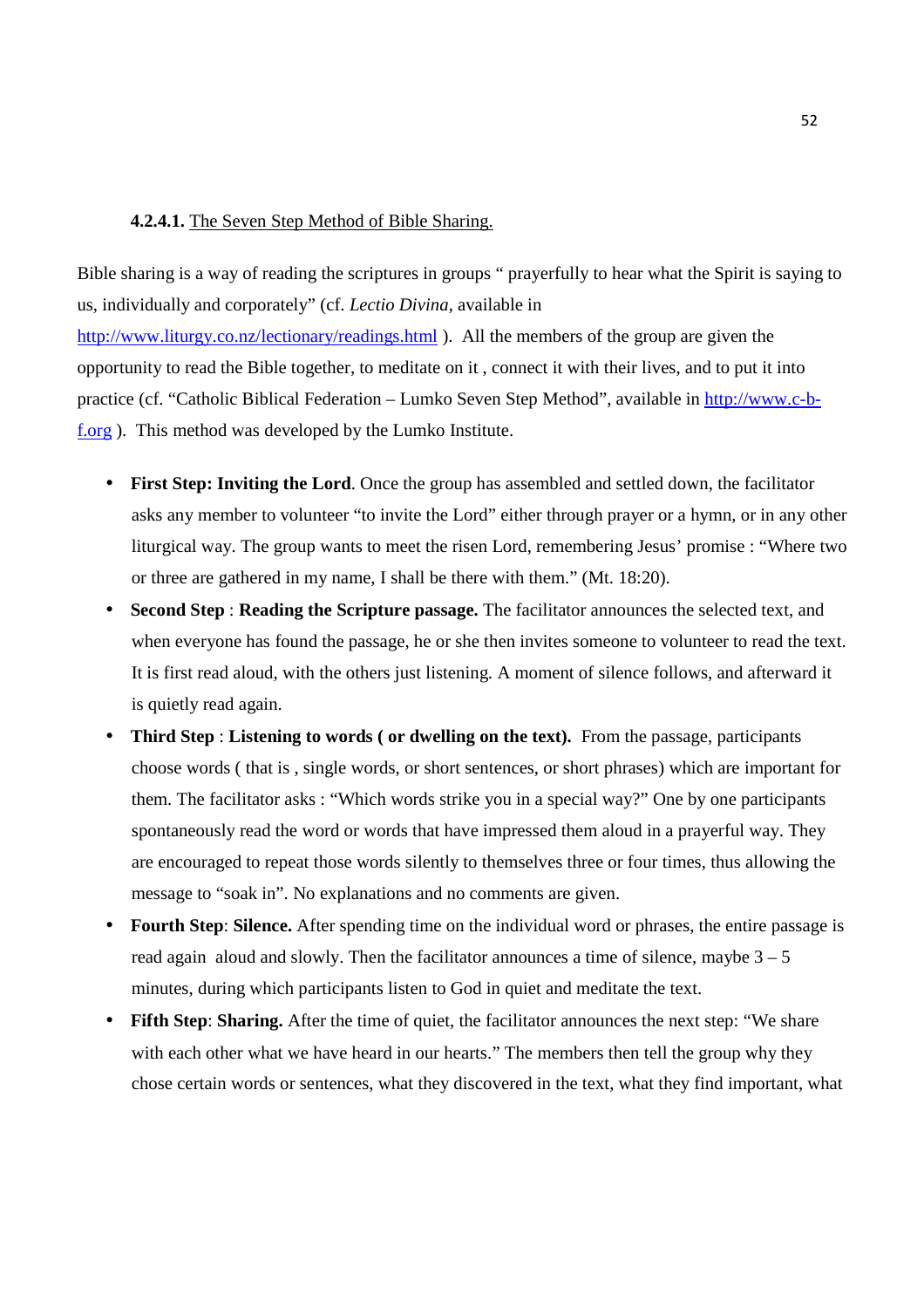they wonder about, what they acclaim, what they feel angry about, what associations they have, what thoughts and experiences have come to their minds. At this stage, there are no direct responses from others and no discussions. The aim is to share with one another your own faith experience and to help each other to grow in the faith.

- **Sixth Step : Conversation.** The facilitator announces: "We search together." Which aspects of mission are mentioned in the text? How does the text speak to the participants about their church and their mission? To what kind of engagement concerning mission does the text encourage the participants? Now the time has come for the participants to examine their lives in the light of the Gospel. At this stage, a small Christian community might discuss everyday problems such as:
	- $\triangleright$  Someone needs help in the neighbourhood
	- $\triangleright$  Children need instruction in the faith
	- $\triangleright$  Who will lead the Service of the Word next Sunday, since the priest will not be there?
	- $\triangleright$  How can we settle a discord that has arisen, or reconcile people and make peace, or fight for the cause of justice, or solve the problem of water crisis, or tackle the issue of HIV and AIDS ?

The important thing here is that the group connects, relates and apply the Bible (Gospel) to daily lives and experiences. The **See-Judge-Act** process is used. Normally, a practical action or task is chosen to be carried out during the next week, as a response to the Word of God. It may be connected to or flow from the Gospel text that was read, and may be related to the pastoral priorities and activities of the parish.

• **Seventh Step: Conclusion.** At this stage, the facilitator invites everyone to pray. Through a prayer the Bible Sharing session is summarized and concluded. The words of Scripture, the various experiences of God's Word, the daily problems, all become fuel or the building blocks for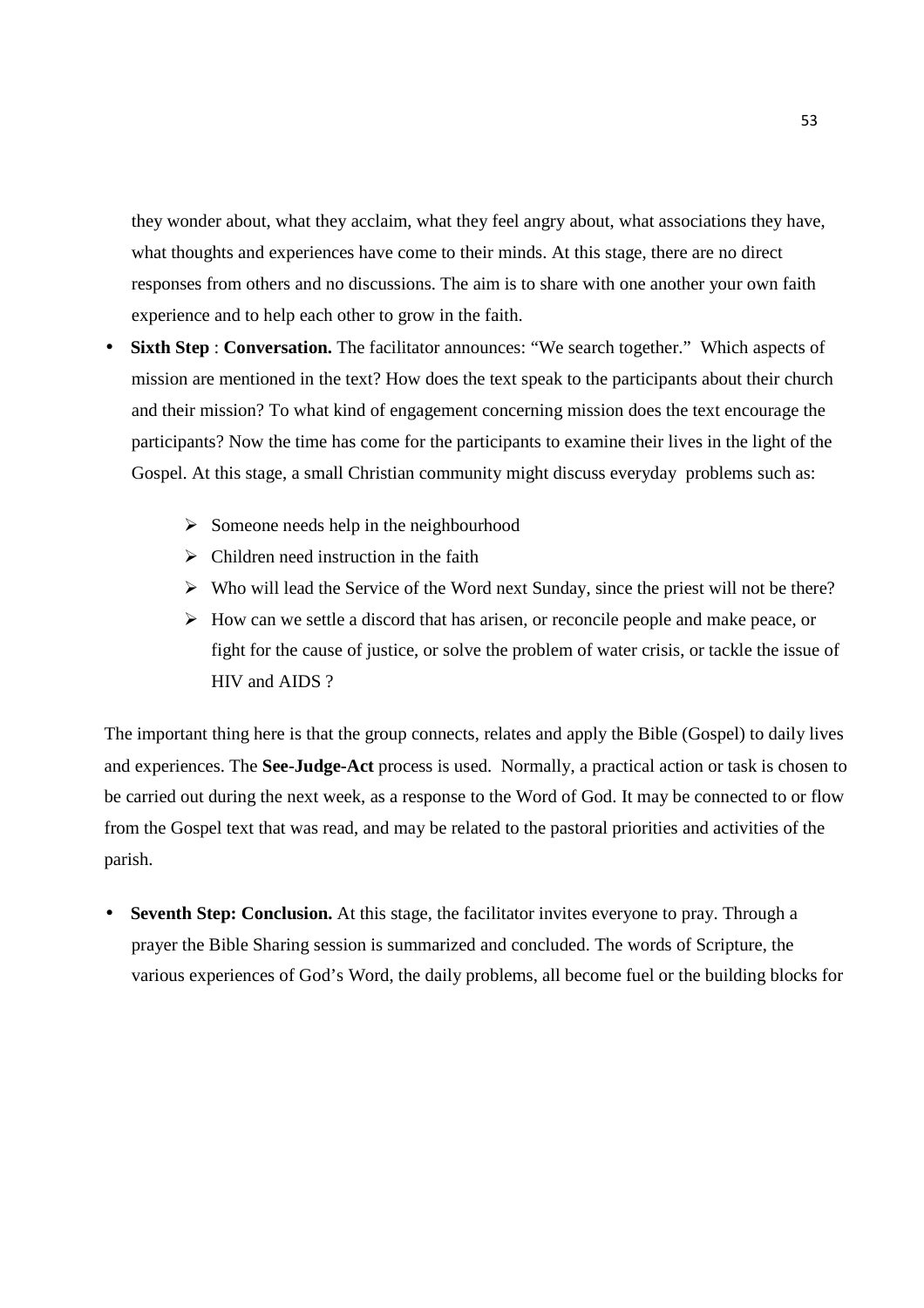prayer. 40

-

After having seen how the vernacular Bible is used, I shall now proceed with the critical examination and analysis of some of the consequences of the use of the Bible in the vernacular. This leads us to the next chapter which deals with the impact of Bible translation in Africa.

### **4.3. USE OF THE BIBLE IN AFRICAN INDIGENOUS CHURCHES.**

 It is a common phenomenon in Africa to see prophets and members of indigenous churches along the streets with a bell and Bible in their hands asking the people they meet questions such as : "Have you given their live to Jesus ? Do you believe that Jesus is your personal Lord and Saviour? The Bible is a very powerful and effective weapon for evangelization. They use it for preaching, exorcism, and for healing. However, I would like to limit this section to the use of Psalms in African Indigenous churches, for example, the Aladura Churches among the Yoruba people of Nigeria.

 According to Adamo, the early missionaries made Nigerian Christians abandon their traditional ways of protecting, healing and liberating themselves from evil powers, but did not teach them how "to use the Bible as a means of protecting, healing, and solving the daily problems of life, but by reading the Bible . . . we have found ways of appropriating it for our context" (Adomo, in West and Dube, eds., 2000:336). Hence, they have classified Psalms into categories according to their cultural world-view : there are protective, curative or therapeutic, and success Psalms. Adamo tells us that the Yoruba people like their African counterparts belief in the existence of evil ones and enemies such as witches, sorcerers, wizards, evil spirits and ill-wishers who bring fear to the society. To them, phenomena such as infant mortality, barrenness in women , impotence in men, motor accidents and dullness in school children are attributed to evil forces and enemies (Adamo, in West and Dube, eds., 2000:337-8).

 Since they had rejected charms as a means of protection against evil, the Aladura Christians of Yoruba in Nigeria found that the book of Psalms contained some secret power if used and recited at the right time, in the right place after a certain number of times. This led to the practice of using the Bible for protection, therapy, and for success among the Yoruba Christians and other indigenous Churches

<sup>&</sup>lt;sup>40</sup> . Source : I have taken the seven steps method from two sources : 'Catholic Biblical Federation – Lumko Bible Sharing Method' available in http://www.c-b-f.org , 2002; and 'Bible Sharing', available in http://www.unseremission.de/fileadmin/user .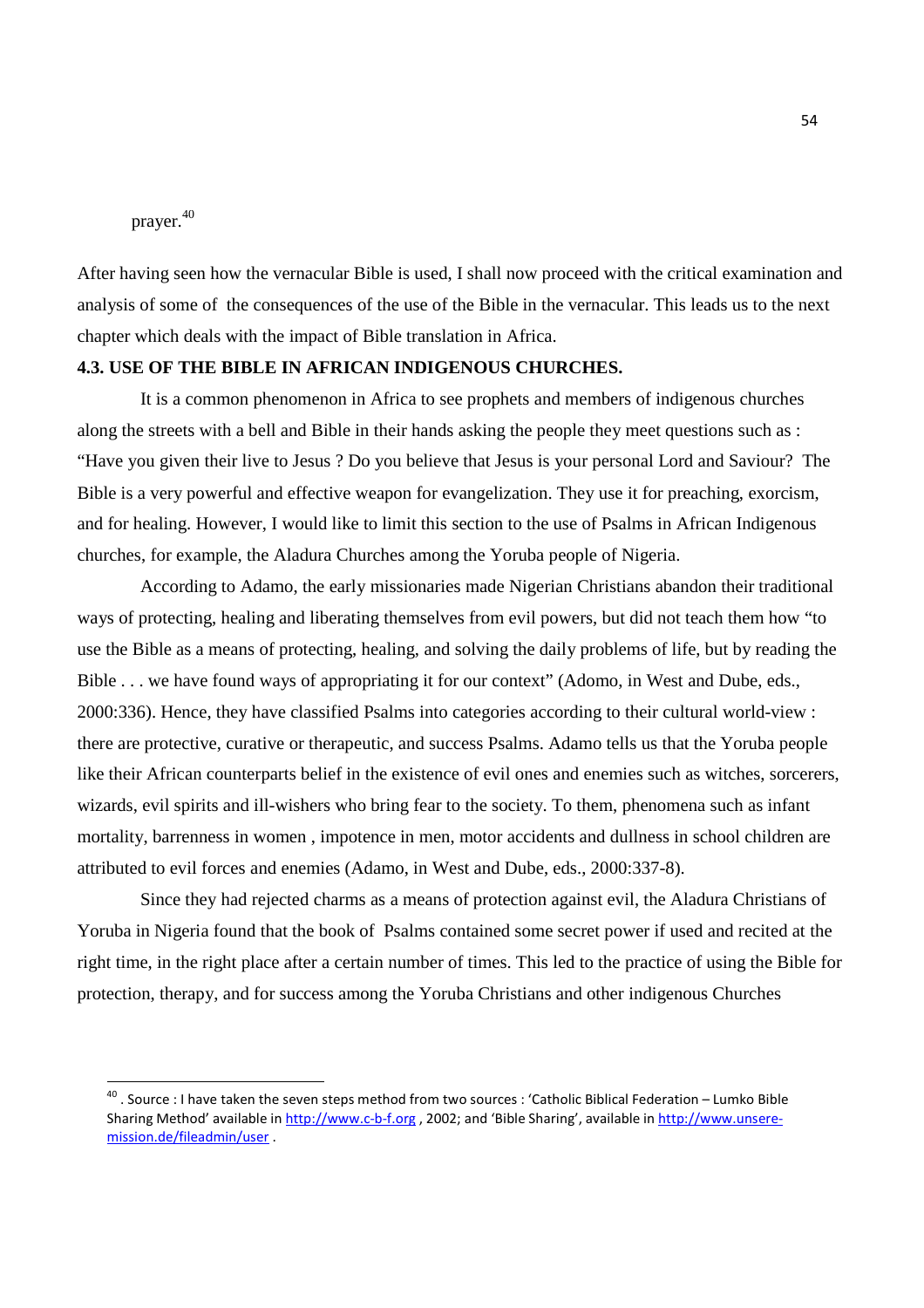(Adamo, in West and Dube, eds., 2000: 339-40). For example, " Psalms 5, 6, 28, 35, 37, 54, 55, 83, and 109 are classified as protective Psalms. Psalms 1, 2,3,16,27,28,51,100,102, and 109 are considered therapeutic Psalms. Psalms 4, 8 ,8 ,23 , 24, 27, 46, 51, 134 … are seen as success Psalms (Adamo, "The Bible in Twenty-First-Century Africa", in *The Africana Bible*, Page, ed., 2010:29). This practice is common mostly in African Indigenous Churches, and also among some members of mainstream missionary churches in Africa.

 By reciting Psalm 55 and pronouncing the name of God, *Jah,* very often or every day, for example, ones enemies will " die by their own evil deeds." Psalm 35 is used to ward off the evil plans of enemies such as witches. As Adamo says, it should be read accompanied by some prayers between 12 midnight and 3am, in the open air while the reader is naked (Adamo, in West and Dube, eds., 2000:40).

 Furthermore, Adamo informs us that the Yoruba people make Psalms into amulets to be won around the neck or around the body. Chief J. O. Ogunfuye , for example, prepares Psalms into amulets for various usages. Adamo also notes that the Yoruba combine Psalms with indigenous methods of healing such as the use of herbs, potent words, animal parts, water, fasting, prayers, laying of hands, etc (Adamo, in West and Bube, eds.,  $2000:41$ ).<sup>41</sup>

<u>.</u>

 $41$ . I shall comment on the use of Psalms in African indigenous Churches in the next chapter.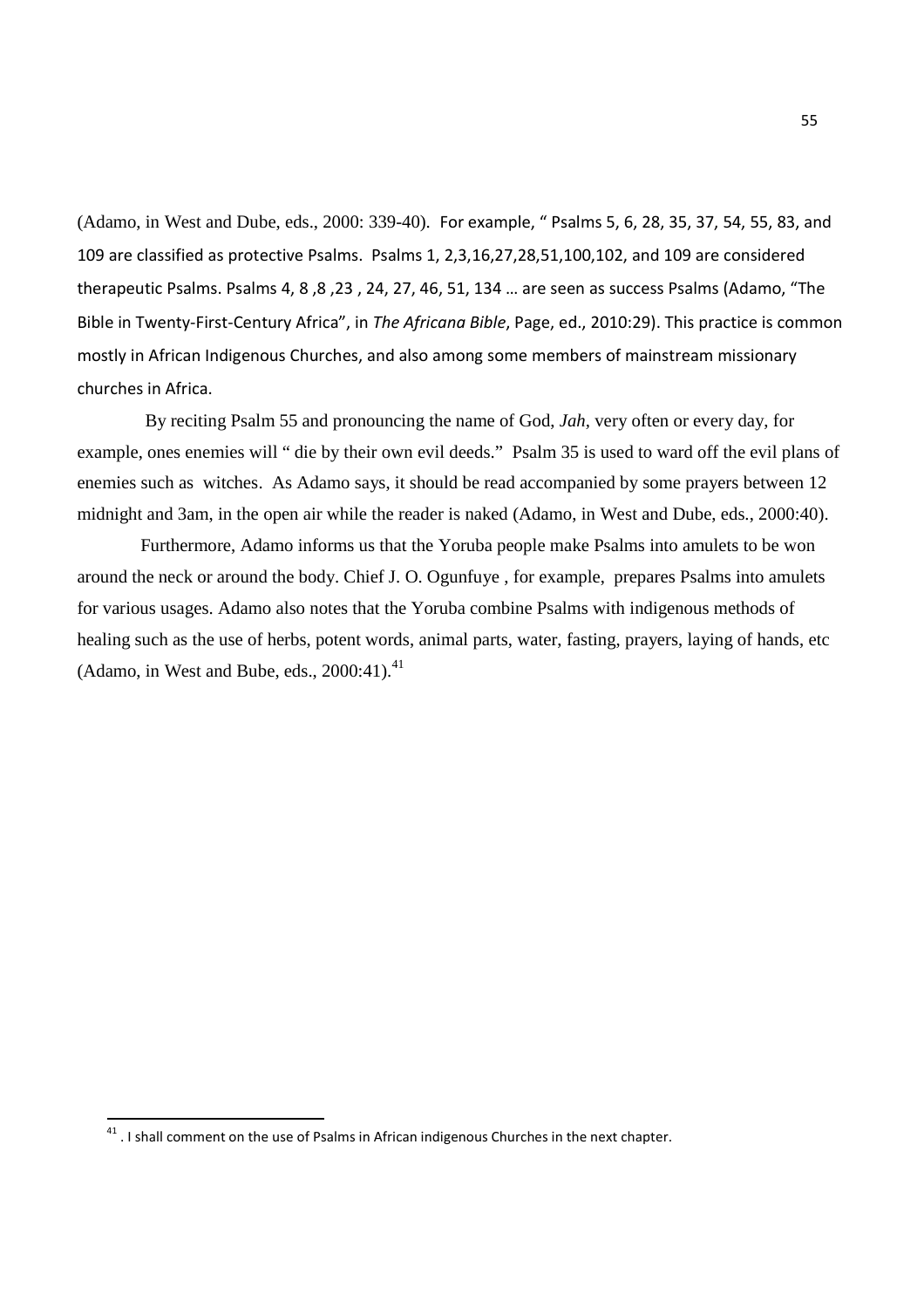### **CHAPTER 5.**

# **IMPACT OF BIBLE TRANSLATION IN AFRICA.**

 *" For every action there is an equal and opposite re-action" (* Newton's third Law of Motion) **5.1. INTRODUCTION.** In the history of Bible translation, we saw that at some point in time, the Catholic Church restricted the translation of Scriptures into other languages in some countries and regions, for example, in France, Germany and Britain. The reason was to fight against heresies , corrupt unauthorized translations<sup>42</sup>, and to preserve the unity of the church. But unfortunately, the more restrictions were placed, the more the Bible was translated into languages that the people could understand.

 The cause-effect theory is a common phenomenon that touches most, if not all, aspects of human life. The human mind has a natural tendency to seek the causes and reasons of reality, and in so doing, it discovers that there is no cause without effects and vice versa. That said, I shall now turn the spot light of this study to the effects of using the Scriptures in the vernacular, in other words, the impact of Bible translation into African languages. Jerome's Bible translation into Latin immensely impacted the Middle Ages; Luther's Bible translation shaped German language and literature, and it had a lasting impact on Protestant theology and missions; the King James Version and other English Bible translations shaped the life and faith of Britain in its colonies; vernacular Bible translations in other European countries significantly shaped the culture ( cf. Brian M. Sandifer, 'Turning Points', available in www.slideshare.net/sandiferb/turning-pts-chpt-13-ble-trans , Accessed in October 2012), what about Africa? In this chapter, therefore, I shall endeavour to answer the following question: What are the effects of translating the Bible into African languages ?

 $^{42}$  . For example, the council of Trent established an Index of Forbidden Books including unauthorized translations of the Bible, or by those considered incompetent for the job (Bulmann, 2006:12).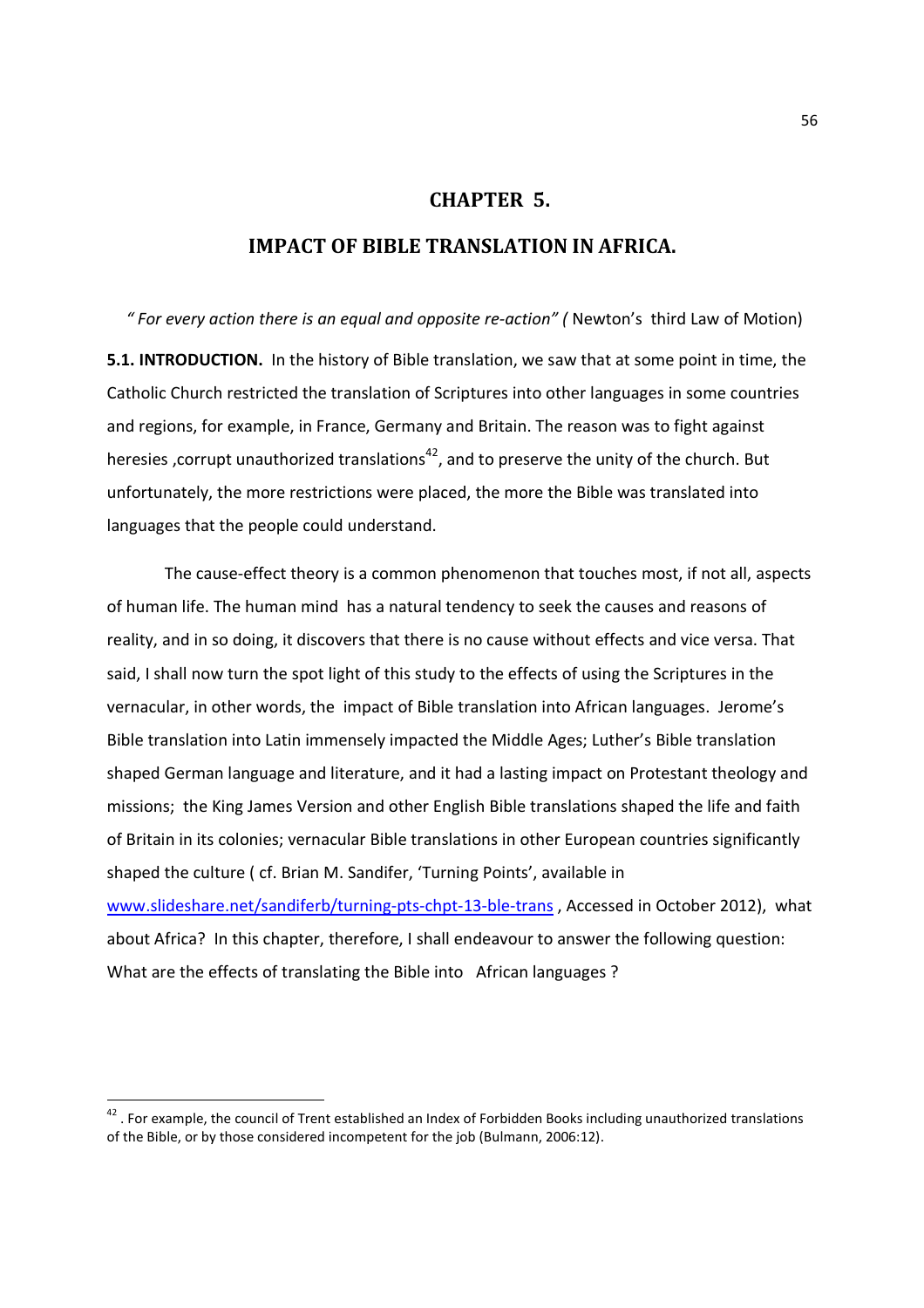### **5.2. EFFECTS OF TRANSLATING THE BIBLE INTO AFRICAN LANGUAGES.**

**5.2.1. Continuation of the drama of Pentecost and Church history**. When the Holy Spirit descended upon the apostles on Pentecost Day, they began to talk in other languages about the great things God has done. A large crowd gathered from different parts of the world, and they were all excited because each one of them heard the believers speaking in their own native languages ( cf. Acts 2: 1-12). This dramatic event marked the birth of the Christian Church. As at Pentecost, therefore, people hear the message of the Bible in their own tongues thanks to Bible translation. In this regard "The Gospel message of the universality of salvation becomes more real when it arises from within a culture rather than outside a culture." (Brian M. Sandifer, "Turning Points" available in www.slideshare.net/Sandiferb/turning-points-chapter-13-bibletranslation )

God wants everybody to be saved and to come to know the truth (1 Timothy 2:4). The message of salvation is communicated through the Bible, and when the Bible is translated into other native languages, the readers and hearers of the receptor/target languages hear God speaking to them in their own language from within their own culture. Sanneh (1990:13) spells out the particular, peculiar Christian understanding of culture from the perspective of the New Testament. Based on Judaism, the early Christians thought that the Law and the synagogue were the only standards of religious truth. However, from their understanding of the life and work of Christ, they came to realize that God acts in all cultures without discrimination. Sanneh says

> The watershed for this new understanding was Pentecost which set a seal on mother tongues as sufficient, autonomous channels of access to God, a piece of cultural innovation which enabled the religion to adopt the multiplicity of geographical centers as its home. Christians continued to cherish their Judaic roots in the context of growing pluralism within the Church, a pluralism at the core of which is the principle that no culture is the exclusive norm of truth and that, similarly, no culture is inherently unclean in the eyes of God. So Jews, Gentiles, barbarians, Scythians, Cypriots, Arabs, Goths, Ethiopians, Copts among others, were all to be found within the fellowship (Sanneh, in Stine, ed., 1990:13).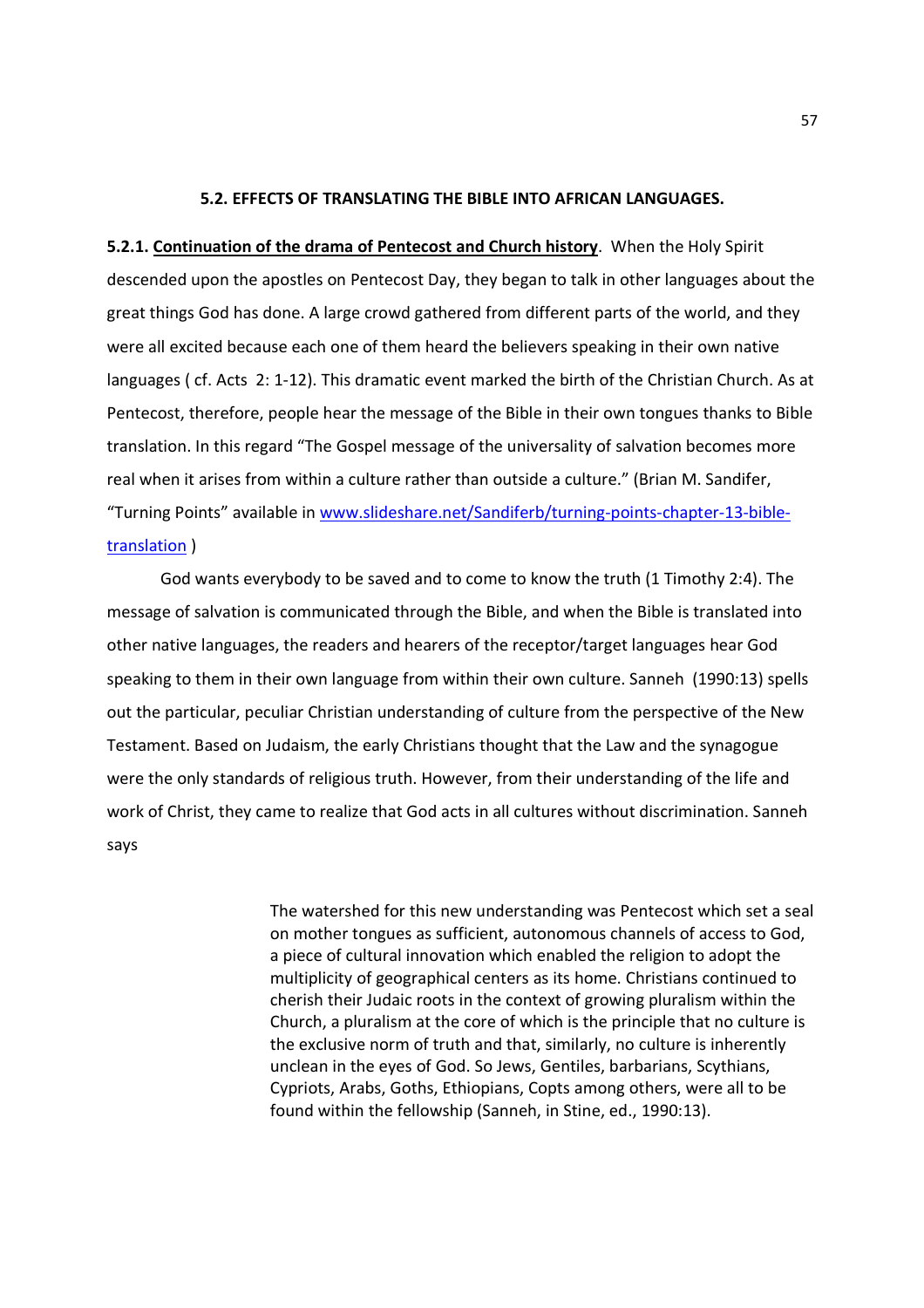From the above religious status of culture, Sanneh (1990: 13) proposes two major consequences, namely," the *revitalization* of all cultural arrangements", and "the *destigmatization* of all Gentile or taboo cultures". According to God's plan of salvation therefore, all cultures are equally valid. Furthermore, Sanneh explains what sustained this important change, and what its lessons are for Christians today. Mother tongues have a salvific potential, a fact which St Paul understood from the specific and general implications of Pentecost. According to Sanneh, therefore, Paul maintains that the effect of the gospel "was to destigmatize the culture and the people associated with it: Jews, Gentiles, Barbarians and provincials all now stand on an equal footing under God's salvific purpose" (Sanneh, 1990:14). From this position therefore Paul constructed the majestic edifice of Christian pluralism in Romans chapter 12 and in 1 Corinthians chapter 12.

 It is pertinent to state clearly Sanneh's argument as presented by James Karanji. He maintains that by its very nature Christianity is a "vernacular translation movement" that spreads by translation and not by "diffusion" and in the course of this it relativizes a culture into which it moves. At any rate, if the vernacular is good to become the vehicle of divine revelation and if God's name is chosen from the existing 'high gods' alternatives in that language, then it has some trust in that culture and language. Based on this argument, Sanneh strongly calls for the need to appreciate the contribution made by missionaries through the revitalization of Africa through Bible translation projects (Karanji, 2009: 119-120).

 To underscore his point, Sanneh introduces the concept of radical pluralism according to which all languages and cultures are equal in expressing God's word. From this analysis stems the idea that no culture is excluded from the Christian dispensation or even judged solely or ultimately by Western cultural criteria ( visisit www.slideshare.net ). He says:

> There is a radical pluralism implied in vernacular translations wherein all languages and cultures are , in principle, equal in expressing the word of God. Equally important, such stress on the Bible as alone sufficient to effect God's purpose conferred on the vernacular an autonomous, consecrated status as the medium of God's word, a consideration often more in tune with indigenous attitudes towards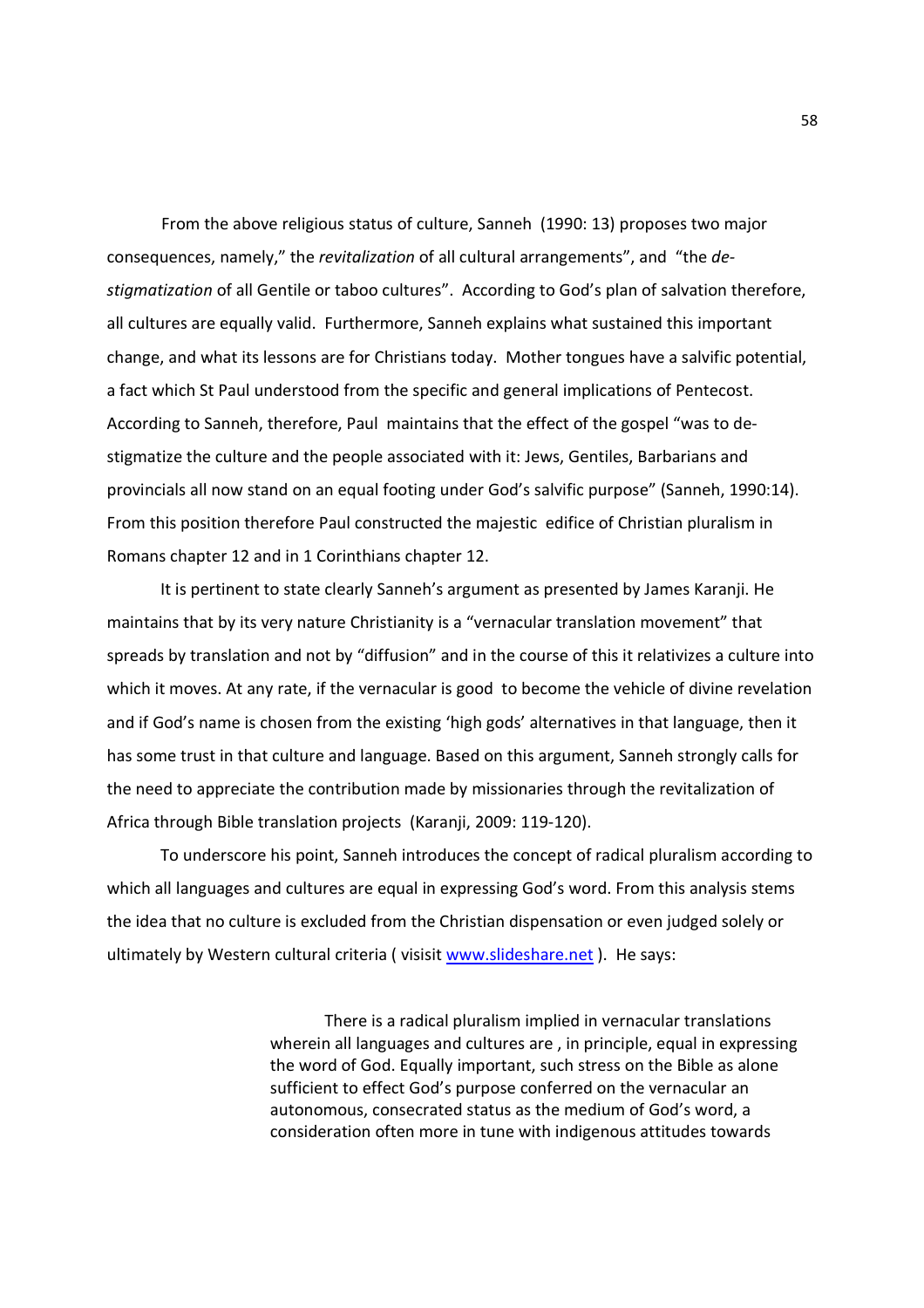language than the attitude of missionaries toward their own culture (Sanneh, 1989:7).

Sanneh's point is relevant in the sense that Anglo-Saxon was thought to be of lower status and lacking the exegetical vocabulary to sustain a translation of the Bible (Long, 2003:7f).

**5.2.2. Mass evangelism**. According to Meg Soni ( www.kenyaplex.com , posted on 24/11/2011), Bible translation into African languages has led to mass evangelism. Many people read the Bible and, by so doing, **God's** Word reaches more people and the church grows and spreads to the four corners of the continent. For example, Abu Rumi's Bible elicited wide-spread interest in reading the Scriptures, and led to the formation of an Evangelical Church in Ethiopia (Aren, 1978:44). The Bible serves as a guide to belief and action. Genevieve N. Ihenacho underscores this point when she talks about Small Christian Communities and evangelization. she says:

> Many Catholics today, through the Small Christian Communities have developed a new love for scripture and as such, they give witness to the truth of these words. They now explicitly discover the Word of God in the *Bible* as a source of nourishment for their religious life. The Word of God in scripture always serves as a source of inspiration and stimulation for their lives and actions." (Ihenacho, "Small Christian Communities as a New Way of Evangelization in Africa", available in http://www.smallchristiancommunities.org/africa )

This quotation is relevant because it shows in a concrete way the positive impact of vernacular Scriptures in the lives of the faithful. Ihenacho has rightly pointed out that when members of the SCCs come into contact with Scriptures through Bible Sharing, they are evangelized by the fact that they become familiar with the Word of God. Prayerful reading of the Scripture enables them to link faith and life (Ihenacho, http://www.smallchristiancommunities.org/africa ).

The translation of the Bible into the vernacular has led to an increase interest in the Bible and a change of mentality. As Alfred Vensu , one of my informants, testifies, " some years back, the Bible was seen as a sacred book to be used only by the clergy. But now, there are growing needs for people to have bibles in homes. At the translation center, people come to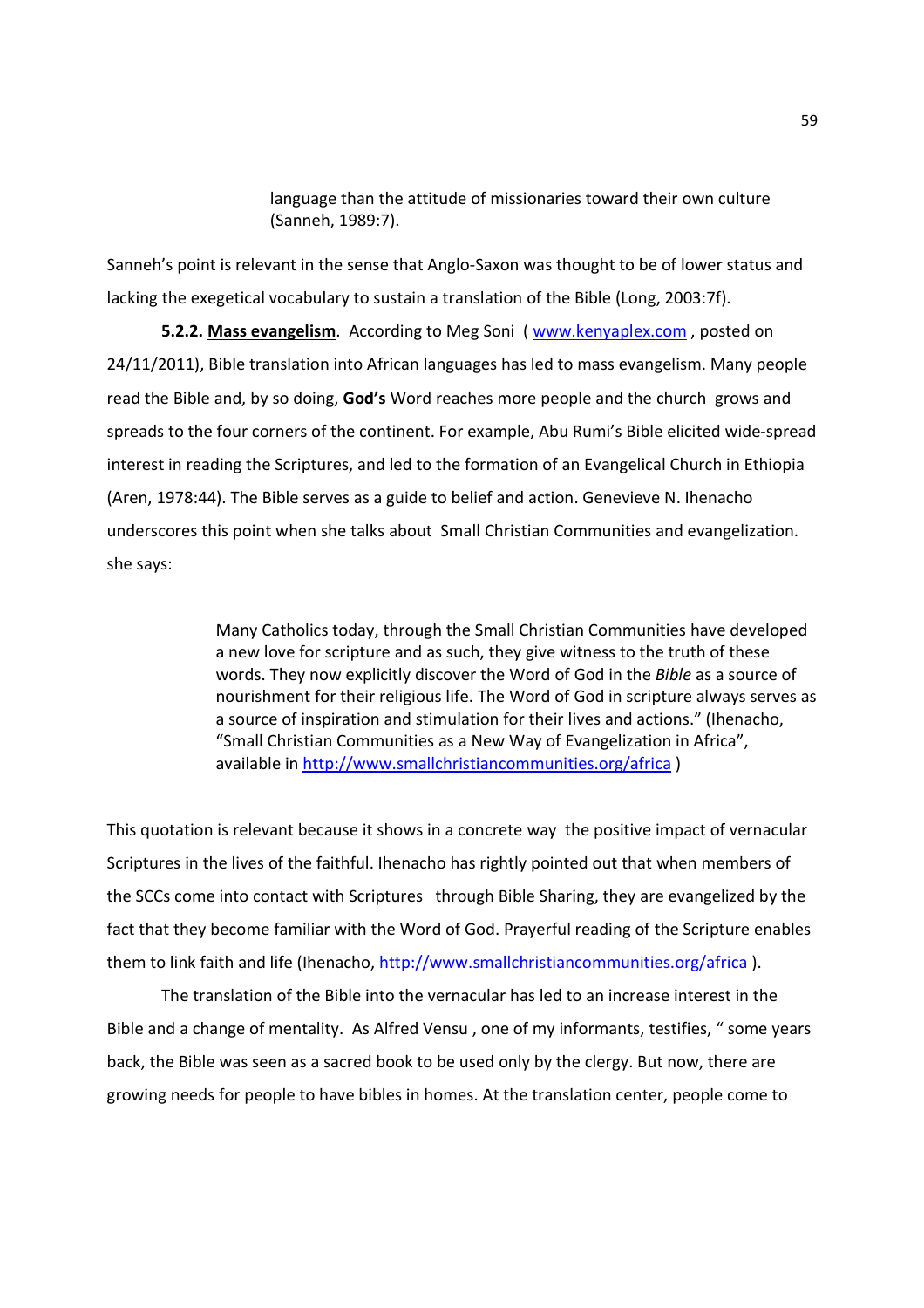buy the translated New Testament for personal use and as gifts to friends. Recently, a female student raised money to buy her own copy of the New Testament in Lamnso."

In addition, the translation of the Bible into many African languages has brought about the massive presence of Christianity on the African continent (Bediako,1995:62). Talking about the place of the Bible in the lives of Africans Davidson, Ukpong, and Yorke say:

> Phrases such as 'The Lord is my Shepherd' or 'The Lord is my light and my salvation' written on commercial vehicles suggest the place of the Bible in the lives of Africans. Many Christians sleep with the Bible under their pillows, believing in its power to ward off evil spirits. They read the Bible to derive comfort and consolation in moments of trouble.<sup>43</sup>

Here, Davidson and the other writers have brought out both the positive and negative impact of using the Scriptures in the vernacular. They have exposed the negative impact of the superstitious way of using the Bible which I will comment on later in this chapter. However, there is a historical problematic relationship between the Bible and Africans. This stems from the fact that the arrival of the Bible to Africa was implicated in the colonial oppression of Africans (Davidson, Ukpong, and Yorke, 2010:40). To appreciate the relationship between the Bible and Africans therefore, they ask the following questions: "Why are Africans so attached to the Bible introduced by Europeans who turned out to be oppressors? What are the issues in the dialectical relationship between the Bible and Africans?" (Davidson et al, 2010:40). In answering these questions, they examine the historical process of the arrival of Sacred Scriptures in Africa.

It was through European missionaries that the Bible first came to sub-Saharan Africa. This coincided with the colonization of the continent. According to Davidson, Ukpong, and Yorke, "missionaries used the Bible to condemn aspects of African culture and religion. Africans had to sing hymns they did not understand and that held no meaning for them". Furthermore, they say that "The missionaries referred to African cultures and religions as pagan, needing to

<sup>&</sup>lt;sup>43</sup> . Davidson, Ukpong, and Yorke, " The Bible and Africana Life: A Problematic Relationship" in <u>The Africana Bible</u>, Hugh R. Page et al eds., Fortress Press, Minneapolis, 2010:39.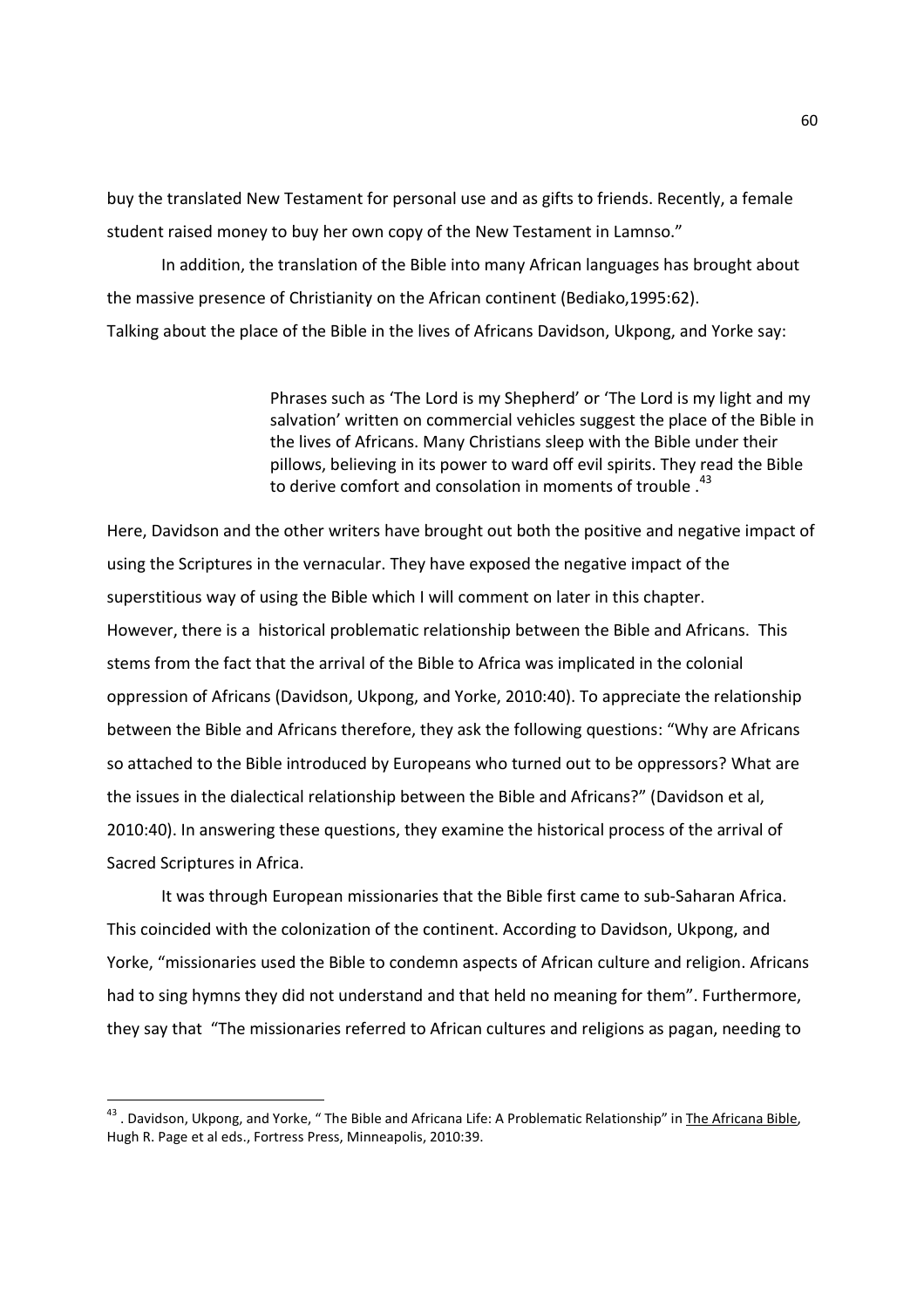be exterminated in order to implant European culture through Christianity. They used the Bible to justify the subjugation of Africans" (Davidson et al, 2010: 40).

Consequently, this had a dual impact on the way Africans reacted to the Bible and the project of colonialism. On the one hand, there was a total rejection and dismissal of the Bible and Christianity by some people, for example, the "Goddian" religion in Nigeria, and "Africania" religion in Ghana (Davidson et al, 2010:40).<sup>44</sup> It can be said that these religions are modern expressions of African traditional religion void of Western Christianity and the Bible. They were founded by former Christians and are characterized by the practice of animal sacrifice, the offering of libations to ancestors, and the worship of deities ( Davidson et al, 2010: 40).

On the other hand, some African Christians responded positively by accepting and reading the Bible . With the translation of the Bible into local languages by the missionaries, Africans were able to read and write, and by so doing they acquired a deeper knowledge of the Bible which they had not known hitherto. In the words of Davidson and others we read:

> They saw in the New Testament a Jesus who heals the sick, liberates the downtrodden, and drives away demons. In a situation where people are afflicted by evil spirits, hunger, and oppression, Africans discovered a "Bible" that makes an impression on them. They developed strategies to circumvent the oppressive use of the Bible and came to read it differently (Davidson et al, 2010:40).

 According to Philip Turner's analysis, African acceptance of Christianity demonstrates her acceptance of the Bible. There are three ways in which Africans accepted Christianity, namely, by "immediate adaptation", by "compartmentalization", and by dealing with elements which are strange to be compatible with the indigenous culture.<sup>45</sup> In terms of the Bible, immediate adaptation refers "to a situation where elements in the Bible are taken as 'another version of something already familiar'. Thus, Africans can accept the concept of God and the Ten Commandments because these are similar to their own culture" (Turner, 1971, quoted by

<sup>44</sup>. For more on this, see Udobatta R. Onunwa 1989, "Goddianism: A Resurgence of an Old Cult in Christian Garb." *Africa Theological Journal* 18 (2): 116-25; and Kwame Bediako, Christianity in Africa: The Renewal of a Non-Western Religion, Maryknoll, N.Y.: Orbis, 1995.

<sup>&</sup>lt;sup>45</sup> . Philip Turner, "The Wisdom of Our Fathers and the Gospel of Christ: Some Notes on Christian Adaptation in Africa", in *Journal of Religion in Africa* 4 (1) , 1971: 45-68, as quoted by Davidson et al, 2010:40.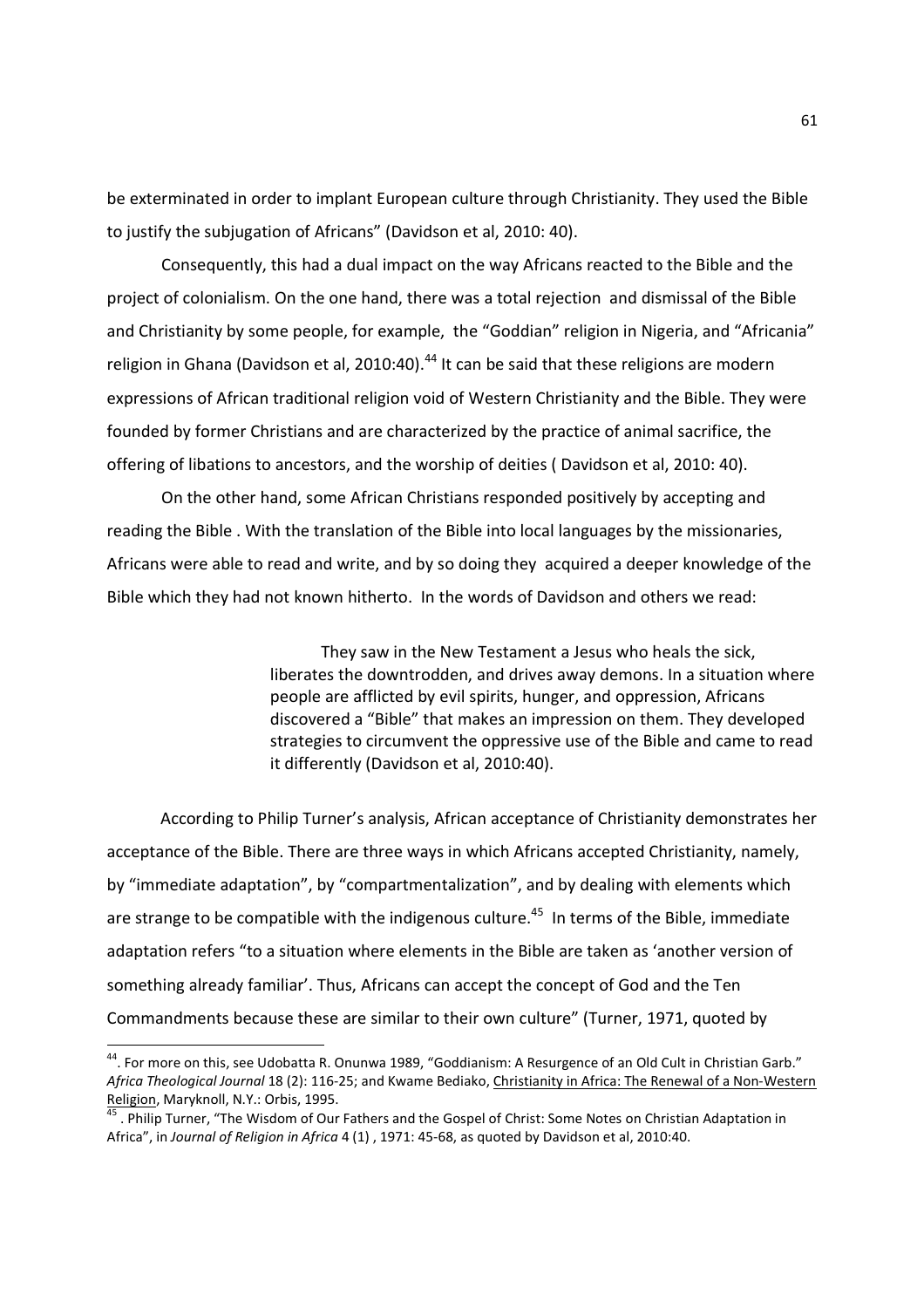Davidson et al, 2010:40). In the second way of acceptance, that is, the way of compartmentalization, new elements which are considered strange or incompatible with the local culture are "locked up in tight compartments and become operative only in certain situations." (Turner, as quoted by Davidson et al, 2010 : 40).

 In terms of missiology, Turner describes this phenomenon as "syncretism." To illustrate his point, he says that "for Africans, religion is meant to solve practical problems. Accepting the Bible therefore guarantees answers to problems. In instances where the guaranteed result does not occur, African Christians seek recourse in traditional religions" (Turner, quoted by Davidson et al, 2010:40). Then finally, in the third way, the indigenous culture may either be modified or destroyed by elements which are not compatible with the local culture. For example, the killing of twins at birth in some African cultures because according to these cultures it is believed that twins are a curse from God; or the practice of human sacrifice which was common in some parts of Africa. With the influence of the Bible these practices have been abandoned/abolished. (Turner, as quoted by Davidson et al, 2010:41)

 Mass evangelization also takes place in form of the composition of and the singing and dancing of biblical songs, Christian songs, gospel music, songs of faith, etc. in many African languages. This is a phenomenon that has swept across the continent ( especially in the sub-Saharan region) like a tsunami: for example, in Nigeria, Ghana, Ivory Coast, Serra Leon, Cameroon, Kenya, South Africa, Democratic Republic of Congo, etc. Hundreds of thousands of gospel music and religious songs have been produced in modern storage devices such as the CD and the DVD. These are used in liturgical and many other celebrations, they are played in homes, schools, offices, in beer parlours and bars, in public transport vehicles, during sports, games and leisure, on radio and television, etc. And through all these channels and avenues the Word of God spreads to a great multitude. It is an indirect way of reading the Bible. Many people listen to the gospel music, meditate on it, and are touched by its liberating and challenging message.

**5.2.3. Superstitious beliefs and Lucrative Business?** Looking at it from face value, one will easily and naturally commend those who promote the reading, listening and spread of the Bible as mentioned above. Per se, it is praiseworthy, and therefore needs to be encouraged. But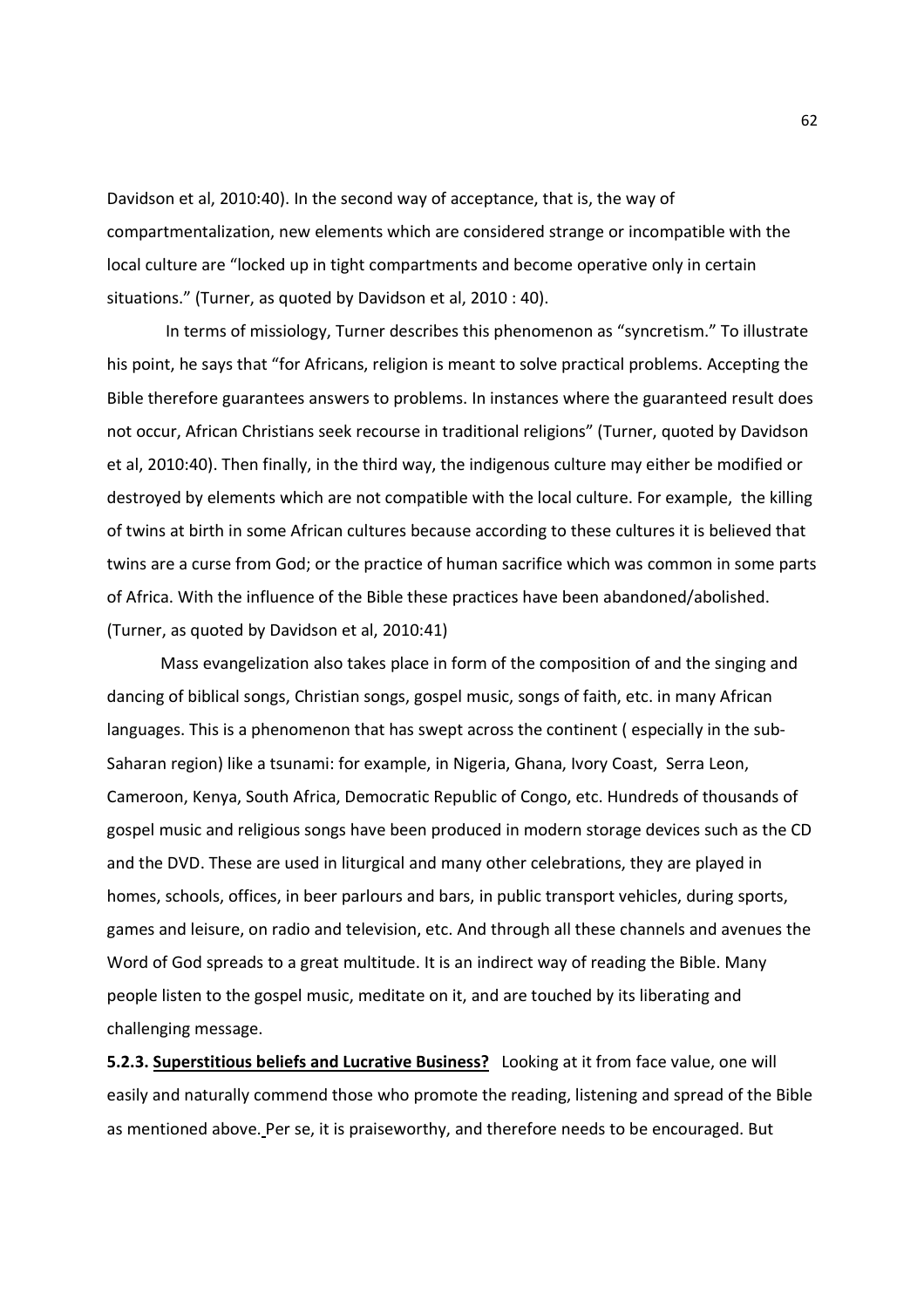beneath the surface lie their hidden motives and intentions which are a cause for concern. From my personal experience, I have realized that many African Christians and even non-Christians read and use the Bible in a superstitious way. As they read the Scriptures they discover that the prophets as well as Jesus used the word for miracles. Hence, they claim those words for healing, protection, and success in life. They search for specific passages, especially in the book of Psalms as we saw in chapter 5, and use them for this purpose.

 Consequently, during sickness they refuse to take medical treatment believing that by reading the so-called therapeutic Psalms, they will be cured ( e.g.,in the Born Again Church). This is suicidal for it jeopardizes the life of the person. It is a natural right to protect, sustain and preserve one's life. Some travel with quotations of "protective Psalms" attached on their bodies with the hope that they will be protected and unharmed in case of an accident or spiritual attack. Still for others, especially students, there is no use to prepare for an examination. It only suffices to read one or more Psalms of success and your success is assured.

 The truth is that in these practices the Bible is regarded as a fetish object, or serves the purpose of fetishism or some *Juju* stuff. Belief is no longer in the saving and healing power of Jesus Christ, but rather in the mere written words of the Bible; in other words, they attribute some supernatural powers to the written words. Furthermore, the Bible is not meant for solving material problems, nor for bringing success and progress in life. Its message is not the gospel of material prosperity, success, and progress in life. It is first and foremost to reveal God's love for humankind through the saving death and resurrection of His Son Jesus Christ. This knowledge generates faith in the believer ( cf. Rom. 10). Knowing and believing in God does not prevent failures and setbacks in life. Suffering and endurance are part of the cost of discipleship.

 I would equally like to point out that the use of Psalms as we saw above encourages the spirit of revenge and intolerance, and fundamentalism . This goes against the teaching of Jesus about love of enemy, and doing good to those who persecute you. It is also good to note that prayers are answered or effective not because they are said at a particular hour or period of the day, and standing naked, but ultimately because of God's free largess.

 Commercial purposes and search for supernatural powers, cheap popularity, selfaggrandizement, etc., are some of the hidden motives for gospel music, and the claim of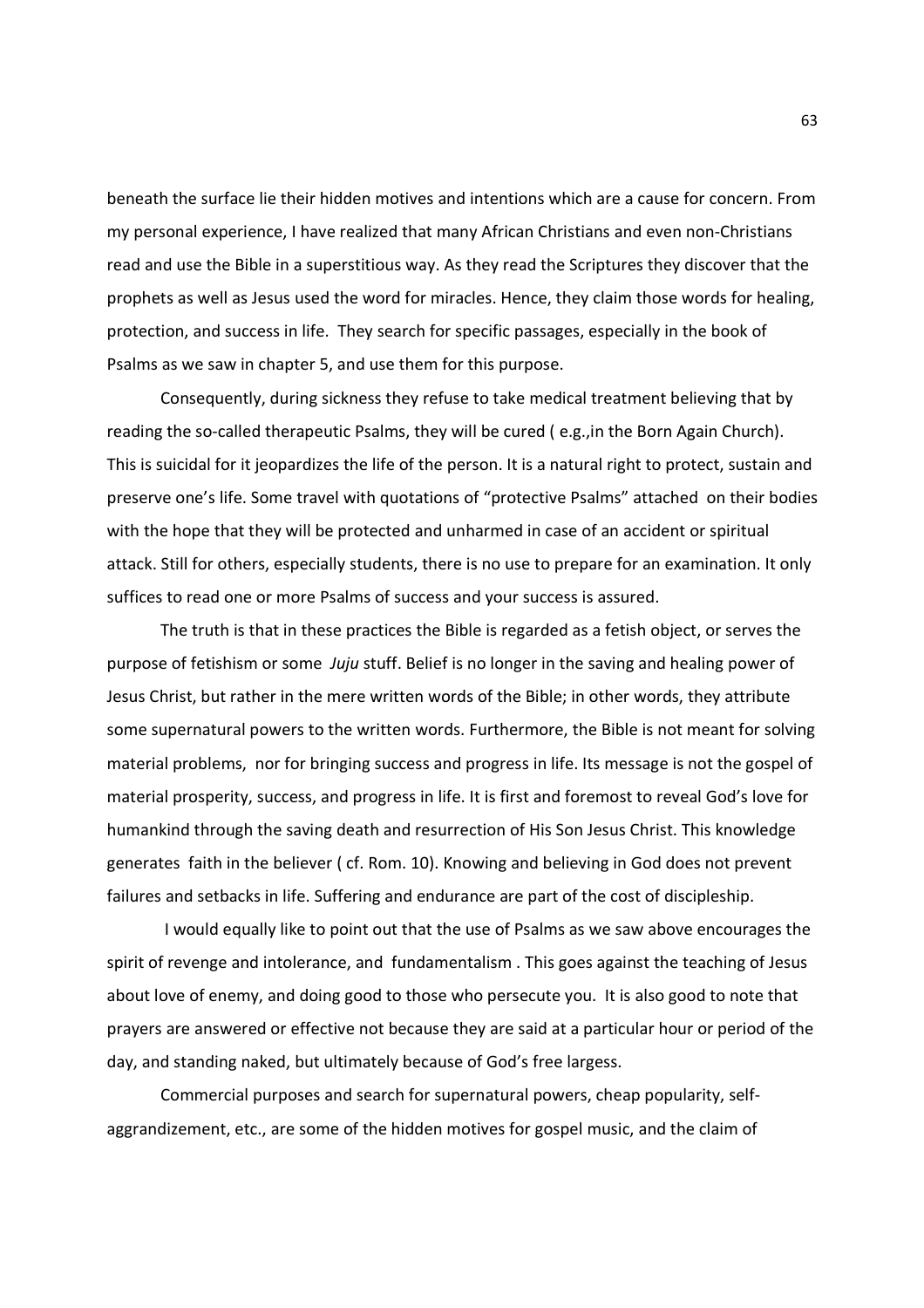miraculous powers. With the current economic and global financial crisis, many Africans are looking for a way out, and many have found a safe haven in gospel music which has become so lucrative and money-rewarding. Hence, in most cases the primary aim is not the propagation of the Word of God, or the gospel message as such, but rather a means of generating income to sustain a living. The spread of the gospel message comes as an unavoidable accident. The launching of the gospel music CDs and DVDs illustrates the point. The choice of the venue is often well selected and calculated, and with the touch of a business mind: it is hardly in the villages, or remote areas where the poor are found, but in the big towns and cities, in expensive hotels, council halls, and big churches where the rich are found. Invitation cards are often served to those who can donate money, and an elaborate publicity takes place in a manner of a business-minded venture. It is very common to entice people to support financially by singing the biblical verse "God loves a cheerful giver". Still, some venture into gospel music because they want to be stars, that is , popular and famous, to showcase their musical talents and angelic voices.

 Well, one can argue that this is a better option than that taken by some who ,for example, resort to stealing, killing, laziness, or what has popularly become known in some African countries as "Four-one-nine ( *419)".<sup>46</sup>* Hence, it is a lesser and tolerable evil, since it is a source of self-employment, of entertainment, and more importantly, a means of spreading the Good news, directly or indirectly. But the question that calls for an answer here is : does the end justify the means?

 The quest for miracles is very common in our societies nowadays. When some people read the Bible they are inspired by the miracles of Jesus and of the prophets. They would like to have the same miraculous powers . For them, this is possible through long periods of prayer and fasting accompanied by some ascetic exercises. Thus after completing such periods, they claim they now possess miraculous powers capable of healing, casting out demons, and even raising the dead to life. Consequently, they declare themselves prophets, divine messengers, or men of

<sup>46</sup> .Four-One-Nine (**419 ),** originated from Nigeria, and stands for someone who dupes people, that is, a trickster, or swindler.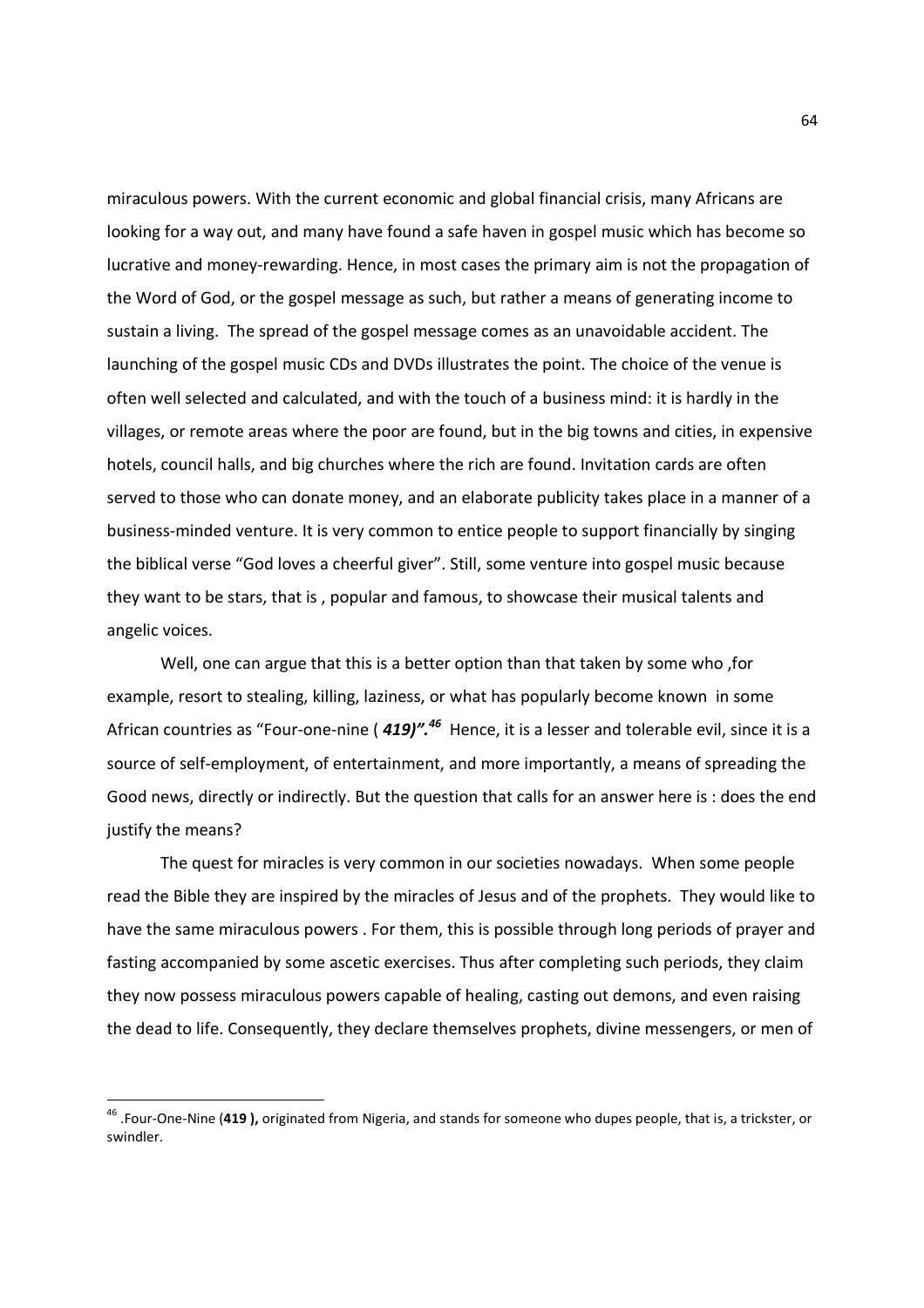God; they often form their own indigenous churches<sup>47</sup>, organize prayer crusades, vigils, healing and deliverance sessions ( often in the night). During such periods, miracles are faked, and in some cases people are trampled to death because their so-called spirits are very stubborn; some "deliverances " are performed in beds through sexual intercourse with the leader or organizer (pastor or priest), at times for over weeks or months. This includes young girls and married women. And since some women are fully involved as prayer warriors, or animators, they neglect their family and marital duties. These problems have led to devastating and farreaching consequences such as open physical confrontations, and marriage breakdowns.

**5.2.4. Development of Local Languages**. In 1917 William C. Townsend (Christian missionary) went to Guatemala to distribute Spanish-language Bibles. Remember the challenging question asked him by a native Guatemalan, as I narrated the story on page 33 above (see 'Bible translations in the Modern Period'). Townsend settled in a Cakchiquel speaking area for 14 years, learning the language so as to translate the Bible in Cakchiquel

(www.slideshare.net/sandiferb/turning-pts-chpt-13-ble- , October, 2012). This experience illustrates the connection between mission and translation. Wherever the Word of God comes into contact with a given culture, something happens: there is communication (translation), transformation (conversion), and conservation( printing and publication). These elements are intimately intertwined and play a very important role in the work of missions. By its very nature the Bible necessarily invites the hearer, reader and believer to a change of heart, a *metanoia* or conversion. Such were the messages of the Old Testament prophets, and of Jesus (cf. Isaiah 58: 6-7; Hosea 14:1-2; Joel 2:12-14; Jonah 3:1-7; Matthew 5-7,). Translation enhances understanding and conversion.

 In the history of Christianity , missionaries have sought to translate the Bible as a weapon and a strategy to spread the Good News of salvation. Consequently, they were faced with the task of committing the local languages into writing. This entailed the development of signs and symbols which convey meaning in a given language. In other words, they invented an

<u>.</u>

 $47$ . I shall talk about African Indigenous Churches in point 5.2.6 below.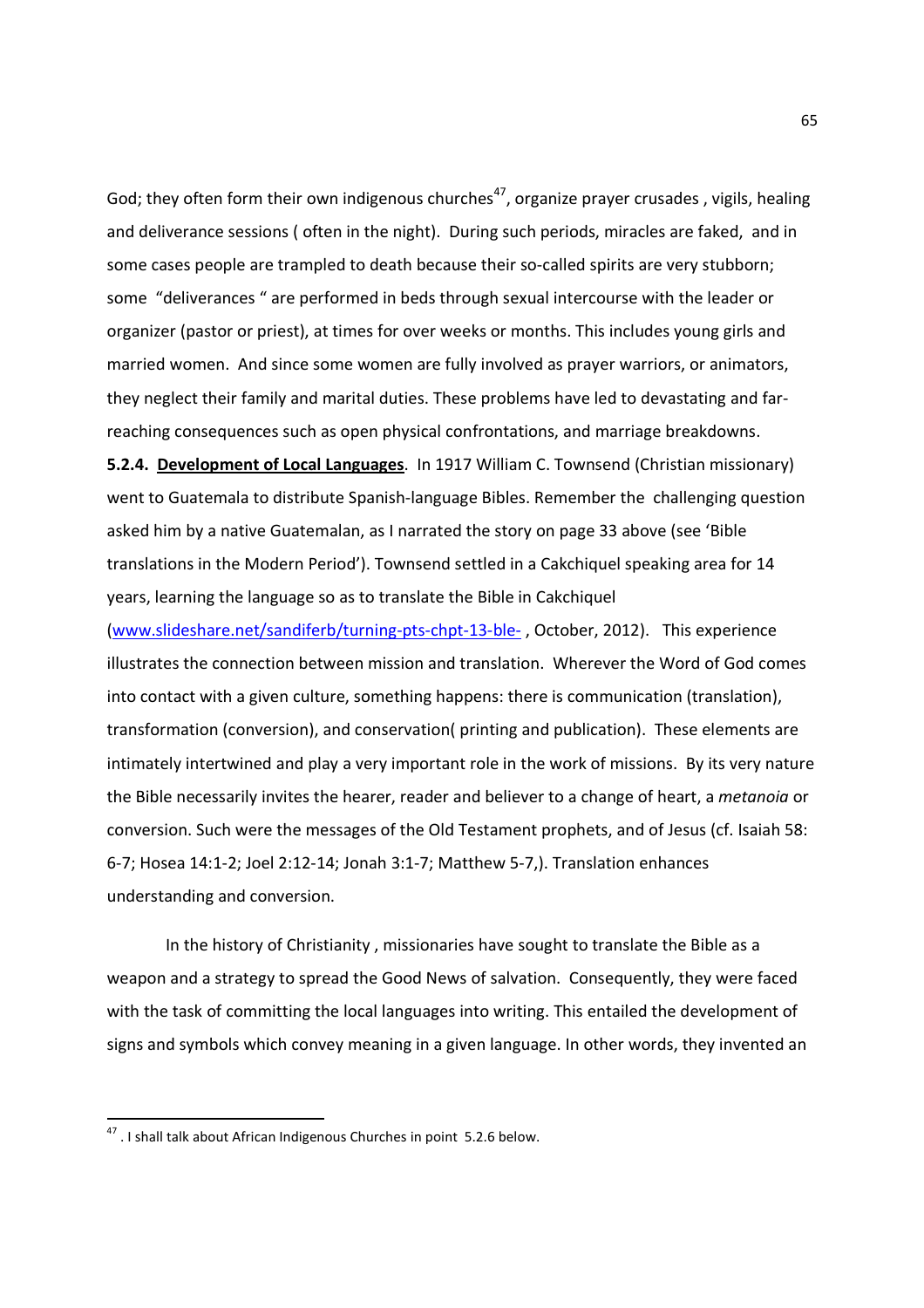alphabet so that a language could be written down. With the written form , therefore, the message can be communicated, understood, and preserved through the work of translation.

Bible translation into African vernacular languages has led to the development of these languages (Meg Soni, in www.kenyaplex.com 2011). As I mentioned earlier in chapter two, Bible translation has enhanced literary work in Africa, thereby promoting the native tradition through the collection and publication of oral literature: folklores, myths about the origins of tribes, proverbs and figurative expressions, stories with moral lessons, traditional prayers, songs etc , now exist in a written form in so many African languages. Talking about the impact of vernacular translation of the Bible Sanneh says

> … in numerous significant cases missionary translations were the first attempt to write down a language. Where this was the case Christian translators have had to produce vernacular alphabets, grammars, dictionaries and vocabularies of the language, supplementing these with compilations of proverbs, idioms, axioms, ethnographic materials, and accounts of local religions, customary practice and law, history and political institutions. (Sanneh, "Gospel and Culture" in Bible Translation and the Spread of the Church, Philip C. Stine, ed., 1990: 16)

 This is a very sure and lasting way of preserving a people's culture and identity, their philosophy and world view. It also fosters unity among them, and makes it easy for foreigners to learn the language. The reading, telling and listening of stories, and the singing of songs in the vernacular are a very good source of entertainment which brings relief and reduces stress. Finding answers to riddles, or trying to interpret a wise saying or figurative expression helps sharpen the cognitive powers, as well as facilitate the acquisition of the wisdom of the land and of the ancestors. Lea Kingha, one of my informants, argues that with the development of the alphabet, schools and adult literacy centers have been established, and many people can therefore read and write in their own mother tongue .

In connection to this, Mbiti argues that when Africans read the Bible in their own language, they gain some knowledge, and they are filled with joy and excitement. They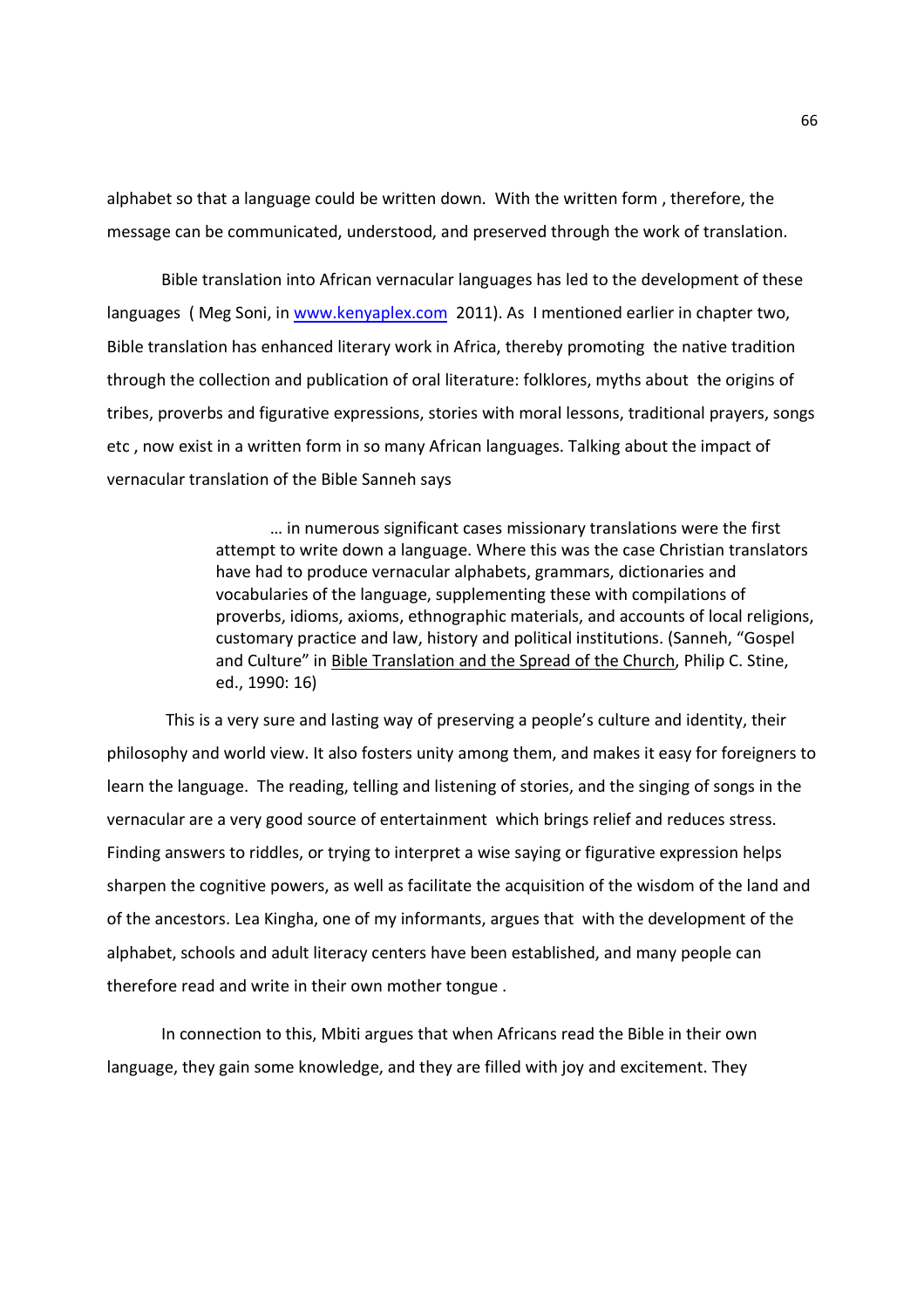. . .hear the story of God's salvation, love and grace unveiled in their own language, the language they understand with their whole being, the language of their childhood and old age, the language of their dreams and expectations, their fears and their hopes. . . Africans hear and see a confirmation of their own cultural, social and religious life in the life and history of the Jewish people as portrayed and recorded in the pages of the Bible (Mbiti,1986:26).

 On the other hand, it can create a cultural barrier and self-consciousness in the sense that people of a particular language expression may tend to identify only with themselves and to close up to those outside their cultural context. This may sow the seeds of tribalism and discrimination. In as much as some local languages have been introduced into the school curriculum in some places, and are being used to dispense lectures in lower and higher institutions of learning, there is a pedagogic danger. For instance, in some parts of Cameroon, like Kumbo in the North West Region, Lamsno ( the language of the Nso people) has been introduced in primary schools. In some cases, teachers decide to explain concepts , ideas and lessons in the mother tongue. In Kenya, Swahili is the language of instruction right up to the university level, while in the Democratic Republic of Congo, Lingala is also used in schools. This has had a devastating influence on the pupils and students; it has negatively affected their pronunciation, writing skills, and mastery of the languages of their colonial masters, such as English and French. This explains why , in Cameroon for instance, the speaking of vernacular languages are prohibited in secondary schools and in the universities.

**5.2.5**. **Moral Impact**. One heritage of Christianity in Africa is that the Bible is now widely read throughout the continent. For example, in the previous chapter, I pointed out the different usages of the Bible in the vernacular especially in Small Christian Communities (Bible sharing). It plays an important role in the lives of believers. "They see it as a rule of life and a source of morality" (Davidson,Ukpong, and Yorke, 2010: 39). John Mbitti declares that "Africa is deeply immersed in the Bible". <sup>48</sup> They try to model their lives to the life and teachings of Jesus Christ and other biblical heroes. They are touched and moved by the stories of Sodom and

 48 . John S. Mbiti, "Do you understand what you are reading? The Bible in African Homes, Schools and Churches", *Missionalia* 33, 2005, p. 247 , quoted by Ezra Chitando, Living with Hope: African Churches and HIV/AIDS 1, WCC Publications, Geneva, 2007, p. 6.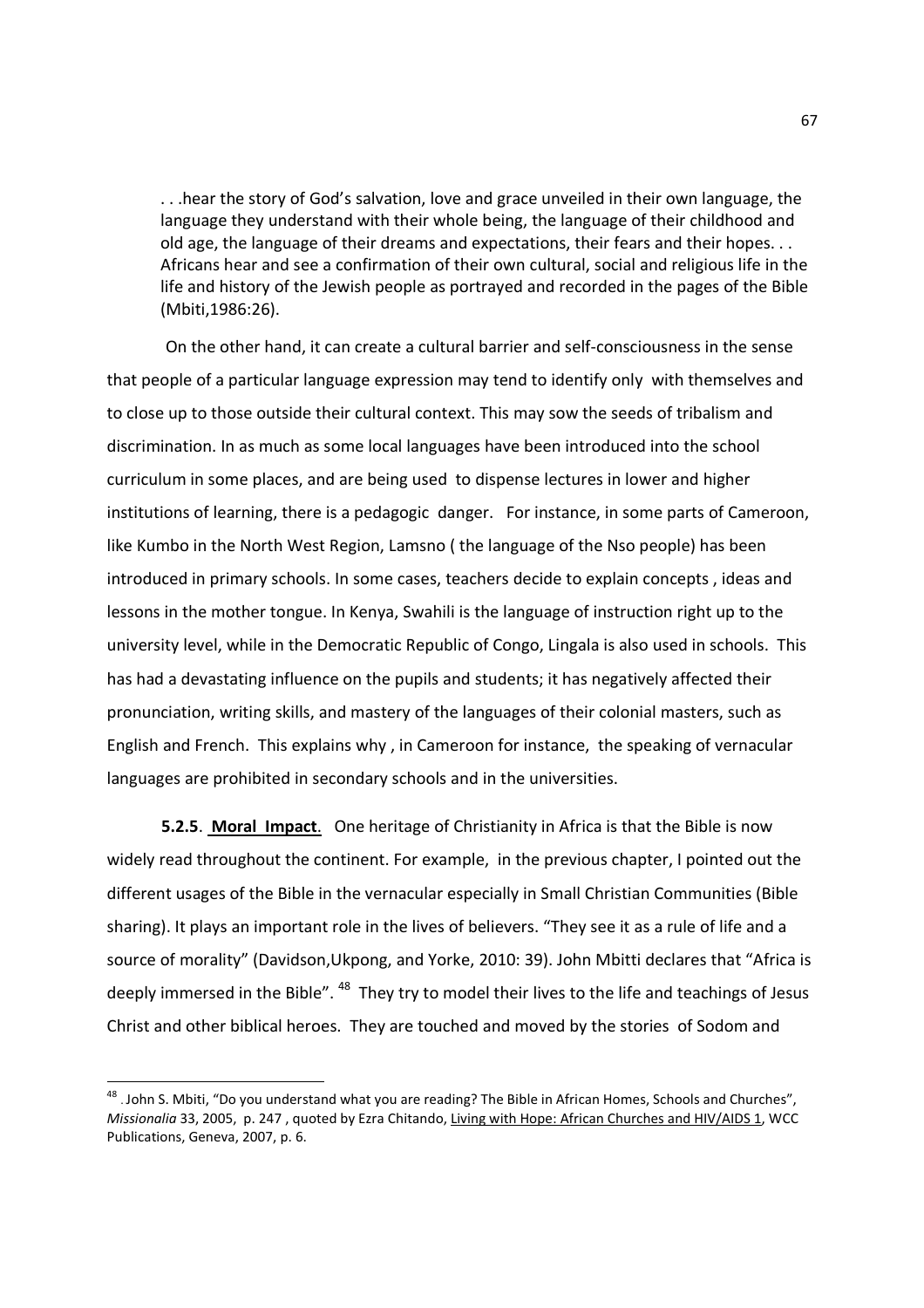Gomorrah ,of Joseph sold as a slave to Egypt, of Susana, the prophets and the call to repent and turn to God, the parables and miracles of Jesus Christ, the exhortations of St Paul, etc. In short, through Bible reading , many Africans have learned an array of moral lessons and ethical values, for example, Jesus' teachings about anger, about adultery, marriage, divorce, revenge, love and charity, forgiveness, reconciliation( cf. Matthew 5,6,and 7), the Golden Rule : "Do for others what you want them to do for you" (Matthew 7:12). These have proven to be very necessary for a peaceful and harmonious living in the society, as well as for personal growth and enrichment. This has greatly influenced their worldview, their perception of reality, their relationship with other people, as well as their behavior/character.

 Members of the Small Christian Communities in Cameroon, for example, are involved in the process of reconciliation and peace-building, in the fight against, corruption, social injustice ,oppression, discrimination against women, child labour and child trafficking, abortion, the eradication of harmful cultural practices such as female genital mutilation, widowhood, etc.

When African Christians read the Bible they see themselves in it. It is like a mirror in which they can see their inadequacies, shortcomings, failures, successes, aspirations, dreams, and nature. In this connection, David Tuesday Adamo concludes that "The consequences of original sin can be seen in the Bible. The stories in the Bible are stories of everyone's life journey." (Adamo, "The Bible in Twenty-First-Century Africa" in The Africana Bible, Page et al. eds., 2010:26) Along the same line, Getui suggests that

> "there is no position in life, no place of human experience, for which the Bible does not contain valuable instruction. Ruler and subject, master and servant, buyer and seller, borrower and lenders, parent and child, teacher and student--- all may here find lessons of priceless worth". (Getui, as quoted by Adamo, 2010:26)

With the HIV and AIDS pandemic, for example, many Africans are now conscious of the consequences of their sexual behaviors, the importance of fidelity in a relationship, and of the need to avoid frivolous, and irresponsible sexual behavior . However, in the early stage of the epidemic the Bible was read in a way that does not affirm life. This way of reading the Bible is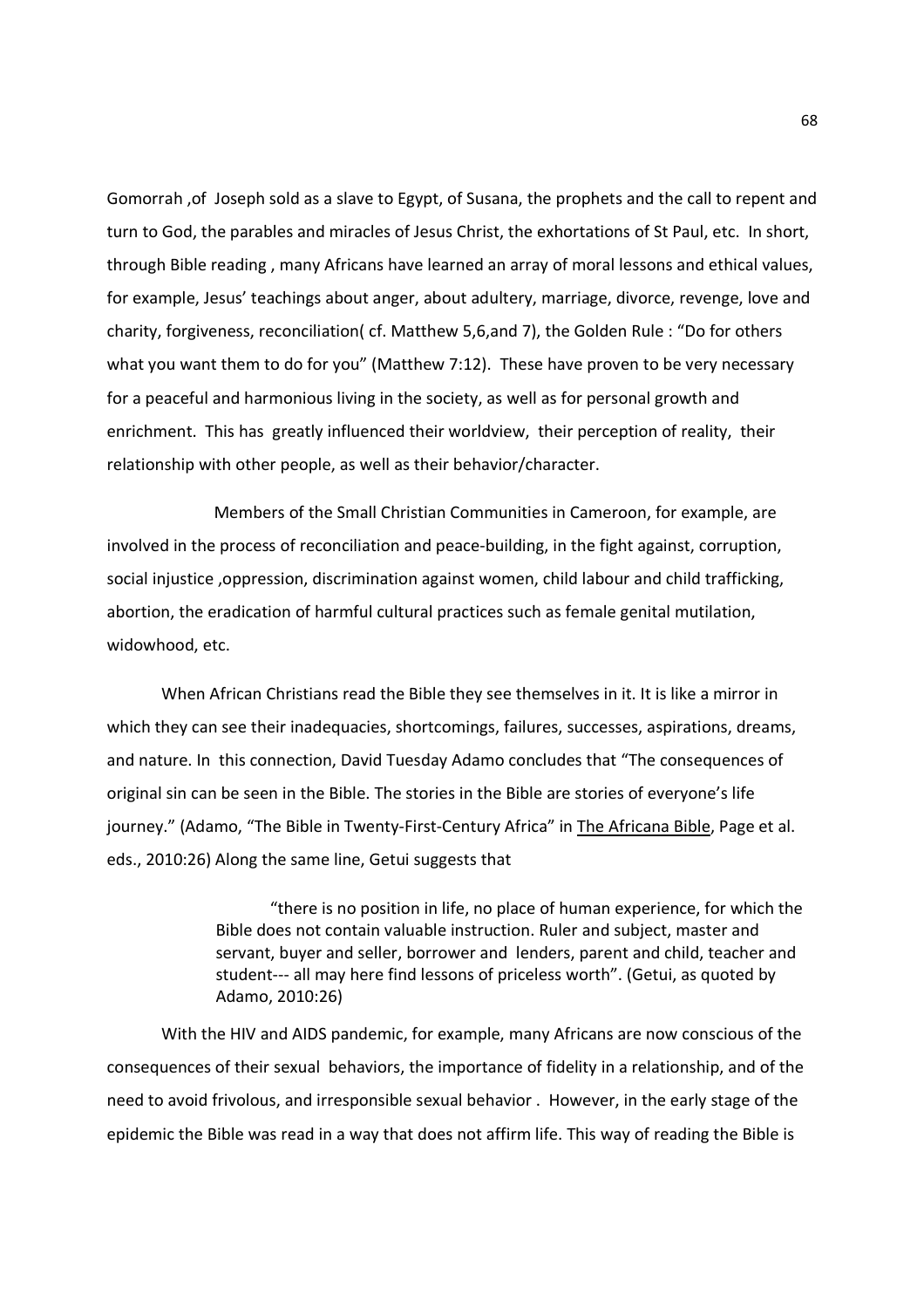still common in some areas today. Many African Christians strongly believe that the AIDS epidemic is a curse or punishment from God. Hence, to account for the sufferings and deaths of people with HIV and AIDS, they turn to passages such as "For the wages of sin is death" (Romans 6:23). Others would refer to the Old Testament mentality in which Yahweh rewards good and punishes evil, and in which sickness and calamities are considered a curse from God ( cf. Ezra Chitando, 2007: 8). This way of reading the Bible has generated stigma and discrimination against people living with HIV and AIDS. And this poses a challenge to the Church in Africa especially as concerns the role the Bible plays in her response to HIV and AIDS. African Christians need to read the Bible in a life- affirming way.

In this way , Sacred Scriptures can truly act as a guide to belief and action; it can be used as a resource to meet the exigencies of life so that the church in Africa can be given a caring and compassionate face. I would like to mention that , in this regard, the church in Africa is now deeply involved in diakonia, thus illustrating her legacy of compassion, solidarity, charity, preferential option for the poor, providing services to, and defending the vulnerable social groups, etc.

**5.2.6. Growth of African Independent Church Movement and Schisms.** The African continent is very large, having diverse cultures, histories and experiences. Chitando tells us that " The Church in Africa is equally characterized by diversity, with various modes of expression. Alongside the 'mainstream' or 'mainline' Protestant and Catholic churches, African Independent or Indigenous or Instituted or Initiated (AICs) and Pentecostal churches have a significant presence"<sup>49</sup>. The appellation African Independent Church covers a variety of forms of religious expressions ranging from Orthodox Christian sects to neo-pagan cults. There are three main groups : Ethiopians who separated from orthodox mission churches; Zionists who advocate an indigenous expression of Christianity but recognize Jesus Christ as Lord and Saviour; and the Messianic Movements, that is, those who claim a special relationship to God. They operate

<sup>49</sup> . Ezra Chitando, "Naming the Phenomena: The Challenge of African Independent Churches", *Studia Historiae Ecclesiasticae* 31, 2005, pp. 85-110, quoted by Chitando, Living with Hope, 2007, p.4.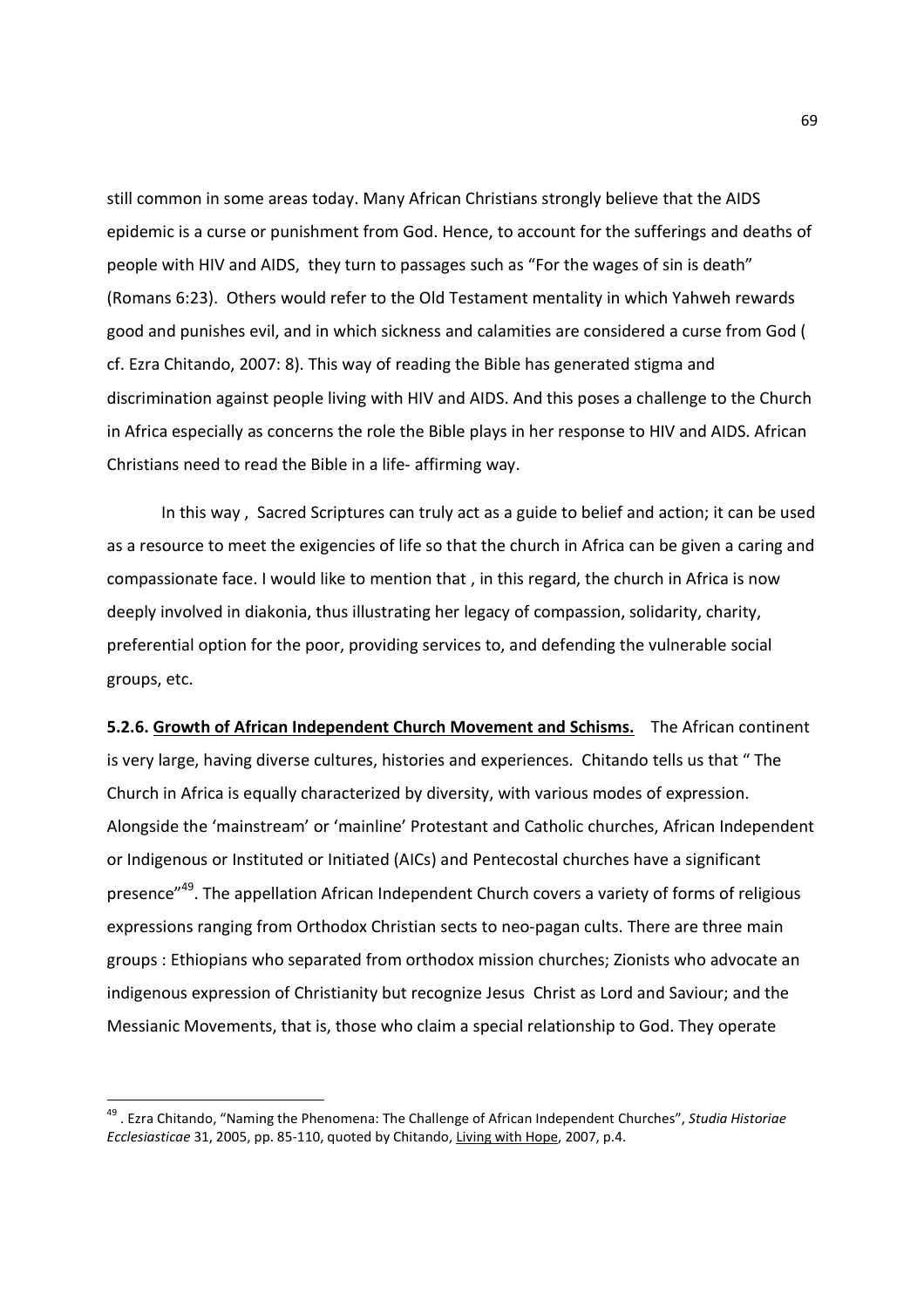under a charismatic leader (Phillip M. Steyne, "The African Zionist Movement" in Dynamic Religious Movements, David Hesselgrave, ed., 1978: 20).

The origin of African independent church movement can be traced back to the early nineteenth century ( Phillip M. Steyne, "The African Zionist Movement" in Dynamic Religious Movements, Hesselgrave, ed., 1978: 19). It is also referred to as sects, splinter-churches, or simply independent movements. It is a commonplace that they are born where there is tension and strain <sup>50</sup>. According to Baur (1994:350) the first independent churches were formed as a result of deliberate schisms, that is, separatist, movements of protest , while others were spontaneous developments. For example, in South Africa the protest was against " the colour bar within the church, in Nigeria against missionary domination, in Kenya against cultural alienation". Some missionaries even favoured these movements, and advocated separate native churches, for example , in South Africa. One would imagine that this was something praiseworthy, but far from it. Their reason was that Africans in a European church would always have to be treated as less important than the Whiteman (cf. Baur, 1994 : 350). The Ethiopian Church in South African split from the Methodist Church about 100 years after the Methodist Church itself had separated from the Anglican Church (Kuhn, 2008:47).

The general consensus is that the term *Zion* was first introduced by missionaries from the apocalyptic church in Zion, Illinois. Their central doctrines emphasized divine healing, triune immersion and the *Parousia* or second coming of Christ. In 1904, the first group of 27 Zionist African believers were baptized in South Africa. And in 1908, P.L. le Roux received "the baptism in the Holy Spirit." (Steyne, 1978: 20) This marked the beginning of the African Zionist church in Kwasula (Zululand) with their strong Pentecostal inclinations and practices. From here, it has spread to almost every tribe in South Africa. According to Kuhn (2008:52), the Zionists' main reference is to the Holy Land and mount Zion, and baptism is by " full immersion in a pool of river representing Jordan." Again, he points out that many Zionist churches are found among the Zulu and Swazi, and have roots in Protestant Christianity; and that after having strong links

<sup>50</sup> . Bishop Stephen C. Neill, "Foreword" , in *Schism and Renewal in Africa*, Oxford University Press, Nairobi, 1968, by David Barrett.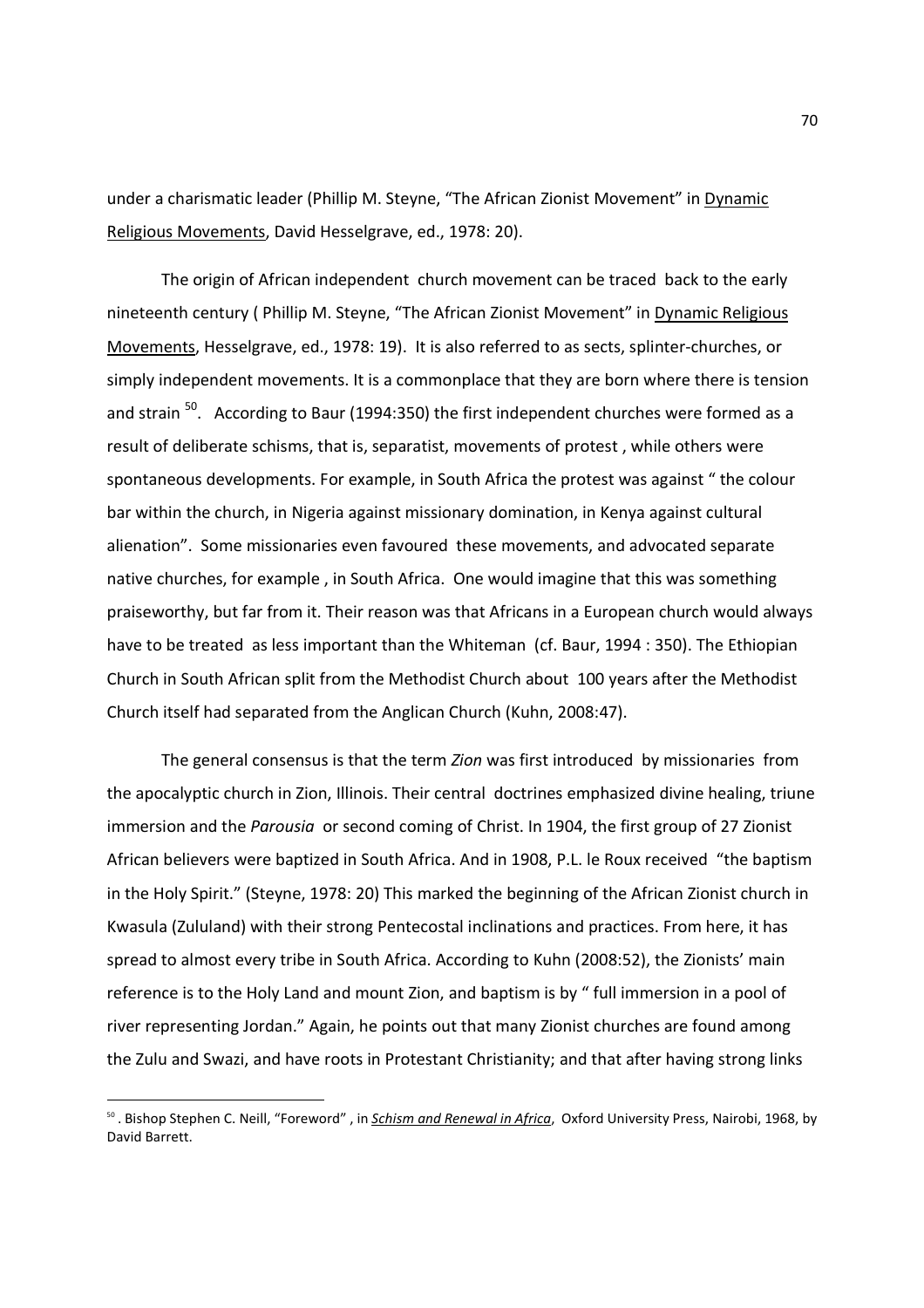with the American Zionist Church for a long time, Zulu and Swazi leaders took over the leadership of these churches with no reference to Illinois anymore, except for a few cases like the Zion Evangelical Ministries of Africa. Their important characteristics include speaking with tongues (an indication that Zionism is a South-African form of Pentecostalism), and elements of Traditional African Religion (e.g., spirit possession) (Kuhn, 2008:52). Some circumstances like the racist 'apartheid ' regime fostered the growth of AIC in South Africa (Kuhn,2008:52).

In 1918 the "Church of Jesus Christ on Earth Through the Prophet Simon Kimbangu" was launched in Zaire, now the Democratic Republic of Congo. According to Marie-Louise Martin, "it is in this part of Africa where we first find what we might term an independent African church." (Martin , "KIMBANGUISM: A Prophet and His Church" in Dynamic Religious Movements, Hesselgrave, ed., 1978: 41). Martin claims that this chuch split from the Roman Catholic Church during a period of spiritual and material crisis, but this claim is put to question by Kuhn. He says that Kimbangu received his religious education from the Baptists, and a revelation from God telling him to be a shepherd of the people (Kuhn, 2008:55).The church of Kimbangu, generally referred to as the 'Kimbanguists', puts strong emphasizes on the gifts of the Spirit. He preached against witchcraft, pagan dances, and polygamy. Due to his great success, missionaries and the Belgian colonial government suspicious (Kuhn, 2008:55). This was because agriculture and industry had come to a standstill since many people were flocking to his church, Catholic churches were being deserted, and the movement itself was seen as anti-colonial (Anderson 2001:126, quoted by Kuhn, 2008:55). Consequently, Kimbangu was arrested and imprisoned, and later on he died as a prisoner.

However, his younger son, Joseph Diangienda, continued his legacy and in 1970 he joined the World Council of Churches (WCC), still maintaining the Baptist's form of worship. But the church had a serious problem with the WCC and other ecumenical councils because Kimbangu and some of his sons were regarded as " incarnations of the Holy Trinity" (Kuhn, 2008:55).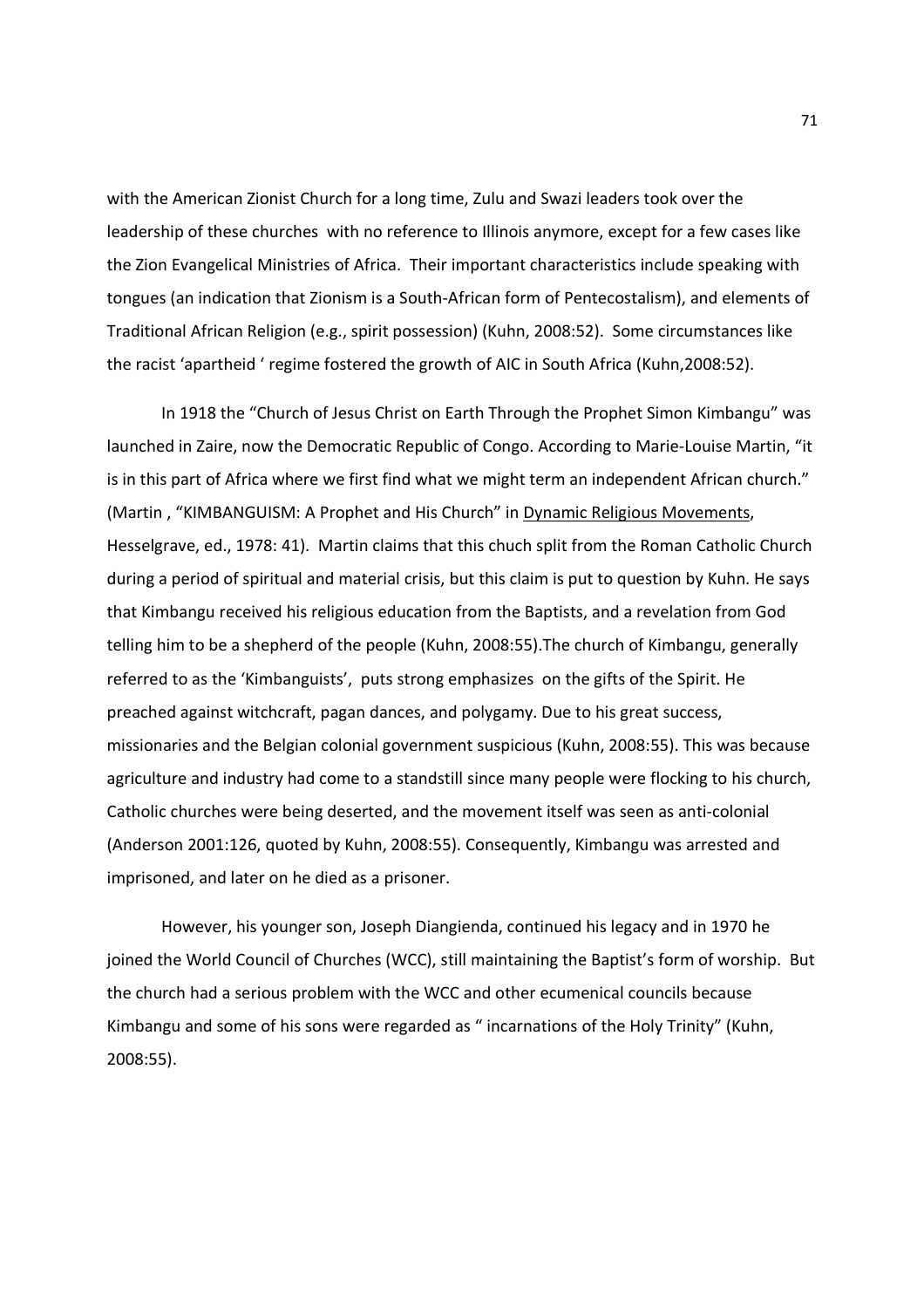Still in Congo, a national Christian Kongo religion was founded by a young Mukongo girl called Kimpa Vita or Dona Beatrice. It was christened the Movement of the Antonians after Saint Anthony from whom she got her revelation/vision and mission. (Martin, 1978: 42).

Talking about African Initiated Churches which are independent of the originally European sending denominations, Peter Beyer says:

> In many cases such as the Harrist churches of Ghana, the Aladura churches of Nigeria, the Kimbanguist churches of the Congo, and the Zionist churches of South Africa, these were founded by independent prophets or leaders whose movements ended up breaking away from the Europeans . . . because these did not seem to offer the Christian message in a sufficiently African form, or simply because Africans found European missionary control too restrictive and unnecessary (Maboia, and Ositelu, quoted by Beyer, 2006:144).

 The origin of independent movements is closely connected to the publication of the Bible in a local language, and this has made the African Christian to develop a spirit of questioning and enquiry: he begins to ask critical questions about some teachings and claims of the missionary. In this regard, Bishop Stephen Neill says:

> One of his most interesting observations relates to the connection between the publication of the Scriptures in a local language and an independency movement. At the start, the missionary was the sole and absolute authority ; he alone had access to the sources and his word was accepted as infallible. The moment the African Christian could read the Bible and especially the Old Testament for himself, he found himself introduced to a world much more closely resembling his own than the world of the European. Inevitably he began to ask questions. $51$

It is therefore evident that the translation of the Bible into the vernacular was a factor in a new process of growing self-awareness. The sudden importance and significance of the mother tongue as well as of one's culture and tradition became a factor in a new process of national awakening ( Daneel,1987:85).

<sup>&</sup>lt;u>.</u>  $51$ . Ibid.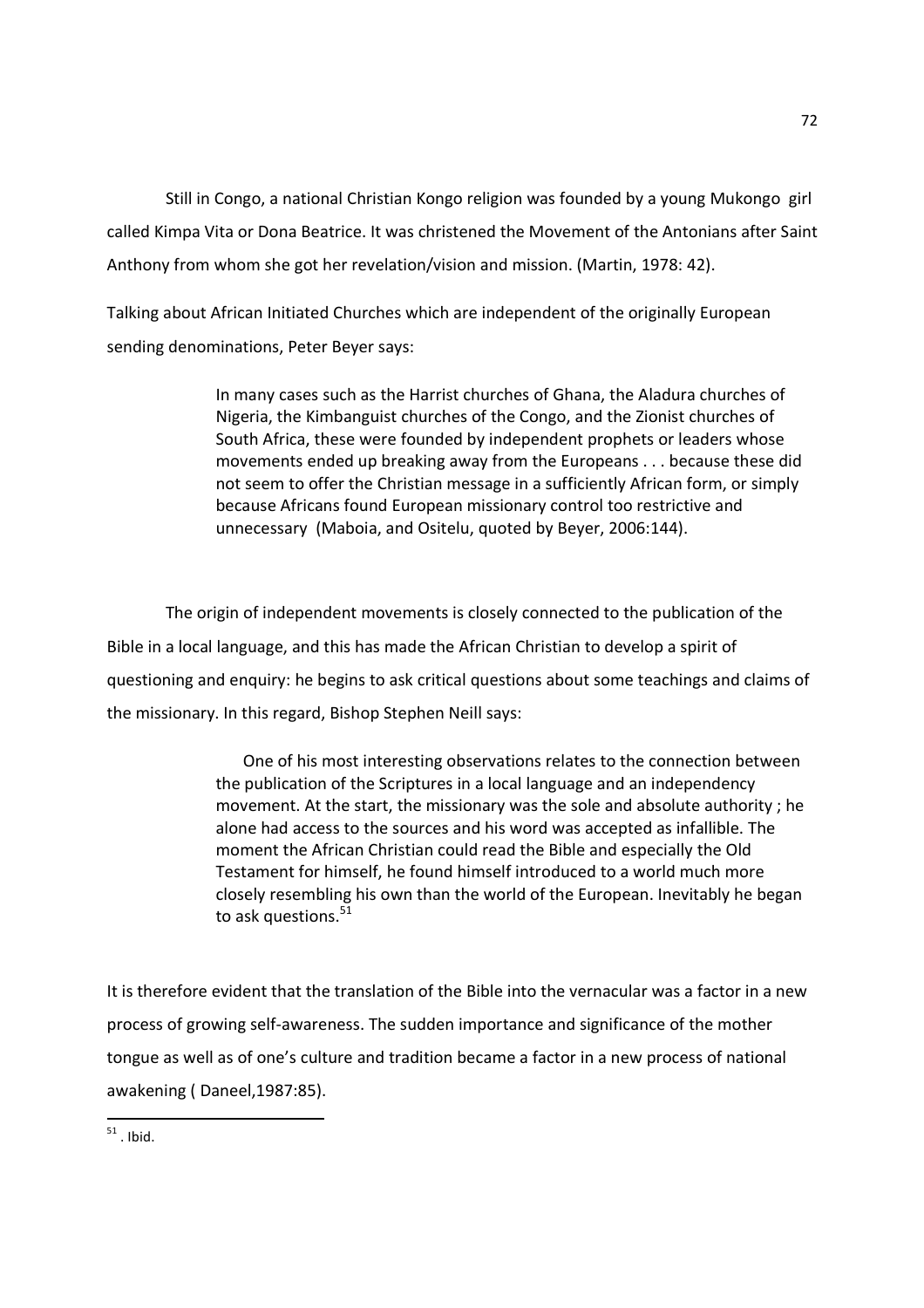**5.2.6.1.** Some Causal Factors of African Indigenous Church Movement. Missiologists have tried to identify the various factors that led to the foundation of any instituted or indigenous churches, much less of all of them. David Barrett in his *Schism and Renewal in Africa***,** (1969:100- 153) made an initial study and came out with about 18 factors. But unfortunately he concentrated on the missionary factors, and neglected the African factors. In *Mission and Ministry* (1971: 208), Adrian Hastings suggested ten main causes. So far the most balanced analysis has been made by M.L. Daneel who proposed nine factors in his *Quest for Belonging*, (1987:68-101) (Baur, 1994:352). The following factors considered as causes for the origin of Independent Churches are thus taken from Daneel's book (1987:76-88).

• *Poor communication:* This was evident precisely in the failure of mission to understand the African society, religion and psychology, and secondly the failure of mission to translate the biblical concept of love into concrete reality. David Bosch observes that poor communication was a cardinal cause of church schism. Western missionaries could not imagine that Christianity in Africa would have to be different from the one in Europe. But when the difference was glaringly staring at them attempts were made to suppress such distinctive developments and to direct African church life to the stereotyped patterns of the West . Barrett describes this lack of understanding of the African as "a failure in love" (Barrett as quoted by Bosch who in turn is quoted by Daneel,1987:76).

Daneel's point about poor communication is somehow lopsided: he cannot state categorically that missionaries did not understand the African society, and that this was a failure in love. As I pointed out in the history of Bible translation in Africa (chapter 3), there are many missionaries who made a considerable effort to understand the Africans by learning their language in order to translate the Bible into a language they understand better, that is, their mother tongue. Learning their language entailed learning their culture as well, and understanding their worldview. Secondly, many missionaries, if not all, underwent a cultural adaptation from the point of view of food, clothing, shelter, African life style, etc. Granted that they could not have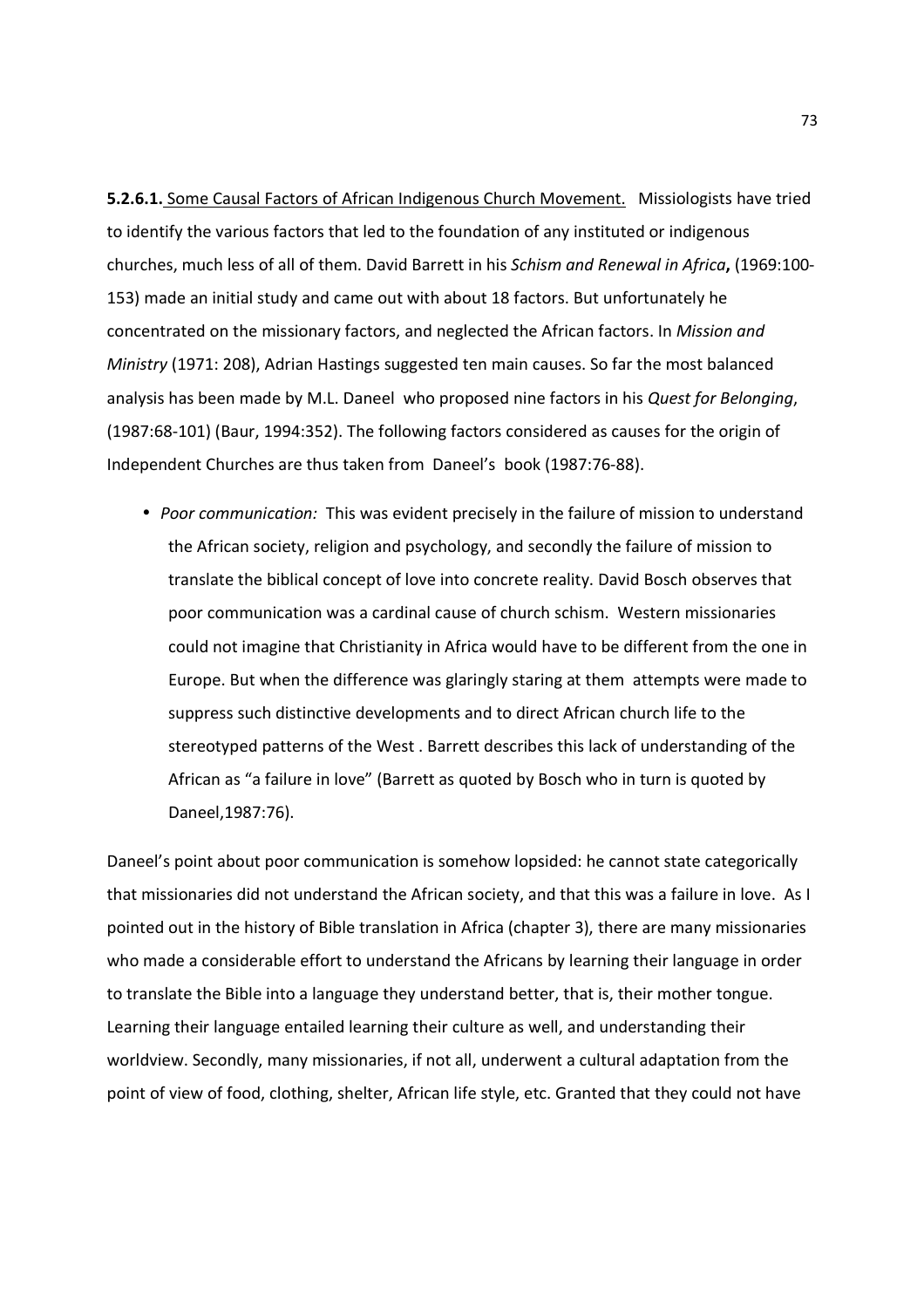understood everything, we need to appreciate and acknowledge the efforts they made to understand something.

The missionaries' love for the African was paternalistic, that is, "the love of a superior being who knows what is good for an inferior one"(Daneel,1987:76). For example, missionaries ignored the role which ritual, ceremonial and symbols can fulfill in the lives of Africans.Instead, the emphasis was put on the intellectual aspect, while emotion was suppressed as something that belongs to the lower order. Little was understood as regards the real belief in witchcraft and evil spirits. Polygamy was equated with unchastity. Consequently, the gospel which is the good news began to sound a negative note for many Africans. In this respect, Eugene Nida observes that it is unfortunate that some of the essential elements of the gospel are not talked about. Instead, missionaries teach Africans that Christianity involves a new set of taboos: "You mustn't drink; you mustn't smoke; you mustn't have more than one wife, etc. And so people often have a very strange idea of what this thing Christianity really is all about." (Nida, quoted by Daneel, p.77) Nida concludes that in this way " the good news about salvation becomes the bad news about monogamy".

The above indications gradually created a favourable climate for schism or church secession. According to H.L. Pretorius,this inability to communicate the gospel to the African in his own cultural context is manifested particularly in the areas of ancestor cult, magic, illness and sexuality. ( Pretorius, quoted by Daneel,1987:77)

However, I would like to comment that missionaries took a great risk to leave their home lands to very unfamiliar, unfriendly, and difficult environments with virtually no medical facilities, no electricity, no motor-able roads, and many other facilities. Some places were completely enclave. In most places, missionaries initiated road constructions to link villages (communication), they built schools, hospitals, and carried out many other social projects to ameliorate the lives of the Africans they were evangelizing. All these are an eloquent and commendable expression of love.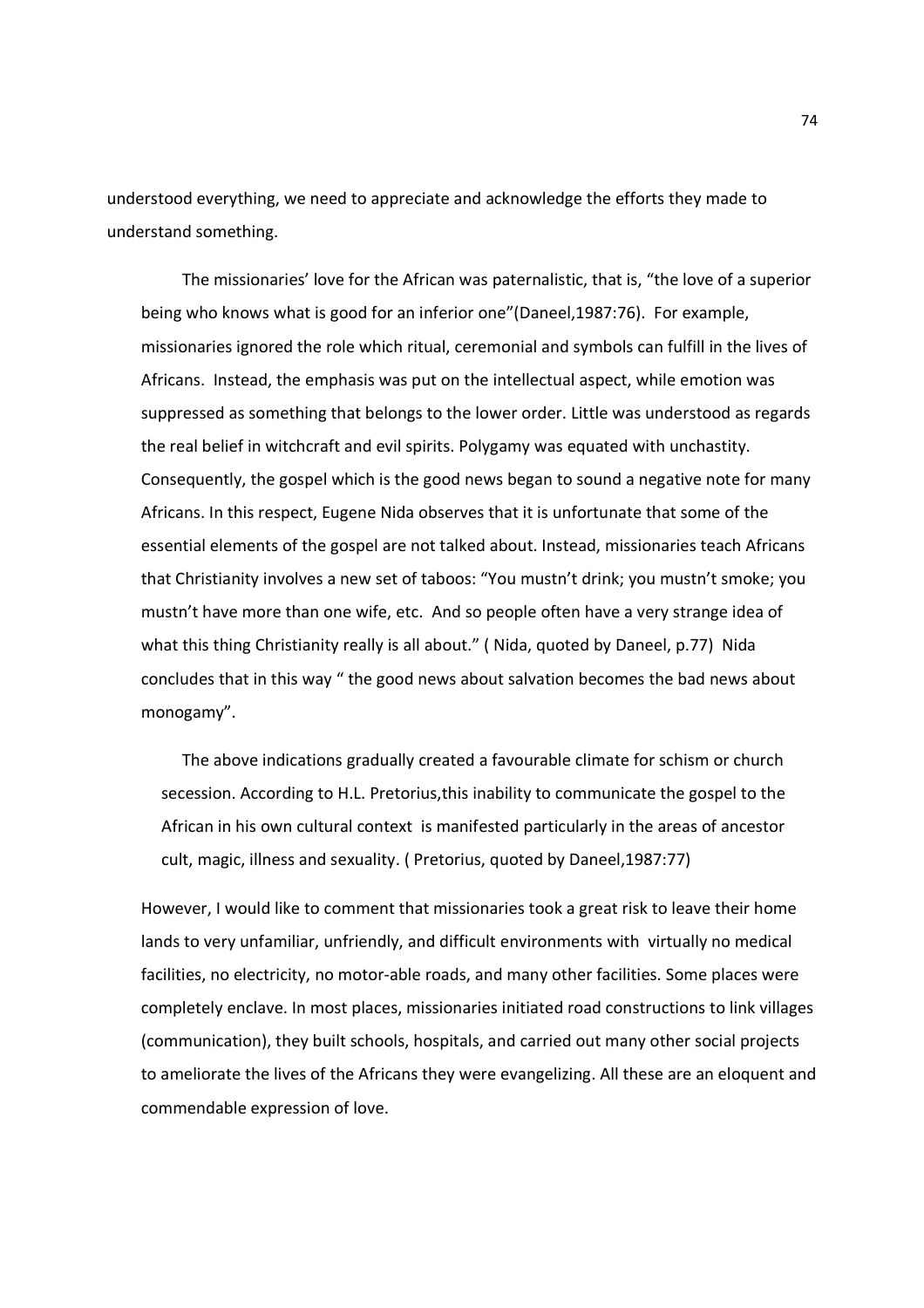- *Superficial , impoverished gospel.* The gospel proclaimed by European missionaries was often superficial and impoverished. Preaching and catechesis did not touch the many facets of the life or struggle of the African, his physical needs, daily struggle for existence and human requirements. Suffice to note that the majority of missionaries "were products of the Pietistic revival in Europe and America, and/or of Puritanism" (Daneel,1987:78). According to them therefore, salvation was understood in a partial rather than integral fashion, that is, as saving souls and not the entire human person; sin was defined exclusively in terms of sex, licentiousness, pleasure, carnal indulgence or desires, etc. The inability was most clearly manifested in the domain of illness where the church was unable to offer a message. This created a vacuum that was later filled by the Zionists who proclaimed a message of deliverance. (Daneel,1987:78)
- *The translation of the Bible into the tribal vernacular.* This brought about a significant change in the sense that Africans could now distinguish between the missionary and Scriptures. Biblical passages translated into the vernacular became a standard of reference, "and intelligent Christians soon began to realize that certain things in Scripture sounded different from what the missionary had told them, that the missionary was silent about certain scriptural values whereas others he exaggerated." (Daneel,1987:84) For example, it was discovered that the Bible does not only speak of the salvation of the soul, but of social justice as well, in a way that the missionaries tended to hide or cover; that in the Bible there was "a spontaneity, a vitality and a dynamic which was apparently largely lacking in the rigid structures of the missionary agencies." ( Daneel,1987:84-85).

 Furthermore, there was the discovery of the agreement between the African world-view and that of the Old Testament (OT). The condemnation of polygamy by the Western missionaries prompted some questioning, since great Old Testament figures like " Abraham ('the father of all the faithful') and Moses and David ('the man after God's own heart') were all polygamists." This created the impression that the OT gave more green light for fertility and sexuality than the missionaries did. (Daneel,1987:85)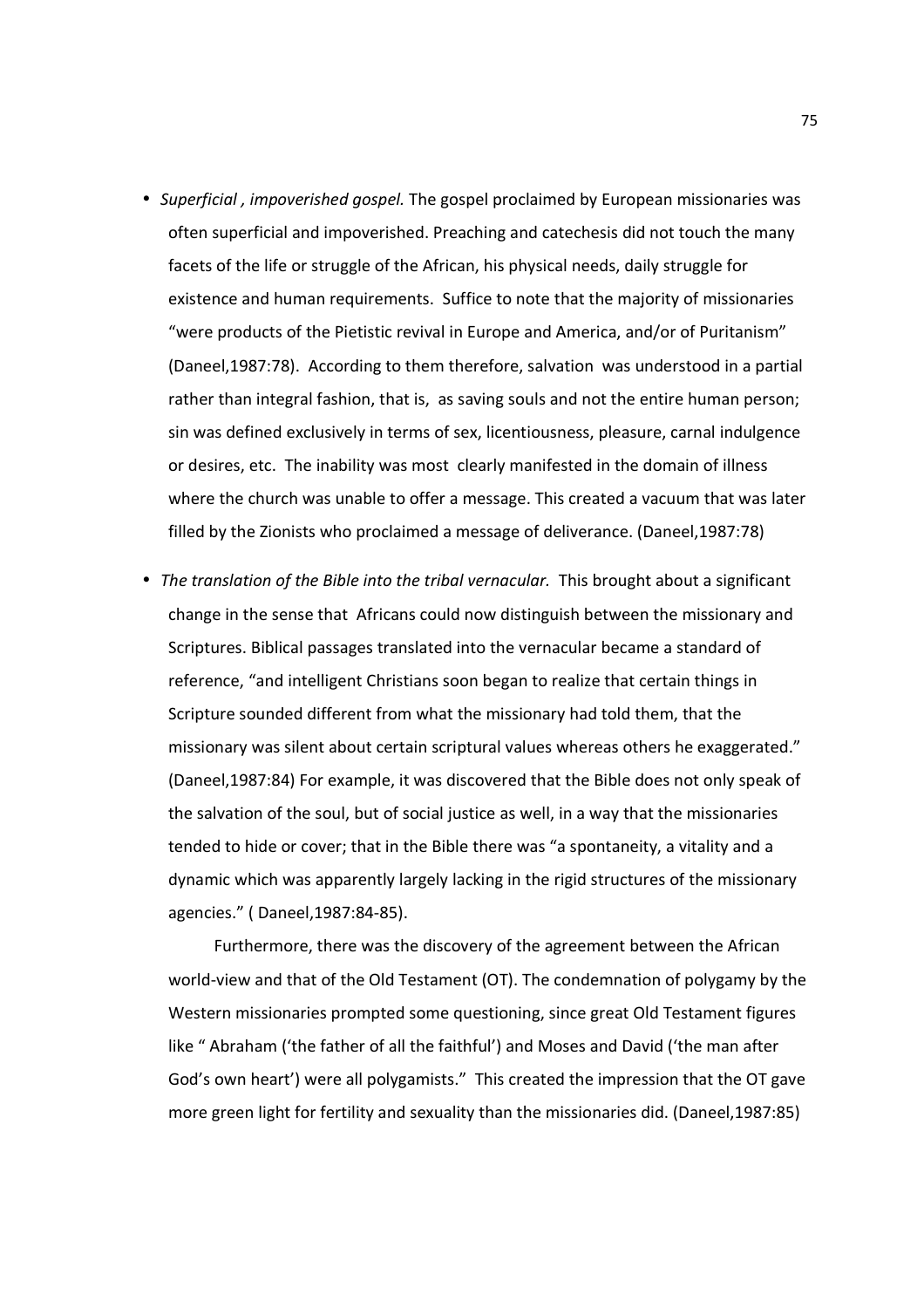More importantly, the OT apparently supported ancestor cult. The fourth commandment has great prominence among Seventh Day Adventists. This view is backed up by the fact that Paul calls the fourth commandment "honour your father and mother" the first commandment with a promise "that your days may be long". This ties up closely with traditional African spirituality. (Daneel, 1987:85) One of the consequences of all this is an extremely fundamentalist and literal interpretation of the Bible.

• *Western Denominationalism:* Daneel has rightly observed that the multiplicity of Protestant missions had a detrimental effect on Christianity in Africa. A glaring case in point is South Africa which has the highest number of missionary groups concentrated on one territory. In many African and Asian countries, Protestant missions successfully entered an agreement according to which a particular missionary territory was divided up between different missionary agencies in such a way that there was no overlapping. No such agreement was achieved in South Africa despite several attempts. This unavoidably led to considerable confusion (Daneel, 1987:83) .

 The situation was further compounded by the fact that various missionary groups in the same territory competed and slandered one another. In addition, qualifications for membership, and disciplinary regulations differed. (Daneel,p.83) Hence, "A member … dissatisfied with the discipline meted out by his church could easily transfer to another church in the same locality where his "transgression" would be regarded in a less serious light – or he might simply not divulge the real reason for his switch of allegiance" (Daneel, p.83). However, this phenomenon of overlapping and multiplication of missionary bodies was also experienced in other African countries such as Malawi (Daneel, 1987:84) .

 Such fragmentation did not only lead to actual schism, but at a deeper level it planted the idea that schism was something ordinary. In other words, fragmentation became a justification for schism (Daneel, 1987:84).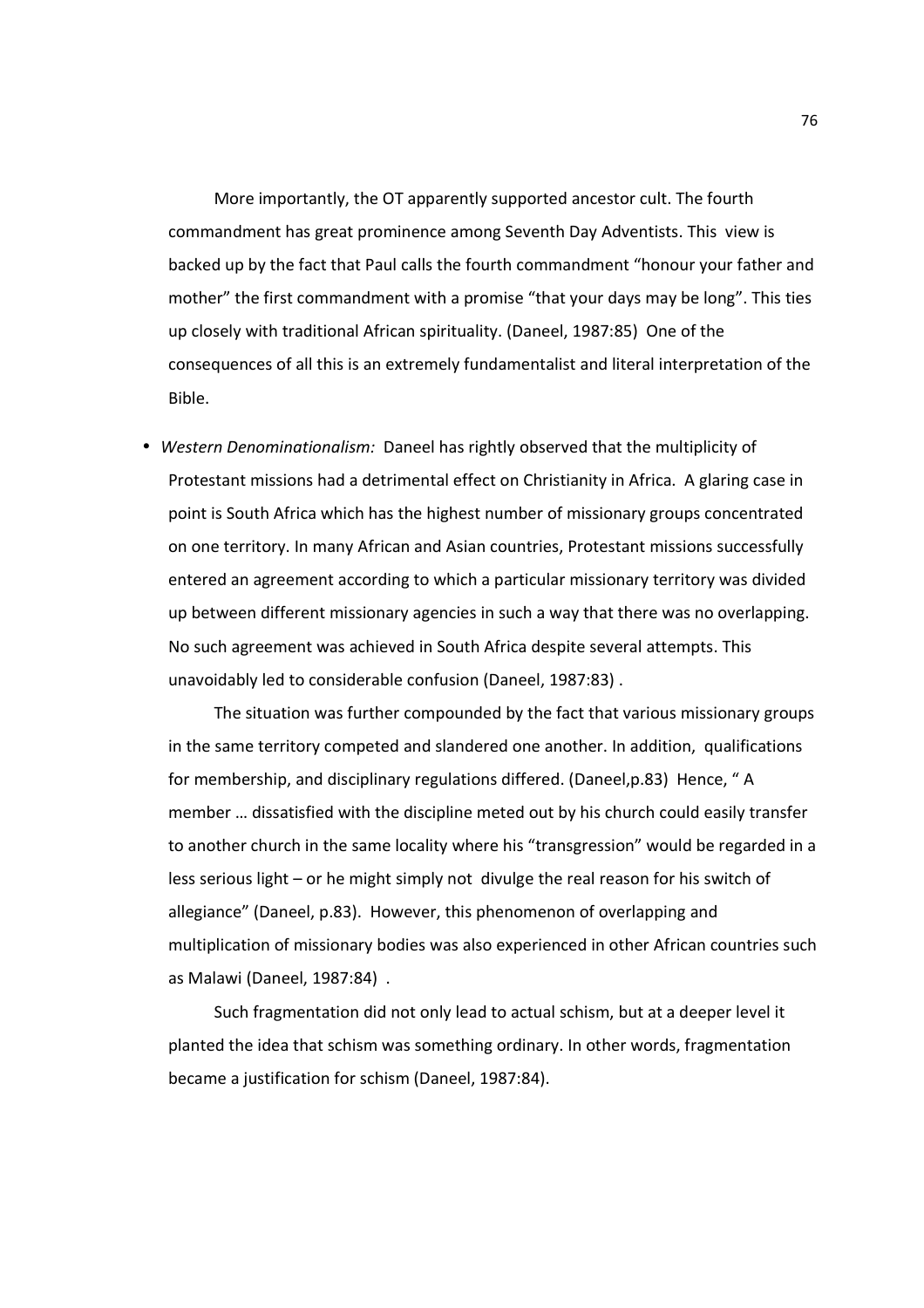Other reasons for the creation of indigenous churches include discrimination against black mission agents, disputes over resources, and a feeling of being marginalized (Isichei, 1995:179).

 According to Baur (1994:352), Daneel's factors could be reduced to or put into two main categories, namely, Colonialism and Protestantism. The former, as a background factor, fostered anti-European feelings among African Christians as well as "a colonial mentality of European superiority." (Baur,1994: 354) . This mentality caused a lack of adaptation and a failure to dialogue, listen, accept, trust and share. In many cases it has been the immediate reason why the African pastor, followed by his flock, left the mission church (Baur,1994:354).

 It has been observed that Protestantism has favoured secession in various ways and therefore could be called its main cause. In itself it is a protest movement and, ipso facto, it provided the justification for protesting and leaving the mother church (Baur, 1994:354). It is not uncommon therefore to hear parting leaders utter such slogans as "I make use of my Protestant birth right", "We do as Luther did on October 31, 1517" ( Sunkler 170, quoted by Baur, p.354). Since it is essentially a lay church, Protestantism made it easier for modest lay leaders to start a new church. Generally, many independent churches, especially charismatic ones, are lay foundations (Baur,194:354).

**5.2.6.2.** Characteristics. The following are some of the characteristics of African independent/indigenous churches.

• *Theology: Heretical or Authentically African?* African Indigenous churches have been established by former members or faithful of missionary churches . In most cases, they are men who have taken part in evangelization, hence they rely on missionary teaching as a principal source of their doctrine. (cf. Jassy, 1973: 104) They put more emphasis on some aspects of Christian doctrine depending on the religious origin of the founder. For example,

> The influence of the Seventh Day Adventists makes itself felt in an apocalyptic trend encountered in numerous churches. A Pentecostal vein is recognizable in the frequent use of biblical themes borrowed , in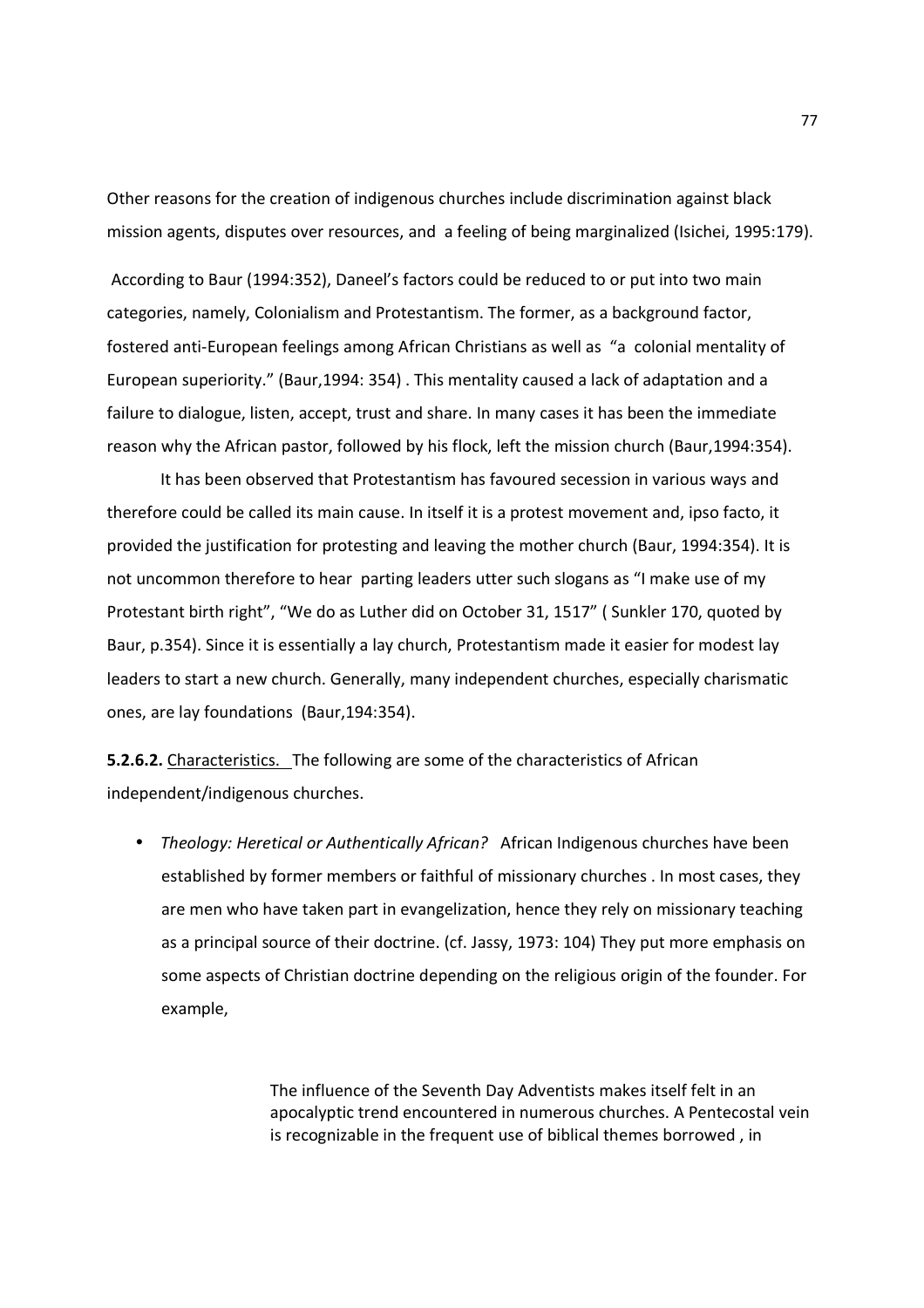particular, from Genesis and the importance accorded the gifts of the Spirit. The influence of Mennonites, Seventh Day Adventists, and Pentecostals are all found in prohibitions against dancing, tobacco, and alcohol. (Jassy, 1973:105)

H. Turner has observed that "there are numerous and new heresies in these independent churches" (quoted by Baur, 1994:357). Here, it is important to distinguish between the secession-born African churches and the prophet-born Spirit churches. The former, which separated as a group, follow and respect the theological tenets and discipline of their mother church, but are more liberal in admitting polygamists. (Baur,1994: 357). According to Jassy (1973:106), movements that belong to the second group "are a product of a revelation received by a prophet: his mission has been entrusted to him directly by the divine will". Unsound theological doctrine is common among the Spirit churches. They read the Bible but, as Jassy tells us " the texts are invoked to justify the church's point of view, often in contravention of the general sense of the passage" (1973:105). In a footnote, he recounts his argument with a priest of the Nomyia church on whether or not circumcision is necessary for salvation. For over two hours they exchanged contradictory quotations, which unfortunately could not change his conviction that circumcision is necessary for salvation (Jassy, 1973:136) .

 Beginning with biblical passages and some Christian elements the founders elaborate their message. They often refer to certain traditional themes such as the struggle against evil spirits, and problems such as colonial oppression and the division between rich and poor, and reinterpret them against the backdrop of the Christian dialectic of good and evil (Jassy, 1973:105).

 However, instead of talking about theological heresies or deviations, Baur prefers the appellation "defective or exaggerated teaching than formal heresies." (194:357) . On his part, Turner admits that " there is often a special African cultural twist to these heresies, and herein lies their special contribution to the development of the much-talked-of African theology." (Turner, quoted by Baur,1994:357) That notwithstanding , Baur points out a major problem concerning independent churches, precisely that "the very positive aspects of their theological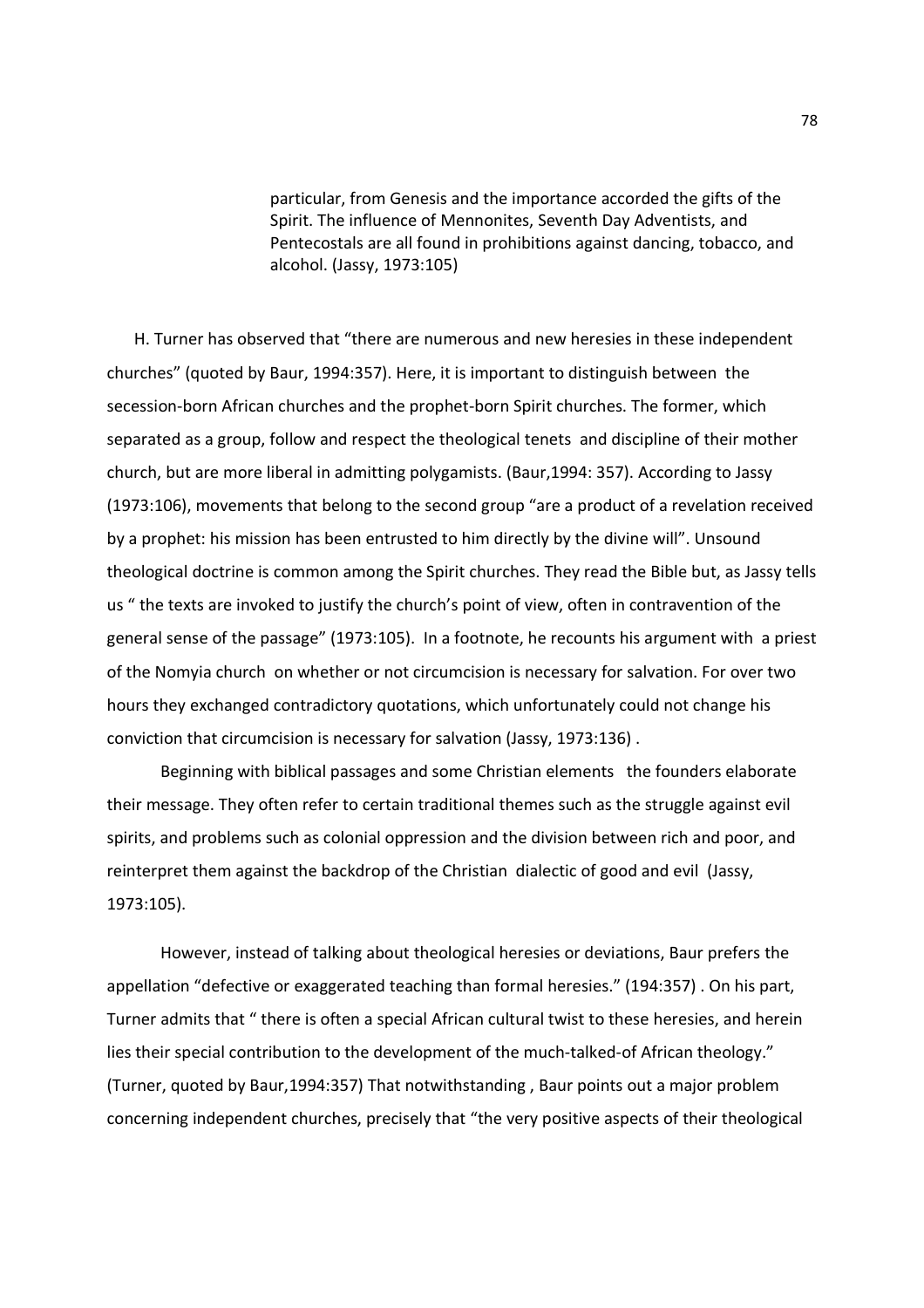tenets include also the negative ones." (Baur, 1994:357) . For example, he cites the case of "the authority of the Bible which is approached from the traditional African world view which at once focuses on the corresponding world of the Old Testament, accepting its patriarchal polygamy and legal taboos as divine dispensations. The lack of historical sense prevents realizing that the Old Testament has been overtaken by the New one" ( Baur,1994:357) Furthermore, another danger lies in the fact that the prophet's dreams and visions are identified as revelations of the Holy Spirit (Baur,1994:357).

**5.2.7. Religious Freedom** . The translation of the Bible into so many African languages and cultures has brought about religious freedom and the development of a local Christian identity (Holter, 2008: 208). Talking about religious movement in Africa, Hesselgrave says that rather than resort to revolution the African preferred to voice out his grievances through religious structures by " asserting his nationalism and tradition in a meaningful religious ways of life" (1978: 20). And consequently, these have developed into indigenous expressions of African Christianity. The missionaries focused on Bible translation because to some extent the Bible was considered as a door to the Christian faith. Bible translation was seen as a solution to some of the challenges faced by the early missionaries, for example, high mortality rates resulting from malaria and other tropical diseases, and the difficulties of reaching beyond the coastal areas. The vernacular Bible would remain and continue the legacy of the Church after the departure of the missionaries. Furthermore, it could be brought to geographical areas and cultural settings where the missionary had no access (Holter, 2008 : 208 - 209).

**5.2.8. Political Liberation:** In Africa, Bible translation into the vernacular served as a driving force to political liberation. By reading the Bible, oppressed people gradually realized that their human rights and dignity were being violated. This was an eye opener for them to eventually demand their corresponding political rights (Holter, 2008 : 209) . This was also encouraged by missionaries and their support for the Movement for independence. Though at first the missionaries in most cases collaborated with the colonial masters in suppressing and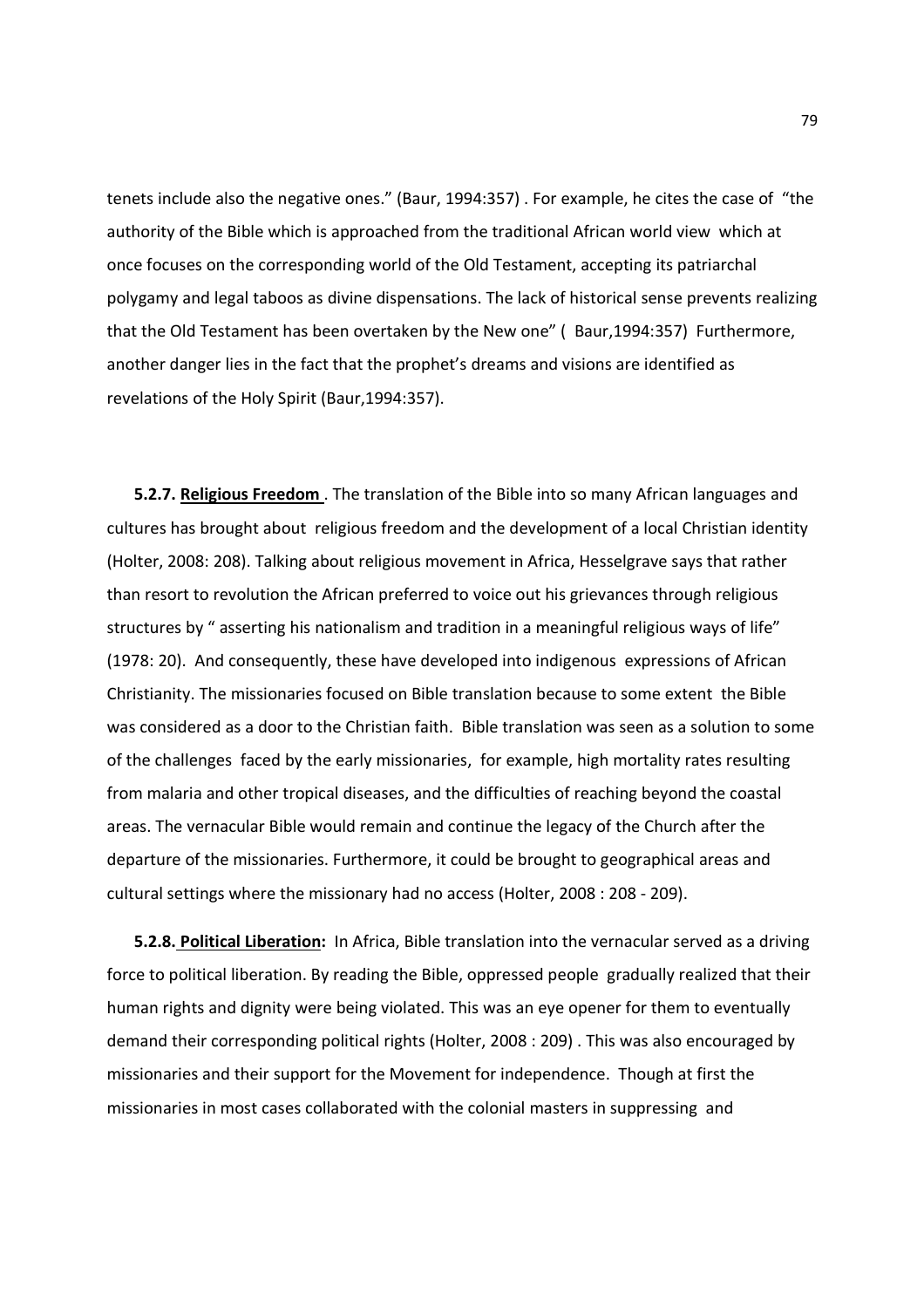subjugating the Africans , they later on supported the idea of African liberation and independence. At the level of Episcopal Conferences, the Catholic Church was ready to support African nationalism. Many of them issued Episcopal Letters which showed sympathy to the African aspirations for independence. For example:

> The Bishops of Madagascar in 1953 called political freedom one of "the fundamental human freedoms and responsibilities"; the Bishops of French West Africa declared in 1955: "The aspiration is legitimate"; while those of Cameroon in the same year said that they "encourage the sons of the land to take progressively into their hands the direction of their country". The pope followed suit in his 1955 Christmas Message and again in the encyclical *Fidei Donum*, telling the colonial powers that they could not refuse " the progressive emancipation of their colonies" ( Baur, 1994, 286.).

 The urgency for political independence was further necessitated by the disappointing experience of African Christian elites who adopted the God of the Europeans and their life style but unfortunately were not accepted in the white man's society. This led to the movement of African self-assertion. In this connection Baur (1994: 284) says :

> African nationalism had its very origin in the disappointment of the African elite, who had adopted the white man's God and his ways of living but still were not accepted in his society. Francophones went hopefully to France but were rejected by the society of Paris. Anglophones sought admission in British clubs and were turned away. Even with equal education and the same religion no equality was to be found. There was no future in being " a Black European" . Hence, to assert their dignity, the French-speaking intelligentsia discovered "la negritude", and the English-speaking the "African personality".

This led to a commitment to indigenous priorities such as national self-preservation, cultural self-understanding ,vernacular pride, social awakening, interest of the emerging African church, traditional learning and culture. In the words of Sanneh (2009:163) we read:

> In their vernacular work, missions nurtured sentiments of national selfpreservation; the mother tongue fomented and crystallized the anti-colonial impetus. The dramatic effects of vernacular translation overshadowed colonial assumptions and presumptions… Vernacular Bible translation outdistanced and outlasted the forces of ephemeral colonial rule .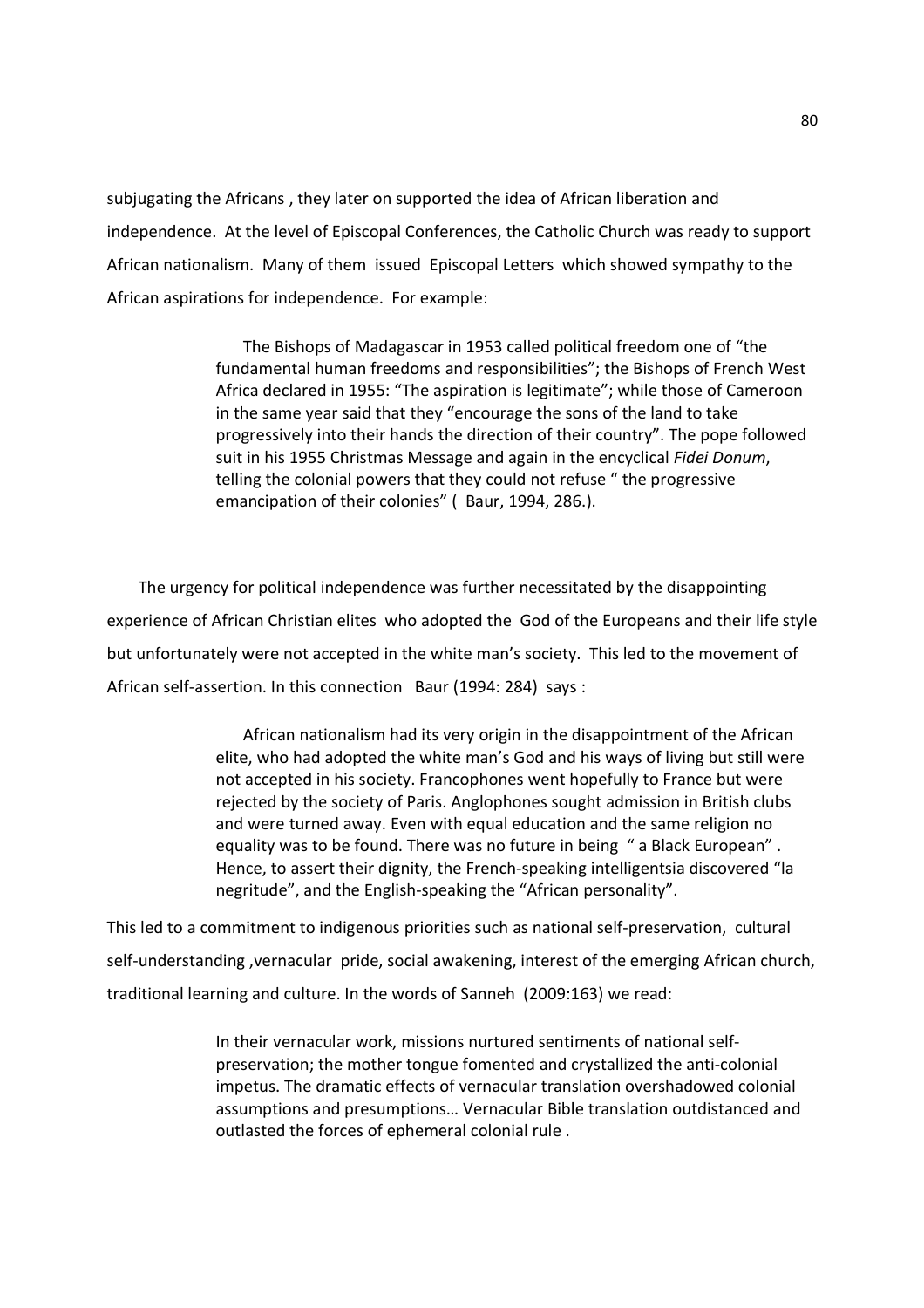This point can be appreciated better if we remember the central role of the Christian churches in South Africa to liberate the blacks from the apartheid regime in South Africa. They drafted the '*Kairos Document'* in 1985 which was ''a black Christian response to the crisis and called on all the churches to face the 'moment of truth' and reject apartheid'' (Kim and Kim, 2008:73-74).

**5.2.9. Popular Biblical Interpretation**. One consequence of Bible translation into the vernacular is that "the church leadership lost its interpretative control of the biblical texts" (Holter , 2008, 210). Formerly, the prerogative of interpreting the Bible belonged to the clergy, but now with the Bible available in the mother tongue, the laity do not only read it but, more so, interpret it in their own way irrespective of what church leaders teach. Popular biblical interpretation nowadays is not only done by professional interpreters such as evangelists , priests and pastors, but also by a large majority of ordinary readers of the Bible, that is , lay Christians some of who become self-appointed Apostles, Preachers, and Evangelists. The interpretation of the Old Testament texts is a cause for concern and a source of danger as some people use them to legitimize African cultural and religious traditions of sacrifice, circumcision and polygamy. They argue that " similar traditions were practiced by the heroes of faith in the old covenant" (Knut, 2008: 210) . A case in point here concerns Apostle Robert Martin Gumbura , founder and leader of End Time Message Ministry. He has married 9 women, and is targeting 11 more wives in order to increase his church membership, drawing his inspiration from the Bible, so he claims. He says :

> "As I read the Bible I discovered that Old Testament leaders had many wives who became their followers and that is the route I am taking. Many followers disserted me after I preached about polygamy in October 2000 and I was left with less than 50 people. As my wives bear many children, I will have many followers to my ministry since many are leaving me because of that truth I am preaching". (Available at http://www.gistmania.com/talk/topic, posted on 25<sup>th</sup> April, 2013, accessed May  $5^{th}$ , 2013).

This way of reading and interpreting the Bible poses a very serious threat to the work of evangelism as well as to the society. It becomes a religious and a social problem in the sense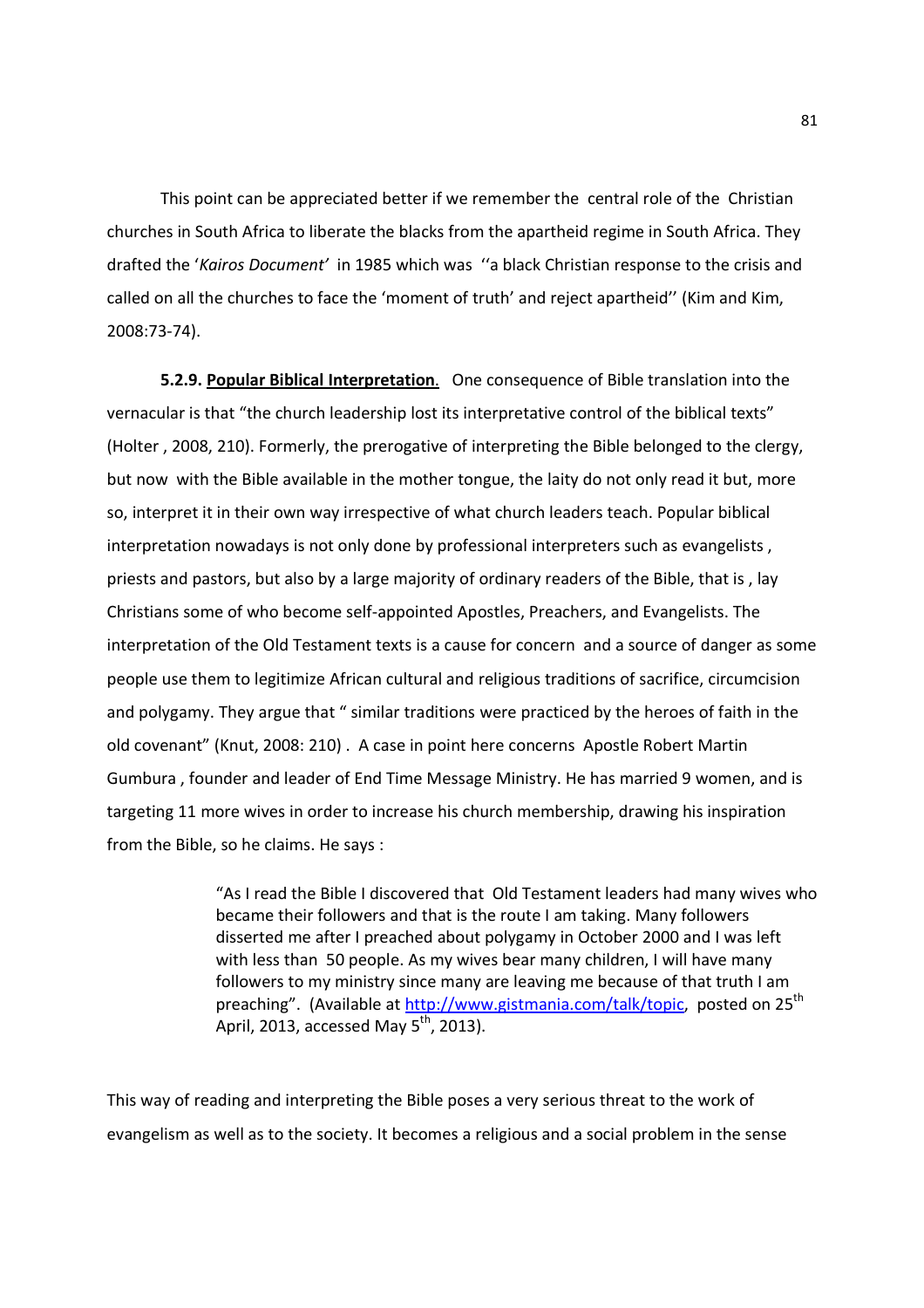that it distorts the Good News of salvation , misleads people and brings confusion and further schism. Polygamy exposes people to the danger of contracting HIV virus. In a polygamous set up there is no guarantee that the bevy of wives and children will be taken good and proper care of in respect of decent accommodation, adequate living space, feeding, medical care, education, proper up-bringing , etc. It is highly probable that many of the children may turn out to be delinquents , thieves, prostitutes, or will be experiencing untold hardships due to lack of sufficient financial resources. Religious freedom cannot justify the distortion of biblical truths nor does it mean putting the lives of others into danger. One can thus understand why " it was sometimes argued that a translation of the Old Testament would have to wait until the target group was spiritually mature" ( Knut,2008: 210). The above example is an abusive use of the Bible to justify an excessive and insatiable libido.

 It is wishful thinking to argue that many wives will bear children and together all will become followers of a particular religious expression . There is no guarantee that all will willingly and freely adhere to that religion, and to coerce or to put pressure on them would be tantamount to the violation of their right to religious freedom, that is, to choose their religion or not to belong to any.

 Another reason why some people are polygamous is due to socio- traditional institutions and socio-economic status. In many African societies, a person's wealth, dignity and importance are reckoned in terms of the number of wives, children, cattle, etc, he has. The many wives will take good care of him especially in terms of feeding, washing of clothes, and working in his farms; the children are considered a gift and blessings from God, as well as providing a strong labour force; the girl child will bring some additional wealth in the form of the payment of bride price on her behalf. Polygamy is also sanctioned because it constitutes a core cultural aspect in Africa. It is a means of propagating and ensuring the growth of the family lineage, the clan, and the tribe. This finds its parallel in a passage such as : "Have many children, so that your descendants will live all over the earth and bring it under their control" (Genesis 1:28). This divine injunction appeals to the practice of polygamy in African tradition. Hence, family heads, quarter heads, chiefs, traditional rulers and administrators are automatically and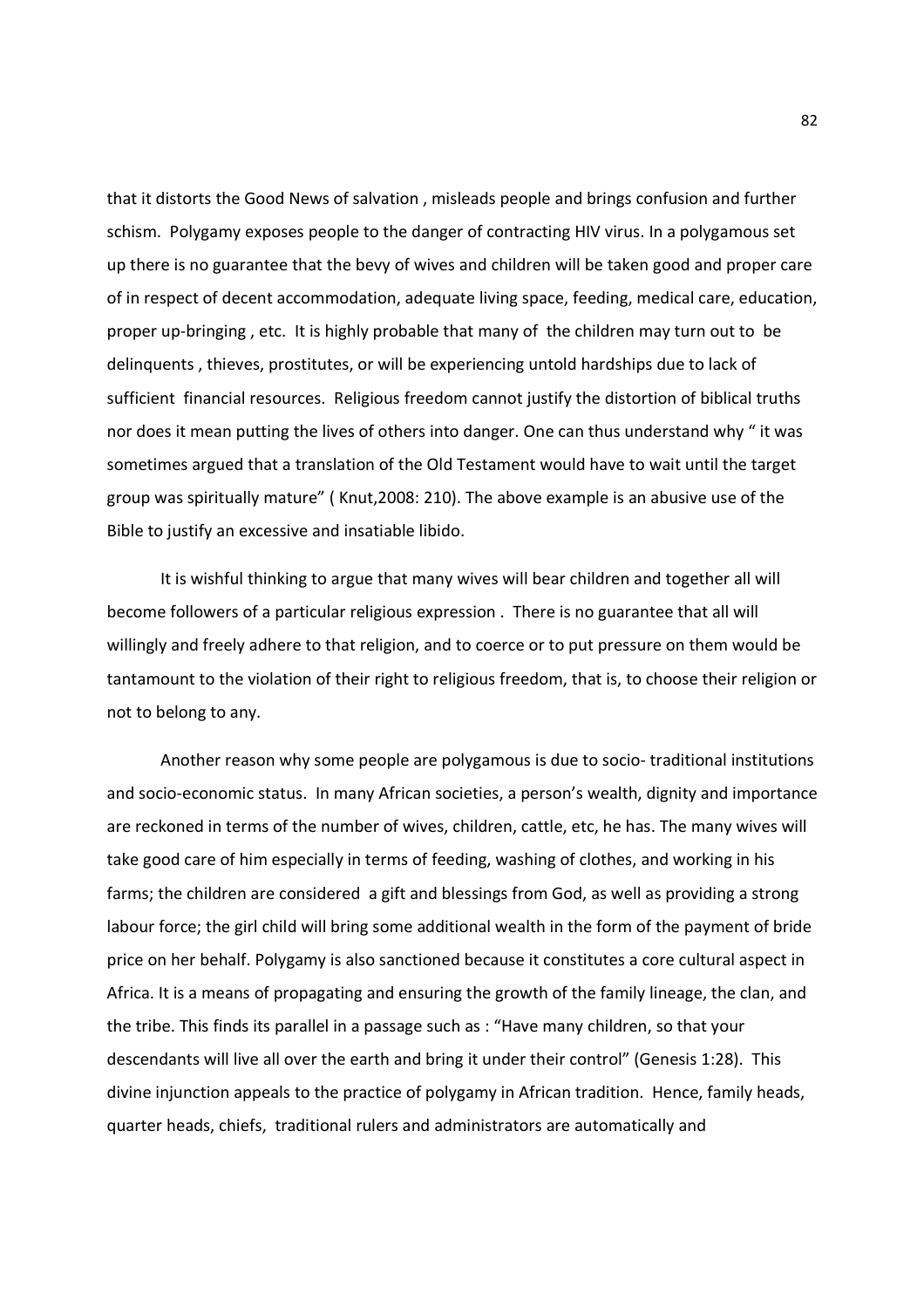constitutionally polygamists. These traditional institutions are hereditary, meaning that the successor inherits the wives, children, and all the property of the predecessor $^{52}$ .

 **5.2.9.1.** Comments: It is worth to note that even though the Bible is divided into the Old Testament and the New Testament ( e.i. covenants or dispensations), it should be read as an entity. The Old dispensation belongs to the period of creation and God's dealing with humanity. He enters into human history and reveals himself progressively, promising to send a savior who will save all mankind. It is a period of preparation for the coming of the savior in the person of his son Jesus Christ.(cf. "Constitution on Divine Revelation " No. 15 , in *Vatican* II, 1966:122) Thus, the Old Dispensation provides the background for understanding the New which fulfills the promises of the Old, and inaugurates a new era of the messianic kingdom with the coming of Christ, while still being continuous with God's earlier actions in history. (McGrath, 2011:123) What then should be our attitude towards the Old Covenant?

 Our attitude towards the Old Covenant is based on the fact that not everything of the Old Covenant is taken up by the New. Theological themes such as the notion of a sovereign God who is active in human history are taken up by Christianity; cultic practices such as circumcision, laws on diet, and sacrificial rites (McGrath,2011:123), as well as socio-cultural practices such as polygamy and divorce are not taken up.

**5.2.9.2.** How then, are the Old and the New Covenants related? In the debate concerning whether they are related or not, two outstanding and opposing schools of thought have been postulated. On the one hand, there is a radical option developed by Marcion who defected from Christianity in the year 144 AD. (McGrath, p.124) He argued that "the Old Testament was the sacred text of a religion which had nothing to do with Christianity." He contrasted the legalistic and violent God of the Old Testament with the merciful and loving God of the New Testament who redeemed the world and was concerned with love. He then concluded that the Old Testament relates to a different God from the New. Furthermore,

-

 $52$  . However, in some cases, the successor has defiled such cultural practices in favour of religious affiliations and convictions.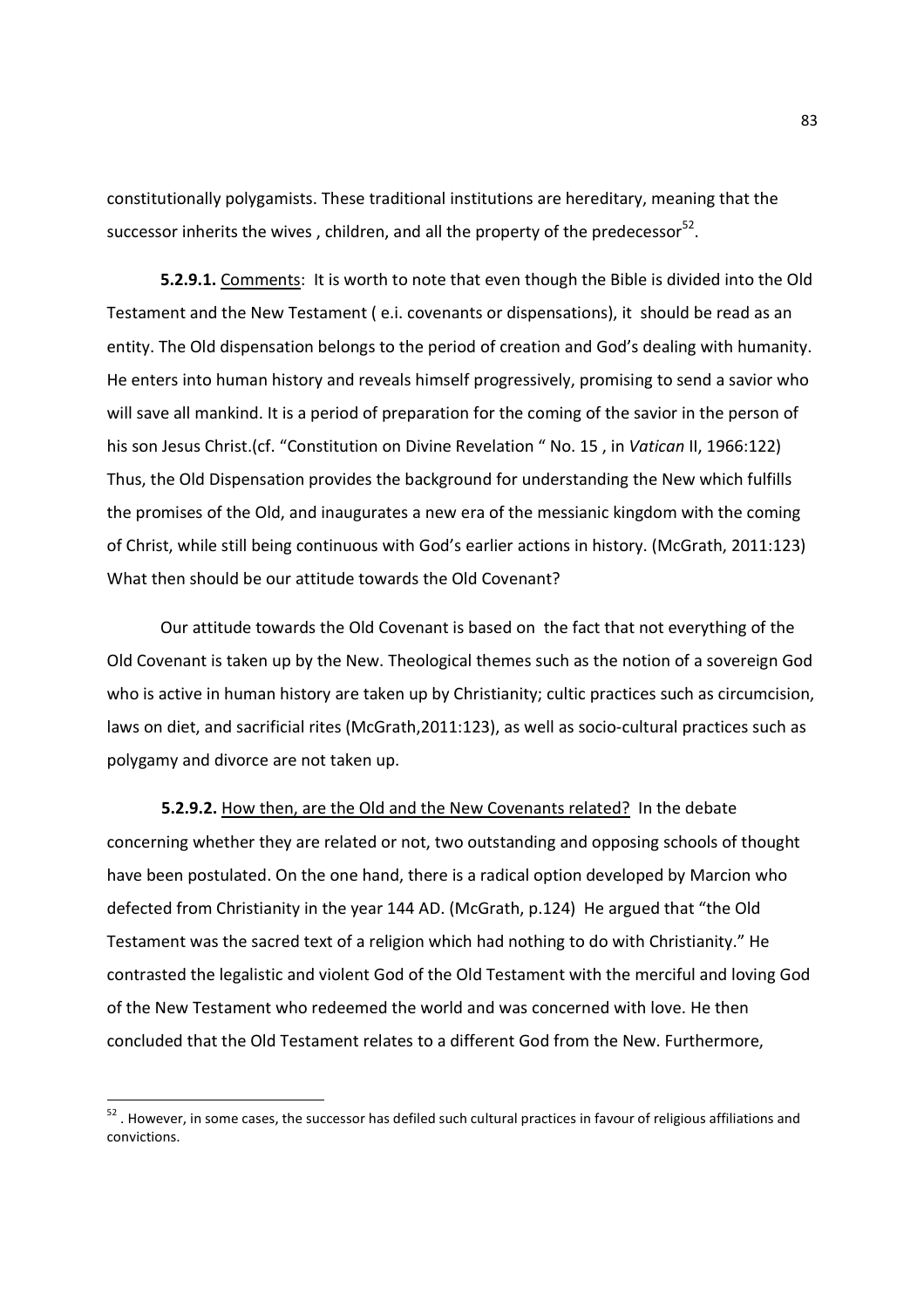according to Marcion, Christ came in order to depose the God of the Old Testament, and then to usher in the worship of the true God of grace. (McGrath, 2011: 124-125)

 Faint echoes of Marcion's ideas are found in the writings of Martin Luther. Although Luther differed with Marcion on the basis that both the Old and the New Testaments relate to the actions of the same God, he nevertheless insisted that law and grace are totally opposed. For Luther, Judaism was concerned with the idea of justification by works, with the belief that one could merit favour in the eyes of God by one's achievements or good works. Whereas, contrary to this, the gospel stressed that justification was completely free, and depends only on the free grace of God. (McGrath,2011:125)

 On the other hand, Christian theology emphasizes the continuity between the two testaments, while at the same time noting the distinction between them. In this regard, John Calvin provides a lucid discussion of their relation. He maintains that there is a fundamental similarity and continuity between the Old and the New Covenants based on three considerations: the immutability of the divine will in both testaments, both celebrate and proclaim God's grace manifested in Jesus Christ, and lastly, both testaments possess the same signs and sacraments, and bear witness to the same grace of God. (McGrath, 2011:126) For Calvin, therefore, the two testaments are basically identical, having the same substance and content. Thus, there is no radical discontinuity between them. (McGrath, 2011:126) According to Vatican II, God is the inspirer and author of both the Old and the New Testaments, and following his plan, the New is hidden in the Old and the Old is made manifest in the New ( "Constitution on Divine Revelation" No.16, p.122)

**5.2.10. Impact on Land Dispute**. Land dispute is a very common and recurring phenomenon in Africa. The dispute is often between two tribes or villages, or between members of the same family, or between neighbours sharing the same boundary, or between farmers and livestock rearers,etc. Africans hold their land in high esteem: it is sacred and endowed with some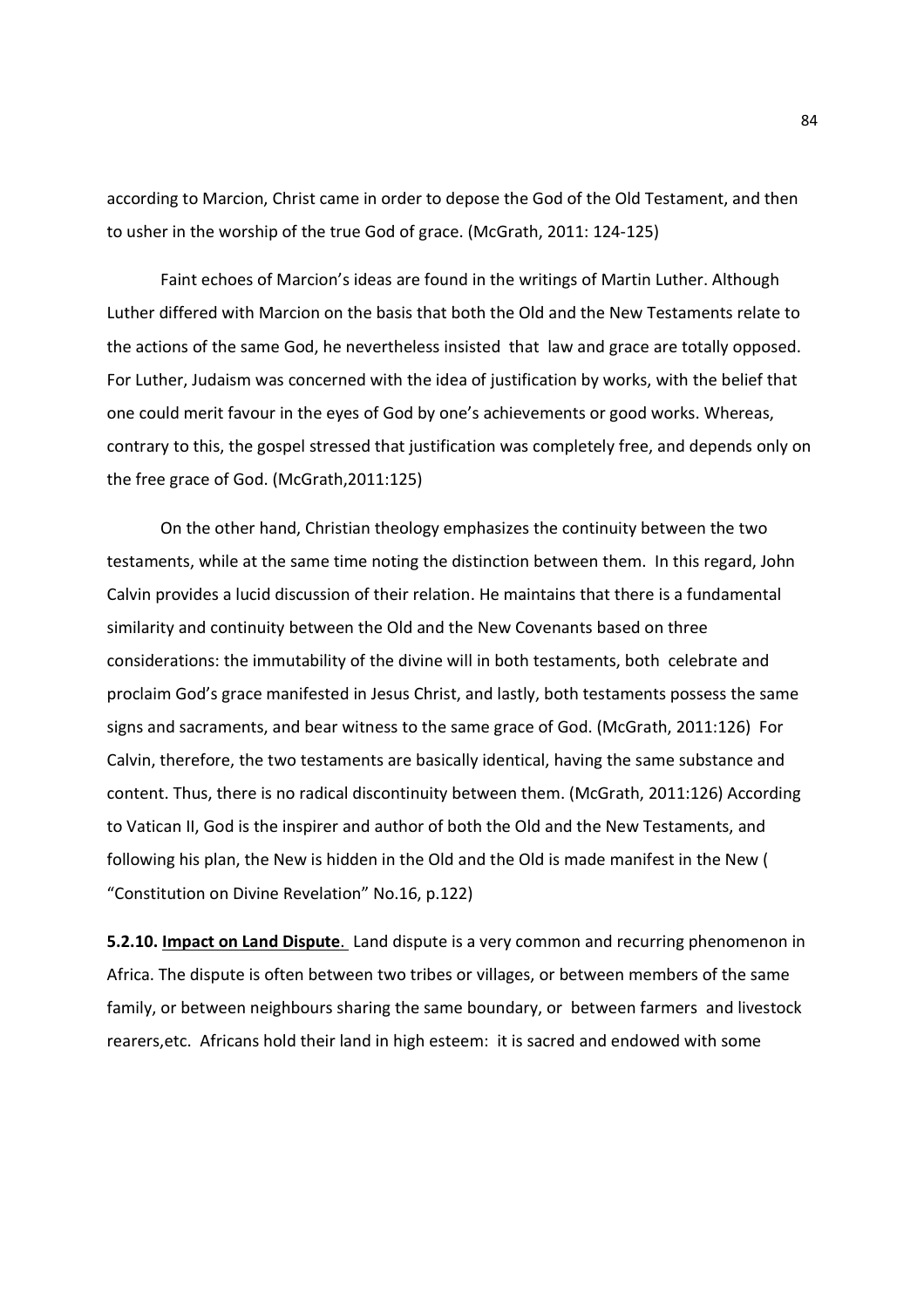supernatural powers<sup>53</sup>; it is the source of their livelihood and sustenance (used for farming and cultivation of food crops, for hunting, and collection of medicinal herbs, plants, roots and barks of trees) ; land of their ancestors containing important graves (burial sites), shrines and sacred places which they have to defend and jealously protect. This partly explains why most of them have a fighting and conquering spirit, for example, among most of the tribes in the Grassland region of Cameroon which comprises the Western and the North West Regions. Here, land disputes are a general characteristics and a perennial as well as social problem. The annexation and occupation of land are interpreted in the light of Old Testament conquest traditions, like in the case of the Book of Joshua, and Naboth's vineyard (1Kings 21:1-3).

 With the Bible now in the vernacular, most African Christians interpret their experiences in the light of the Bible. For example, the Boers (South African agricultural settlers who included German settlers and Huguenots or French Calvinists) saw themselves as God's chosen people on their way to the Promised Land , and the Africans they met on their way were seen in the light of Joshua's experiences with various Canaanite peoples .<sup>54</sup> Kim and Kim (2008:75) also allude to the struggle to reclaim land in South Africa and Zimbabwe, and observe that the African worldview has a lot to do with land distribution. Furthermore, they assert that ''The seizure of the land of Africa by Europeans had a devastating effect on the people, and land distribution is a burning issue for Africans today…'' In the struggle for land , many African Christians draw a lot of inspiration from the Bible.

 However, despite their attachment to the land , and their strong desire to fight for, to defend or reclaim their land for whatever reason, the consequences are often severe particularly on women and children: loss of lives, destruction of valuable property, displaced persons accompanied by the spread of diseases, problem of food, water, accommodation and

-

<sup>&</sup>lt;sup>53</sup>. In my tribe ( Nso in the North West Region of Cameroon) for instance, and in most of the Grassland area in Cameroon, it is believed that the land/soil is capable of meting out sanctions/punishment on criminals, culprits, or trouble makers. This can be in the form of a deadly illness, misfortune or calamity, or a sudden death. <sup>54</sup> Knut Holter, "Whose Book is it , By the Way?" in *Mission to the World: Communicating the Gospel in the 21st Century,* Tormod Engelsviken et al. eds., Regnum in Cooperation with Egede Institute and Areopagos, 2008: 207. See also Kim and Kim, *Christianity as a World Religion,* 2008:71-72.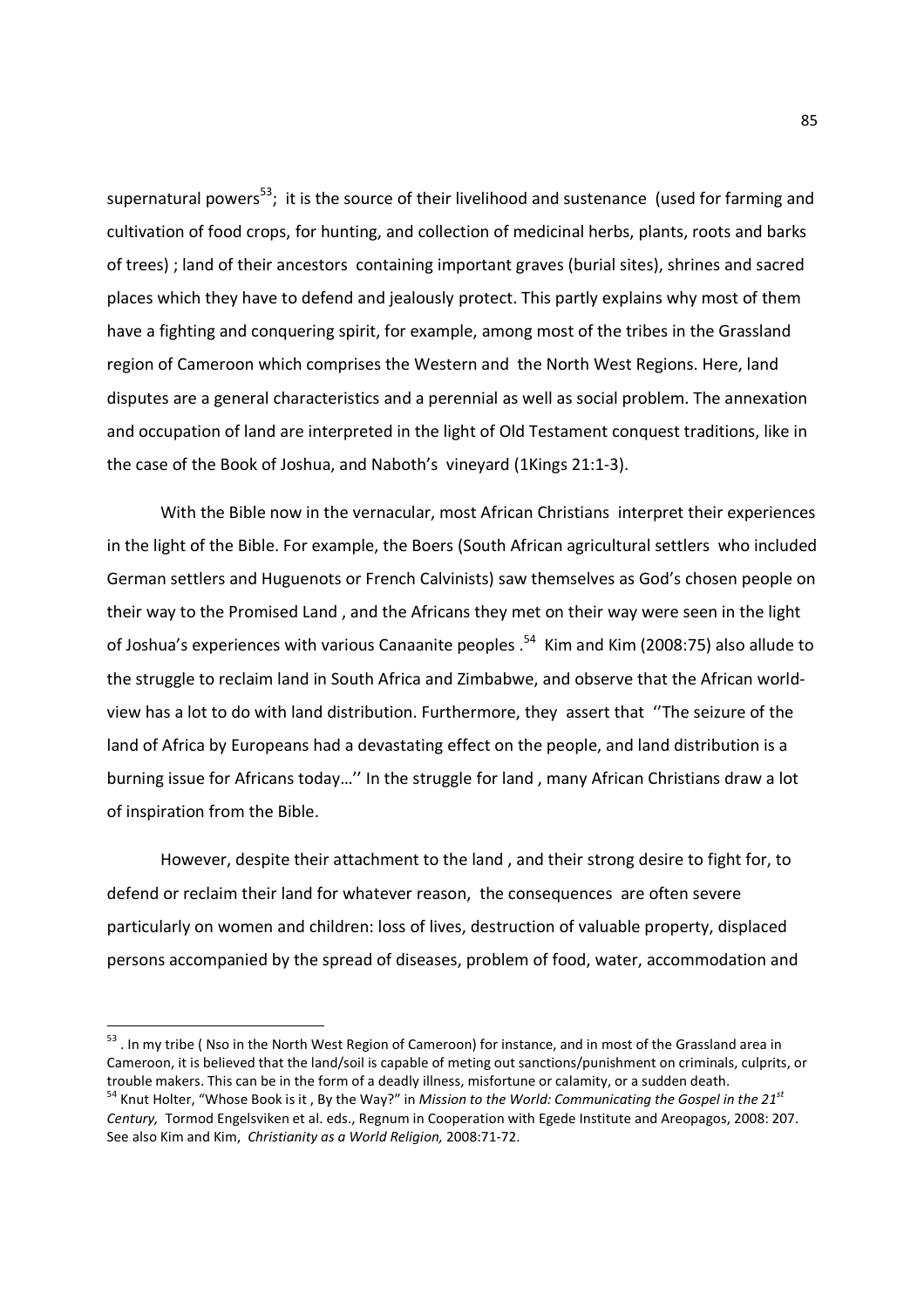sanitation, etc. The oppressive side of interpreting the Bible promotes and kindles the flames of land disputes.

**5.2.11. Social Action (Liberation Theology**). Among African Christians and even non-Christians, the Bible is considered as a document with a liberating character. In South Africa for example, Biblical passages were used extensively to combat the apartheid regime (Adamo, "The Bible in Twenty-First-Century Africa", in *The Africana Bible*, Page Jr., ed., 2012:25). Archbishop Desmond Tutu for instance, found liberating themes in the Bible (e.g. the oppression and the cruel treatment of the Israelites in Egypt (Exodus 1:1-22)), as well as liberating figures such as Moses. The Bible was seen as an effective tool for liberating the people from suffering, oppression, and other difficulties. Similarly, many members of the Small Christian Communities are actively involved in social actions. In chapter six, I mentioned that Bible sharing leads to action: the members connect, relate, and apply the Bible to their daily lives and experiences, using the seejudge-act process.

 When people read the Bible, they become very critical of the government, the church and their tradition. In this regard, Alfred Vensu, one of my informants, says

Yes, as they go deep into the Bible, they see some things the government does which are incompatible with scripture. Students of the Word of God even find some church tradition within their denomination not binding with scripture. The issue of Gospel and culture is becoming more relevant in Nso' today because the study of the Bible is causing people to critically examine traditional beliefs and practices vis-à-vis the Bible. It is through the Bible that they determine which government action is acceptable by scripture and so on.

In addition to this, Mbit argues that 'the Bible in African languages is causing a religious restlessness. It drives Christians to examine imported forms of Christian and Church life, with a view . . . to criticizing, questioning, abandoning, modifying, and affirming a wide range of teachings and practices.' He also confirms that even traditional African religion is not spared from this critical examination (Mbiti, 1986:41).

Consequently, inspired by the biblical teachings and values such as service- leadership, detachment from material goods, option for the poor, love, justice and mercy, etc., it is not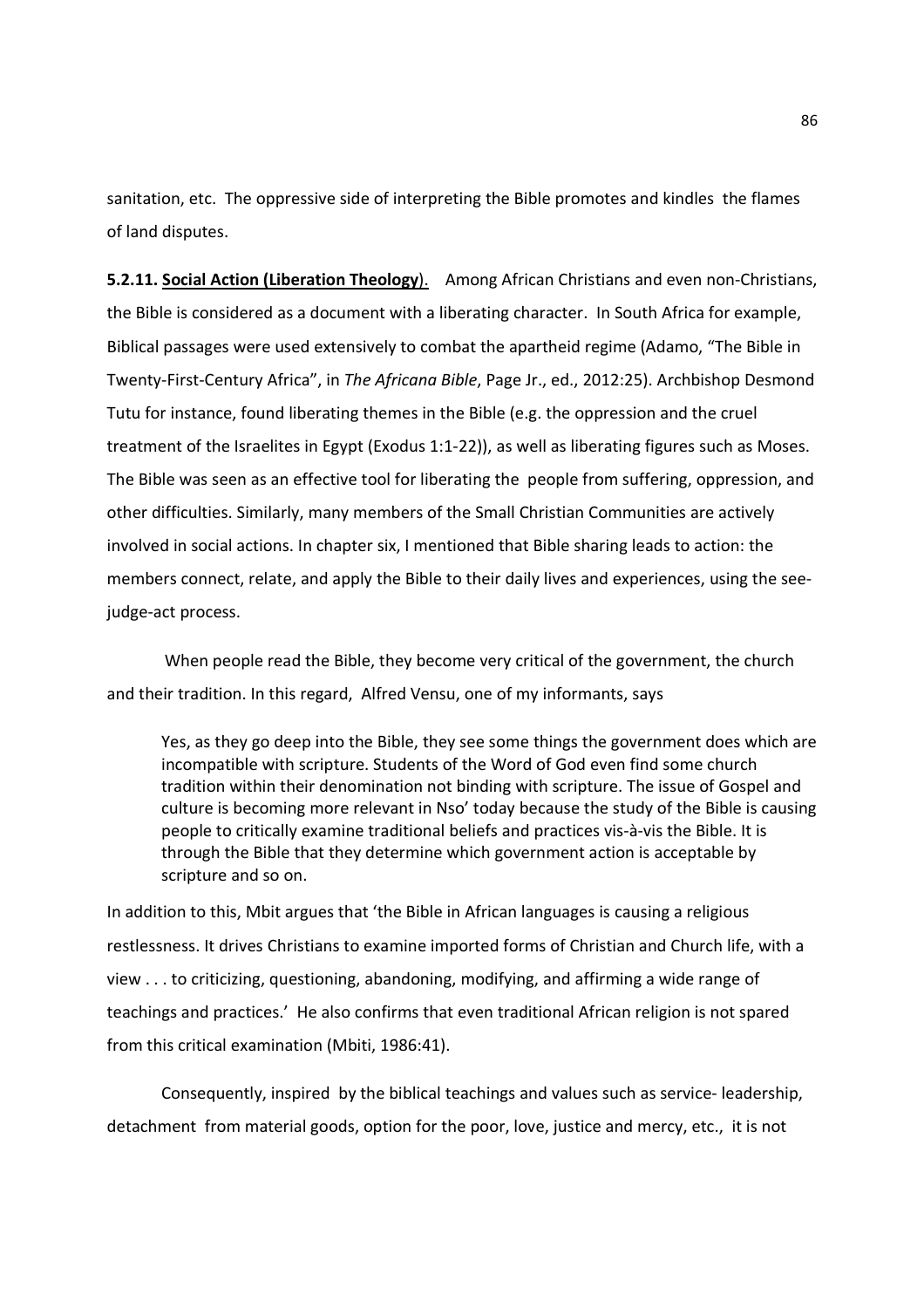uncommon for Christians to be critical of the pastoral praxis of the Church, of her leadership style, the fact that the hierarchy in many cases has not been shining examples or models, their fundamental option for, and attachment to the rich, their failure to be transparent especially in financial records , the way they treat their employees, subordinates, and domestic workers, for example, the cooks, drivers, catechists, primary school teachers, assistant parish priest or pastor . Many civic leaders, traditional leaders, as well as church leaders have come under the scrutiny of the Christians as regards bribery and corruption, misappropriation of the common goods, embezzlement, mismanagement, human rights violation, nepotism, favoritism, tribalism, electoral manipulation and rigging, lies telling and failure to keep promises particularly politicians who make promises during campaigns but disappear after elections. These have orchestrated public demonstrations, or petition writings in some places in a bid to get rid of some leaders, or the government, or system put in place. In some cases, there is total rejection through open confrontation and the use of physical force.

**5.2.12. Source of Christian Unity** .The translation of the Bible into local languages in Africa has aided the coming together of Churches in Africa. The post Reformation period was characterized by theological and biblical wrangling, dissensions and serious tension especially between the Catholics and the Protestants. Bible translations were done independently of each other; missionary activities and evangelism were carried out in an atmosphere of fear and suspicion , and in some cases this degenerated into open confrontation, war, bloodshed and loss of life( for example, in the case of The 30 Years War). The rift between the Protestants and the Catholic Church became wider and wider. However, since the  $20<sup>th</sup>$  century till today the situation has changed and improved tremendously. This has been due, among other things, to the joint translation of the Bible by the different Christian denominations, under the supervision of organizations such as the Summer Institute of Linguistics (SIL), and Bible Societies, for example, the Bible Society of Cameroon. The result is the production of ecumenical Bibles used by members of various different Christian Churches. For instance, the *The New Testament in Nso* published in 1990 as *Saka Nyuy Wo Jung* by the Bible Society of Cameroon is used by the Baptist church, the Presbyterian church, the Catholic church, the Church of Christ, and many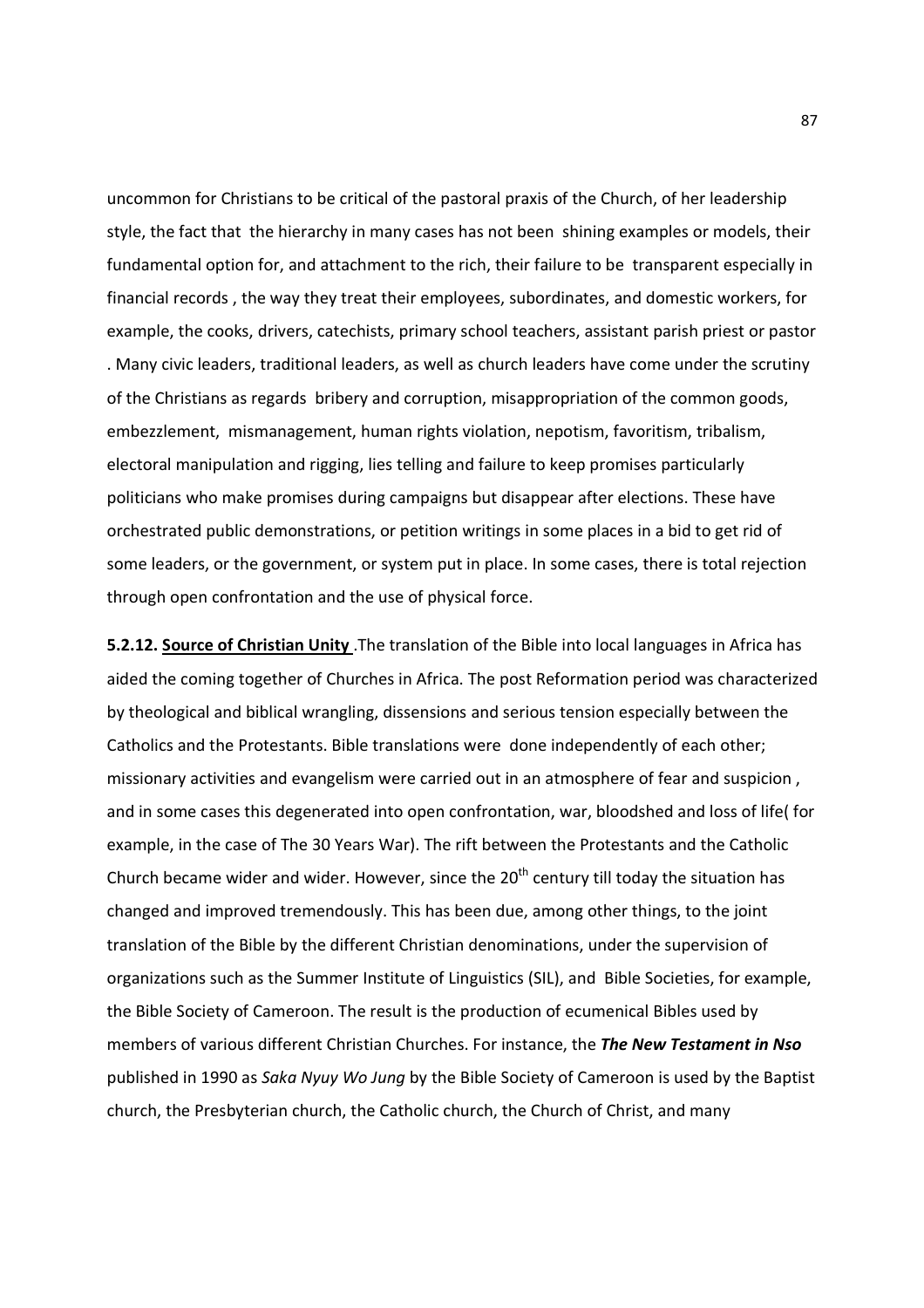Pentecostal Churches. To this effect, the missionary movement has now become ecumenical (cf. Mbiti,1986:180).

## **5.2.13. Enhances understanding of Scriptures, and conversion of the Faithful.**

According to Leah Kingha, one of my informants, Bible translation into the vernacular has led to a rediscovery and better appreciation of the Word of God. When the Scriptures are read in church in the vernacular, people would exclaim : "Has this always been part of Scriptures!" They feel God is talking to them directly, and so they can understand better, and respond readily and accordingly. This shows how much African peoples feel at home in the Gospel of Jesus Christ. Talking about the value of a vernacular heritage in African Christianity, Bediako says:

> By rejecting the notion of a sacred language for the Bible, Christianity makes every translation of its Scriptures substantially and equally the Word of God. Thus, the existence of vernacular Bibles not only facilitates access to the particular communities speaking those languages, but also creates the likelihood that the hearers of the Word in their own languages will make their own response to it and on their own terms (Bediako,1995:62.).

 This also exemplifies what Eugene A. Nida and Charles R. Taber (1982) say concerning communication and the response of the receptors. For them, communication is not merely informative, but " must also be expressive and imperative . . . That is to say, a translation of the Bible must not only provide information which people can understand but must present the message in such a way that people can feel its relevance ( the expressive element in communication) and can then respond to it in action (the imperative function)" (Nida and Taber, 1982:24). It was thanks to the translation of the Bible into Amarinya in Ethiopia that some " Abyssinians from Hamazin came to know the truth through the reading of these Bibles and became converted" (Aren, 1978:104).

 In the same vein, Tomas Sundnes Drønen talks about a change of behavior among the Dii people of Cameroon which resulted in the 'New Dii Christian Identity.' This was due to the preaching of the Gospel which brought about a new orientation (Drønen, 2007:183-84). He also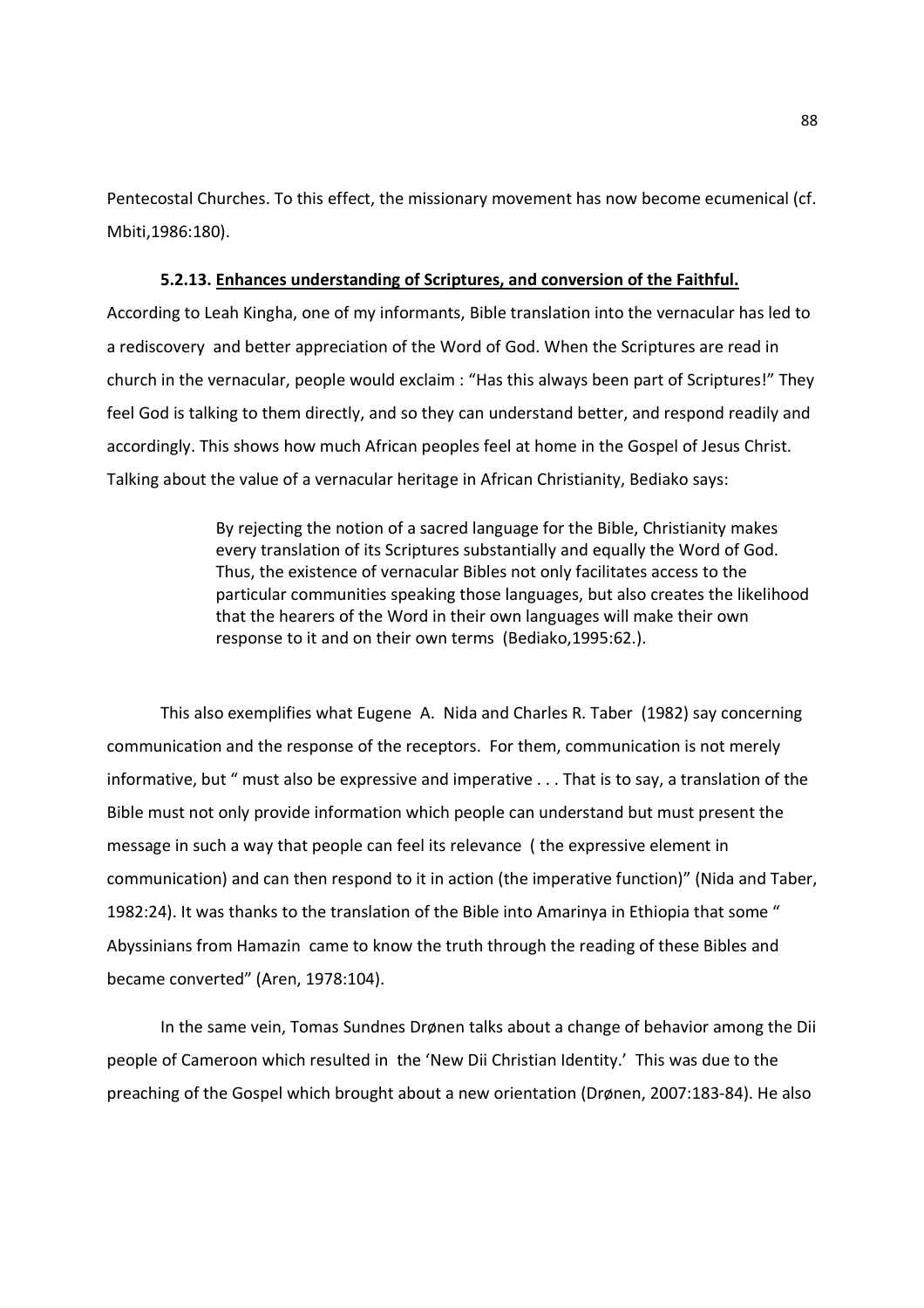talks about the conversion of these people, through the translatability of their tradition. They believed in the *gbaa,* a kind of an amulet which they carry along with them. The idea is that

> …the *gbaa* through the ancestral spirits provided protection against accidents and sickness. This protection ought to be interpreted as simultaneously material and spiritual. It was a physical protection against snakebites, leopard attacks and malaria as well as protection against different types of sorcery…

But, as Drønen tells us, with the influence of Christianity, they abandoned this practice and embraced Christianity which 'they must have regarded as bearer of strong spiritual powers.' Protection was no longer attributed to the *gbaa,* but rather to the new religion, and the Christian rites replaced the ones of traditional religion (Drønen, 2007:186).

**5.2.14. Promotes African Traditional Religion.** In chapter 6, we saw that SCCs provides a platform for discipleship, for witnessing and practicing the Christian faith: Bible sharing leads to concrete action. Life in the SCCs encourages and promotes the practice of virtues such as love of neighbor, reconciliation, justice, unity and the building of the human family, sympathy, solidarity, good relationship, option for the poor, etc. This reflects a fundamental character of African religion which is "humanistic: centered on the human condition. This humanism colors all of life and its relationships" (Lugira, 2004:106). This may be summarized in the African idea of *Ubuntu* as explained by South Africa's Archbishop Desmond Tutu: "It has to do with what it means to be truly human, it refers to gentleness, to compassion, to hospitality, to openness to others, to vulnerability, to be available for others and to know that you are bound up with them in the bundle of life, for a person is only a person through other persons" (Tutu, quoted by Lugira, 2004:107). In the Nso language (*Lamnso*) of the North West Region in Cameroon, this humanism is reflected in the expression *Wir dze wir bi wir* (literally " a person is a person because of a person"). This principle provides a common ground between ATR and SCCs, as well as a fertile ground for inculturation, especially in the area of the model of Church as family.

*Ecclesia in Africa* (No. 23) defines inculturation as "the intimate transformation of authentic cultural values through their integration in Christianity and the insertion of Christianity into the various human cultures." Through the Small Christian Communities, the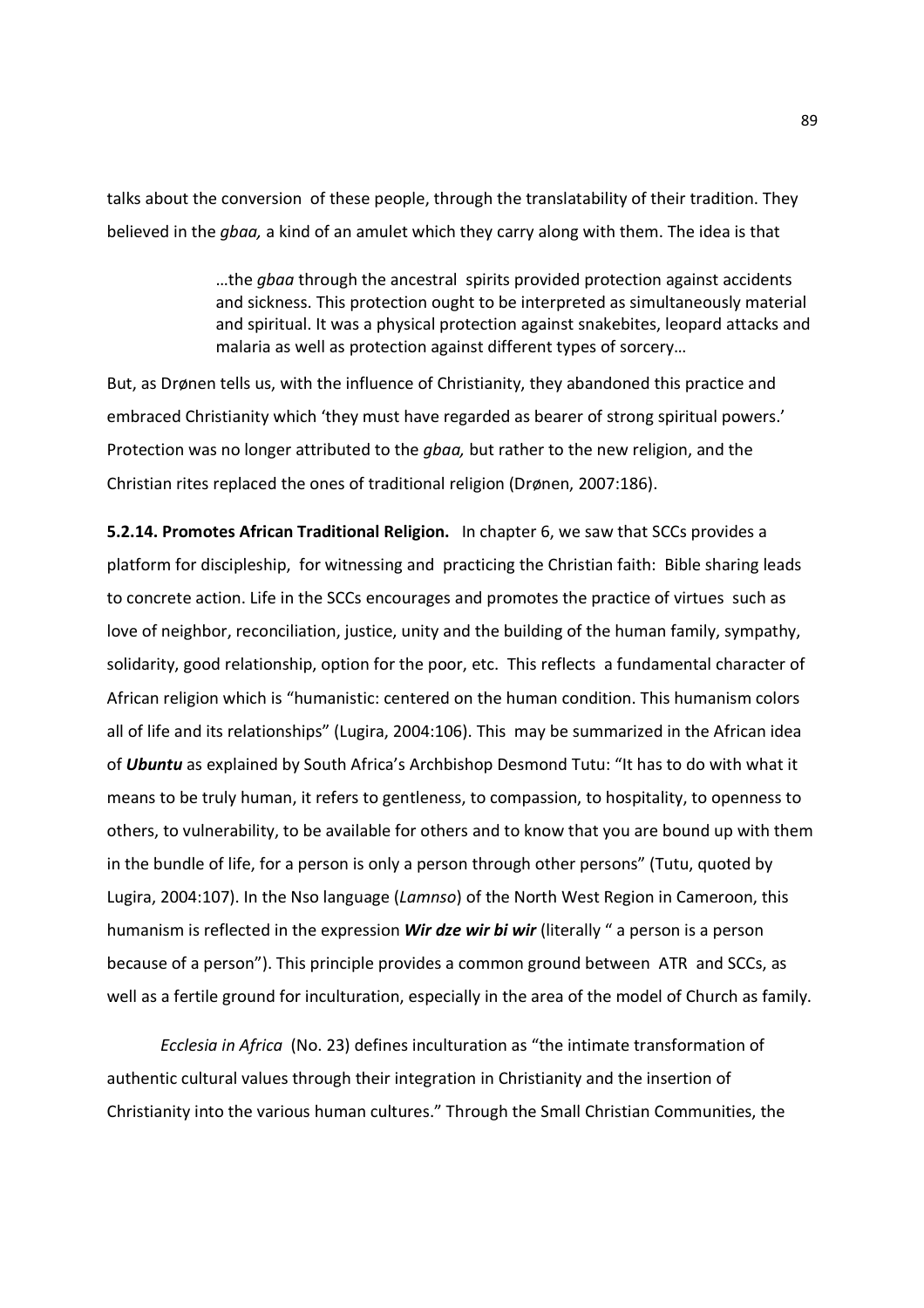Scripture is incarnated into the culture, after the example of the Word that was made flesh and dwelt among us (John 1:14). Ihenacho (2013) underscores this point in the following words : "The good news has to be made flesh and blood in the lives and circumstances of those to whom it is proclaimed.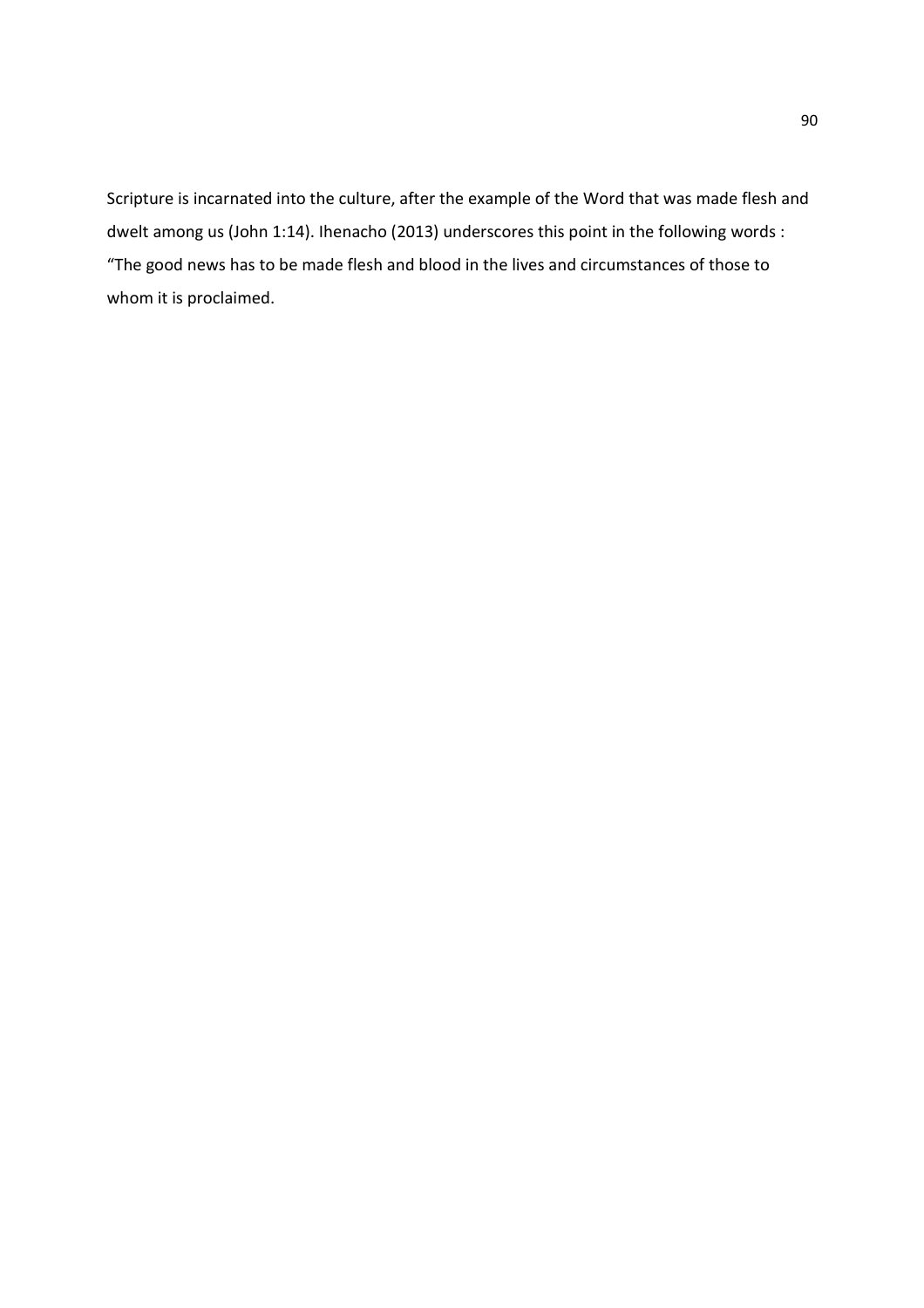## **CHAPTER 6**

# **IMPACT OF BIBLE TRANSLATION ON THE AFRICAN CULTURE.**

**6.1. CRITIQUE OF SANNEH.** In the missiological debate on the connection between culture and communication, Lamin Sanneh has argued that " it is precisely the mother tongue which forms the core of the culture, because individuals use it both for thinking and for expressing themselves" (Ahonen, 2010:169). To convey the Christian faith to a new culture (contextualization) entails the process of translation , and the most important tool of contextualization is the language used by the people of the context in which it is spoken. This explains why Sanneh maintains that Christianity is a "vernacular translation movement" (Sanneh, 2009: 7) . In line with Sanneh, it can thus be argued that by its nature theology is translation, that is, "making faith comprehensible, or the search for words, expressions and meanings for the basic questions of existence" (Sanneh, quoted by Ahonen, 2010:169). Bediako concurs with Sanneh by pointing out the significance of Pentecost –" God speaks to men and women , always in the vernacular. Divine communication is never in a sacred, esoteric, . . .language; rather, it is such that 'all of us hear . . . in our own languages . . . the wonders of God.'" In this respect, Christian faith becomes culturally translatable, (Bediako, 1995: 60-61).

Culture is dynamic since it creates new forms and interpretations, and for this reason " the dialogue between faith and culture can lead to an authentic internalization of faith within a culture, and then that faith can come to be deeply felt to be a constituent part of the people's own culture." (Ahonen, 2010: 169) Talking about the cultural contribution in the theological understanding of faith, Ahonen maintains that contextualizing the Christian faith is fundamentally a linguistic task. For faith to be experienced as personal, its message and meaning need to be translated into the local language (Ahonen:2010: 170).

 **6.2. Tension between Faith and Culture**. However, it is very important to point out that there is a tension between faith and culture. Though culture is part of a people's way of life, though it plays a major role in the way they react to various life situations , the way they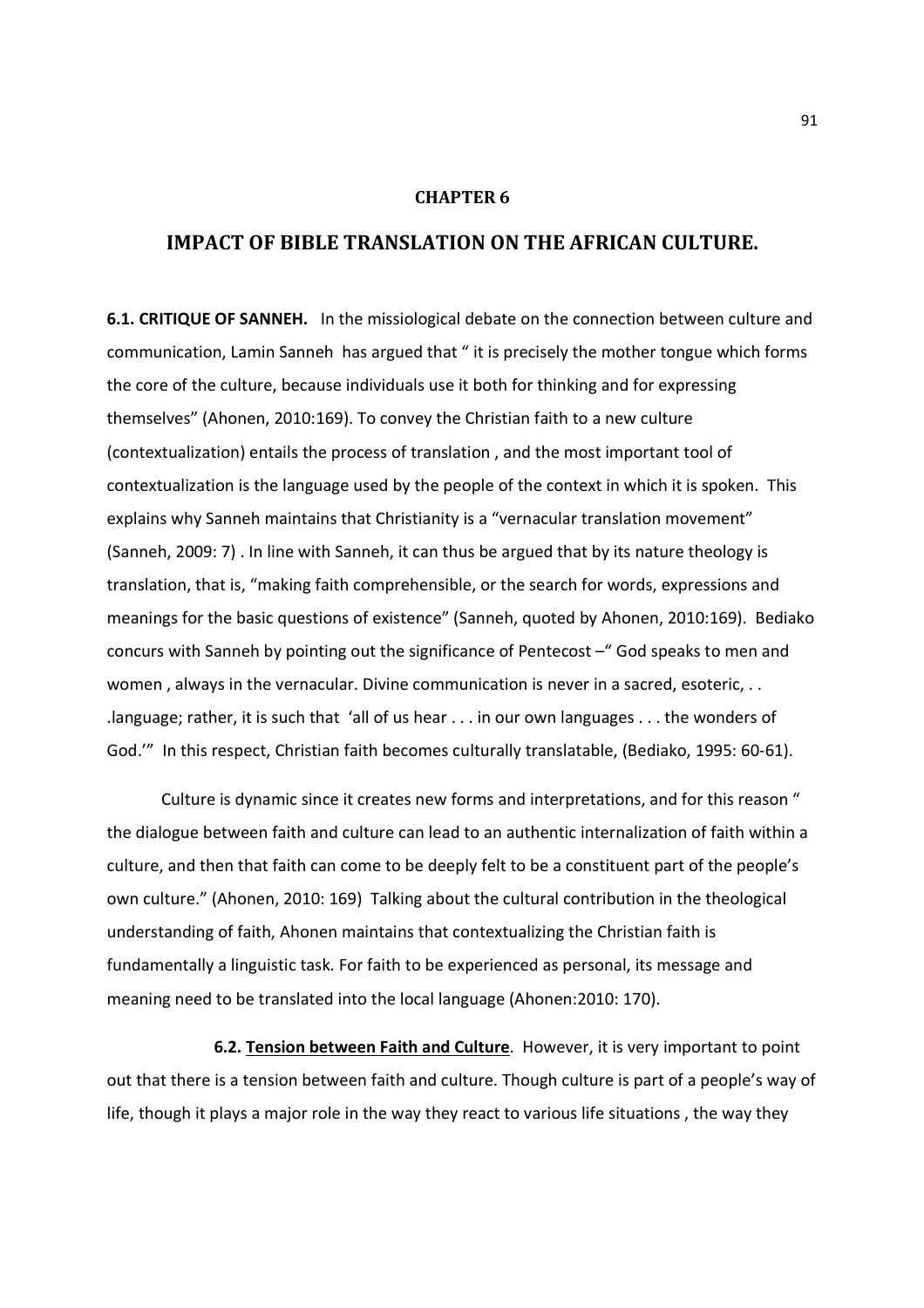interpret their experiences and events in life, and the way they perceive their environment, that is ,their worldview, Ahonen tells us that it is mostly based on the values, judgments and thought patterns established by the social network and the process of education. This explains why culture is limited to a particular place and time wherein lies its power and at the same time its weakness. The concrete nature of a culture gives it its strength: it is creative and to a great extent it develops society and promotes human welfare through its positive aspects and values (social, moral/ethical, religious, etc). But then, its limitation lies in the fact that it is combined with the experience of only the people of that particular culture ( Ahonen, 2010: 176-77). In this regard Reinhold Niebuhr rightly argues that:

> … the ultimate question for every culture is how it confronts its own limited nature. The durability and creativity of a culture depend… on how the culture becomes aware of and accepts its own boundaries. If a culture is incapable of seeing its own limitations, it is weakened in the face of history and the merciless struggle for survival. ( Niebuhr, quoted by Ahonen, 2010: 177)

On its part faith is not bound up to a particular culture, but it takes shape in all cultures, transforming and transcending them all.

 Furthermore, Sanneh talks about "the instrumental view of culture", that is, " the question of language and its relationship to religion and culture in traditional societies." He also alludes to the problem of the one and the many, "the question of the particular and the universal, of the general and the specific, of truth as one and of culture as many in its diverse manifestations and contingences..." (Sanneh, "Gospel and Culture" in Bible Translation and the spread of the Church, Stine, ed., 1990: 17) Granted that the concept of God is present in many cultures and the reality is expressed/translated using different names, the understanding of God's nature is different according to the various cultures. It is difficult, for instance, to conceive of a plurality of persons in one God ( the Trinity) in some African religions. This would insinuate a plurality of Supreme Gods, and therefore, polytheism, whereas traditional African religion is monotheistic, having different manifestations of One Supreme Being, God the Creator.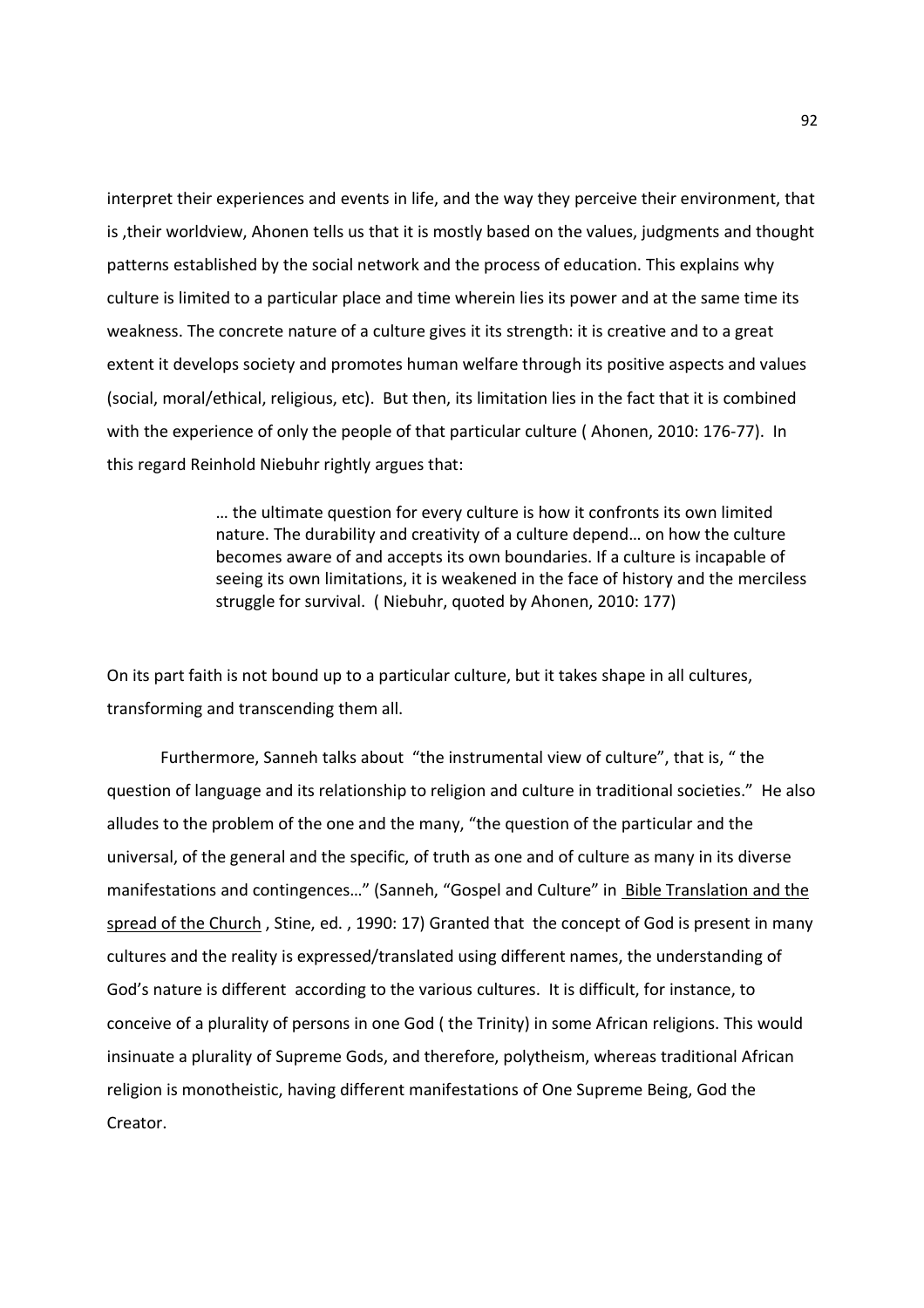Furthermore, in some African cultures (e.g., the Banso of NW Cameroon), the idea of a Supreme Evil ( that is, Satan, Lucifer, or Beelzebul) does not exist. That is why the name "Satan" is not translated in their Bible, whereas the name "God" is translated as *Nyuy* (cf Lk 4:1-13). Evil spirits and demons are rendered as *nyuy wo wu jivir wir* (Lk 4:31, 10:20) in the singular or *anyuyi jiviri* in the plural ( Matthew 8:28;Lk8:26). Literally, it means lesser gods who disturb, bother, pester, or confuse a person. This rendering describes what the evil spirits do. The perception is that some and not all people are possessed or bothered by lesser gods/ evil spirits who endow their victims with some supernatural powers and want to use them for their own purpose. With the intervention of the medicine man or woman, the person can be liberated and his/her powers are directed to doing good. The concept of Satan as such does not exist, and this makes it difficult to perceive Christ's death and resurrection as victory over Satan.

 And again, in some cultures, to have only one child is considered a misfortune, thus it will not make much sense to talk about the only begotten Son of God. Furthermore, in most African cultures there are no equivalent concepts for words like "Alleluia", "Amen", or for the titles of Jesus such as "Son of David", "Son of Man", "Messiah/Christ", etc. <sup>55</sup> Hence, it is difficult to accept Sanneh's position that " vernacular languages are endowed with divine significance, so that they may substitute completely for the language of revelation" (Sanneh, "Gospel and Culture" in Bible Translation, Stine, ed., 1990:18). It seems to contradict his other statement , which I accept, that all languages are " inherently inadequate and that religious truth ultimately… transcends human words" (Sanneh, 1990:18).

**6.3. Limits and Corruption of Culture**. Although all cultures are capable of communicating God's message as Sanneh maintains, they do have their limits and corruption. Every culture has both constructive and destructive elements, positive and negative aspects. The destructive elements tend to ruin or bring down the culture from within thus weakening its structures. For example, this is evident in the struggle for power which has rendered many

-

<sup>&</sup>lt;sup>55</sup> . I shall talk about interpreting these titles and the problem of constructing an African Christology below under "the Role of Ancestors in Traditional Revelation."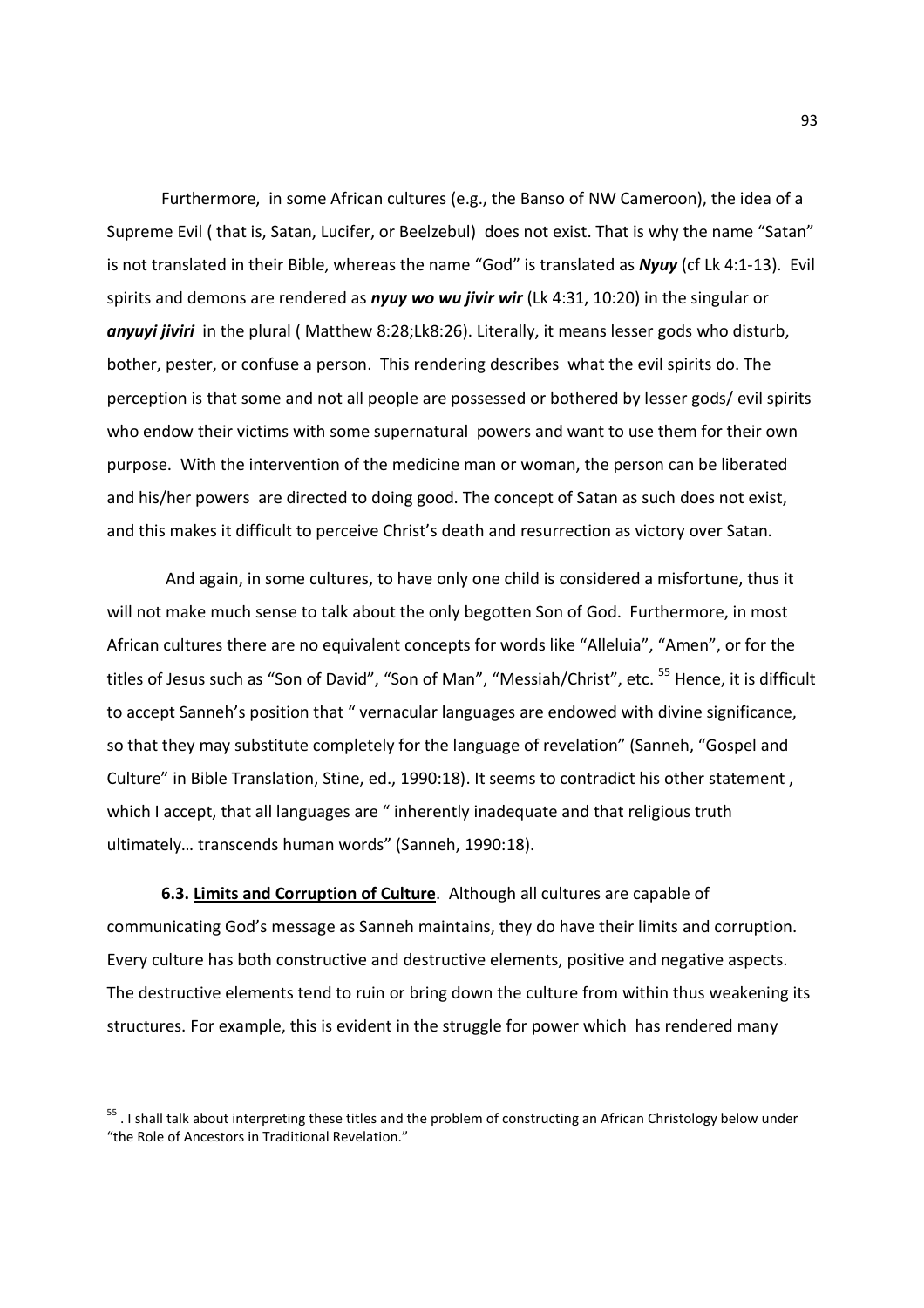leaders blind to their own limitations and transformed the development of culture to a show of strength ( Niebuhr, quoted by Ahonen, 2000: 177). Again Niebuhr asserts that

> . . .the test of every culture's maturity is the question of power and freedom. The increase of power and the enjoyment of power can lead to a sense of self-sufficiency within the culture; its members no longer have the need to concern themselves with other nationalities and cultures or even cultural minorities among their own people. The weight given to this demand for power may lead to the crediting of their own culture with exaggerated or even absolute value, and the feeling that people of other cultures represent inferior cultures, and are more or less barbarians. (Niebuhr, quoted by Ahonen, 2000: 177)

Ahonen has rightly pointed out that it is a great error to deny that each and every culture is a system created by human beings and as such corrupt. According to him "Culture bears the stamp of human sin. As a result not everything in a culture is necessarily valuable and good. In evaluating culture the distinction must be made between what is constructive and what is destructive of humanity." (Ahonen, p. 177) However, he admits that a critical analysis of culture is not a simple task, nor is it easy to find reliable criteria. That notwithstanding, there is a warning signal when a culture turns inward and withdraws into itself. Introversion and lack of concern for others has serious and terrible consequences as was the case in Rwanda, Burundi, Sierra Leone, and Democratic Republic of Congo (cf. Ahonen, p.178) . From this perspective, therefore, I agree with Ahonen that "Blindness to self is part of the essence of sin...every culture has its own blind spots… As every individual needs critical feedback from others, so does every culture." ( Ahonen,p. 178)

To support his thesis Sanneh gives a historical examination of how Bible translation has been a major component of the expansion of the Church and the expression of theology. Translation has an impact on indigenous culture, on Christianity and on global history as well. The translation of Scriptures into local languages brings about pluralism in the Church, a pluralism which revitalizes cultures instead of creating " cultural relativism" (Sanneh, 2009: 1, 73).

I differ with Sanneh from the perspective of approach and focus. His main focus is on the missionary impact of translation on culture, wherein he demonstrates how Christianity was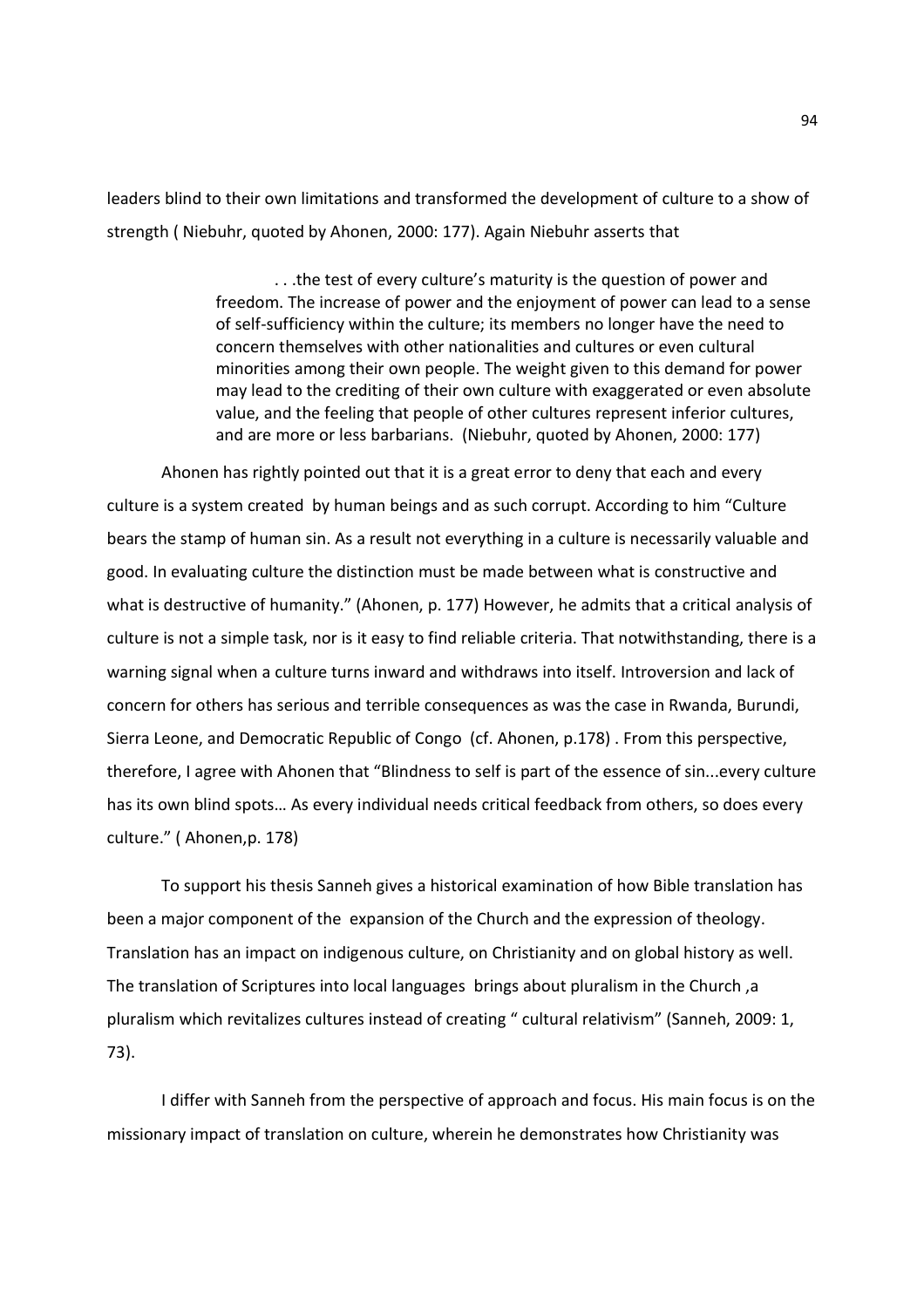translated out of the Jewish culture to the Greek (Gentile), and subsequently the cultural ramifications of this diffusion and breakthrough upon other cultures (Sanneh, 2009: 1-2). I am examining and analyzing the general impact of Bible translation into the vernacular with particular focus on Africa: impact on culture, on the Christian Church in Africa, on African traditional religion, on the individual and society.

 The kernel of my thesis is that while Bible translation is absolutely necessary for missionary expansion, it has both positive and negative effects . The negative effects are partly due, to a large extent ,on misinterpretations of the Bible, and on how some people view and approach Bible translation, and their reasons for doing so. While some people have a genuine reason for the enterprise, others do not. On the other hand , the negative effects are due to the way the faith was introduced, the praxes of the Church, and the needs and exigencies of the people. Bolaji Idowu has observed that "It has become increasingly clear, and disturbingly so, that the Church has been speaking in Africa and to Africans in strange or partially understood tongues … we realize that both the tools and the method of evangelism as employed in this continent are now calling very loudly for a careful overhauling" (Idowu, "Introduction" in Biblical Revelation and African Beliefs ,1969:9). Then the positive consequences are due to the power of God's word, that is , it cannot go out and come back without transforming and effecting some change on the receptors. It generates faith in the hearers and is interiorized in their hearts, for as St Paul says "… faith comes from hearing the message, and the message comes from preaching Christ" (Rom.10:17). It is also due to the knowledge of God and the seeds of the gospel already present in local cultures.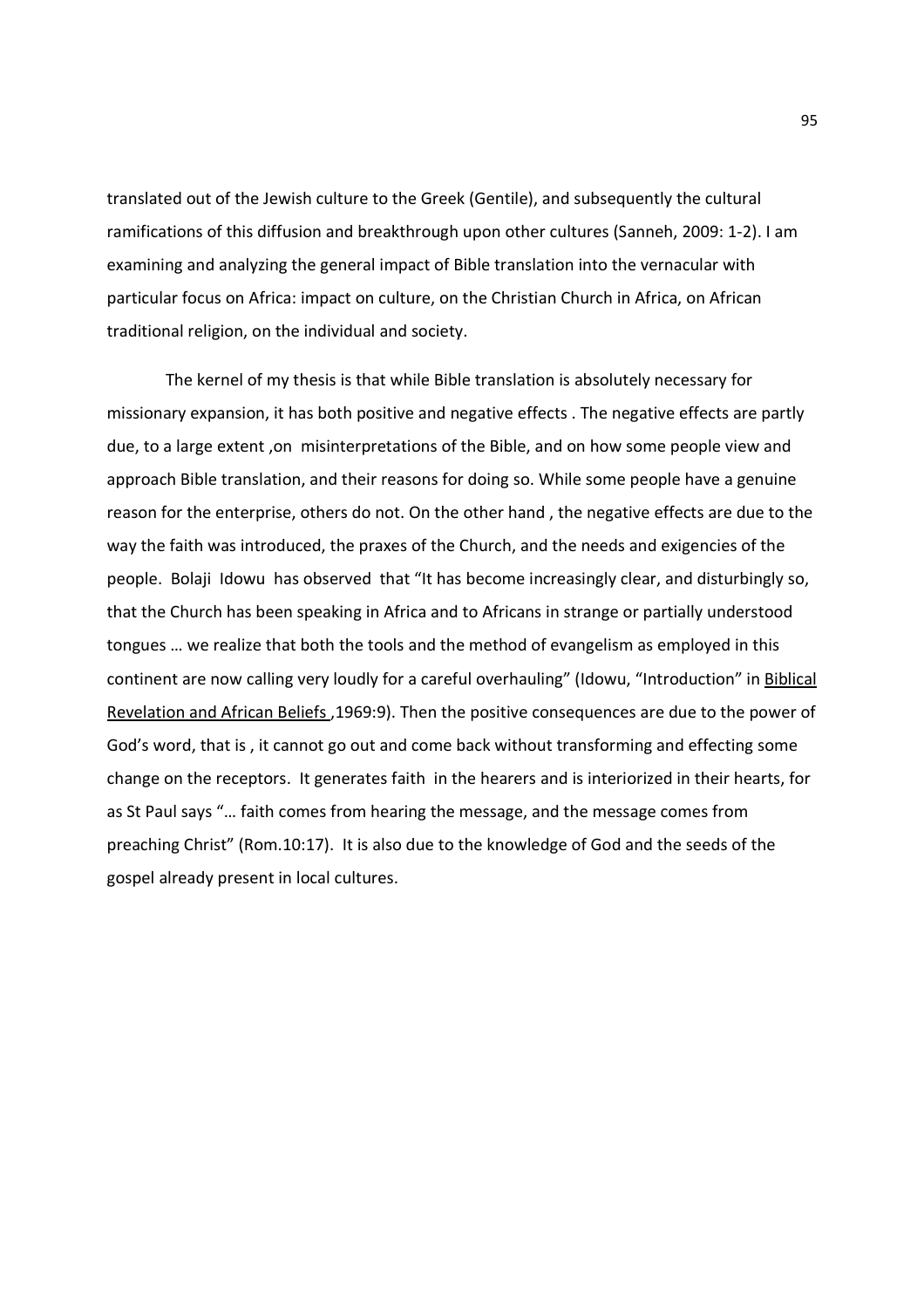## **CHAPTER 7**

## **THE BIBLE AND TRADITIONAL BELIEFS AND PRACTICES**

**7.1. INTRODUCTION.** It is commonplace that after a long period of growth, Christianity has taken root in Africa especially through the instrumentality of Bible translation. However, some African Christians are beginning to ask how the Church's heritage is related to African thought, ideas, and life. This was part of the focus of the consultation of African theologians, held in 1966 at Ibadan, Nigeria, under the auspices of the All Africa Conference of Churches (A.A.C.C. ) (Samuel H. Amissah, "*Foreword*" in Biblical Revelations and African Beliefs ,by Kwesi A. Dickson and Paul Ellingworgh, eds., 1969:vii). In order to understand the concept of African traditional religion, it is necessary to look at the wider context in which it is conceived of and practiced, that is, its cultural setting (Wendland, "Traditional Central African Religion", in Bridging the Gap: African Traditional Religion and Bible Translation, Stine and Wendland, eds., 1990: 7). There is a variety of definitions of the concept of culture. But I will not venture into that because it will lead us far away from our focus. For the purpose of this study, I shall simply bring out the essential elements .

Culture has to do with people's ways of thinking and behaving, their values and belief systems (Kuhn, 2008:213). Whenland talks about people's *world-view*, and their *life-style.* These two aspects , he says, are closely connected, since thought gives rise to action. The worldview consists of four dimensions: 1) belief system of a people, that is , their major principles, presuppositions, and perspectives on life; 2) their basic needs – material , physical, psychological, social, esthetic, and ethical; 3) values which play the role of fixing the norms and standards of popular thought and behavior in a given society. Here lies the dynamic nucleus of a given culture. In most African societies, religion remains the key factor that establishes and influences their system of values; 4) personal affections which include feelings, attitudes, biases, esthetic tastes, preferences, etc. (Wendland, "Traditional Central African Religion", in Bridging the Gap: African Traditional Religion and Bible Translation, Stine and Wendland, eds., 1990: 8-9)

At this point, I would like to comment on what happens when Christian faith comes into contact with a given culture. It borrows the positive aspects/values in that culture with the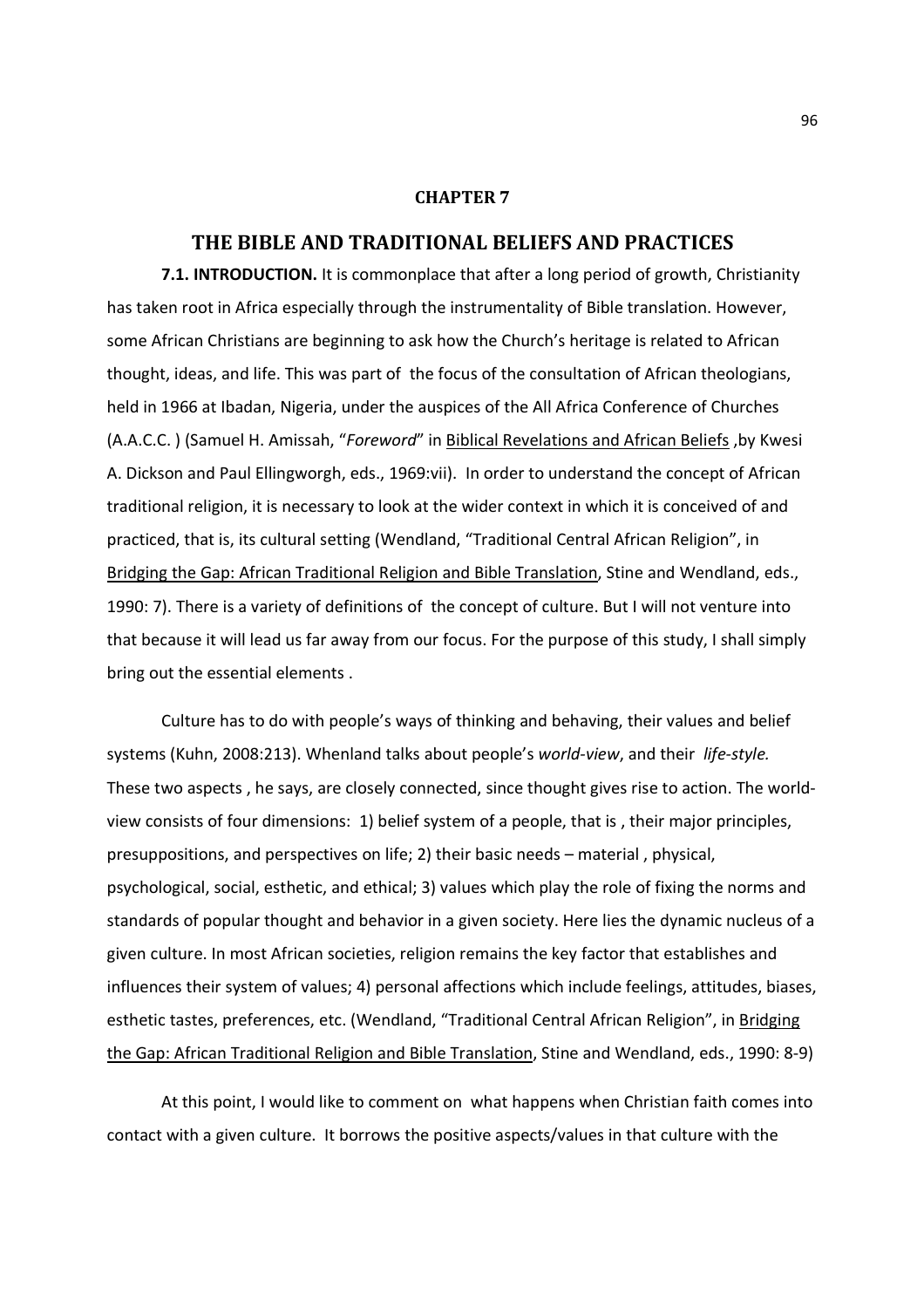intention of making itself meaningful , intelligible,and relevant to that culture. And at the same time it leavens and transforms the culture from within ridding it of its destructive elements. This is what is commonly referred to as inculturation. Shorter (1994:ix) describes it as "the dialogue between faith and culture, as an indispensable aspect of evangelization". Its related synonyms include "contextualization", and "adaptationism" all of which have to do with the question of how far people's culture has an influence on their faith (Kuhn,2008:213). Kuhn tells us that inculturation should aim at both translation and transformation, thus, it should not be a onesided process, but rather its goal must be " at once a culture transformed by faith and a faith that is culturally re-expressed " (Shorter in Kuhn,2008:213). As Kuhn further asserts, the evangelization of individual people and communities is inevitably the evangelization of culture, so that Christianity can "become a more holistic "way of life" rather than being a theological system of thinking only" (Kuhn, 2008: 213, 214). The Bible thus has a dynamic and transforming power compared to the effects of snow and rain on soil and the crops (Isaiah 55:10-11).

**7.2. AFRICAN TRADITIONAL RELIGION (ATR).** It differs from other religions such as Judaism, Christianity, and Islam in many ways. For instance, it has no founder or a central historical figure like Moses, Jesus, or Muhammad, but it originated with the people themselves as an expression of thousands of years of living close to the land and of seeking answers to the mysteries of life (Lugira,2004: 11-12). Secondly, ATR has no churches or mosques like in Christianity and Islam. Instead, it has shrines and geographical or natural features such as a mountain or a large tree or a lake where people may turn to for sacrifice. Furthermore, there is no single ordained priesthood, but a variety of religious leaders who carry out religious duties. These include priests and priestesses, healers, diviners, mediums, seers, rainmakers, elders, and rulers, each having a special role to play. There is no holy book such as the Bible or the Koran. Their cultural beliefs and moral principles are orally passed down from generation to generation. (Lugira,p. 12)

In African traditional religion, there is no distinction between religion and other aspects of life. The basic beliefs of this religion are so closely bound to their culture that religion and culture are one. (Lugira, p.12) The two "are so intertwined that it is impossible to speak of one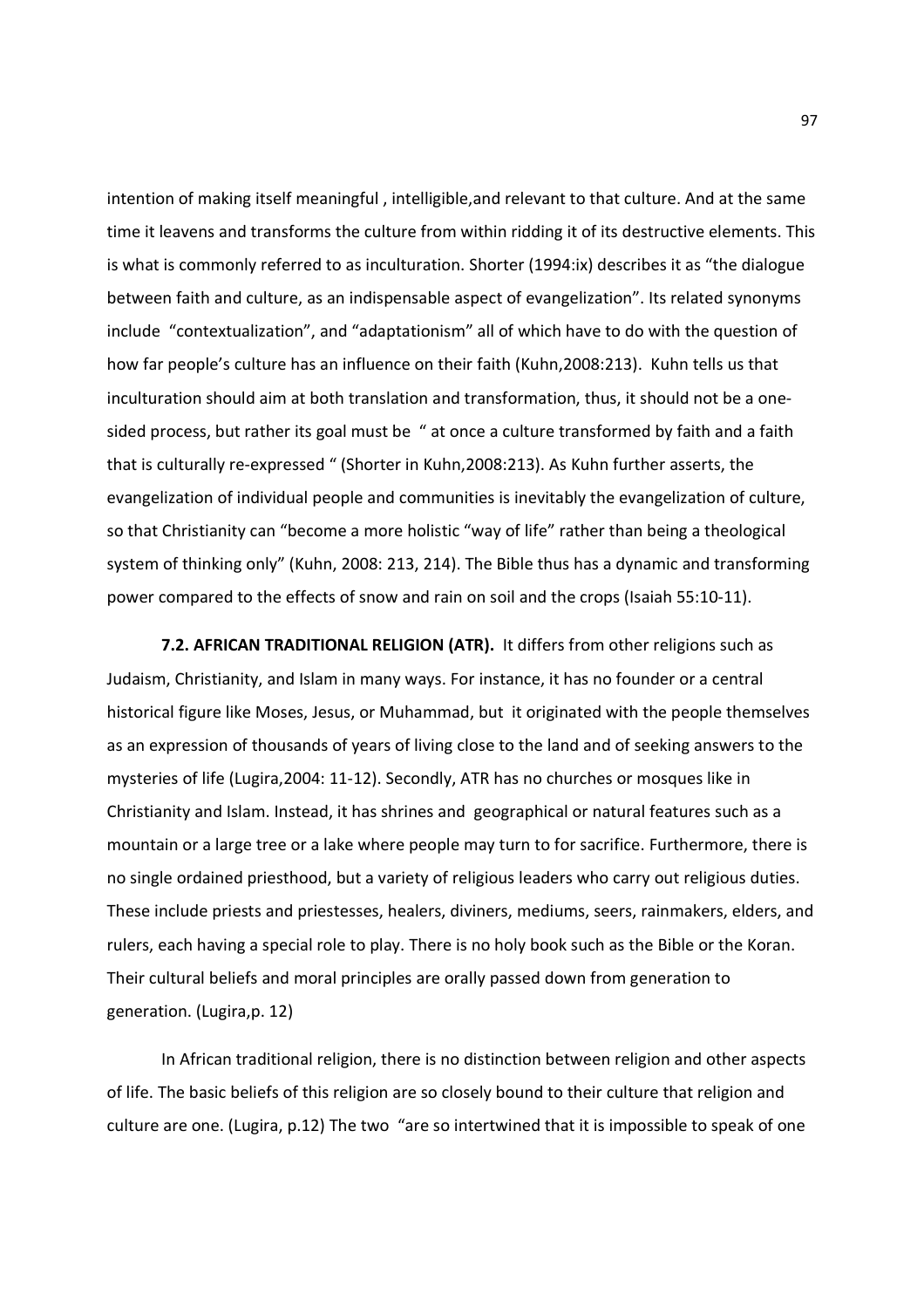without the other" (Thomas, 2005:7) Religion is therefore part of the fabric of living. Although there is a Supreme God, there are also lesser gods, spirits, intermediaries, and ancestors who accompany the living, and guide and direct them. Sometimes they are displeased by those who do not heed them. People interact and communicate with the gods through ritual, prayer, and sacrifice. (Lugira, p.12)

Although Christianity has existed in Africa for centuries, the question of African traditional beliefs and practices is still a very important and topical issue. One cannot hesitate to ask in what ways do traditional beliefs help a believer understand the Bible (God's message) and in what way do they lead people away from it and from God? (O'Donovan,1996: 219). Why is it that African traditional religion continues to survive at the existential and subconscious of many African Christians (Thomas,2005:6) despite the fact that they now possess at least a portion of , or the entire Bible in their mother tongue? John Mbiti has argued that "although many Africans have outwardly embraced Christianity or Islam, they have not totally abandoned those traditional forms of life that have their foundation in African religio-culture." He has stated that

> . . . acceptance of Christianity or Islam in Africa means that Africans "come out of African religion but they don't take off their traditional religiosity. They come as they are. They come as people whose world view is shaped according to African religion. (Mbiti, quoted by D.E. Thomas,2005:6-7).

Lugira corroborates Mbiti's point by saying that African Traditional Religion has a great influence on the African society, and that Africans are tied to their religion by bonds of culture; their religious feelings and ideas are shaped by their environment; that though they may be converted to other religions, they cannot give up their Africanness because it is part of them and African religion is part of that Africanness ( Lugira, 2004:108).

 This puts to question the real authority of the Bible on the lives of African Christians. To what extent does it have an authority or influence over the lives of African chrisrians? In this connection, Ndjerareou has rightly remarked that "though the Bible is well respected by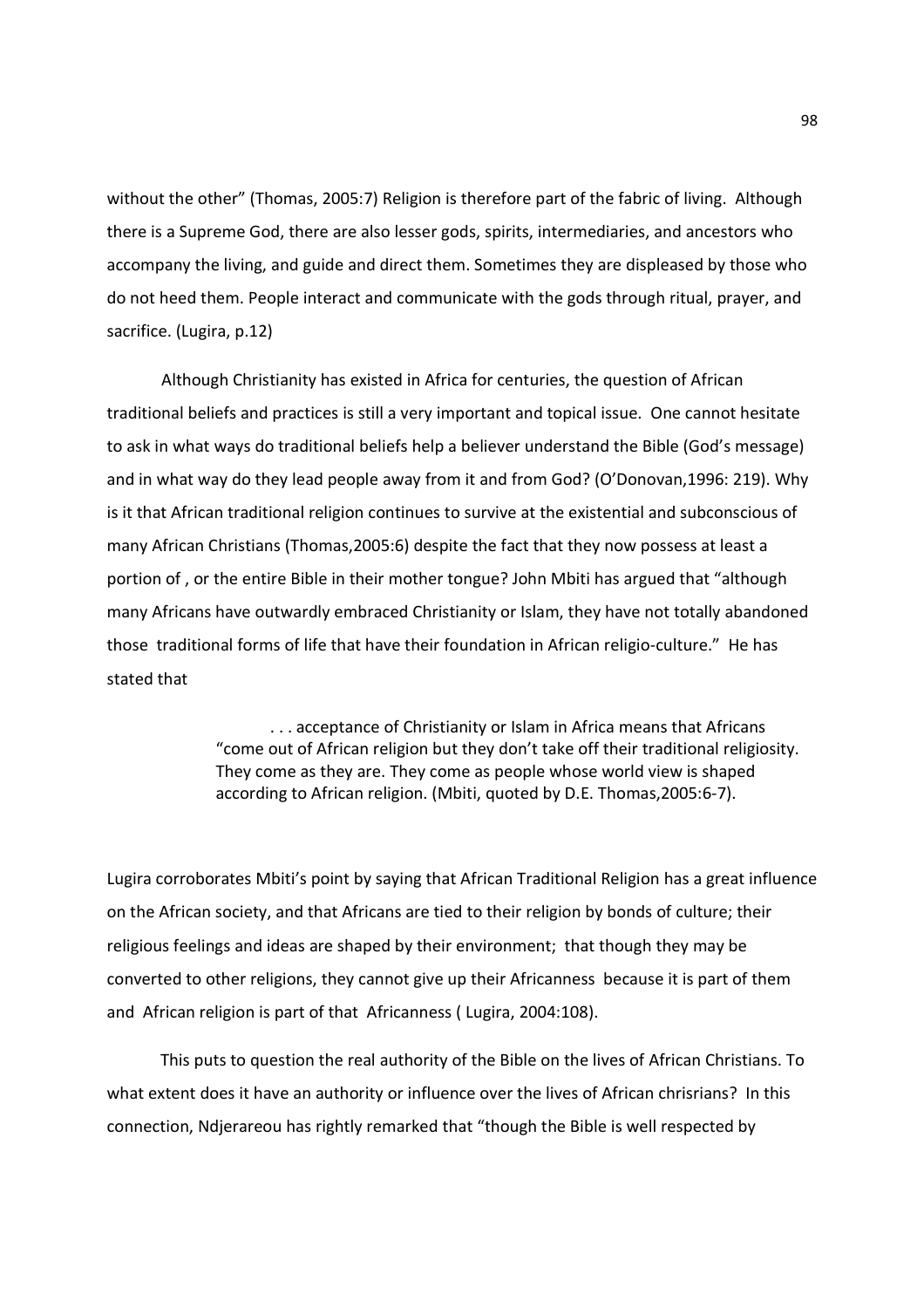Africans, it has often served as the primary source only insofar as it approves major African religious beliefs. It is used to identify the Supreme God of traditional religions with the God of the Bible" (Ndjerareou, "The Contribution of Mother-Tongue Bible Translation to the Formulation of African Theology", in *Journal of African Christian Thought,* Vol.15, No. 2, 2012:42, Akrofi-Christaller Institute of Theology, Culture and Culture, Ghana).

In what follows, I shall discuss the above -stated concerns in the light of some African traditional beliefs and practices such as divination and ancestor veneration (communication with the dead).

## **7.3. DIVINATION.**

#### **7.3.1**. A case Study.

 Once, I was on a relief duty in St. Kizito's Parish, Sabongari which lies at the border between the North West and the Adamawa Regions in Cameroon. It was entrusted to the care of a European priest of a missionary group known as the Missionaries of St Joseph, or simply, the Mill Hill Priests, with headquarters in London. There, I noticed the regular presence of one man during Holy Mass. He was always attentive, and used to sit on the last pew at the back of the church. But as soon as the mass was over, he disappeared immediately. One day, after mass, something strange drew my attention. I saw a group of people behind the kitchen in the presbytery. They were about 15 in number. Out of curiosity I went to see what was happening for, I thought, may be the people had caught an animal and were sharing the game. I discovered that they were the very people who were in church a couple of minutes ago. They were queued up and, at the head of the queue , one person was kneeling down while two or so stood by watching and listening to him keenly. He was bent- double over and above a small hut constructed over a small hole. My curiosity had intensified and drew me closer to the scene. I noticed some pieces of papers, shaped in the form of playing cards, scattered all around the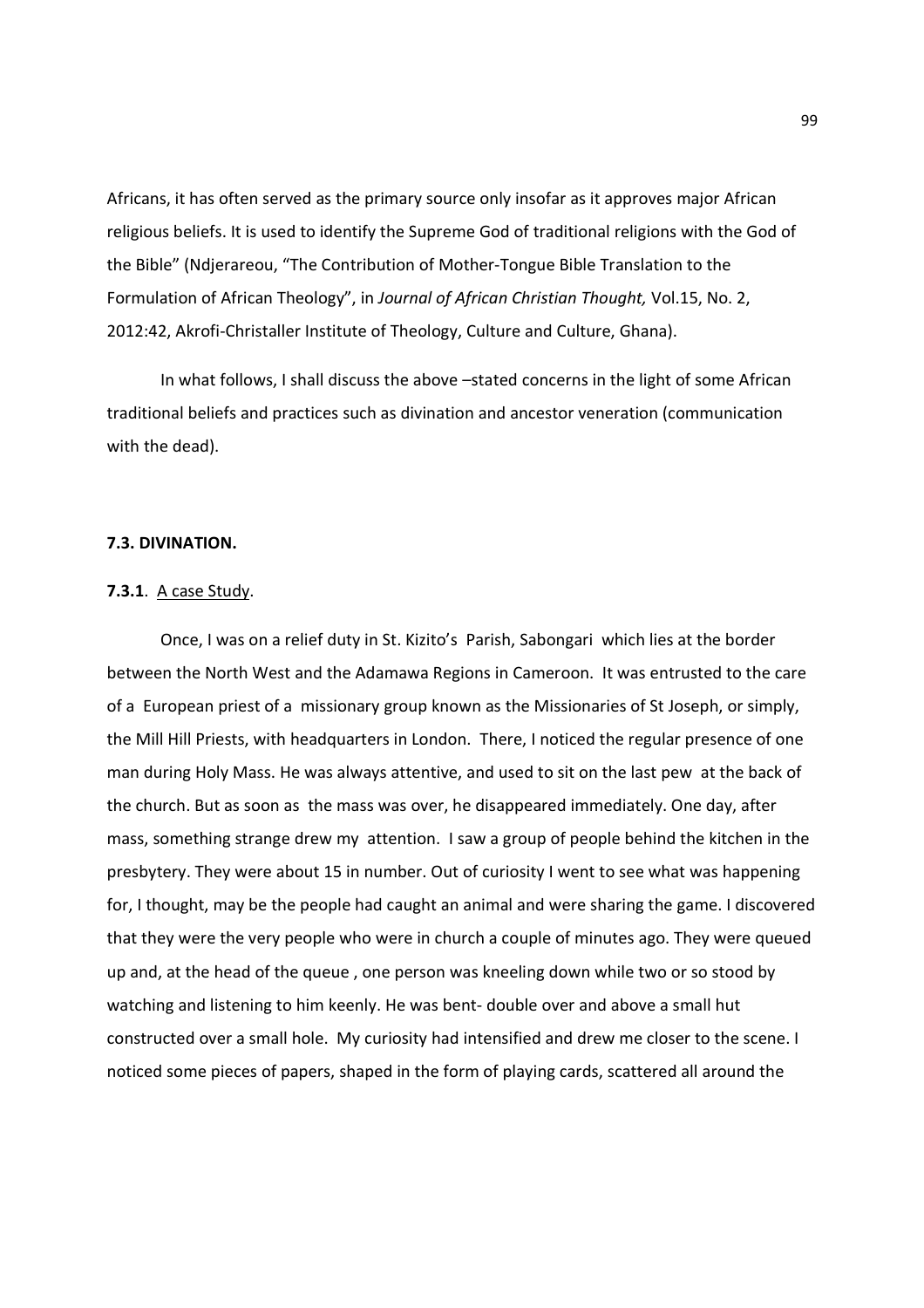small hole. Each was marked with a symbolic sign. What an amazing scene! It wasn't an animal they were shearing and sharing though. Then what was it they were actually doing there?

 They had gathered for " consultation": each had come to present his/her problems, worries and fears to the great, powerful, and undisputable diviner, seer, soothsayer, and witchdoctor. To my greatest surprise, the very person who was inclining above the hole was the same person who is always present and attentive in church; he is the great and famous diviner. The hole represented the dwelling place of a giant tropical tarantula (I.e., a large spider), and the small hut protected and designated it as a sacred place , where consultation , communication, and revelation take place. When the people saw me coming they started dispersing. By then I knew what was going on, so I urged them to stay and accomplish their mission. When I arrived at the scene the diviner was saying something to a "patient" or client whose turn it was to consult: "Please, the Spider is no longer speaking, so throw more money<sup>56</sup>, for the one you gave isn't enough. " The person was hesitating due to my presence which was more or less a hindrance to the unfolding and the progress of the divinatory session. So I encouraged him to comply. He did, and after communicating with the spider, the diviner continued to transmit his message:

> You did not give your mother a befitting burial. Instead, you threw her in a bush, and right now she is not happy with you. She wants you to transfer her mortal remains to a better place, and to give her a dignified burial, else your children will continue to be sick and eventually die, and your activities will not progress. In fact, they will come to a standstill, or may even be regressing, and you will continue to suffer, and suffer till you die.

 What happens is that , on the eve of a divinatory session, the man places the cards around the hole of the spider. At night the spider comes out and scatters them to different directions. The following morning, when the man comes, he observes the position of each card carefully and starts to interpret the meaning according to the position and symbol of each card.

-

<sup>&</sup>lt;sup>56</sup>. In my culture and in most African cultures, money is not given directly into the hand of the diviner or traditional healer. Instead, it is thrown to the ground or floor, the reason being that in case it has been "spoilt" or tempered with, or is being given with an evil intention, the ground (considered sacred and neutral) will protect the receiver.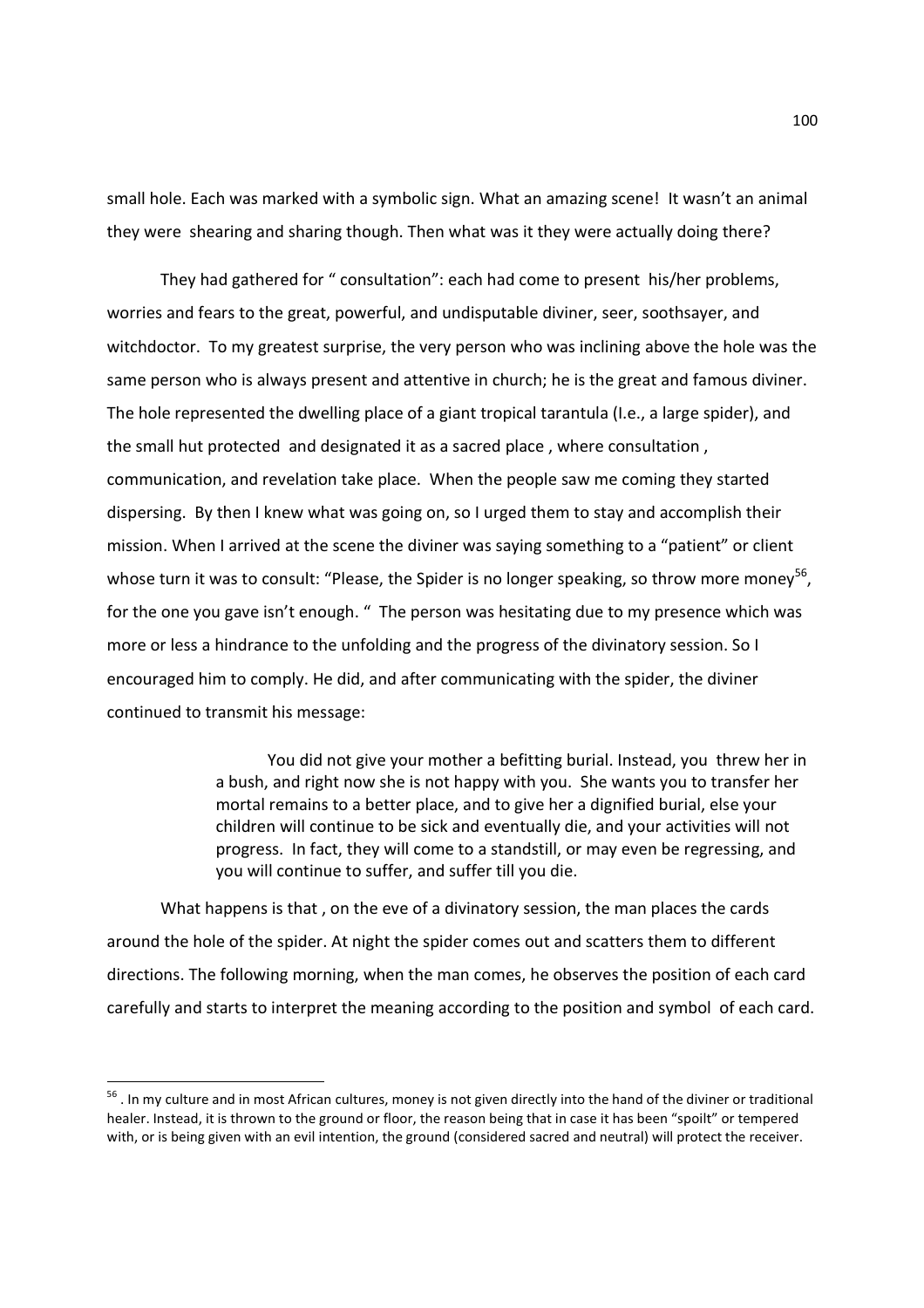After the above mentioned session, I had a mixed feeling and reaction. On the one hand, I was terribly disappointed with those Christians who, according to my judgment , were living a double standard : with one foot in Christianity and the other in traditional religion. To me it was an eloquent expression of counter witness, and of not taking seriously the Christian message of salvation that Jesus Christ has won for mankind through his death and resurrection. "Do they take Jesus as their personal Lord and Saviour?" , I wondered aloud. On the other hand, I had the golden opportunity to witness a divinatory session, thus I was "an eye witness" and not " an ear witness" to this practice. Secondly, I discovered where Christians usually and naturally take their problems to, and that divination in the cultural setup remains a serious and challenging problem to Christianity.

Consequently, my first reaction was to ban the practice of divination from the church premises , and to stop Christians from taking part in it. So I approached the said soothsayer, and ordered him to take his "traditional clinic" away from the church yard. Fortunately, he had not been baptize yet. But then, he told me that the European priest is aware of what he is doing, and had approved of it. In fact, he authorized him to practice in that particular spot and land, since a spider hole was found there. As if that was not enough, he gave me another shocking piece of information: that the priest in question was his pupil or apprentice learning the art of divination. This was not easy for me to digest.

After sometimes, I met the priest and initiated a discussion about spider divination, expressing my disapproval of it, and the fact that it is diametrically opposed to Christian teaching, hence should not be practiced or encouraged. In his characteristic manner, he laughed and said you Africans don't know what you are missing. There is nothing wrong with spider divination; it is simply an art that can be learned by any one, and it works very effectively and efficiently. He has been making very good use of the knowledge and skills he acquired from his master. If you kill a tarantula you automatically become his enemy, and he may not "hesitate to say a requiem for it".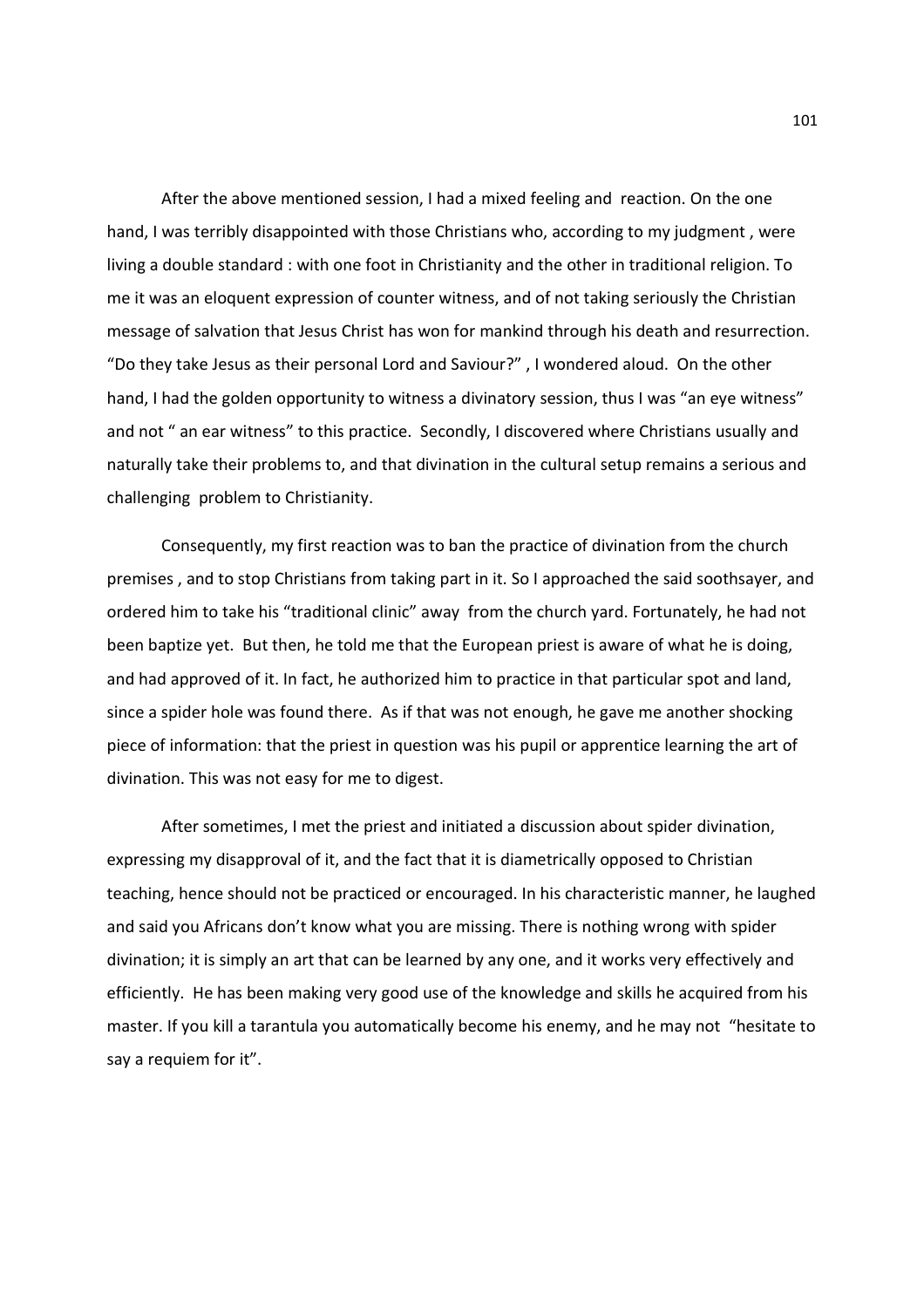**7.3.2. Meaning of Divination**. The practice of divination is not only limited to traditional African society, but it extends to every society, even to the modern, thoroughly secularized urban areas. It is performed "when a decision must be made that the actor feels should be based on more information than is available or on more valid principles of judgment than he or she commands. In such a situation, divination is intended to provide the missing information or principle of judgment…" (Mfusi, "Religious Communication: Prayer, Sacrifice and Divination", in African Independent Churches Today, M.C. Kitshoff,ed., 1996:191). Simple divinatory practices such as flipping a coin to decide between two alternatives are very common in modern day society. For example, which football team to kick the ball in which direction, or which movie to attend, or which way to follow at a crossroad, etc, are the prototype of divination (cf. Mfusi, 1996:191).

 Surely, for the secular person who flips the coin, the rite is regarded as a means for random selection between equally attractive alternatives so as to hasten decision or settle a dispute. But for a diviner, such a ritual " is believed to reveal something about nature, including its future, which is hidden from the senses and which requires supernatural complicity to unravel" (Mfusi,1996: 191).

 According to de Waal Malefijt, divination is defined as " a form of religious communication in which supernatural powers give or are coerced into giving, direct information" (Quoted by Mfusi, p. 191). Wilbur O'Donovan sheds more light to this definition when he describes divination in Africa in the following words:

> "In Africa, divination is a practice commonly used to discover the person who supposedly caused someone's sickness, difficulties, or death. It is used to get advice or to make decisions, such as whom one should marry, when to plant certain crops , or when to make a particular journey. It is used to learn how the ancestors have been offended and how that situation may be corrected. People use divination to find out which ritual or sacrifice will solve a particular problem. Sometimes they want to get revenge on an enemy. Divination can also be used in foretelling the future. It is a common practice in non-Christian traditional cultures throughout the world. Divination is a way of getting knowledge or advice about a situation without depending on God, yet people who have this power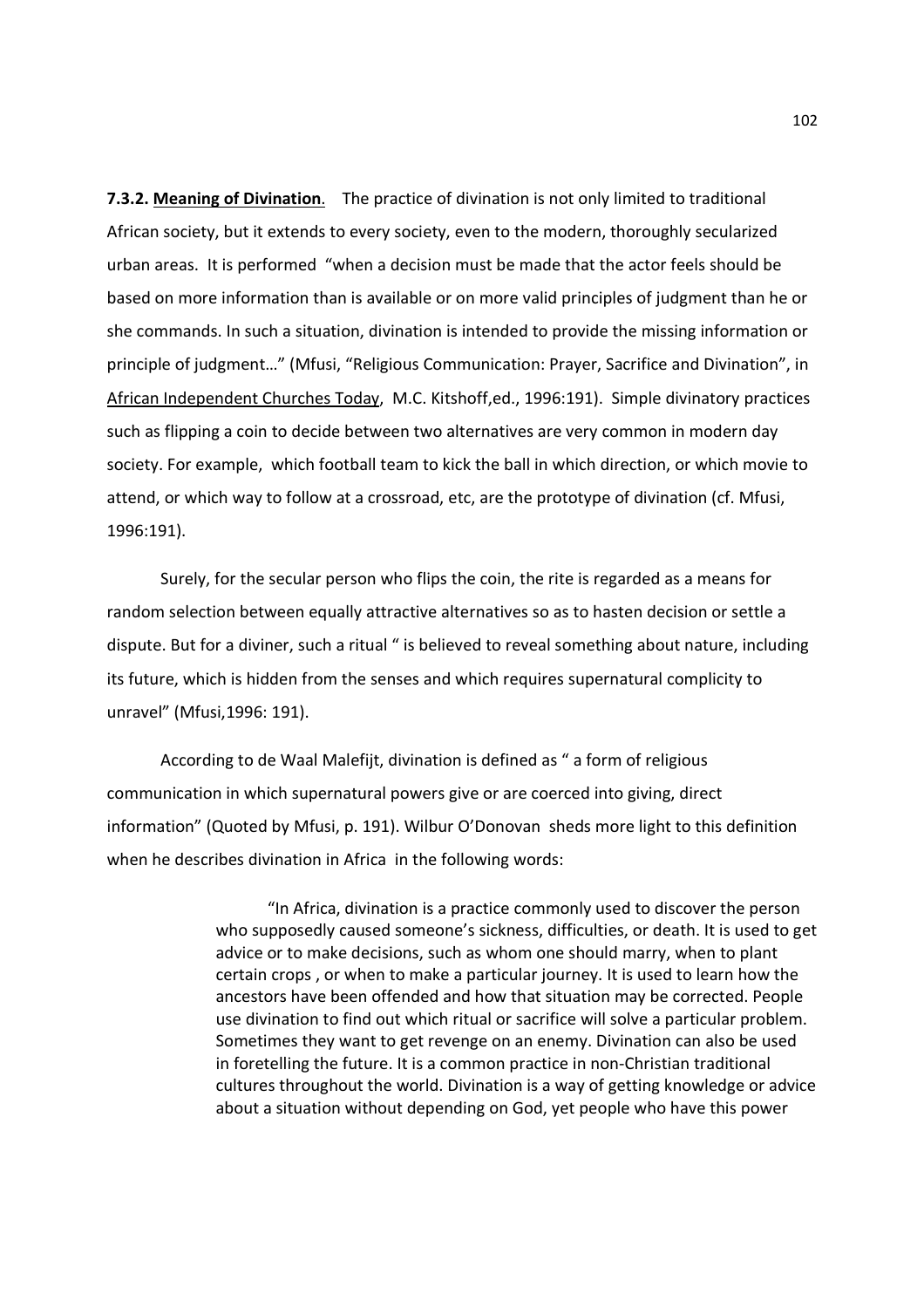often claim that God gave them this power (Ezek. 13:6,9)" (O'Donovan, 1996:242)

 Even though O'Donovan's definition is more detail and down to earth in the sense that it brings out practical and concrete examples and reasons for divination, it somewhat contradicts Malefijt's brief definition. The latter says divination is "a form of religious communication...", whereas the former claims that it is " a way of getting knowledge or advice ... without depending on God". This can ignite a debate: Is divination a religious communication or not? From the perspective of African traditional religion, I would argue that divination is a religious communication or ritual. Like I said earlier, according to traditional African understanding, culture and religion are inseparable. Since divination is an essential part of their culture, it is also part of their religion. Divination is intended to discover the will and intention of the gods. Moreover, nature is considered sacred and as a medium through which God can communicate to and with people. God can use natural objects for the interest of His people just as Jesus used natural objects for the interest and benefit of the people: he used spittle to heal a deaf-mute (Mark 7:33), bread as a symbol of his body offered for our deliverance, etc. The science of interpreting objects is considered as a gift from God for the common good of the society. Though the diviner may misuse the gift, this does not take away its usefulness.

 However, this form of communication cannot be compared with that effected through Jesus which is final and definitive. That notwithstanding , God still communicates with mankind through other people, and through nature, for the heavens proclaim the greatness of God and the earth brings forth the work of his hand. It all depends on what interpretation we give to objects and why. We should not forget that it was through casting of lots that Jonah was identified as being responsible for the sinking of the ship (Jonah 1:7-8), and that Matthias was chosen to succeed Judas Iscariot ( Acts 1:26).

**7.3.3. Forms and Techniques of Divination**. The practice of divination has various different forms. These include the shaking of gourds, observing the pattern of small sticks, shells, or pebbles, or cards, or cowries thrown on the ground, swinging a stick over certain code objects, interpreting dreams and visions, examining the lines on the palm of the hand, laying out cards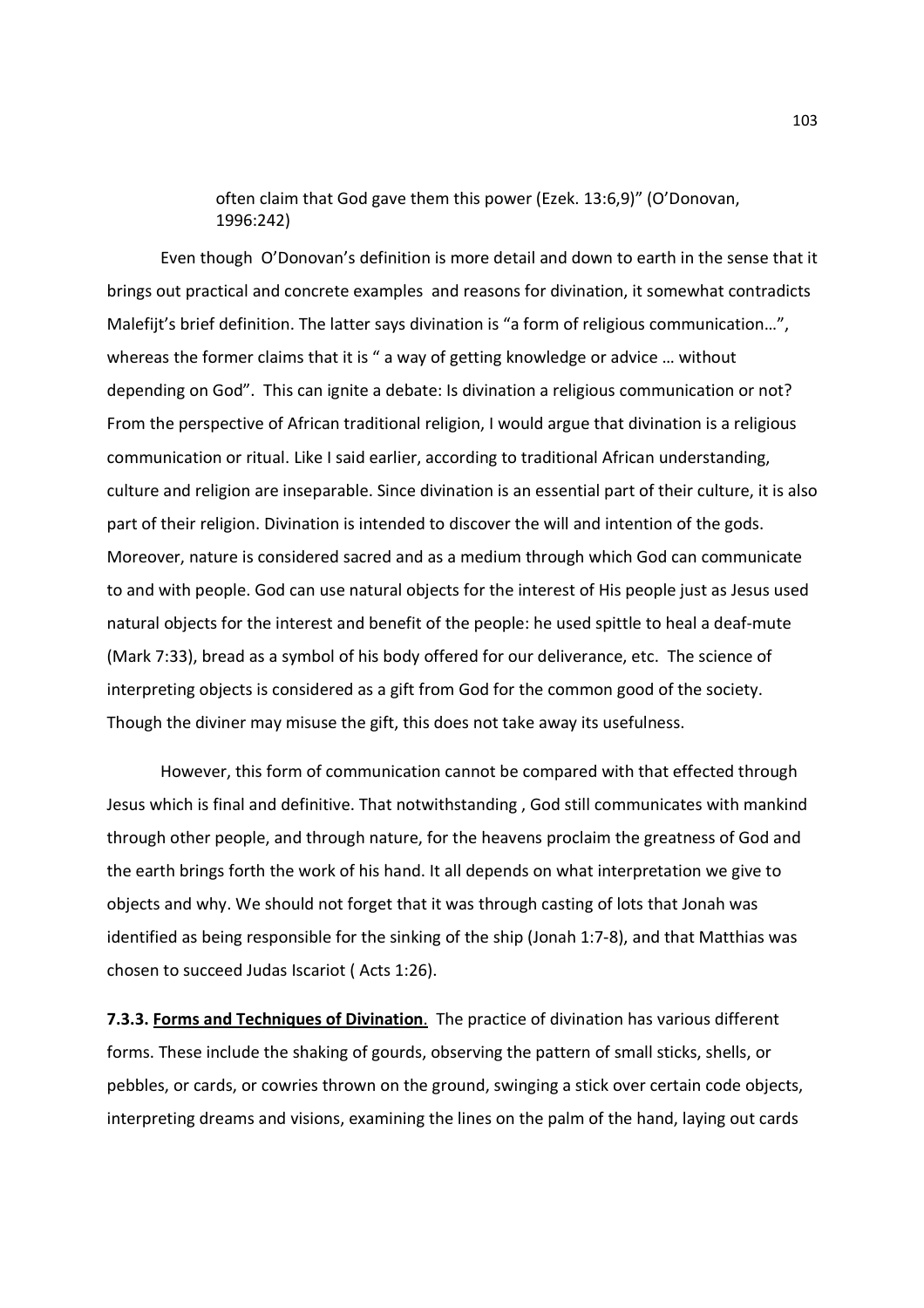or cowries, etc. (cf. O'Donovan, 1996:242-43). As a ritual leader, the work of a diviner is to unveil the mysteries or the hidden knowledge of the past and future, and then to pronounce what may be the cause of problems in the society, or to decide the guilt or innocence of an individual (Lugira, 2004:76-78; see also Mfusi, 1996:192). Since divination plays a significant role in diagnosing illnesses and unveiling mysteries, diviners are most highly revered and raised to the position of divinities. For example, in the Yoruba religion (in Nigeria) the diviner is known as the Father of Mystery (Lugira,p.77).

 In some cases, the practitioner would take some shells, or cowries, or bones, or other assorted objects, address and sing the praises of his or ancestral spirits and throws the objects down. The conception or the belief is that the spirits of the ancestors would communicate a message to the practitioner through the way the shells, or the cowries, or the bones lie (cf. Mfusi, 1996:192-93). Divination is usually followed by prayer or sacrifice.

**7.3.4. Can the Bible replace Divination?** Deuteronomy 18:10-12 warns against pagan practices such as the sacrifice of children, the practice of divination, the interpretation of omens, and the casting of spells on others. Those who do these things are detestable to the Lord. According to O'Donovan, God condemns divination because it "reveals that a person is trusting in someone or something rather than trusting in the living God." Those who put their trust in any other thing apart from God sin by breaking the first commandment (Deut. 5:7). They expose themselves "to the possibility of demonic deception and influence" (O'Donovan,1996:243).

In spite of what O'Donovan says, many Christians do not see divination as something evil; they tend to think that the diviner or the medicine man or the witch-doctor is the friend of the community. For them there is nothing wrong with finding out who caused their sickness or problem. O'Donovan argues that divinatory powers come from Satan, and therefore those who rely on the words of the diviner are deceived by the lies of a demon or evil spirit (O'Donovan, p. 244).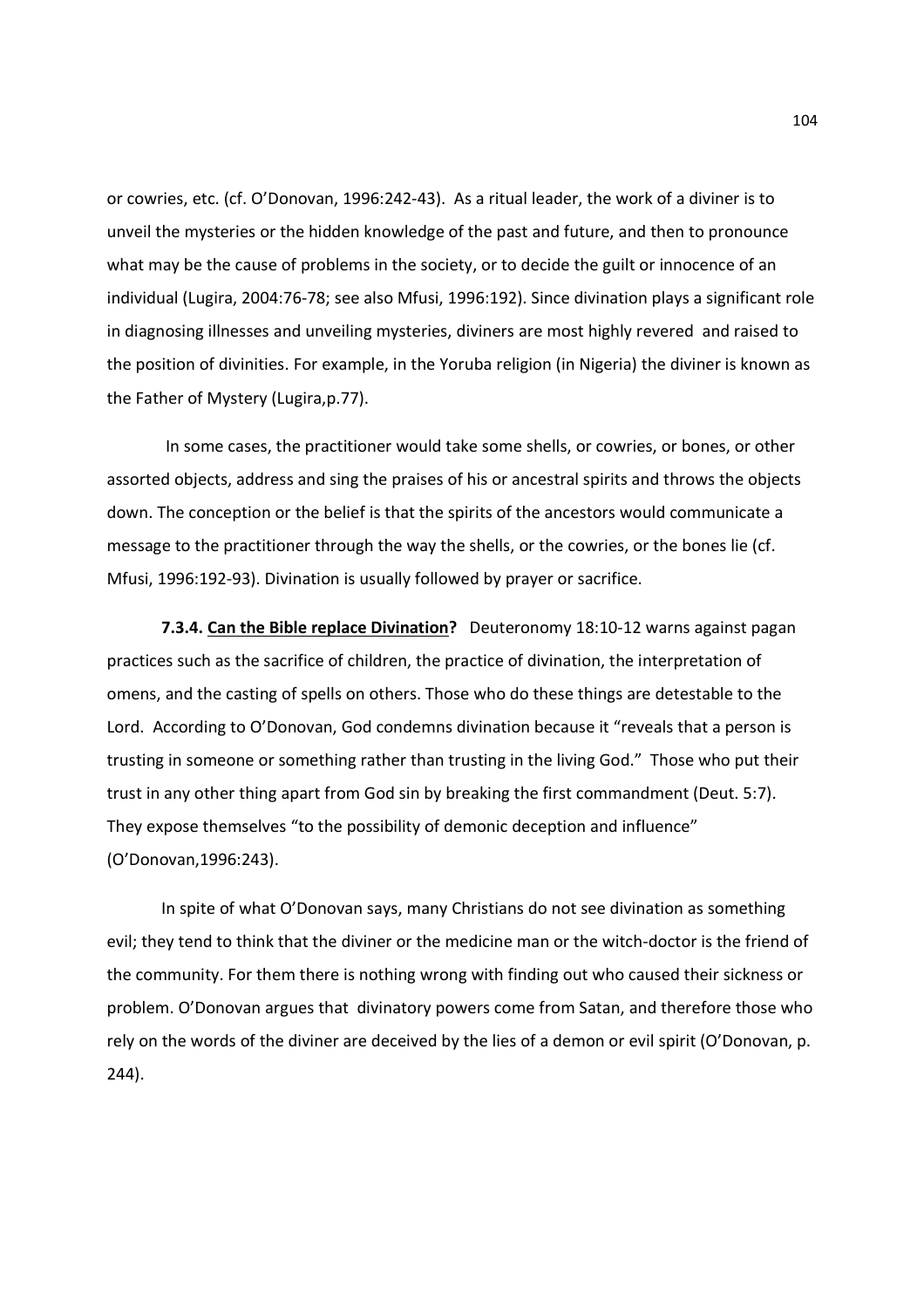Divination usually attributes the cause of sickness or misfortune to another person or to the spirit of our ancestor, whereas the Bible attributes "the cause of our problems to our own personal sin and rebellion against God" (O' Donovan, p. 244). Again, O'Donovan states that it is God, not our ancestors ,who disciplines his people since God corrects and punishes those he loves (Heb. 12:6). Divination encourages and promotes the tendency to seek revenge on those identified by the diviner as the witch or sorcerer causing sickness. He further argues that only God can know if a particular person has really placed a spell or curse on someone. It is sinful for the diviner to put himself in God's place. The Bible condemns revenge, thus the "whole foundation of divination is sin and deception, whether it seems to be for the good of the whole community or not." (O'Donovan, p.244)

Here, O'Donovan touches a delicate and sensitive issue: the problem of evil, causes of misfortunes, failures, deaths, etc. To me what he says can land us into a theological quagmire. It is illogical and theologically unsound to argue categorically that our personal sins and rebellion against God are the causes of our problem; and that God uses misfortunes as a weapon to discipline his people. There are so many innocent people who suffer greatly and unjustly : think of the babies who are aborted, or killed after birth, victims of accidents, the victims of war and natural disasters (drought, floods, cyclones, earthquakes). What sin(s) have they committed, or how have they rebelled against God to merit what befalls them? Jesus was confronted with such problems, but his answer was quite different: he said the person born blind did not sin, the innocent children killed by Herod, and those on whom the tower fell during pilgrimage to Jerusalem were not sinners than those other ones who were not victims. O'Donovan's way of reasoning turns God into a sadist, and this cannot be reconciled with his infinite love , mercy, and compassion. In the final analysis, the problem of evil remains a mystery.

Isichei informs us that many Africans put strong emphasis on temporal benefits such as health, long life, prosperity, and children. Many believe in witchcraft, and tend to attribute misfortunes such as sudden deaths to its malice. Furthermore, they have their mechanisms for discerning witches, and obtaining protection against them. And missionaries who considered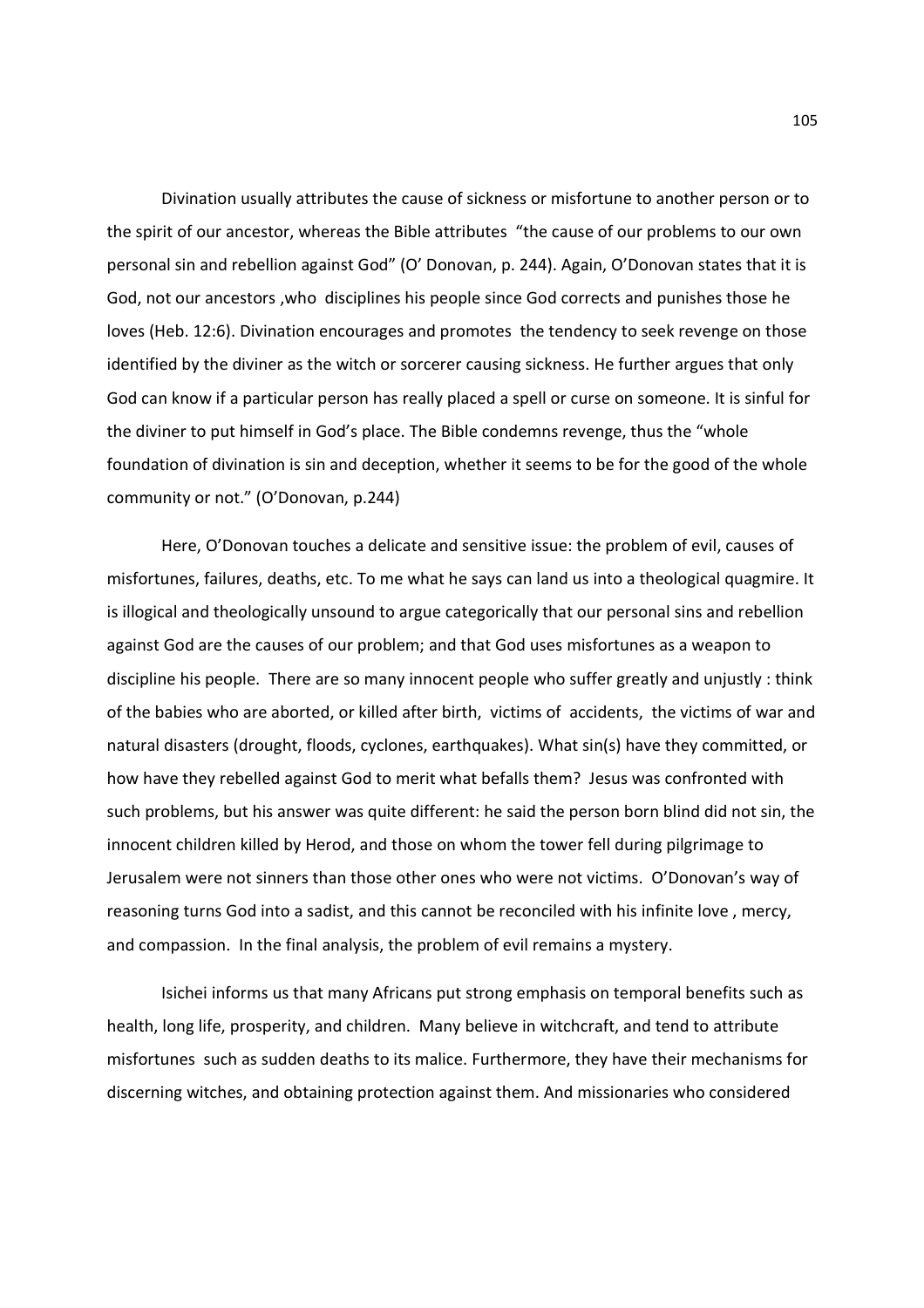witchcraft an illusion could not meet these deep-seated needs of the Africans (Isichei,1995:96). Talking about the causes of misfortune in folk religion, Engelsviken (2001:47) says:

> Among some African peoples, *witchcraft* is seen as the cause of most misfortunes including sickness, accident, crop failures, hunting failures and any general lack of success. The notion of coincidence or probability does not provide a sufficient reason for these types of failures. There must be answer as to *why* they happen to this individual and , for some, witchcraft is the 'obvious' answer.

 Oduro et als. have observed that like any other people all over the world, Africans have their hopes and fears. They hope for " a life of satisfying will-being, health, good social relations and favorable living conditions." At the same time, "there is *fear* that their well-being will be threatened or damaged." Their greatest fear is not what the ancestors can do or will do, but rather witchcraft and sorcery. Furthermore, Oduro et als. tell us that according to the African worldview, bad events or things such as "illness, misfortune and untimely death are not only caused by visible or natural factors (such as accidents, droughts or war), but also by unseen or supernatural spirits and powers to the work of evil powers " (Oduro et als., 2008:20-21). The problem , therefore, is not that Africans are not aware of natural causes/factors, but rather that they combine both the natural and the supernatural causes, and that in most cases the natural causes of sickness, death, and misfortune are suppressed or simply ignored. Since evil and misfortune are an integral part of traditional religion, what should be done about spiritual conflicts? Engelsviken (2001:49) gives some useful guidelines which can help change many people's worldview and approach to the problem of evil and misfortune. He talks about

the need to see Christianity as not merely a satisfying theology, but the power of God to deal with the issues they face in their world. Teaching on spiritual conflict must be part of a holistic approach to mission and theology. There is a need for an approach that relates the social, economic and personal, and not merely sees the demonic as the sole cause of evil.

Furthermore, he says those who have been involved in magic, should, like the New Testament converts, "destroy the paraphernalia they have used". This is necessary in order to break with the past and enter a new life in Christ. Christians need to be aware that those accused of witchcraft are often poor widows, old isolated people, etc. Hence, there is need to be open to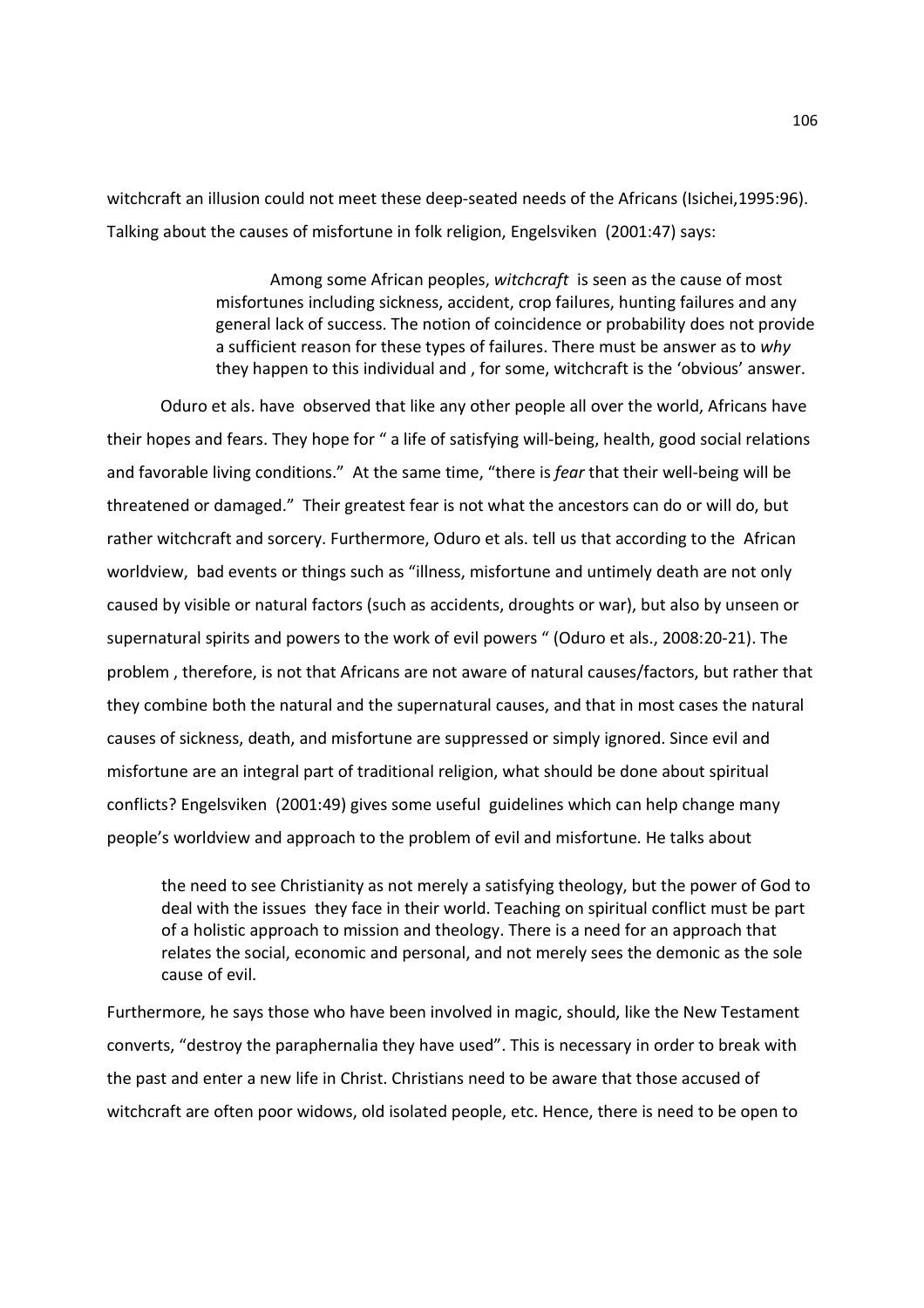the Christian message so that social harmony may be restored through reconciliation and mutual acceptance (Engelsviken, 2001:50). Since worldview is not static but changes with time, events, and circumstances, Engelsviken strongly advocates a Christian worldview.

### **7.4. ANCESTOR VENERATION.**

**7.4.1. Case Study**. A fervent practicing Christian once died after having expressed his intention , in a written will, to be given a Christian buried and consequently to be buried in the church cemetery. Preparations for his burial began, and everything was moving on swimmingly until some elders, notables, and family representatives from his far-away village appeared. Contrary to his will, they insisted that he must be buried in the traditional way. When the children expressed their intention to follow the will of their father, the traditionalists threatened them seriously. This instilled some fear in them, so they started declining, for they knew the consequences of contravening the injunctions or warnings of the traditionalists. Some Christians advised, encouraged and assured them that nothing can happen to them if they have faith in God. After some consultations and private talks they came to a compromise and struck a deal with the traditionalists: that after religious services in church , the corpse will be handed back to the traditionalists. In fact, this was a maneuver, because the intention was to bury the corpse in the mission cemetery immediately after the Mass and funeral ceremonies. A grave was already dug for this purpose.

Mass and the eulogies were now over. The final commendations were about to be finished and the corpse was soon to be conveyed to its final resting place, when the traditionalists stormed the church foaming with fury. They had waited for long and had apparently exhausted their patience. In addition, and more importantly, they realized that they have been outwitted and deceived. Now they had come to get their own share of the deal by hook or by crook. This was clearly written on their angry faces. So in order to preempt it, we decided to surround the coffin and started praying. But this could not scare those fellows, for they meant serious business, and they wanted to be taken seriously. One of them gave one of my colleagues a "strong pagan slap." It was needless for us to start fighting over a corpse in the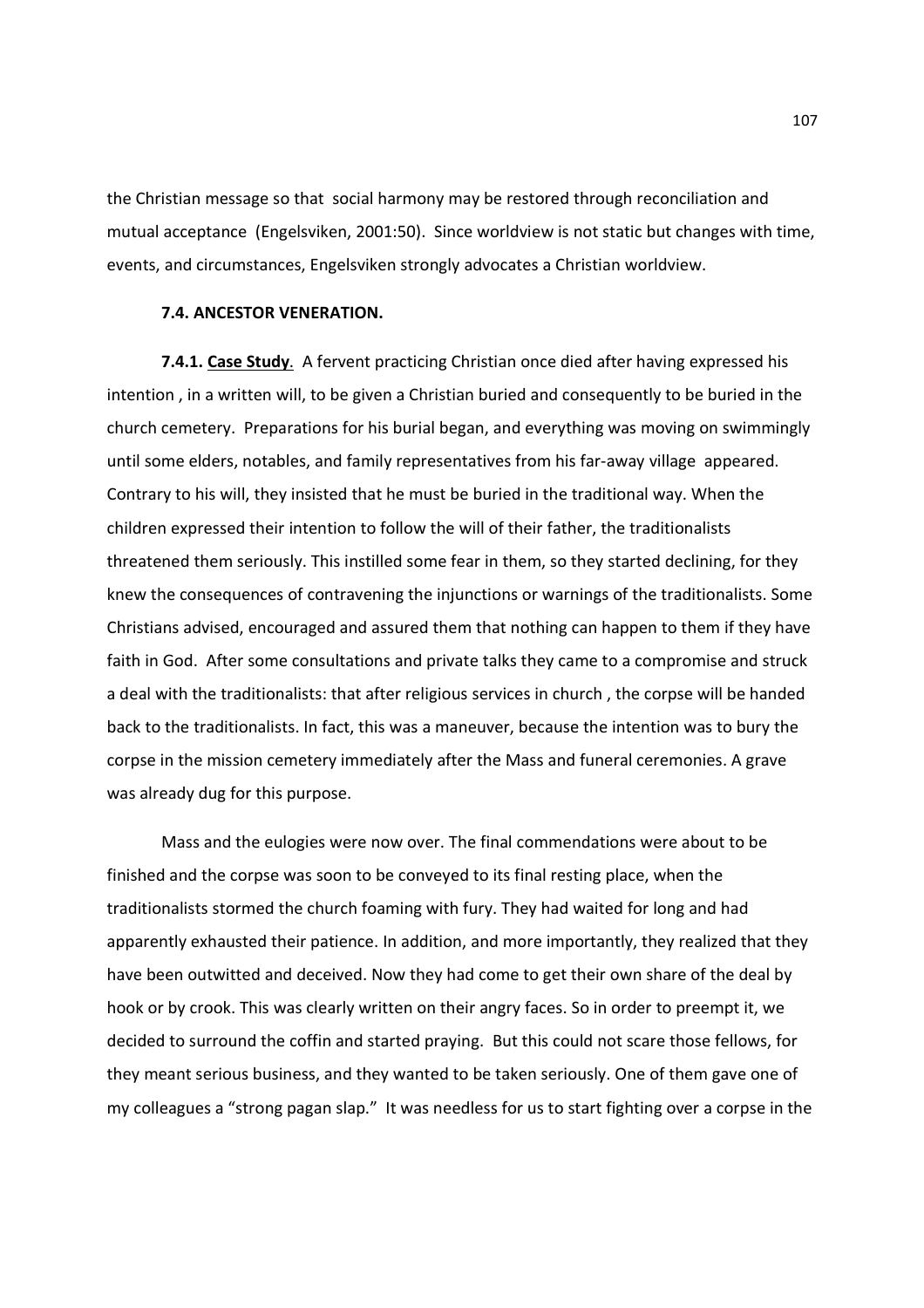church. It would be tantamount to desecrating the place of worship, and scandalizing the people of God. So we let them have their way.

The reason for insisting on traditional burial is that after sometimes the mortal remains will be exhumed and decapitated. The skull is then transferred to a shrine inside the house or around the premises for subsequent veneration by performing rituals. This is a common, religio-cultural practice among the Bamileke of Cameroon. The Catholic Church has been battling with it, and so far has not succeeded to stamp it out completely from among her Christians.

**7.4.2. veneration of Ancestors**. Interaction between the living and the living-dead is a common feature in African traditional religion. This may consist of rituals, sacrifices and offerings made to satisfy or to appease or to persuade the ancestors. The relationship between the living and the living-dead may also take the form of communication with the dead either through divination or through direct words from spirit possessed people. These traditional beliefs develop into ancestor cults and cause the living to turn to their ancestors for guidance, help, correction, and blessing (O'Donovan, 1996:222). Ancestor cults are also a means of bringing the spirit of the deceased back into the community and to reaffirm or reinforce the connections between the dead and the living. Neglect of this religio-cultural duty to the ancestors will bring about misfortune and sickness to the family (Mfusi,1996:186-87).

**7.4.3. African Traditional Revelation**. The veneration of ancestors as well as divination, both of which are component elements of African traditional religion, can better be appreciated within the framework of the nature of African traditional revelation and the conception of God in African traditional religion . Revelation in African traditional religion is praxis centered, that is , it is based on experience and pragmatism; "… a faith sewn into the cultural fabric of the society" (Thomas, 2005:40-41). As Kibicho puts it

> Through their various acts of worship, sacrifices and prayers, rites and ceremonies and festivals, etc., God's presence among the people is kept alive, heightened…" The practical nature of revelation is also kept alive in "myths and legends…, proverbs and wise sayings through which important beliefs and values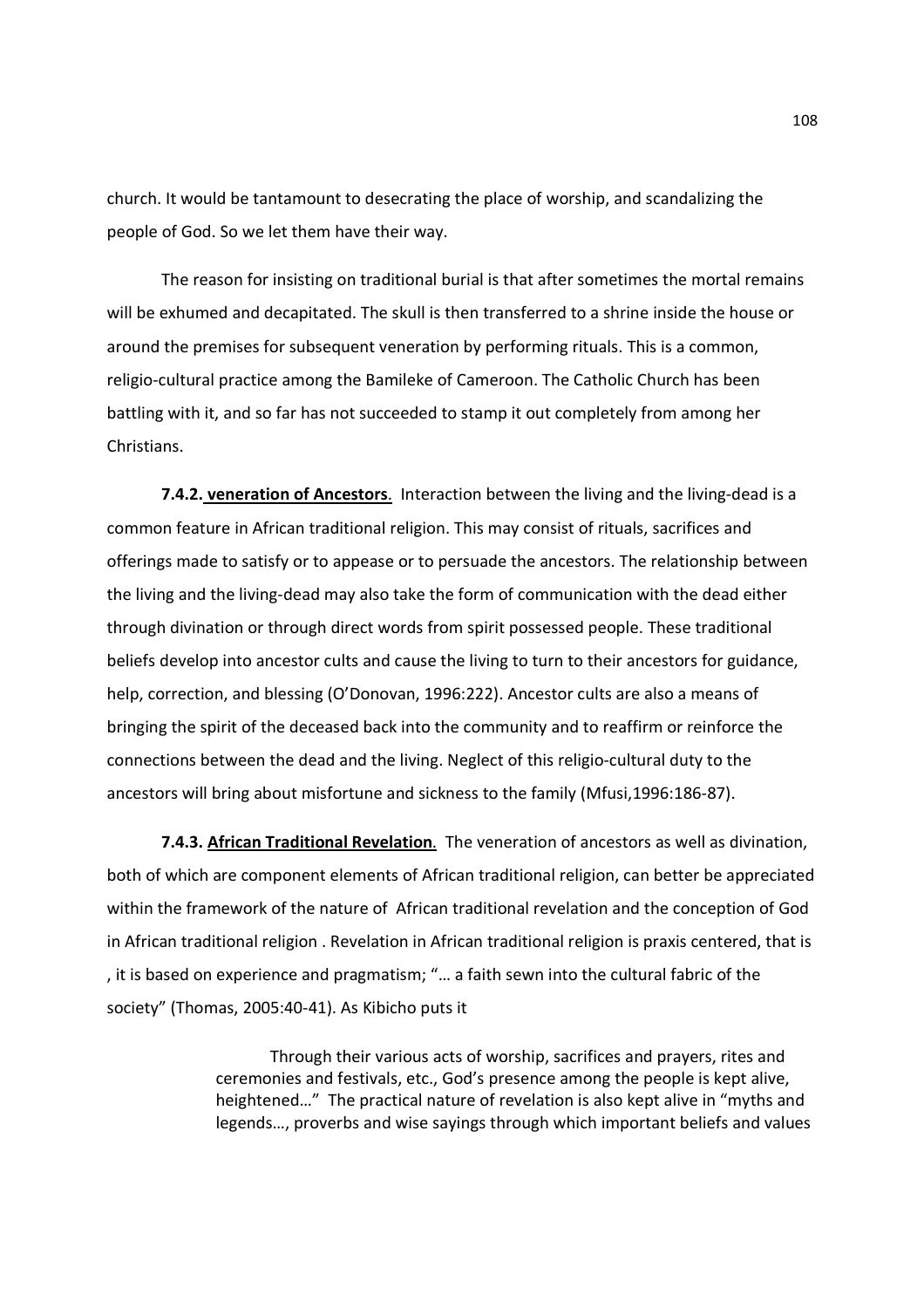are kept alive, strengthened and passed on" (Kibicho, quoted by Thomas, 2005:41).

 The African bases himself on experience which teaches him that fortune and misfortune are concrete realities of life. Geluwe maintains that African revelation is grounded in ideas that are also expressed by David Hume, an empiricist philosopher. His main argument is that knowledge is acquired through the senses and is contingent upon experience. Based on Hume's philosophy, therefore, Geluwe says that "The Content of Revelation in Traditional Religion appears to affect only what man has experienced or does experience. And based on this experience, Africans have come to define four distinct categories of spiritual entities or potencies" (Geluwe, quoted by Thomas, 2005:36).

The first involves the African conception of deity. "He is kind and benevolent to man the source of all the good things that man experiences, such as water, food, good health, wealth, old age and fame. He is . . . the final explanation of all phenomena" (Geluwe, quoted by Thomas,2005:36). Next to this ontological model of revelation is the role of divinities or spiritual beings , or deified ancestors who assist the Supreme Being in his various duties. They provide a channel by which communication is made possible between the visible and invisible realms, the natural and the supernatural. These spiritual forces can either be good or bad, and can speak truth or promote falsehoods ( Thomas,2005:36-37). Naturally, the good spirits are a source of blessings for human beings, while the evil ones cause havoc, diseases, or even death (Geluwe, quoted by Thomas, p.37). The third religious hierarchy or spiritual force operating in African traditional revelation is the ancestors. And lastly, God's will and purpose for mankind is revealed through nature: the beauty of creation, the awe, the grandeur and immensity of the physical world reflect something of God's attribute. Kibicho corroborates this point in these words:

> The whole of nature or creation, by its very existence, beauty, its mystery; by its orderliness and dependability, and by the life it continually brings forth and sustains … by all these and other related features of it the whole of creation has always and constantly pointed the African peoples to the Creator and to his wonderful nature (Kibicho, quoted by Thomas, p. 39)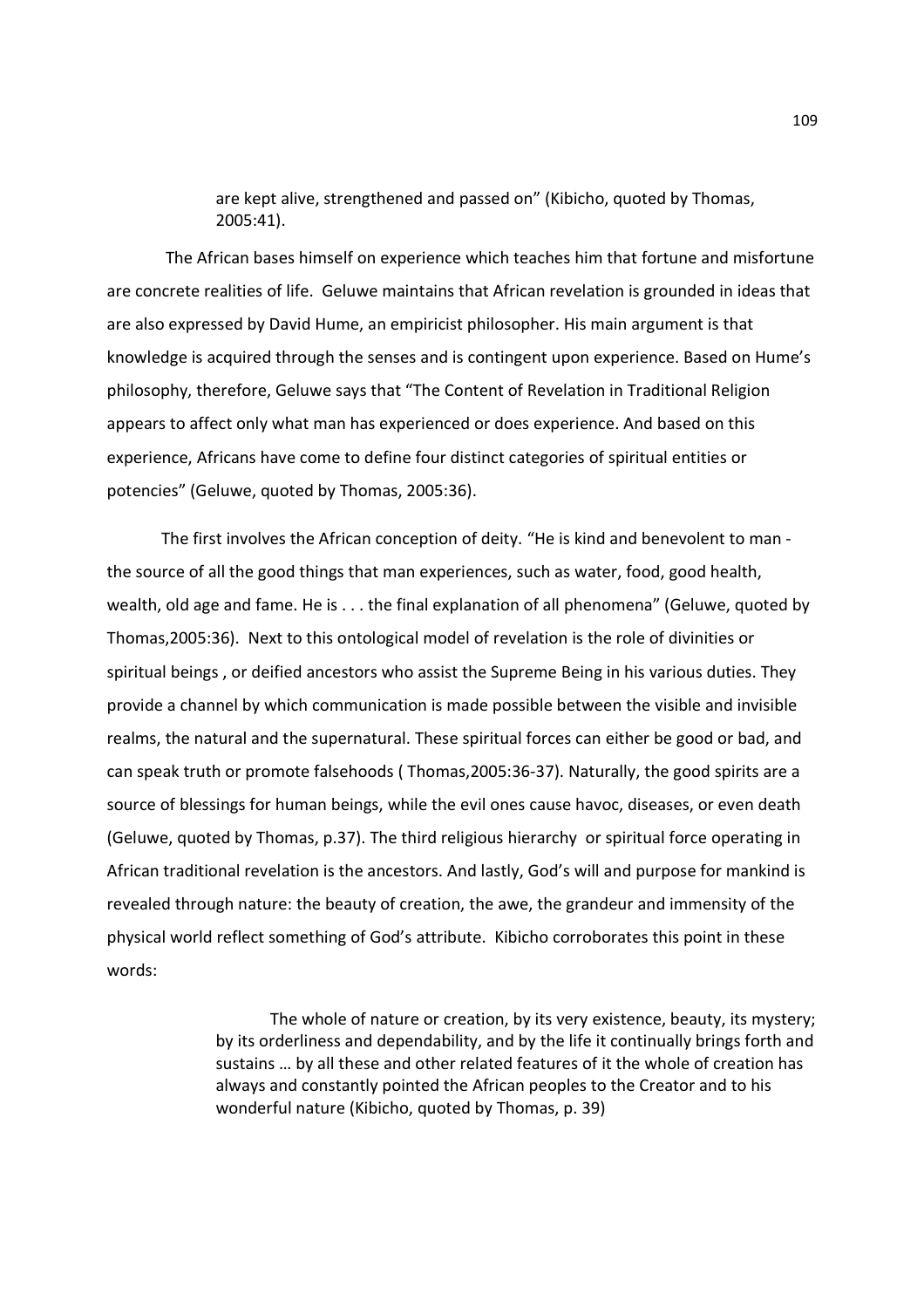The role of ancestor deserves a special attention to which I shall now turn.

**7.4.4**. **Role of the Ancestors in African Traditional Revelation**. Belief in spirits and the spirit world is very fundamental to African thinking. To them, "every physical event has a metaphysical coordinate" (Steyne, "The African Zionist Movement', in *Dynamic Religious Movements,* Hesselgrave,1978:24). This means that nothing happens for nothing , for there must be a reason or cause somewhere beyond the physical world. Due to this phenomenon, some observers have concluded that "the African Christian holds his Christian faith in one hand and in his other hand the mysterious world of his traditional culture" (Reyburn, quoted by Steyne, 1978:24). In his understanding of reality, the African recognizes 'life force', ancestors and spirits. They all play a basic role in African socio-cultural structures and pervade the life of the individual (Steyne,1978:24). For example, physical life is closely related to the realm of the departed dead. Life is not limited to the time span of earthly life, nor is it terminated by biological death . Rather, the meaning of life includes ancestor-hood as well as the union, interaction and dependence that exists between the living and the dead (Steyne, p. 24-25).

The role or ancestors is manifested in the form of reward and punishment: they reward the living for their good deeds, and punish them for the bad ones. When there is a problem, the diviner finds out in what way the ancestors have been offended, and proposes a solution. In connection to this Malidona Patrice Some says:

> In Africa people's welfare and rights are safeguarded by the ancestors. It is the ancestors who ultimately punish wrongdoing, by sending trouble or illness, even death, to the transgressor. When trouble comes, the diviners inquire as to the reason and are able to determine which of the ancestral laws has been broken. In this way abuses are corrected and people are given an opportunity to make amends and turn their lives around (Some, quoted by Thomas, 2005: 37).

Acting as emissaries of the Supreme Being, the ancestors bestow blessings and gifts , both spiritual and material to the living. Those who live a life pleasing to the ancestors will be blessed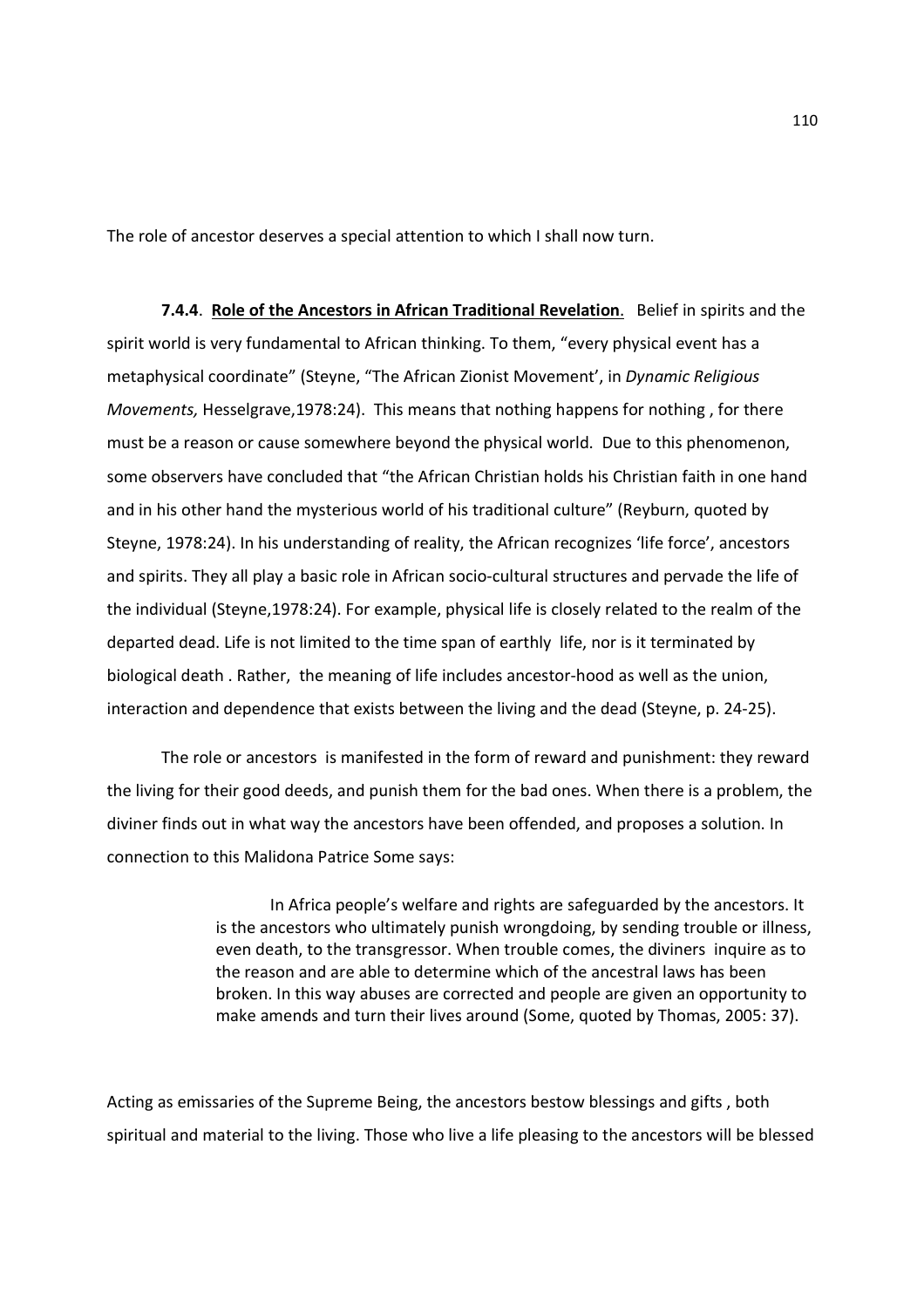in this life and in the hereafter, whereas those who did not live in consonance to traditional societal norms will live in misery and die a bad death. (Awolalu, quoted by Thomas,2005: 132). According to African culture and the philosophy of religion, human beings are expected to live in harmony with all things in existence, that is, to have a good relationship not only with humans but with all of nature as well. This ontological harmony provides for cosmic balance among all that exists, and it is considered a sin to destabilize or to upset its equilibrium (Thomas, p.132). Traditional Africans are conscious of the consequences of such a disharmony. Awolalu sheds more light on this point in the following words:

 Africans are persuaded that those who offend sacred tradition will first receive punishment in this life. The divinities and ancestors are usually responsible for carrying out the punishment for such offenses. If and when violators are made aware of their violation, they must immediately make amends, which usually requires offering a sacrifice. Without appeasing the offended divinity or ancestor, one is expected to die a bad death at the hands of the offended spirit. Those who die bad deaths are not permitted to become ancestors and are not given a proper burial. ( Awolalu, quoted by Thomas, 2005:132-133)

From this perspective, one can thus understand why there was a fight between the traditionalists and the children over the corpse of their father in the above cited case study. The children were afraid of what may befall them if they did not respect the tradition of their father.

In African traditional understanding ,not every person or just anybody qualifies to be an ancestor. Rather, an ancestor is someone who lived an exemplary and good live, a model or icon of traditional moral values. It is believed such a person is now living a life of bliss with the Supreme Being, and from that vantage position, he can mediate between God and the living; he can intercede for them and mediate their cause . In this regard Thomas says

The concept of death in most traditional African societies is viewed as a gateway by which one enters the afterlife. It is within this realm that those who lived uprightly become deified. Becoming an ancestor is equivalent to receiving the crown, which is spoken of in certain African American Negro spirituals. Entering ancestor hood ensures that one's family now has an advocate in the spirit world who can intercede for them and mediate their causes. The divinities and ancestors…are fully engaged in the affairs of humanity.(Thomas, p. 132)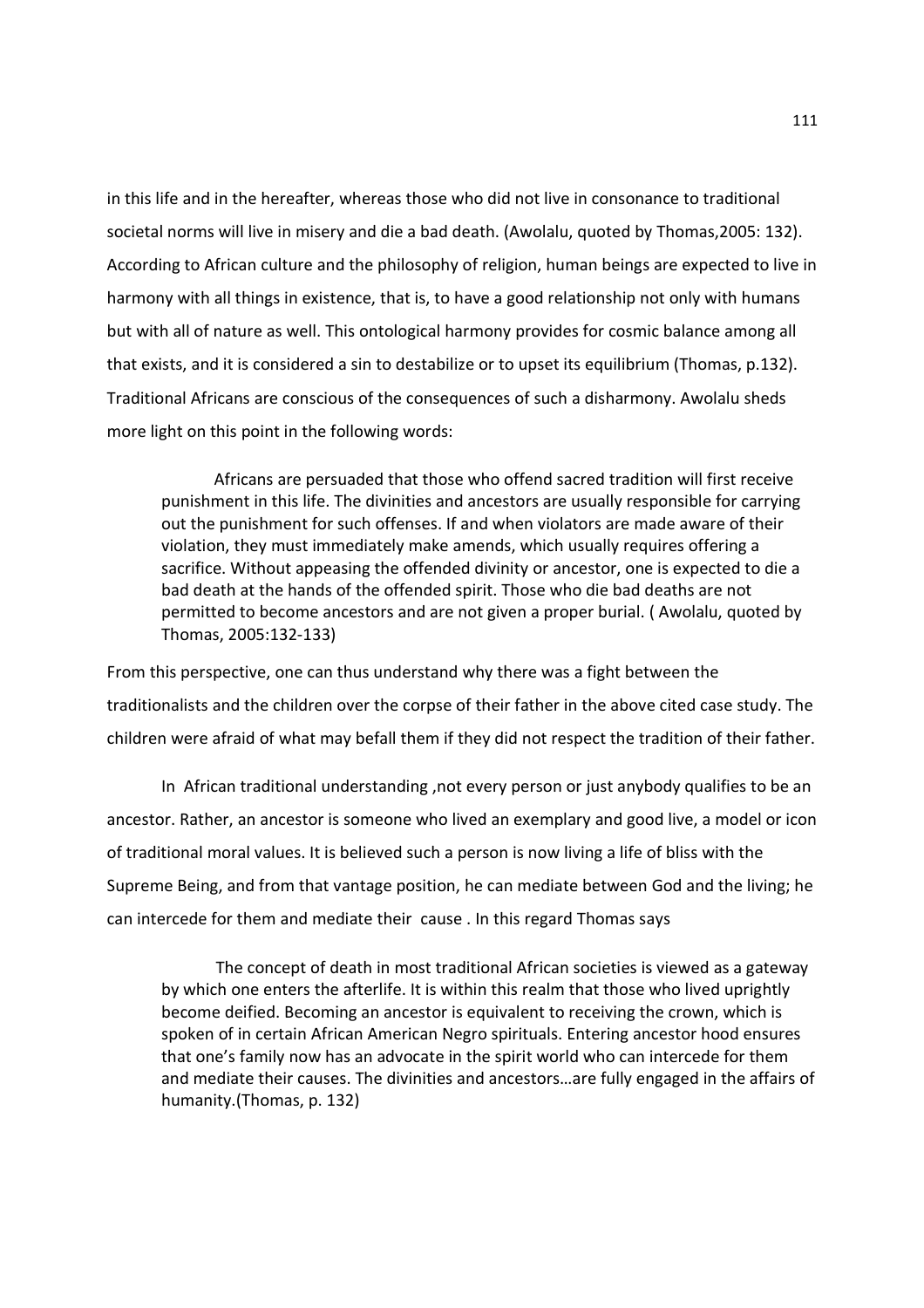Hence, ancestors are honored, remembered, and venerated, not worshipped as some people have wrongly concluded. For example, O'Donovan claims that it is "a form of idolatry" (O'Donovan,1996: 223). This explains why "African Christian bishops have charged those who accuse Africans of worshipping ancestors as misinformed" (Thomas, 2005: 37). Then he quotes Isizoh who prefers to talk about 'presence of ancestors,' and 'service of ancestors.' In African culture, family bond does not end with death, hence ancestors are still part of the family they have left behind. The living maintain the bond by remembering and honoring the ancestors (Thomas, 2005:37) .This practice is similar to the Christian practice of venerating/commemorating the saints, which is common especially in the Catholic Church. Prayers cannot be offered to, or libations can't be poured on behalf of, a "bad ancestor".

*Ecclesia in Africa* (The Church in Africa)<sup>57</sup> recognizes this fundamental role of family in African culture and tradition which explains why they venerate their ancestors, and which may prepare and nurture belief in the communion of saints. This document declares:

Open to this sense of the family, of love and respect for life, the African loves children, who are joyfully welcomed as gifts of God. "*The sons and daughters of Africa love life.* It is precisely this love for life that leads them to give such great importance to the veneration of their ancestors. They belief intuitively that the dead continue to live and remain in communion with them. Is this not in some way *a preparation for belief in the Communion of the Saints? (Ecclesia in Africa,* No. 43, 1995)

Herein lies a synthesis between faith and culture, and some of the positive values of African culture and tradition : the role of the family, their love for life, and their sense of solidarity. Other positive values include their sense of the sacred, their religiosity, belief in the existence of God the Creator and in a spiritual World. They are also conscious of the reality of sin, and of the need for purification, reconciliation and expiation (*Ecclesia in Africa,* 1995, No. 43 ). All this is exemplified in their efforts to live in peace , unity and harmony with their living-dead and with God; their efforts to avoid offending them, and whenever there is a transgression they reconcile with the ancestors and with God through expiatory rites. This predisposes them for the

 57 . *Ecclesia in Africa* is the Post Synodal Exhortation of John Paul II to all the Bishops, Priests, Deacons, Men and Women Religious, and the Laity of the Catholic Church in Africa, following the first ever African Synod of Bishops held in Rome in 1994.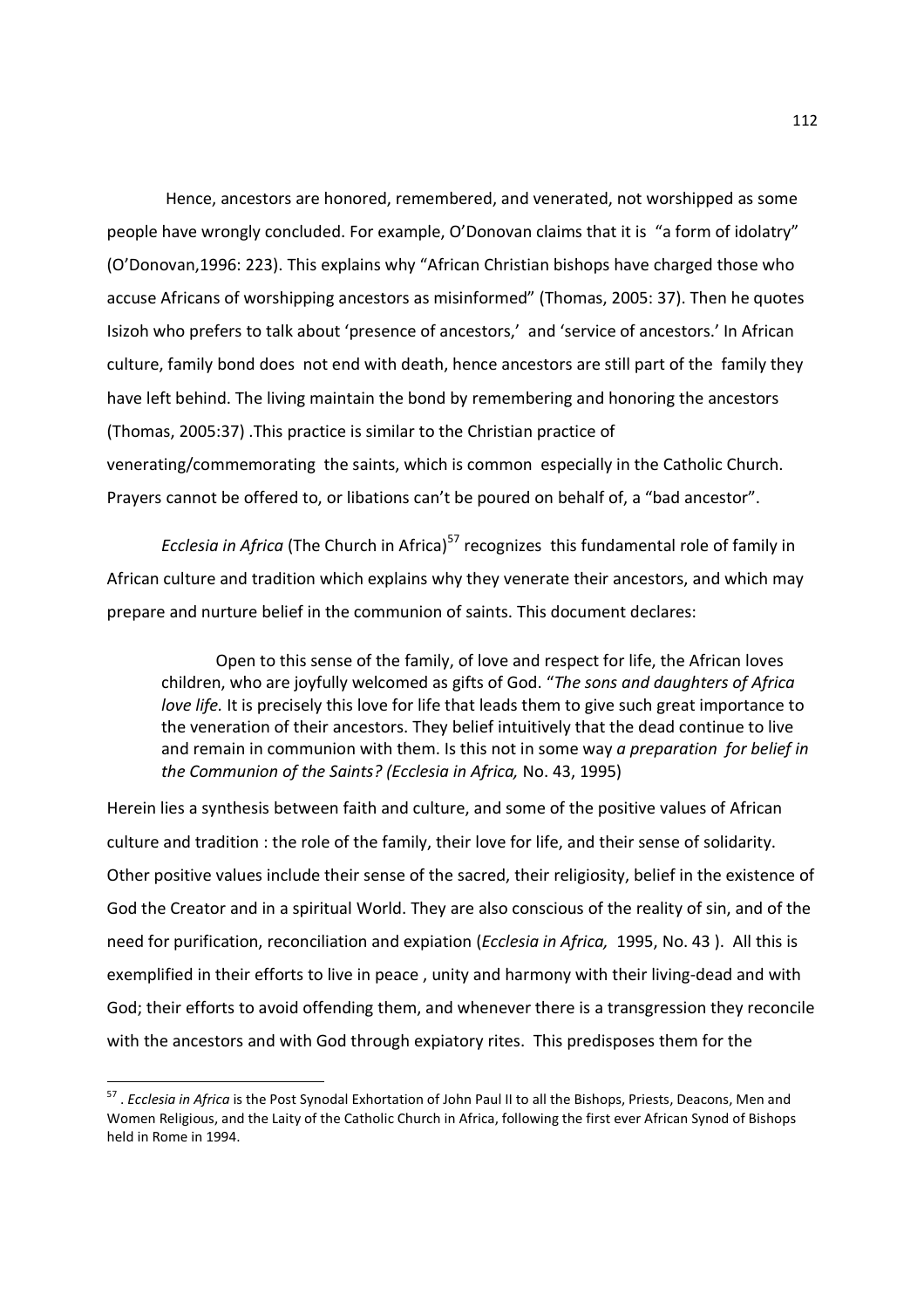reception of the gospel and the acceptance of the authority of Scriptures over their lives. This is where traditional religion brings the African Christian closer to God and provides an area as well as an entry point of inculturating the faith so that it can be incarnated in the African culture and truly become part of it and at the same time integrate the culture into the Christian faith.

God can also reveal his purpose and will through other human beings and through natural phenomena : "Whether God speaks in a still, small voice or through lightening or rain, African people wait quietly to ascertain the meaning and purpose of God that needs their attention" (Thomas,2005:39). Africans also believe that God and the ancestors speak to human beings through happenings and dreams. Geluwe asserts that "An unusual or unexpected event may easily be considered a kind of revelation from the spirits" For example, in the Ashanti (Ghana) and Yoruba (Nigeria) traditions, to stumble over one's feet and hit one's big toe is a divine sign, and to have a dream with certain animals present is also a revelatory sign (Geluwe, quoted by Thomas, 2005:39) . Some events are considered extraordinary acts of God viewed as modes of revelation from God. They may be mediated through natural disaster or sickness, etc. (Thomas, 2005:40). Although these may be based on subjective imaginations and hallucinations and may not, therefore, be authentic and reliable, it however indicates the idea that traditional African religion is conscious of divine presence and operations in the lives of the people; of God's immanence and transcendence.

Another mode of revelation is what may be described as a human quality " a sort of higher wisdom or deep intuition of otherwise hidden but most important features of reality; it is like a sixth sense." The Kikuyu people of Kenya describe this medium or revelation as "*meciria (*reason and more) (Kibicho, quoted by Thomas, p.40).

In the final analysis ,divination may be considered an esoteric source of revelation in African traditional religion. From what I said above it is clear that divination is a reality in the lives of many people, and plays a major role in their search for meaning, and for answers to the problems of life. From my research findings, I realized that though Christianity appeals to Africans, it does not address their existential yearnings, their deeper needs and aspirations for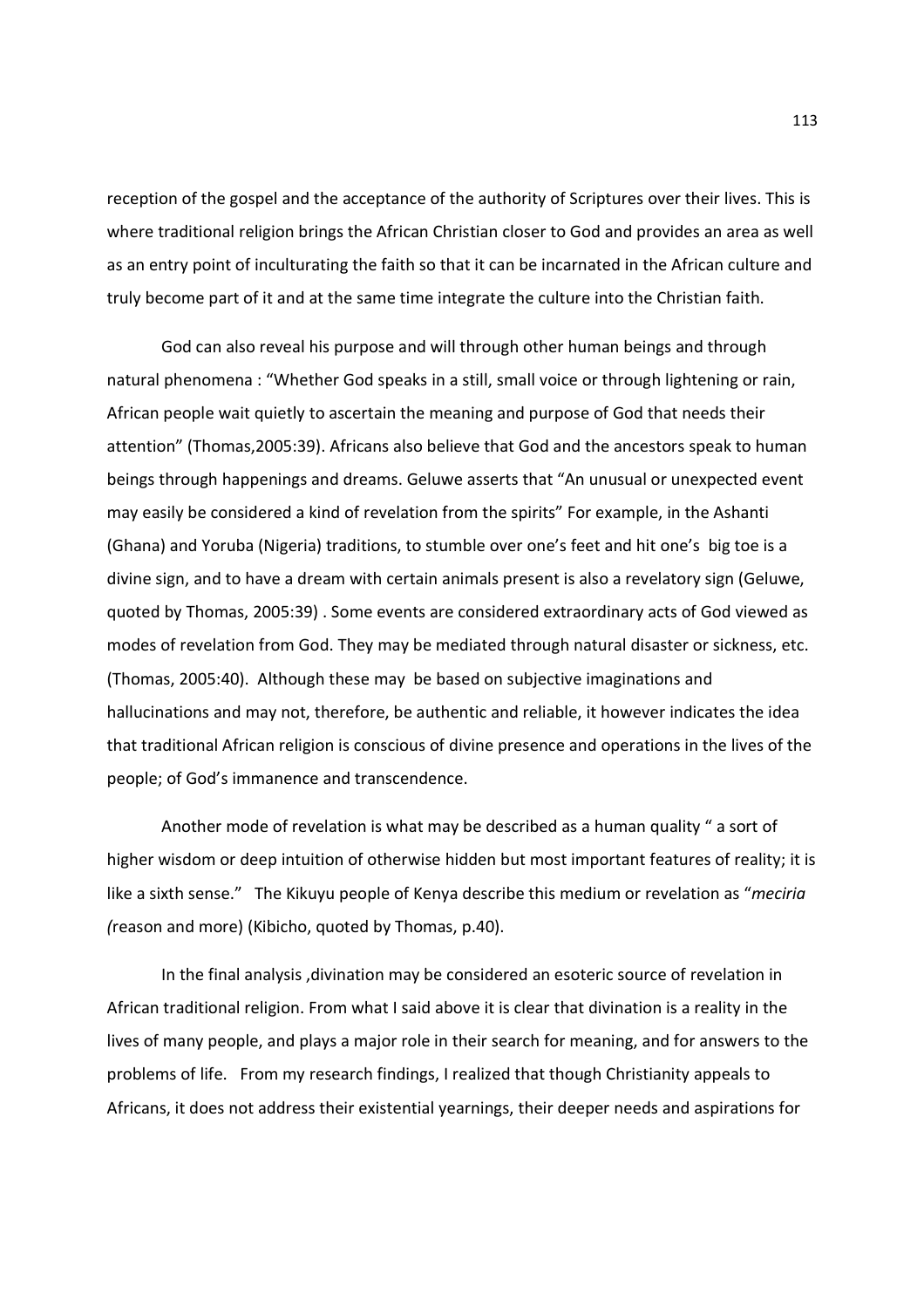which traditional religion provides the answer here and now. This can be understood from the perspective of the concept of salvation in African traditional religion. Thus Mbiti argues that:

Salvation in African religion has to do with physical and immediate dangers that threaten individual or community survival, good health and general prosperity or safety. Salvation is not just an abstraction, nor is salvation in African religion something to be realized at the end of time. It has been experienced in the past, and it is being experienced in the present (Mbiti, quoted by Thomas, pp. 133-34).

 There is a discontinuity between Christianity and African Traditional Religion in the sense that while the former "bases its faith on a historical founder" – Jesus Christ, the latter does not have " a sacred history", and this posits a Christological difficulty (Parratt, quoted by Kuhn, 2008:220). In this case, how can Christological titles such as "Messiah-Christ, Son of Man, Son of David etc" be interpreted? In this regard, Kuhn remarks that the title "Kyrios" which means "Lord" would find an equivalence in the African context since it might be associated with the functions of a chief which are known by the local people. However, considering the fact that there are many different ethnic groups in Africa, the chief's function might have many variations, and in some cases the chief may not even play a role. As a solution to this dilemma, Kuhn suggests that "we have to go back to a theology of ancestor-hood as the best way of connecting the lordliness of Jesus with a position of supremacy in TAR" (Kuhn, 2008:220). In this regard, Jesus can be considered the Proto-Ancestor, the Great Healer, Liberator. In the Lamnso Bible which I referred to above, "Messiah" is translated as *Mfeer* which etimologically means remove or liberate, and the real meaning is "Saviour".

**7.5. SYNCRETISM OR AN INDIGENOUS CHRISTIANITY?** Tippett defines syncretism as "the union of two opposite forces, beliefs, systems or tenets so that the united form is a new thing, neither one nor the other" (Tippett, "Christopaganism or Indigenous Christianity" in *Christopaganism or Indigenous Christianity?,* Yamamori and Taber, eds., 1975:17). From the case studies I presented above, what can be said about African Christians who are Christians on Sunday and practitioners of traditional religion on Monday : who stand one foot in Christianity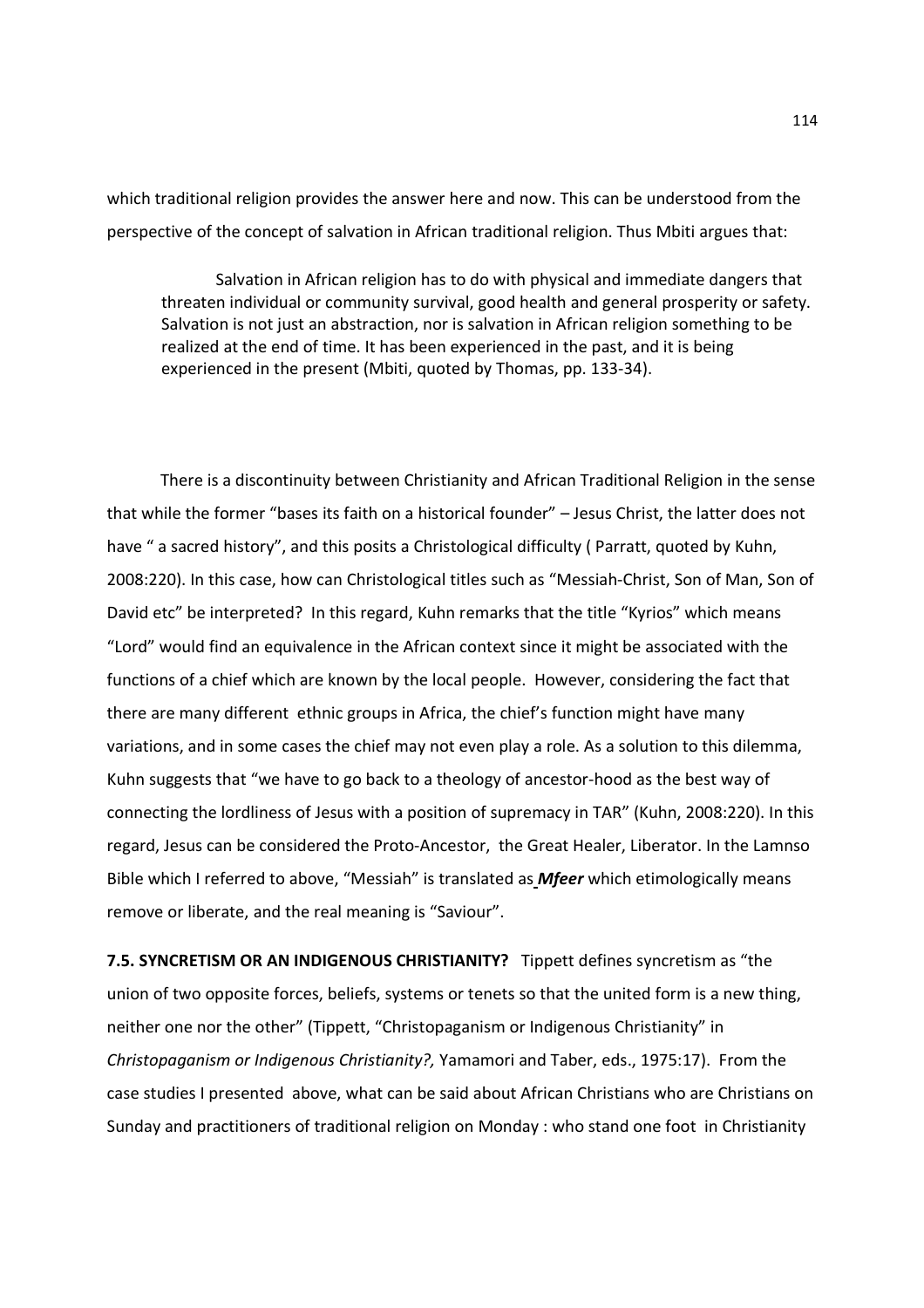and the other in traditional religion? Is it a form of syncretism or what might be called indigenous Christianity? Or to use the appellation of Alan R. Tippett, "Christopaganism or Indigenous Christianity?" (Tippett in *Christopaganism or Indigenous Christianity?*, Yamamori and Taber, eds., 1975:13) This raises a whole nest of problems and some missiological concerns: how can the word of God be transmitted into a new culture in such a way that an indigenous Christianity is formed without syncretism? How can Christianity ,brought by Western missionaries ,be planted in an African cultural context and yet be relevantly part of that culture? How can pure faith be preserved and at the same time given in an indigenous garment?

 Tippett has sounded a warning signal of the danger of planting foreign western Christianity on mission territory. He observes that when Scriptures or part of it is translated into a language whose vocabulary has been formed solely for a pagan worldview and belief, two problems are confronted: that of translation and that of reception. Yet for the saving experience to be transmitted, the Bible must be incarnated in the linguistic flesh of the receptor people (Tippett, 1975:14). The fundamental problem would be how to communicate the pure core of the gospel or the "supracultural core of the gospel" without it being contaminated by non-Christian forms? (Tippett, p.14). We should not forget however that Ulfilas received little support for his translation project because it was thought that the pure gospel could not be translated into the impure language of the Goths (Tippett, p.14) . What then is the pure faith, and who determines it?

 For Roman Catholics, the ultimate authority which determines the pure faith is the Church on the basis of tradition and Sacred Scripture interpreted by the hierarchy and articulated by the Pope. For Protestants, it is the Bible alone ( *Sola Scriptura*). For some Christians today (both Roman Catholics and Protestants) who want to free Christianity from all "western cultural accretions," the ultimate authority is neither the Pope nor the Bible but the direct experience of Christ ( McGravran, "The Biblical Base from which Adjustments are made", in *Christopaganism or Indigenous Christianity?,* Yamamori et al. eds., 1975:36-37).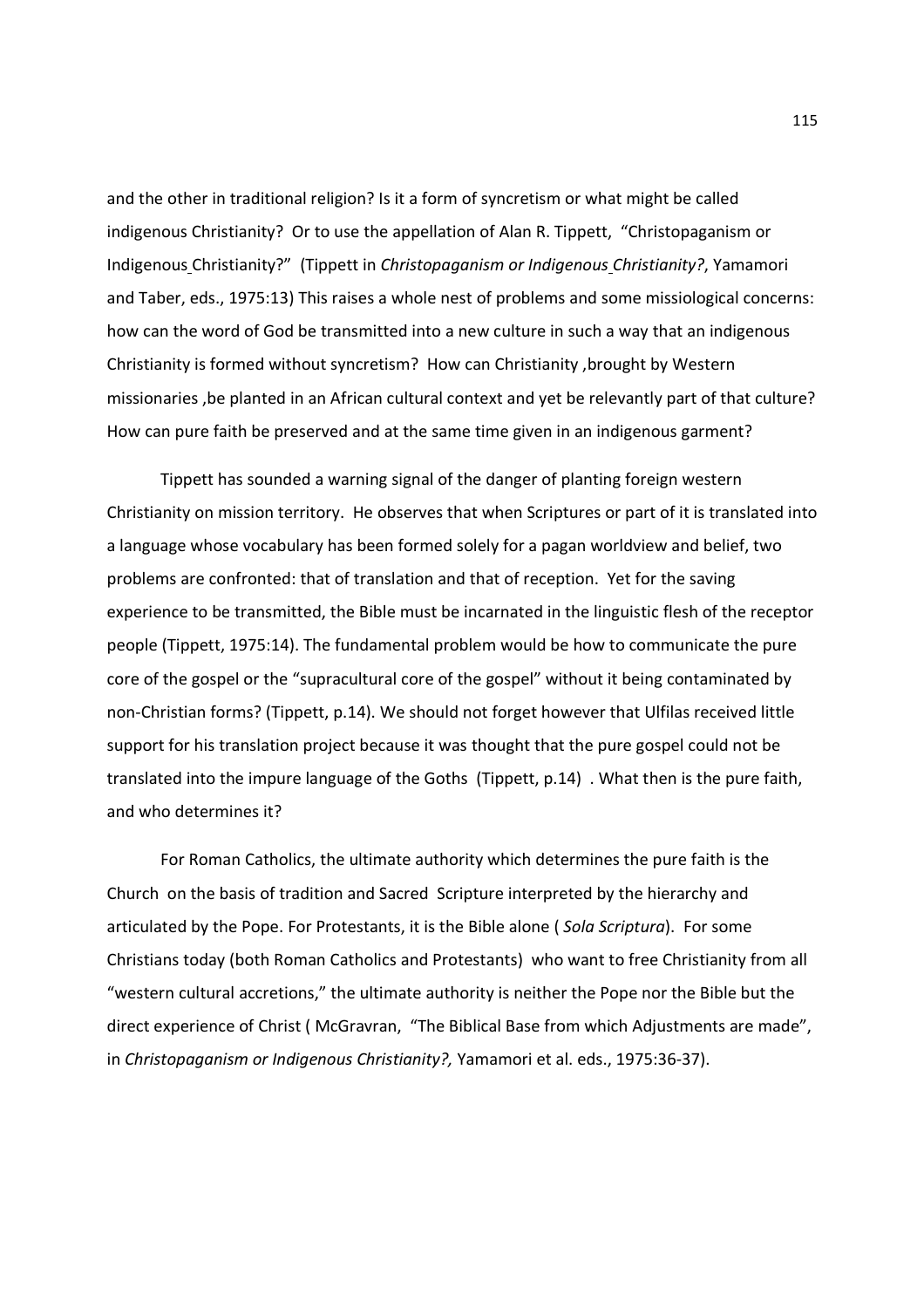In my own humble understanding, Christianity (or the Christian religion) is a message not a culture, not a tradition, nor an ideology or philosophy. It is a message about God's love for humanity and how mankind should respond to that love; it is about God's plan to save mankind through the death and resurrection of his Son Jesus Christ; about how humankind can live in love, peace, and harmony with his or her neighbor and environment. I even dare say that Christianity is a Person : God himself who enters into dialogue and communicates with humankind in order to save him or her. This underscores the meaning of the incarnation – God offering himself in love as a gift to humankind, and at the same time offering salvation through the death and resurrection of his son Jesus Christ. Briefly put, the core of the Christian religion is belief in the Triune God, in the Bible as the only inspired Word of God, and in the doctrines as defined by the great creeds (cf. Mcgravran, 1975:41). To me, this epitomizes the "supracultural core of the gospel". It is recorded in the Bible but communicated in various different languages so that people can hear God speaking to them in their own language.

 It is worth to note that Christianity is not and cannot be tied down to one particular culture. Instead, it transcends all cultures borrowing the good and positive elements of culture in order to make itself intelligible, and at the same time it transforms cultures from within and make them instruments of its spread/propagation. Pobee, quoted by Thomas Oduro et als. (2008: 19), points out since Christianity was born in the Jewish culture, it took the form of that culture, but later on it adopted the Greek worldview. And many years later it came to Africa dressed in European culture. The history of Scripture translation, however, reminds us that the gospel, which is above culture, has to be presented in a meaningful cultural form (Tippett,p.15).

Tippett has rightly pointed out that the churches of the  $19<sup>th</sup>$  and  $20<sup>th</sup>$  century mission territory, Africa included, manifest one of two situations. In the first place,

 …they may be thoroughly western in form , teaching and values and quite unrelated to the cultural ethos, so that people live a borrowed, foreign kind of existence, or a dichotomous one which compartmentalizes the religious and secular. Or second, we may have the tragic manifestation of syncretistic worship, Christopagan, more animistic than Christian, because the thinking is animistic and the ritual magical. (Tippett, p.15)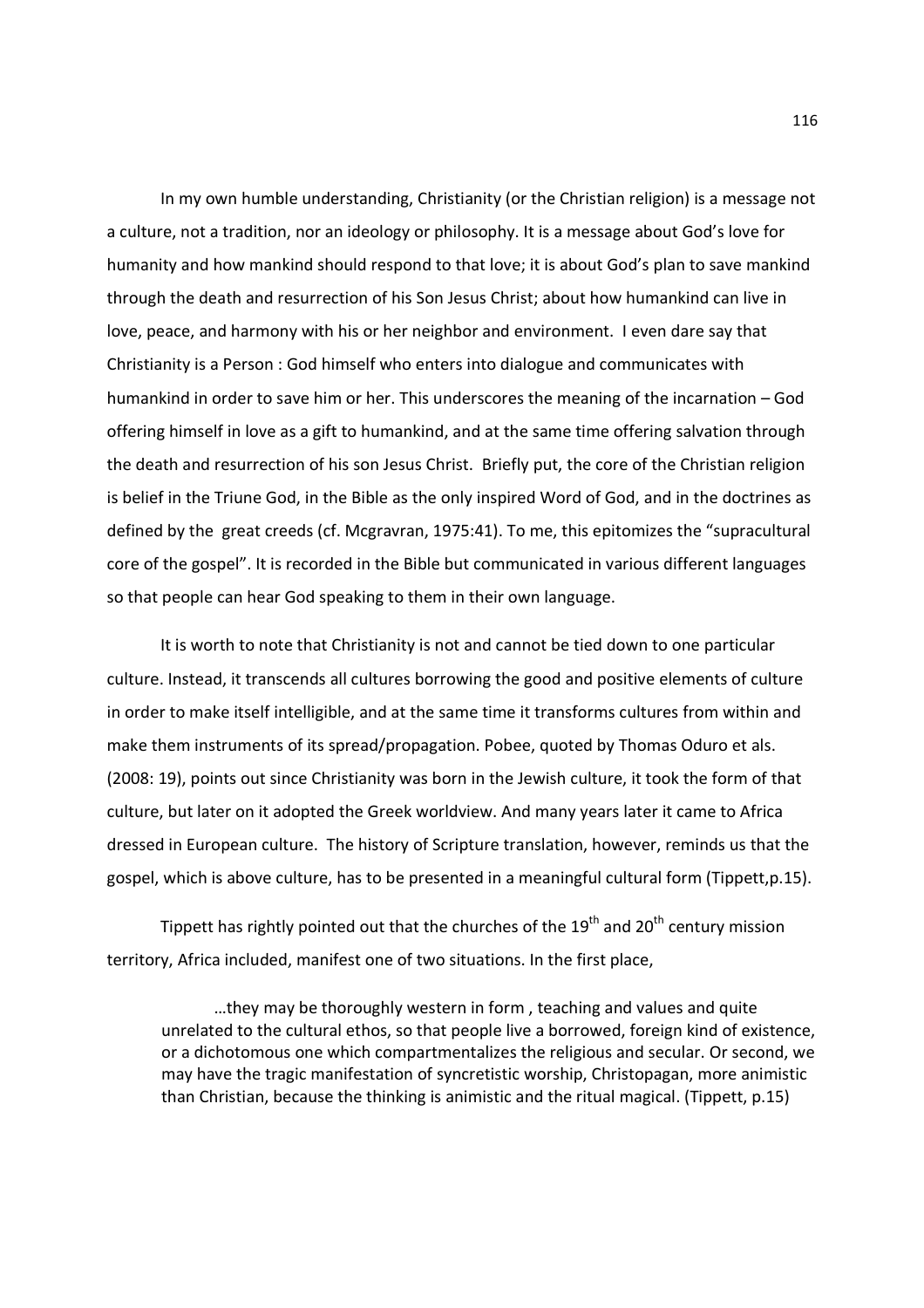Based on this situation, Thomas therefore argues that Christianity has been unable to provide Africans with the direction and solace they need in moments of crisis. Only traditional religion can speak to those deep, existential yearnings in the lives of Africans (Thomas,2005:7). On the same vein and in addition to this ,Mbiti maintains that in moments of crisis Christianity and Islam do not seem to remove the sense of frustration and up rootedness.

> It is not enough to learn and embrace a faith which is active once a week, either on Sunday or Friday, while the rest of the week is virtually empty. It is not enough to embrace a faith which is confined to a church building or mosque, which is locked up six days and opened only once or twice a week. Unless Christianity and Islam fully occupy the whole person as much as, if not more than, traditional religions do, most converts to these faiths, will continue to revert to their old beliefs and practices for perhaps six days a week, and certainly in times of emergency and crisis. (Mbiti, quoted by Thomas, 2005:8)

 However, I would like to differ with Mbiti on the reason why most African Christians backslide or revert to traditional religion. According to him it is because Christianity does not fully occupy the whole person as much as traditional religion. That is not the case, at least from my research findings. In most Christian churches, emphasis is placed on christian witnessing not only on Sundays but throughout the week, and in fact everywhere( office, market, along the street, when travelling, at home, in schools, etc) and throughout one's life. Services are conducted not only on Sundays but during the week (for instance, in the Catholic Church there are daily masses), and church buildings are available during the week for anyone who wants to communicate with God. Moreover, Christian crusades and prayer vigils are very common nowadays among Christian churches. All these are concrete ways of occupying Christians, so Mbiti cannot claim that the Christian faith does not occupy the whole person, and that the Christian faith is confined to a church building.

 In addition, African traditional religion does not occupy the whole person as such, nor does it organize services for people to gather together and pray to God or worship him. Prayers are offered on specific occasions , which may not even be so frequent, and during moments of crisis and problems, for example, during birth and naming rites, during initiation, marriage,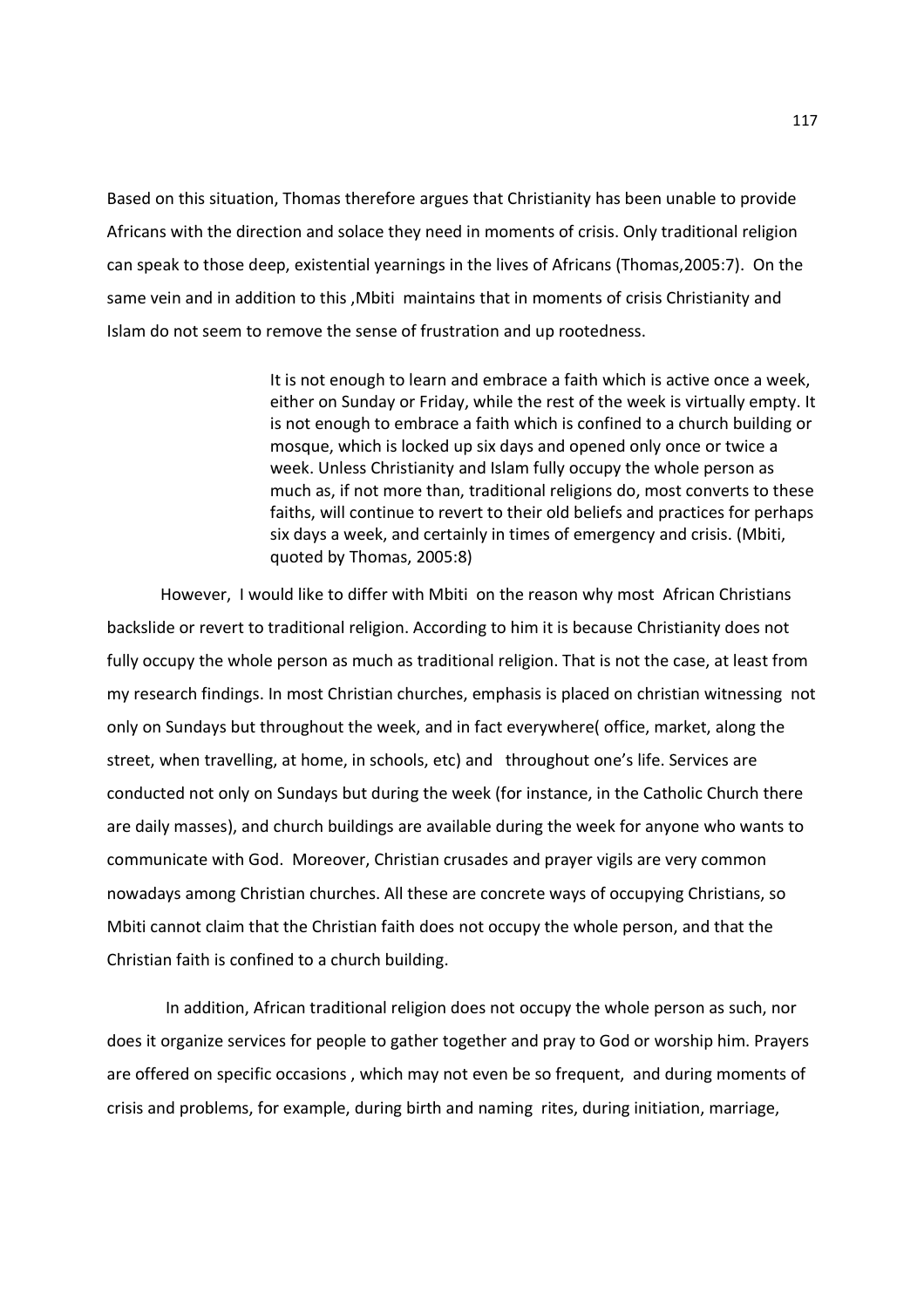death, coronation, sickness, drought, or other problems like childlessness and failure in business. And most of these involve only those who are concerned.

From my research findings, I learned that some African Christians consult traditional healers or diviners because they cannot afford the conventional western medicine and therapy : for example, paying consultation fee or an operation, buying drugs, cost of transportation to and from the hospital, etc. Moreover, in most of Africa, it is believed that all sickness has an origin that must first be traced before attempting to treat certain manifestations of an illness. The source of many illnesses can be ascertained only by consulting a diviner who in turn consults the unseen world. Healing takes place at two levels – the spiritual and the physical. It begins with the spiritual state in the spiritual world which is then translated into healing of the physical disease in the physical world. Healing in the spiritual world must precede healing in the physical world else no healing will be possible (Thomas, 2005:175). According to African pharmacology therefore, " illness is not simply a biological disorder but is primarily a manifestation of disharmony that one's Chi or Ori is experiencing in the spirit world"(Thomas, 2005:175).

African traditional religion is based upon the assumption that human beings are spiritual creatures who reside temporarily in a material body, and that harmony must exist between humankind and the cosmos. Thus, healing aims at restoring the necessary balance within the individual that is need to maintain good health. In connection to this, Isizoh says

> To effect healing it is necessary, first of all, to re-establish harmony between the major elements which constitute the human person. Such healing will not be efficacious if it does not at the same time restore relations with the environment and the supreme being, spirits, ancestors and other people (Isizoh, quoted by Thomas,2005:176).

 Furthermore, syncretism is due to lack of conviction on the part of some African christians. This stems from the fact that many converted into Christianity out of economic necessity. Their conversion was motivated by material, academic, and economic reasons , more than by faith. (Somé , quoted by Thomas, 2005:69). Africans were also prompted to accept Christianity because it enabled them to gain their freedom from slavery (Thomas,2005:69). This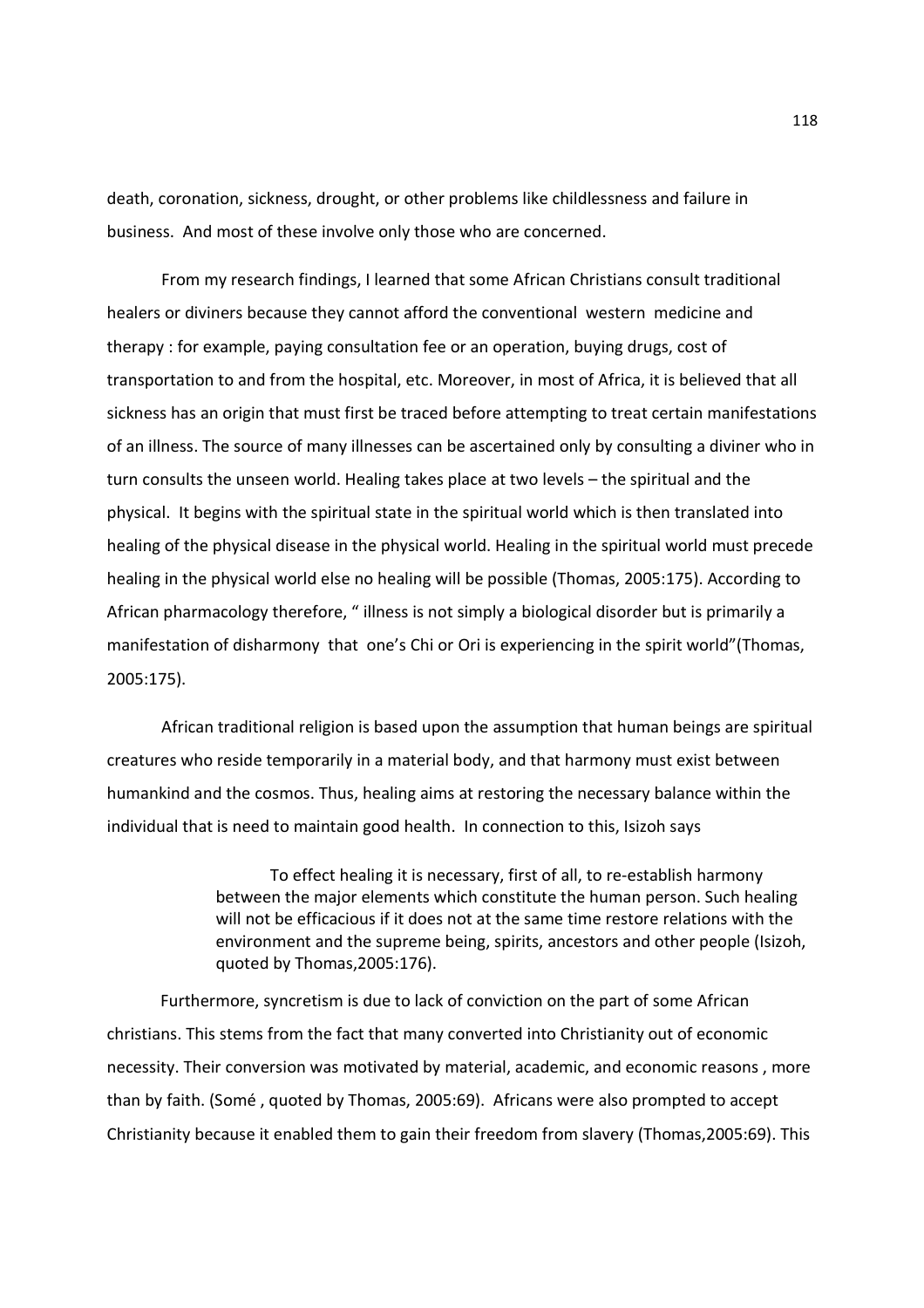was not a turning away from traditional religion as such, but rather an acceptance of some good elements of Christianity in order to mix them with the good elements of traditional religion(Kibicho, quoted by Thomas, 2005:69).

 Election is one of the biblical themes that permeate both the Old and the New Testaments. God's chosen people are to be his people exclusively; people who will not tolerate polytheism or syncretism (cf. Exodus 20:2-6). In Deuteronomy 4:14-19; 5:6-9; and 6:12-15, Moses tells the chosen people of God to go in and possess the land that God had promised to give them, but warns them not to traffic with the idols or fertility cults of Canaan. From this perspective, one can argue that since the Bible has been translated into the vernacular, and is being used by African Christians, then they must accept its authority, because by virtue of their baptism they are the new people of God, His elect and chosen people; people of the new covenant.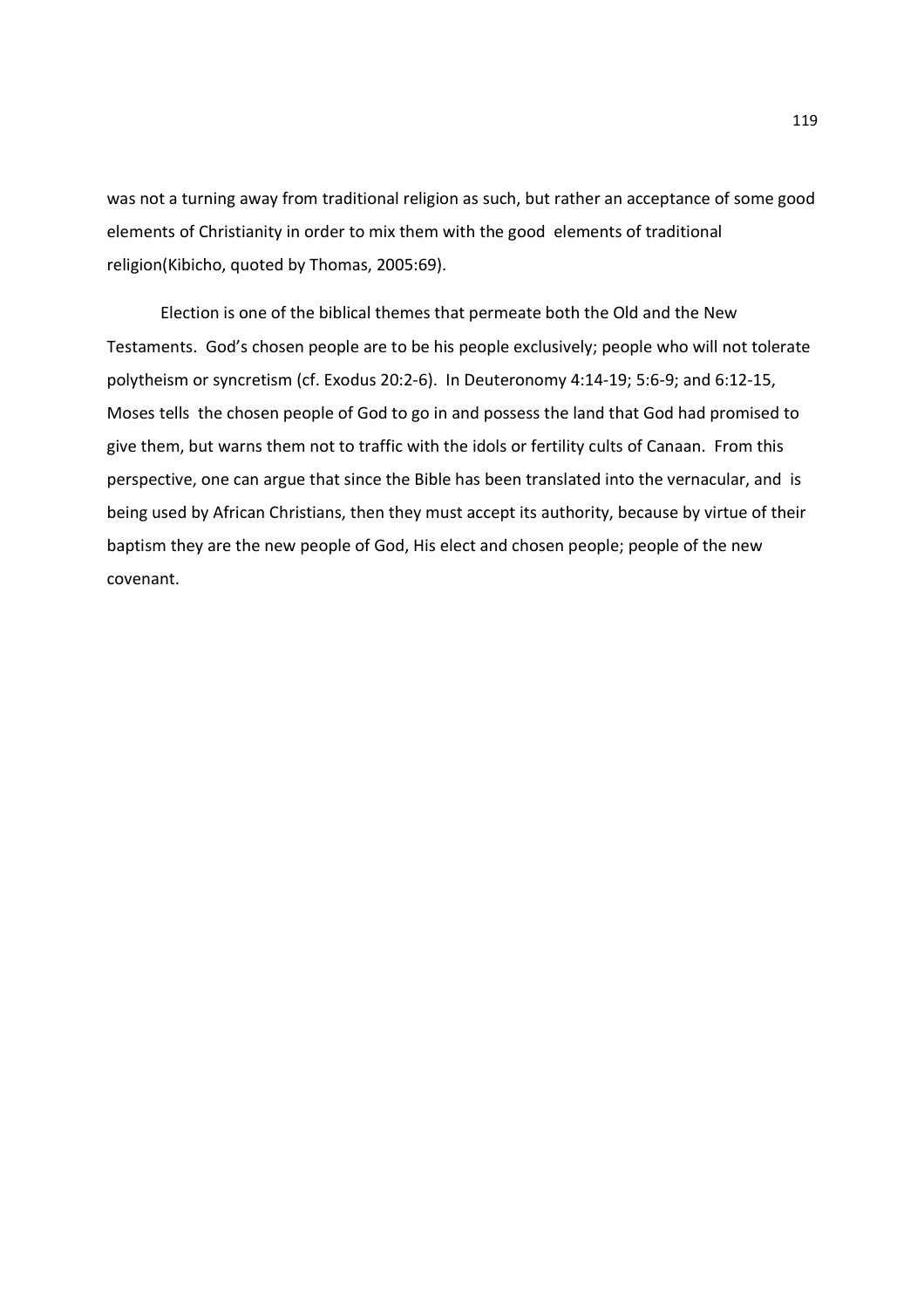# **CHAPTER 8 SHOULD THE BIBLE BE TRANSLATED OR NOT?**

## **8.1. REASONS FOR TRANSLATING.**

-

 After the above discussion, I would like to point out that despite the negative consequences of translating the Scriptures into the vernacular, the Bible remains a most precious heritage of the Christian Churches. And ipso facto, "they must be made 'available to all the Christian faithful' by means of 'appropriate and correct translations made into different languages' (DV 22)." (Beal, et al. eds., 2000:980) This would facilitate the active participation of the lay faithful in any liturgical service in which they take part, especially in the Lord's Supper, or the Breaking of Bread, or the Mass as it is variously called.

 Secondly, the Bible needs to be translated because it remains the undisputable source of authority in matters of faith, doctrine, spiritual nourishment and growth for all followers of Christ. <sup>58</sup> That explains why the Vatican II intended to make Sacred Scriptures " the soul of the Church's life and mission, its source, its origin, its inspiration." (*L'OSSERVATORE ROMANO* , 08/23/09 issue ). The Bible is a spiritual handbook that continuously accompanies the Christian wayfarer on his/her journey to 'the Promised Land.' It is a source of inspiration for the believer's life and thought. Scriptures in the vernacular give room for the common person to know God better, to read His Word, meditate on it and put it into practice. John Paul II ,while presenting the document of the Pontifical Biblical Commission on the interpretation of the Bible, said:

> "It is cause for joy when one sees the Bible in the hands of poor and humble people, who can provide a more penetrating light – spiritually and existentially – into its interpretation and realization, than that which comes from a science that is very certain about itself." (*L'OSSERVATORE ROMANO*, 08/23/09 issue)

<sup>&</sup>lt;sup>58</sup>. Protestants would not quarrel with this statement, hence they are at home with it. But for Catholics, it is somehow faulty because it is incomplete without the mention of Tradition and the *Magisterium* which is the teaching authority of the Catholic Church.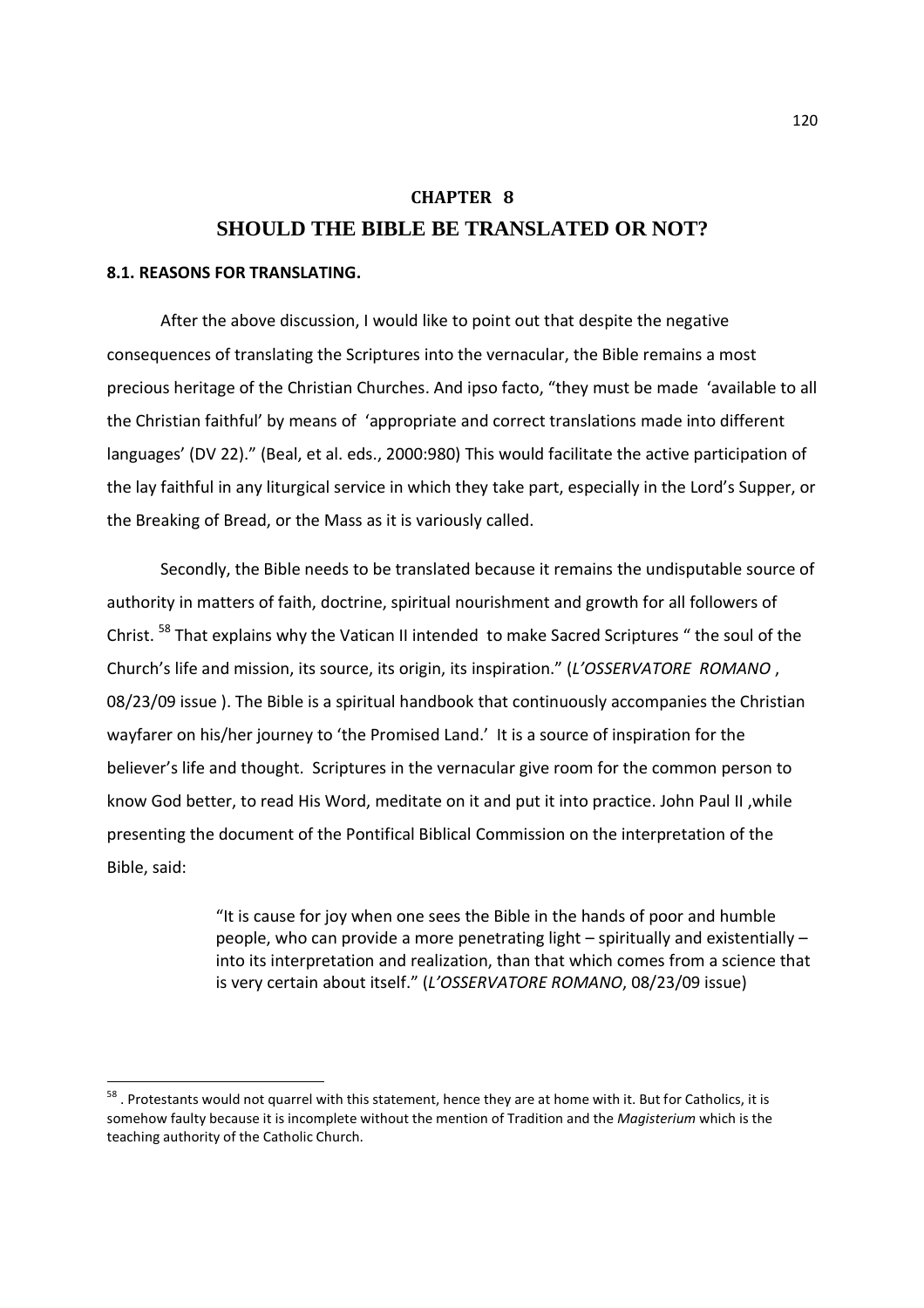Thirdly, the translation of the Bible is very vital for ecumenical movement, for it provides "propitious ground for dialogue, in which the Word of God and ecumenism are seen together." (*L'OSSERVATORE ROMANO* 08/23/09 issue) . Many ecumenical Bibles now exist , jointly produced by translators from different Christian Churches, and are used by Christians in their various and different denominations. In using the same translated Scripture, Protestants, Pentecostals, and Catholics together profess one Lord, one Faith, one Baptism, and one Family of God's children, believers united in Christ. This is an eloquent expression of the much needed Christian unity.

 Fourthly,the dogmatic constitution on the Sacred Liturgy, in Latin *Sacrosanctum Concilium* (SC 26,34) of the Second Vatican Council lay emphasis on the public nature of liturgical celebrations and the need for understanding and for simplicity. Sanneh testifies that this laid the foundations for innovations in language use, thus vernacular was adopted as the convenient means to allow the faithful play their role in Mass (Sanneh, 2009:277). Formerly, that is prior to Vatican Council II, mass was said in Latin. However, this council marked the dawn of a new era which recognized the importance of the mother tongue in the life of the Church. Thus mother tongue from hence forward could be used in the administration of sacraments, celebration of mass, liturgical readings, prayers and chants (SC 36.2)

 Furthermore, Wendland has observed that for a message to be considered as genuine and relevant to a person, it must be conveyed in his mother –tongue, not a foreign language. The publication of the Bible in the vernacular is and has always been one of the important factors influencing the growth of the church in Africa. People do not only demand the New Testament, but the Old Testament as well, because it speaks to them in a special way due to the many social and cultural similarities between the Jewish and the traditional African way of life ( Wendland, "The Challenge of Bible Translation in Africa Today" in WLQ: Volume 80, No. 4).

 Under the history of Bible translation, we saw that the Bible was translated from Hebrew and Greek to Latin, and subsequently to many other languages so that the reading of Scripture might be possible also for people of other languages. In addition to this, Martin Chemnitz has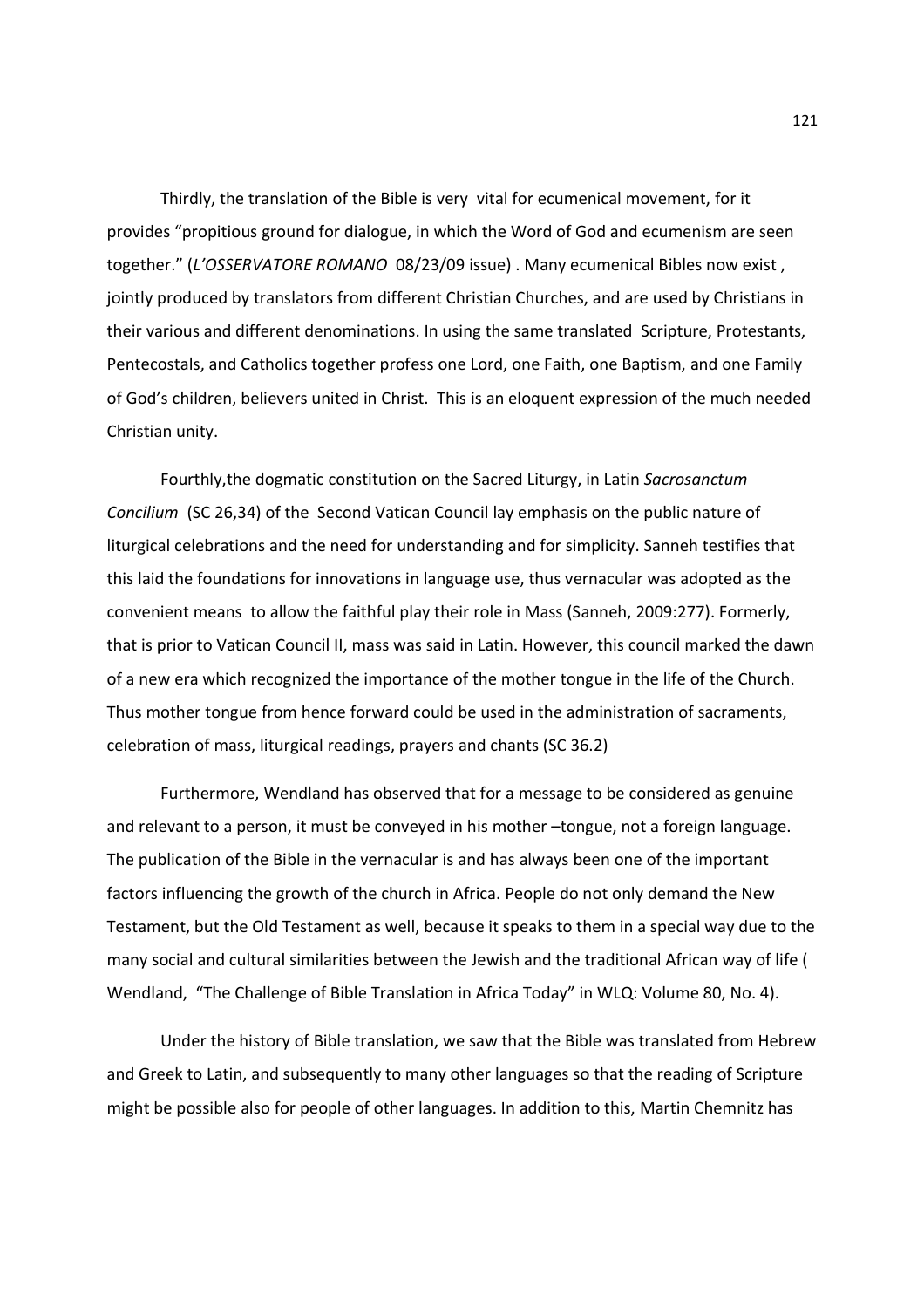pointed out that while on the cross, Jesus used the words of the Bible in the Syriac dialect, and that the apostles made great use of the Greek translation of the Old Testament. Thus, he concludes that Christ himself and the apostles approved "the custom of translating the sacred books into other native and popular languages "(Chemnitz,1971:197-98). Furthermore, he argues that

"God did not so set apart only one certain language for the Holy Scripture that it is a sin to translate it into other native and popular languages, so that whatever of the heavenly doctrine God wanted written down in either Hebrew or Greek could be read and understood by all. For God wants all men to be saved and to come to the knowledge of the truth." (Chemnitz, 1971:198).

 In addition, the vernacular Bible is the preserve or the deposit of the Christian faith. Andrew Walls argues that "Christian faith rests on a divine act of translation- the Word became flesh and dwelt among us- (Jn1:14)" (Walls, quoted by Mojola, 2012:5). This means that just as the Word became Jesus and dwelt among us, so too the Christian faith is preserved or remains in the vernacular Bible. For this reason, Mojola together with some observers have remarked that "the survival of the Coptic and Ethiopian Orthodox Churches to this day is in no small measure testimony to the power of Bible translation and of the written Word" (Mojola, 2012:5). And from this perspective, he underscores "the necessity of rooting Christian discourse and practice deeply in the common culture and dialect, in the everyday practices of the ordinary person in their mundane daily existence" (Mojola, 2012:5).

This, naturally, connects to another importance of vernacular Scriptures, namely, its contribution to the formulation and articulation of African theology. In this connection, Bediako argues that "African Christianity is inconceivable without the existence of the Bible in local languages."<sup>59</sup> One cannot engage in any biblical and theological discussion without the Bible, which is "the primary source of theological formulation about the living God" (Ndjerareou,

 59 . Bediako, quoted by Abel Ndjerareou, "The Contribution of Mother-Tongue Bible Translation to the Formulation of African Theology", in *Journal of African Christian Thought*, Vol. 15, No. 2, 2012:42, Journal of Akrofi-Christaller Institute of Theology, Mission and Culture, Akropong-Akuapem, Ghana.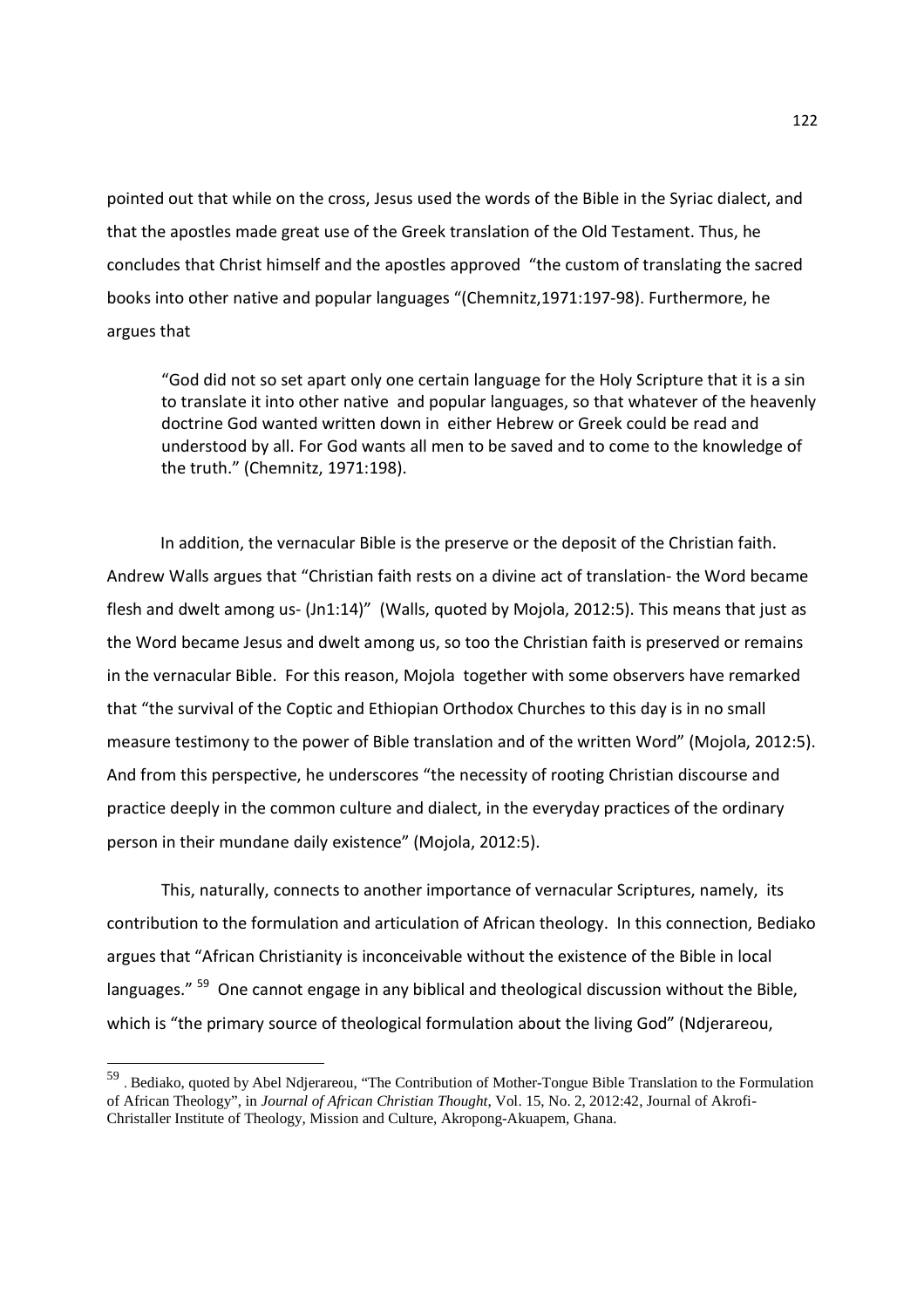2012:42). However, for some African theologians, their primary sources remain African traditional religion. My own stance is that we need both the Bible and African traditional religion for a balanced, unbiased theological discussion and formulation. That is why inculturation is an essential element in theological and missiological discussions. Faith and culture must seek to understand each other in order to find a common ground for evangelization, growth and enrichment. Sanneh and Bediako argue for the value of mothertongue translation in constructing African theology. According to Sanneh, local languages contain concepts "that express the salvific value of traditional religions", and Bediako argues that "the names given to the God of the Bible by Africans are not only dynamic but they also express the reality of the living God more clearly than the concept of God of the Greeks or of the West" ( Sanneh and Bediako, quoted by Ndjerareou, 2012:41).

### **8.2. HOW SHOULD THE BIBLE BE TRANSLATED?**

 After having discussed the impact of Scriptural translation into the vernacular, and after pointing out the need for Scriptures in the mother tongue, we are still faced with one pertinent question: what is the way forward? What can be done to avoid the problems that arise as a consequence of translating the Bible into vernacular? This question calls for some instructions on principles and methods to be used in Bible translation. In this respect, I would like to refer to a document produced in 2001 by the Congregation for Divine Worship and the Discipline of the Sacraments (the agency in charge of liturgical matters in the Catholic Church). It is called *Liturgiam Authentican*, in Latin "The Authentic Liturgy"( available in http://ww.bibleresearcher.com/liturgiam-au accessed on 28/01/2013). It lays out some guiding principles and methods of translating both liturgical texts and the Bible into vernacular languages. In what follows, I shall present excerpts of some of the salient points of this document.

#### **8.2.1. General Principles on the Translation of Liturgical Texts into Vernacular languages.**

The words of the Sacred Scriptures, as well as other words spoken in liturgical celebrations, are not intended primarily to be a sort of mirror of the interior dispositions of the faithful; rather, they express truths that transcend the limits of time and space.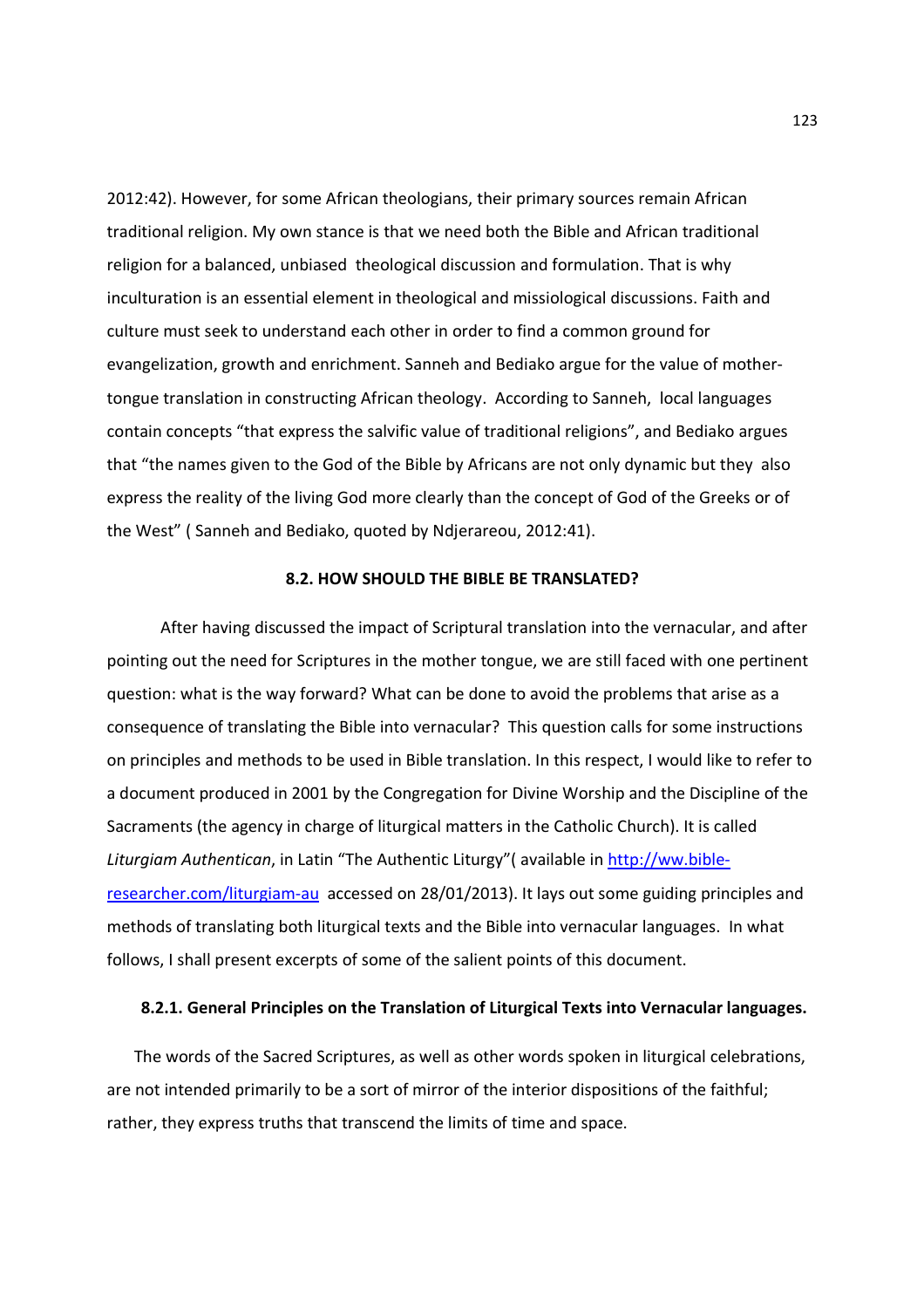Since the Latin liturgical texts of the Roman Rite are the fruit of the liturgical renewal, and in order to preserve such a rich patrimony and pass it on through the centuries, it is to be remembered that the translation of the liturgical texts of the Roman liturgy is not so much a work of creative innovation as it is of rendering the original texts faithfully and accurately into the vernacular language. While it is permissible to arrange the wording, the syntax and the style in such a way as to prepare a flowing vernacular text suitable to the rhythm of popular prayer, the original text, insofar as possible, must be translated integrally and in the most exact manner, without omissions or additions in terms of their content, and without paraphrases or glosses. Any adaptation to the characteristics or the nature of the various vernacular languages is to be sober and discreet.

 Especially in the translations intended for new converts to the Christian Faith, fidelity and exactness with respect to the original texts may themselves sometimes require that words already in current usage be employed in new ways, that new words or expressions be coined, that terms in the original text be transliterated or adapted to the pronunciation of the vernacular language, or that figures of speech be used which convey in an integral the content of the Latin expression even while being verbally or syntactically different from it. Such measures are to be submitted to the discussion of all the Bishops involved before being inserted into the definitive draft. In particular, caution should be exercised in introducing words drawn from non-Christian religions.

Adaptations of the texts are to be considered on the basis of true cultural or pastoral necessity, and should not be proposed out of a mere desire for novelty or variety, nor as a way of supplementing or changing the theological content of the *editiones typicae;* 

Whenever the biblical or liturgical text preserves words taken from other ancient languages (as, for example, the words Alleluia and Amen, the Aramaic words contained in the New Testament, and the Kyrie eleison of the Order of Mass, as well as many proper names) consideration should be given to preserving the same words in the new vernacular translation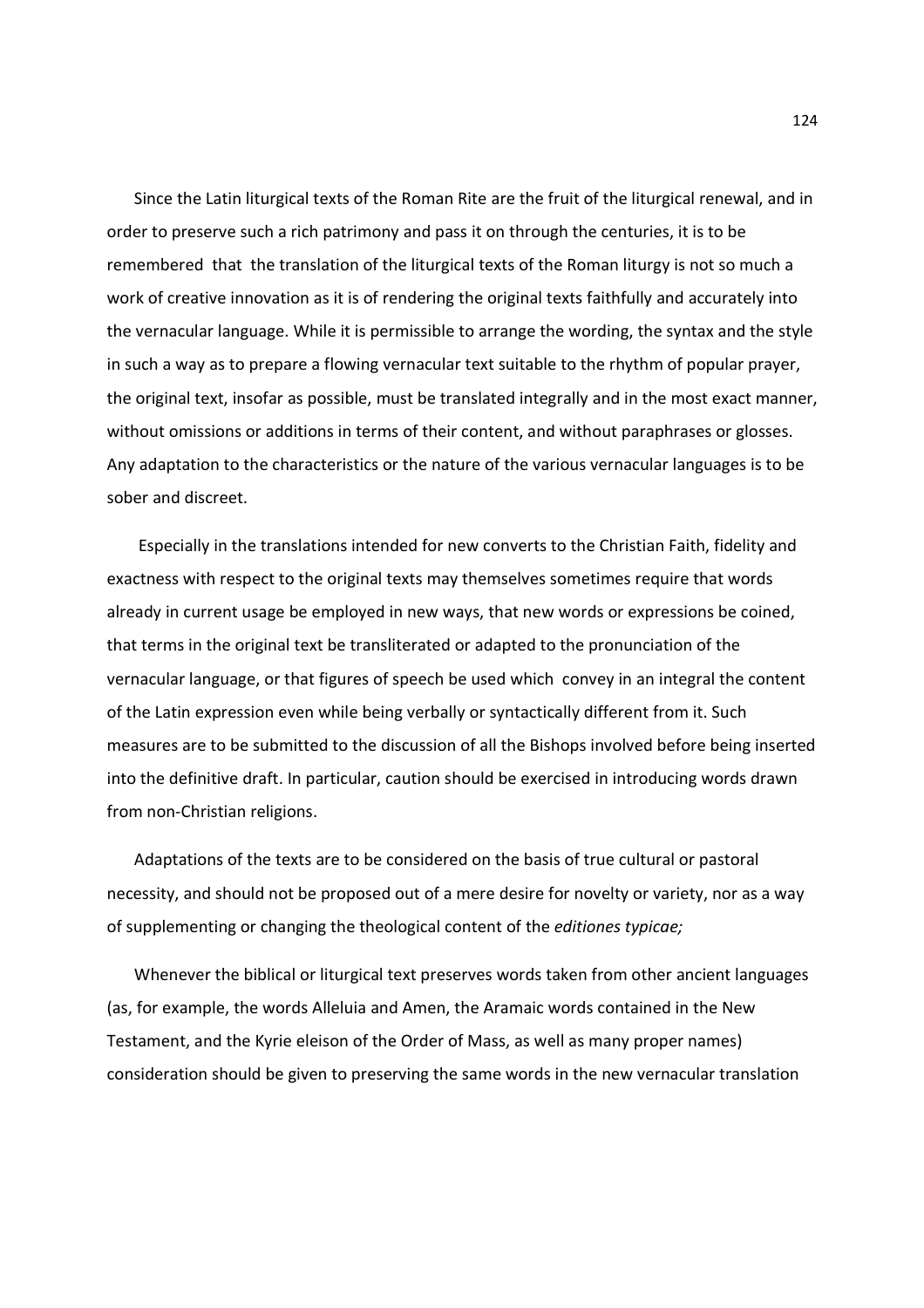It is not permissible that the translations be produced from other translations already made into other languages; rather, the new translations must be made directly from the original texts, namely the Latin, as regards the texts of ecclesiastical composition, or the Hebrew, Aramaic, or Greek, as regards the texts of Sacred scripture

 So that the content of the original texts may be evident and comprehensible even to the faithful who lack any special intellectual formation, the translations should be characterized by a kind of language which is easily understandable, yet which at the same time preserves these texts' dignity, beauty, and doctrinal precision.

### **8.2.2. Other Norms Pertaining to the Translation of the Sacred Scriptures .**

- To prepare any version of the Bible, it is preferable to follow the principles of sound exegesis and of high literary quality.
- It is necessary that the translation of Scriptures be characterized by a uniformity and stability so that only one approved translation should exist in a given area or region.
- Care should be taken to ensure that the translations be conformed to the understanding of Biblical texts used in the liturgy from the time of the primitive church according to the tradition of the Fathers of the Church. Hence, the translation must express the traditional Christological, typological and spiritual sense, and must show the unity and the inter-relatedness of the Old and the New Testaments. For this reason, the translation must be done under the supervision of a competent authority such as the Summer Institute of Linguistics (SIL); other ancient versions of Scriptures should be consulted such as the Septuagint. The divine name Yahweh, expressed in the Hebrew texts, in Latin *Dominus,* is to be rendered into any given vernacular by a word equivalent in meaning.
- Translators are advised to pay attention to the history of interpretation in the writings of the Fathers of the Church.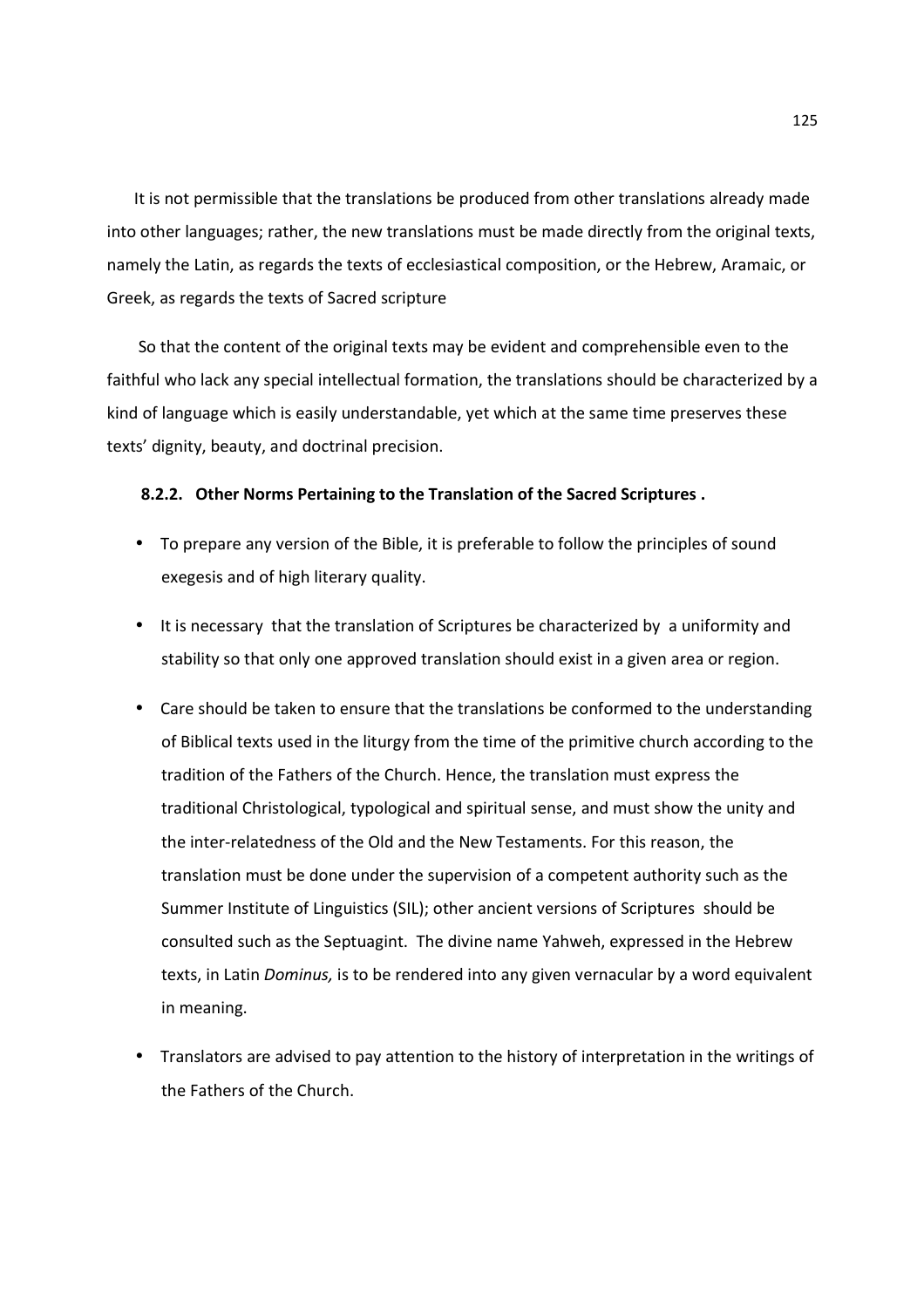- In order not to obscure the historical context of the biblical passages, translators should take cognizance of the fact the word of God proclaimed in the liturgy is not simply a historical document. The Bible does not only deal with the great persons and events of the Old and New Testaments, but also of the mysteries of salvation, and thus is relevant to the faithful of today and to their lives.
- In addition to the above principles, it is important that anyone embarks on a translation business should undertake a course in Bible translation in a recognized institute or Bible translation center.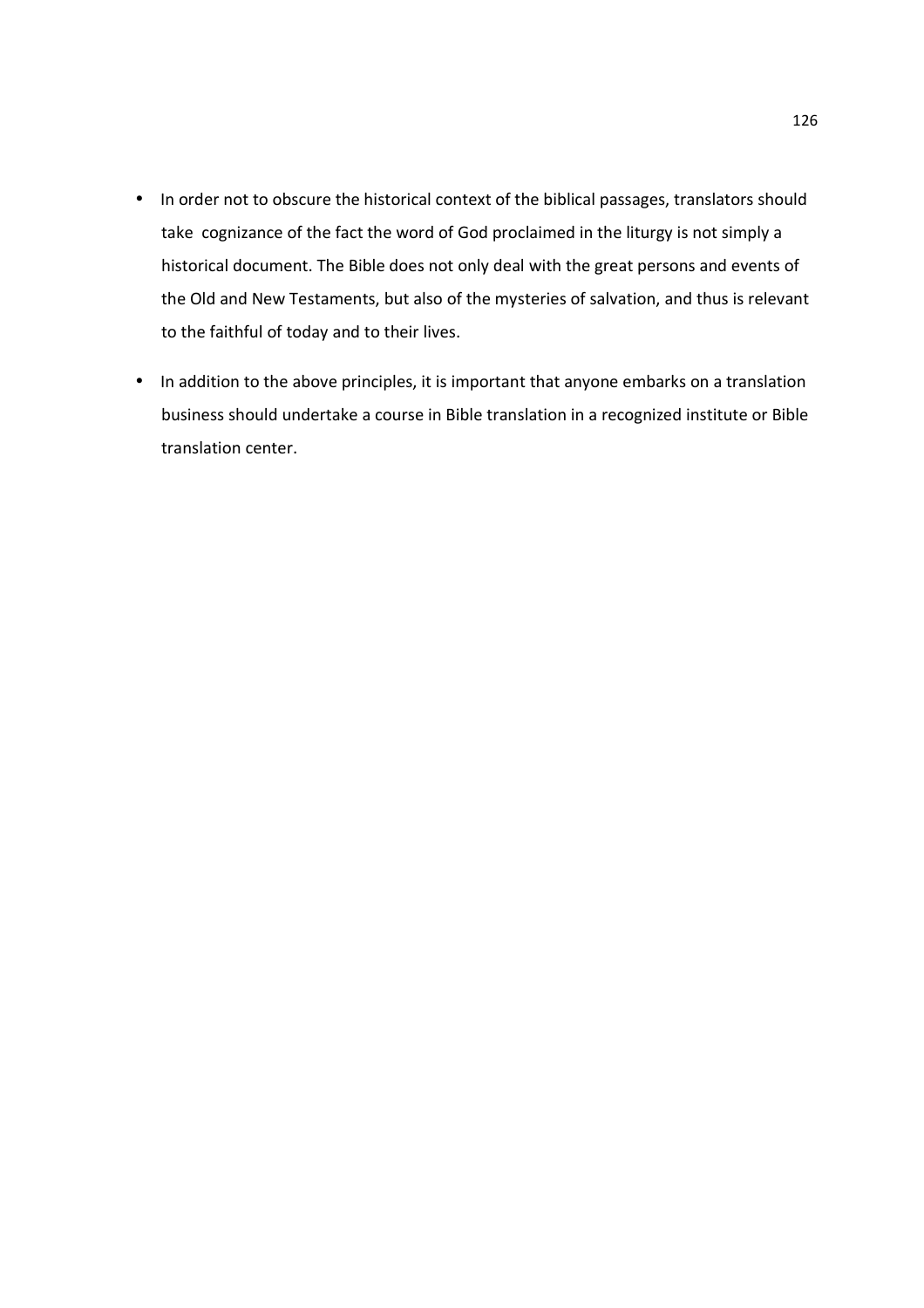## **CHAPTER 9**

## **GENERAL CONCLUSION**

 At the outset of this study I stated that the Bible is the hand book of the Christian faith; for the Protestants, it is the only, undisputable source of authority. This makes it the most important book in Christianity. This present study set out to answer the question whether the Bible should be translated into African vernacular languages or not. In case it should, what are the consequences to the church, the individual, the society in Africa, and to African traditional religion and culture? The importance of the Bible stems from the fact that it is the Word of God addressed to his people; it contains God's plan to save mankind. It is a message that needs to be translated into vernacular languages so that even the common person can hear and understand it in his or her own language. However, this translation has been problematic like a double edge sword with far reaching consequences which I highlighted in chapters two and five. In chapter two I presented a brief history of Bible translation in which I traced its origin from the Septuagint to the present time; its development, and some of the problems encountered in the course of Bible translation. It was an important task that was so time consuming; it was full of challenges and even risky at times; it required courage, determination ,and a strong conviction that for ordinary Christians to grow spiritually, it was absolutely necessary for them to know God, and to hear him speaking to them in their own mother tongue.

 In the history of Bible translation, the Reformation period distinguished itself as the watershed, the climax, and the turning point with Martin Luther and Tyndale as the chief protagonists. It was a giant and bold step, a great leap for Christendom: first because it was an open expression, a confirmation and affirmation of Sacred Scriptures as the only source of authority in the life of a Christian, summarized in the famous dictum *Sola Scriptura*. This was in direct opposition to the Catholic position which in addition to the Bible recognizes other sources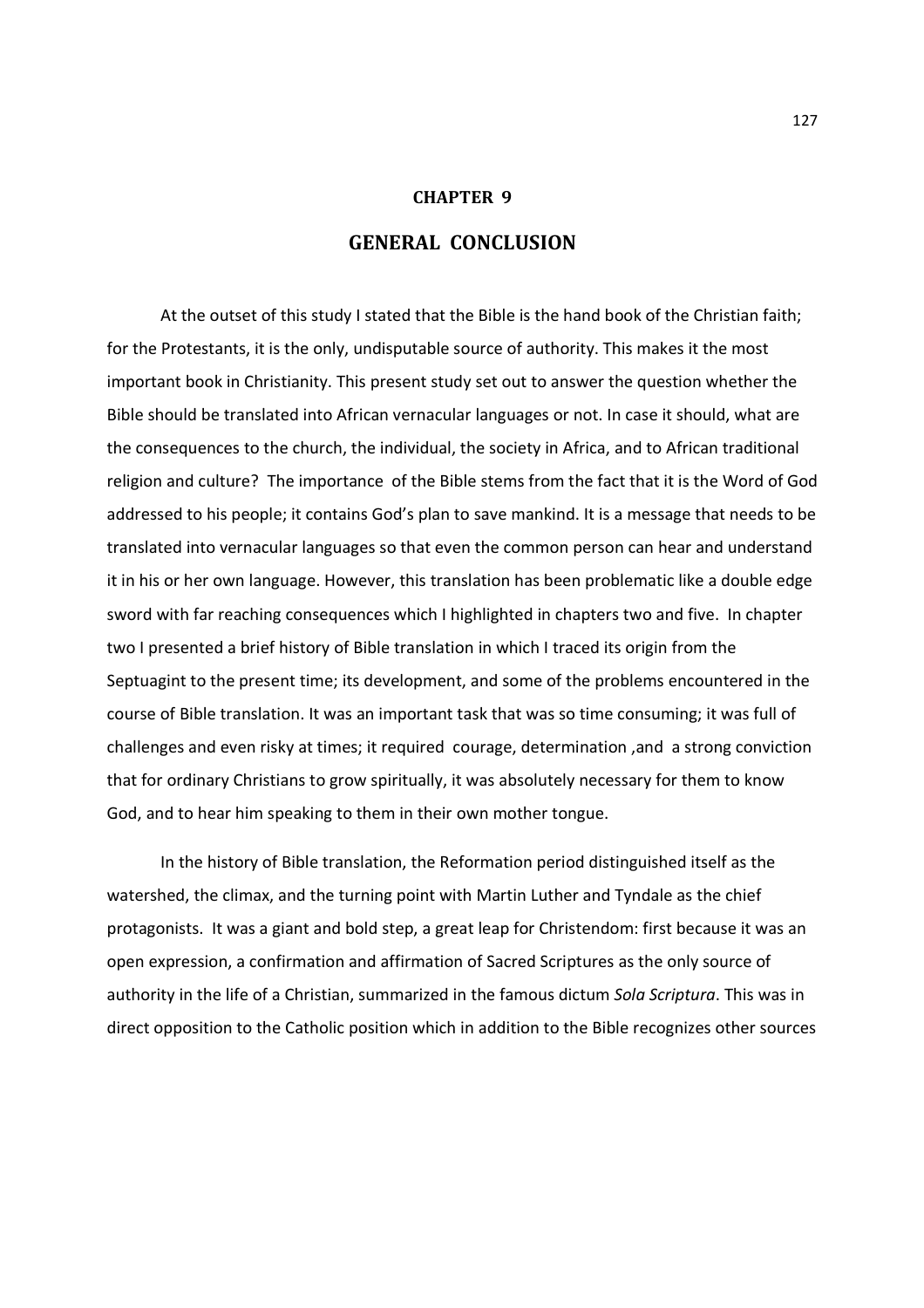of authority, namely the *magisterium*<sup>60</sup> and tradition. Secondly, Luther's translation of the Bible into the German language marked the beginning of a Christian revolution that ushered in the birth of Protestantism and consequently the split in the Christian Church. It can be likened to the opening of the flood gates which subsequently led to individual translations and interpretations of the Bible, as well as the proliferation of independent Churches. O'Donovan corroborates this point in these words

> Printing and distribution of the Bible was an important change which led to many Christians breaking away from the Roman Catholic Church. This led to the Protestant Reformation in which M. Luther and Calvin were leading figures. (O'Donovan, 1996:33)

 I would like to make it clear that Luther did not intend to create a church or to break away from the Catholic church, nor to create confusion in Christendom. Yet these became the unavoidable outcomes of his great inspiring work.

Over the last few centuries the Church in the Western world brought the gospel to Africa. Nowadays there is much talk about the global flow of Christianity from the north to the south ( esp. Africa and Latin America) and to Asia. Brian M. Sandifer has pointedly observed that " One of the crucial developments of the  $20<sup>th</sup>$  century has been the shift of Christianity's center of gravity from the Northern hemisphere to the Southern hemisphere. Percentage of Christians in the global south has been slowly rising." (Sandifer, "*Turning Points*", available in www.slideshare.net/sandiferb/turning-points-chapter-13-bible-translation ; see also Bediako, 1995:1) Since Bible translation has always been a decisive moment in the history of Christianity, this flow was accompanied by, and unavoidably associated with, the translation of the Bible into many African local languages. In confirmation to this point, Philip C. Stine says that recently, the explosive church growth in Africa as well as other Third World countries " that began with the modern missionary movement… brought with it a parallel mushrooming in the number of languages into which all or part of the Bible was translated." (Stine, "Introduction", in Bible

 60 . *Magisterium,* refers to the Church as the divinely authorized teacher in the realm of faith and morals. It is made up of the Pope and his closest collaborators, the bishops. For more on this, see Bernard L. Marthaler et al. eds., New Catholic Encyclopedia, Second Edition 13, Thomson Gale, The Catholic University of America, 2003:247.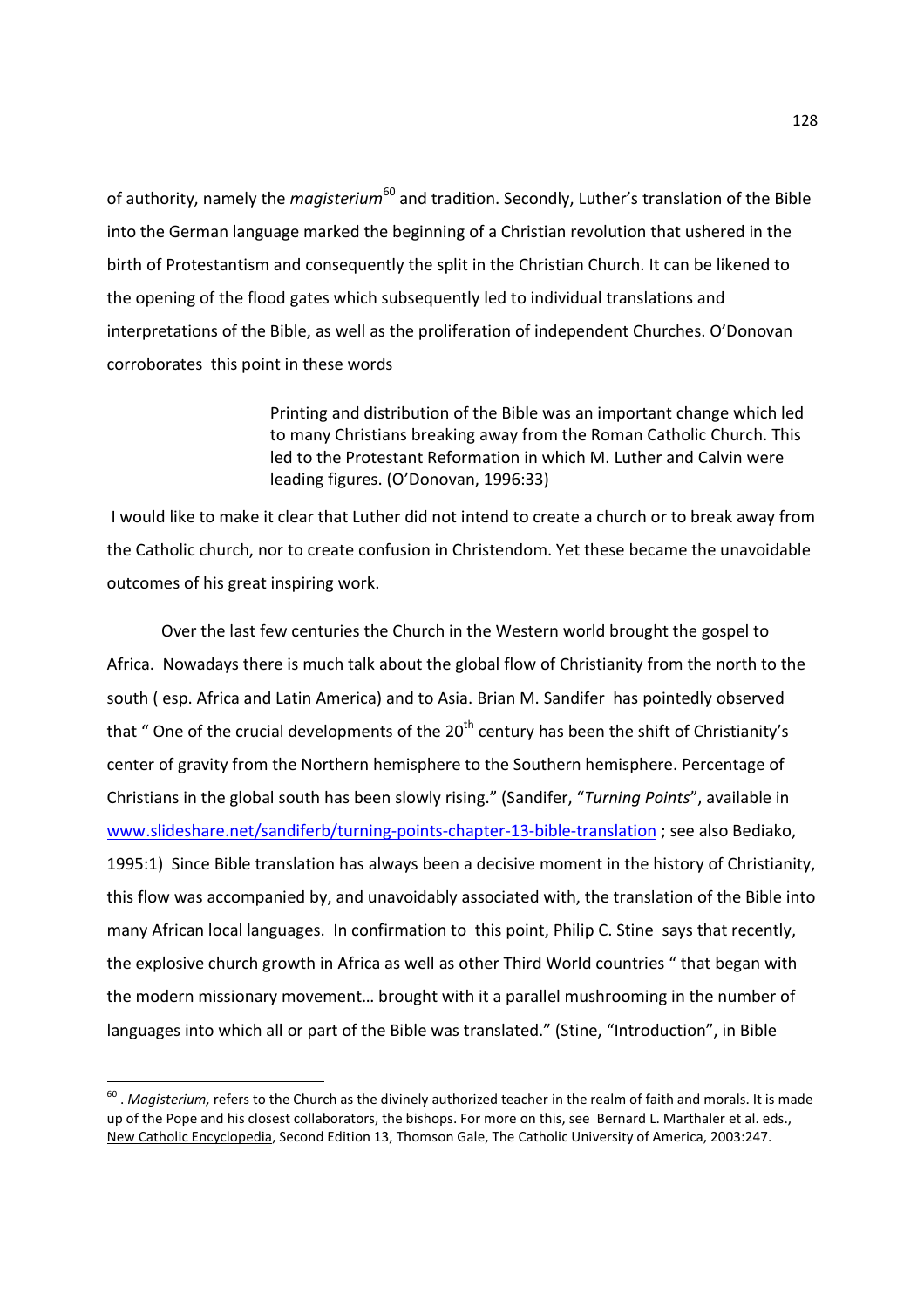Translation and the Spread of the Church, 1990:vii) This explains why I dedicated chapter three to the history of Bible translation in Africa. This showed how the local situations necessitated Bible translation into the mother tongues. It also laid the foundation for the impact of bible translation in this continent.

The focus of chapter four was to examine the various and different ways the vernacular Bible is used in Africa, for example, in churches during liturgical celebrations, in private and public devotions, in small Christian communities, as a healing tool, in songs and music, etc. Chapters five , six, and seven constitute an analysis of the impact of Bible translation into the vernacular in Africa. In chapter 5, I discussed both the positive and the negative impact of Bible translation into the mother tongue in Africa. It has left a tremendous impact on the individual African Christian, on the African society at large, and on the Christian church in Africa. There is no gainsaying that Bible translation has contributed immensely to the growth of the Christian church in Africa. While some African Christians make good use of the vernacular bibles for the spread of the good news, for spiritual growth and development, for prayers, to give praises, glory, thanksgiving and worship to God, as a moral guide, as an effective tool for the liberation and the transformation of the society, others use the vernacular Bibles for their own selfinterest and self- aggrandizement, to gain cheap popularity, to claim spiritual powers and personal revelations and visions, as a money-making tool and a ticket/passport to material wealth. Still some use the vernacular texts to justify certain religio-cultural practices which are not in consonance with the Christian faith, and others use them to justify their schisms and fundamentalist tendencies. This only brings about a multiplier effect in sowing the seeds of division, confusion and tension, as well as a purely subjective interpretation of the bible.

If bible reading and interpretation are not guided, directed and supervised by a competent body or authority, there is bound to be more chaos and confusion, more heresies , further division and split among and within the Christian churches, etc. And consequently, the desired effect will not be realized.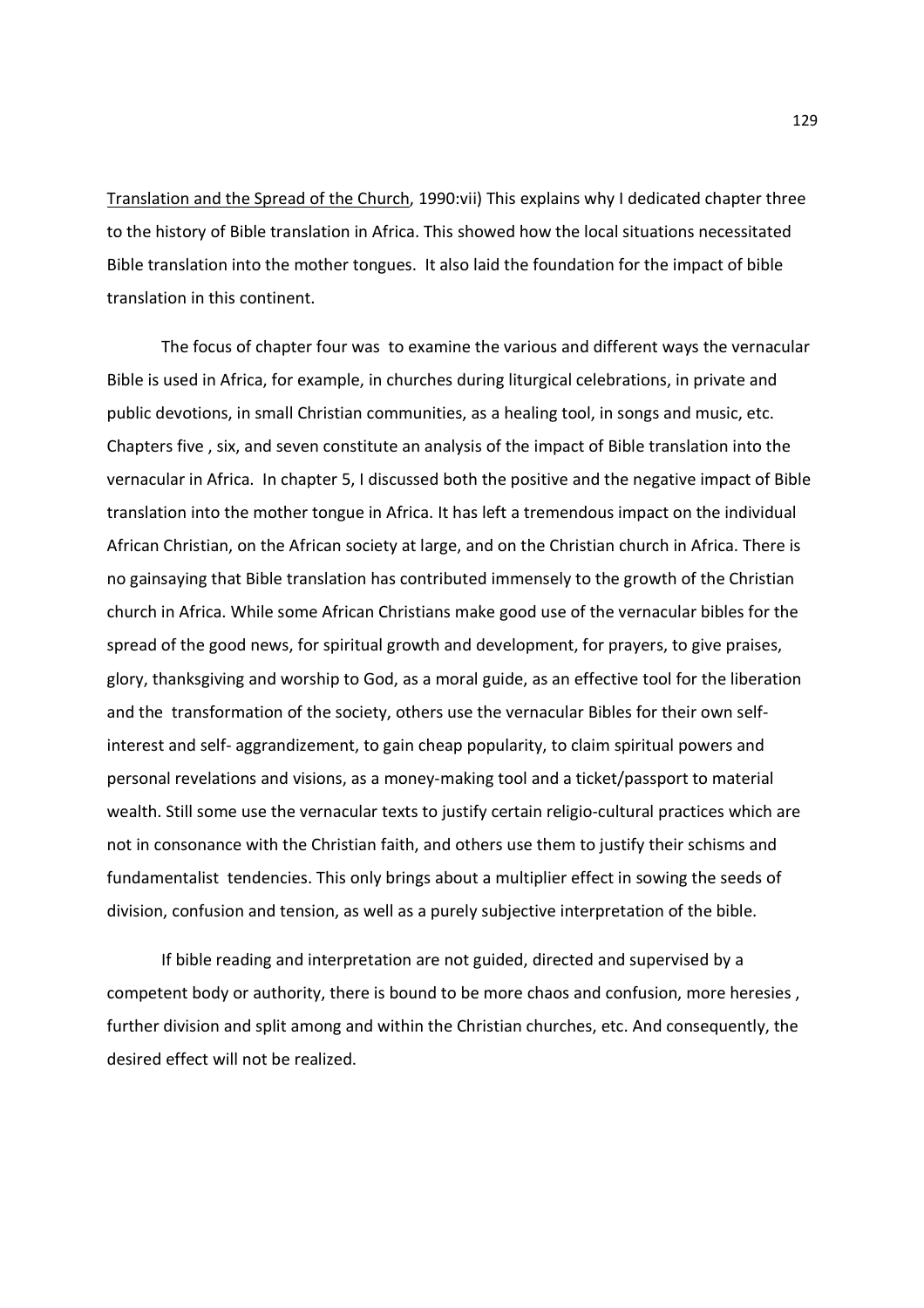Since language is intimately related to religion and culture in traditional societies (Sanneh, "Gospel and Culture", in Bible Translation and the Spread of the Church, Stine,1990:17), chapter 6 examined the impact of bible translation on the African culture. Here, I discussed some pertinent issues raised by some African theologians , for example, Lamin Sanneh who argues that " missionary translators saw a natural congruence between indigenous cultures and the gospel." (Sanneh, 1990:17) Furthermore, he talked about the problem of the *One* and the *Many*, of the particular and the universal, and concluded that in employing vernacular languages for translation, missionaries saw these languages "as endowed with divine significance, so that they may substitute completely for the language of revelation." (Sanneh, 1990:18)

In making a critique of Sanneh's radical pluralism, I shared his view that Christianity is a vernacular movement, and that by its very nature theology is translation. However, I brought out the tension that exists between faith and culture, and the limits and corruption of culture. Culture is limited to a geographical location, but faith is not. Instead, faith transcends and transforms all cultures. All cultures have both constructive and destructive elements, positive and negative aspects. Not everything in culture is necessarily valuable and good.

My discussion and analysis would have been in a vacuum without some concrete , practical application: without some perspective on traditional beliefs and practices. In chapter 7 therefore, I pinpointed some of these beliefs and practices ( e.g., divination and ancestor veneration) which throw light on the character of syncretism, and which still pose a challenge to Christianity in Africa, and put to question the relevance of the Christian faith to the African context, and the authority of the Bible in the lives of African Christians. The key question here is "Why is it that the Church in Africa suffers from syncretism, in other words, why do most African Christians mix religio-cultural practices with Christian belief? Why are they both Christians and practitioners of traditional religion at the same time when they now possess and read the Bible in their mother tongue?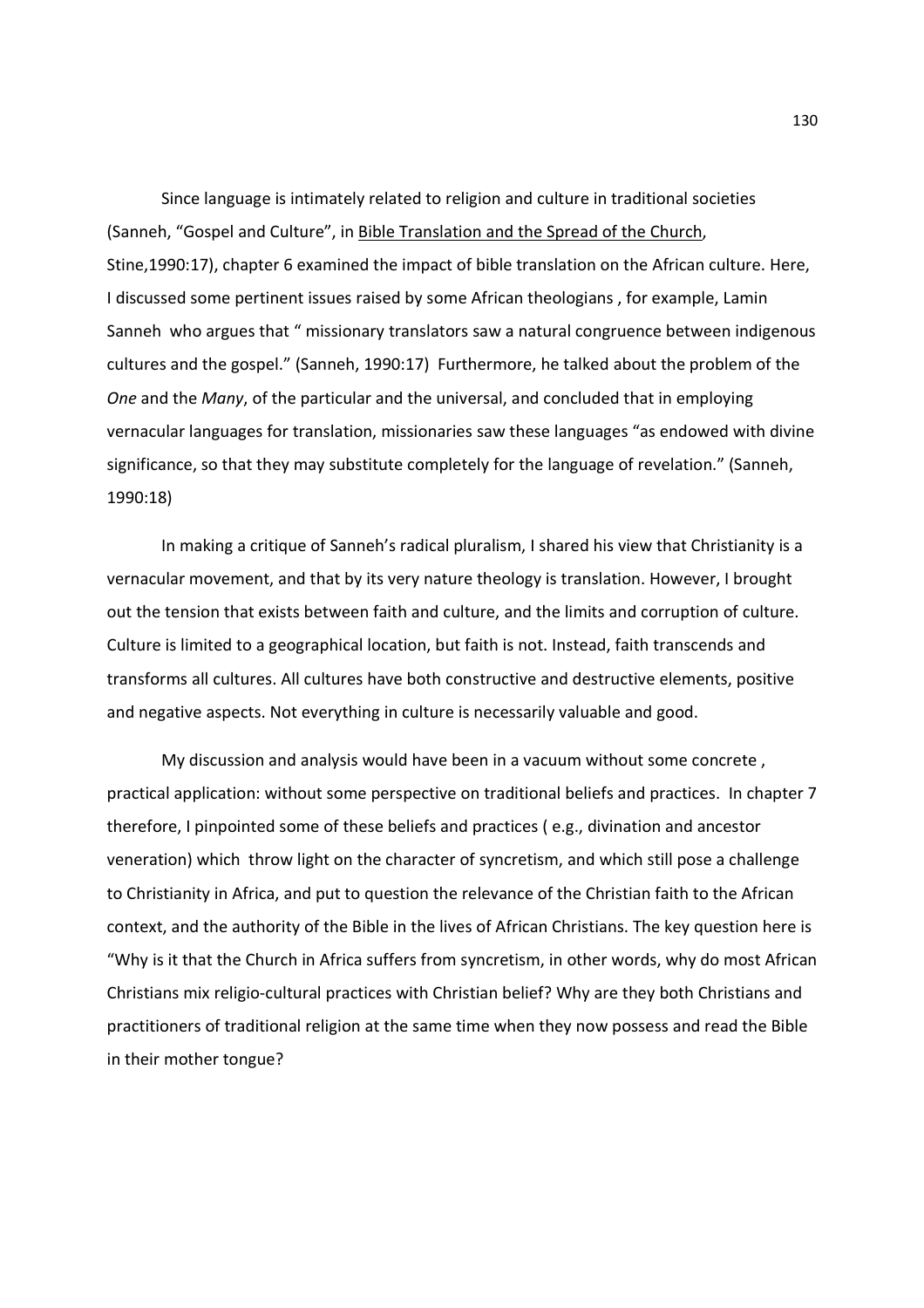In my analysis, I pointed out that the answer to the above questions has to do with the African yearning and conception of salvation, their longing for integral healing, and for concrete, quick and immediate results. Salvation is a practical matter. Secondly, it also concerns the way Western missionaries implanted the gospel in the local context. They did not address the most pressing issues in the local circumstances, but were instead preoccupied with issues not relevant to the local situation. The context of the African communities was not taken seriously. The consequence is that the local communities continue to struggle for their identity (cf. Schreiter, 1997:24ff, 41ff ) . Western Christianity did not address those existential yearnings for which only the African religio-culture has the answer. The gospel was not presented in a meaningful cultural form so that it could become part of the new context and give rise to an indigenous Christianity. That notwithstanding , the phenomenon of Christopaganism or syncretism in Africa calls for an open and truly sincere dialogue between Christianity and African traditional religion in a bid to see how the former can be relevant to the latter without losing its purity or essential elements.

In chapter 8, I gave some reasons for translating the Bible into the local languages in Africa. In addition, I argued about how this should be done, and in this respect I suggested some general principles to be followed in translating liturgical and Biblical texts. Thereafter, I presented the bibliography of the entire thesis.

From the foregone discussions so far, it is clear that Bible translation, reading and interpretation on the continent of Africa have both positive and negative impacts. The response of the Africans has often been complex and varied. Translation and reading of the Bible remain an absolute necessity, but need to be directed, guided, and supervised by competent , officially recognized translators.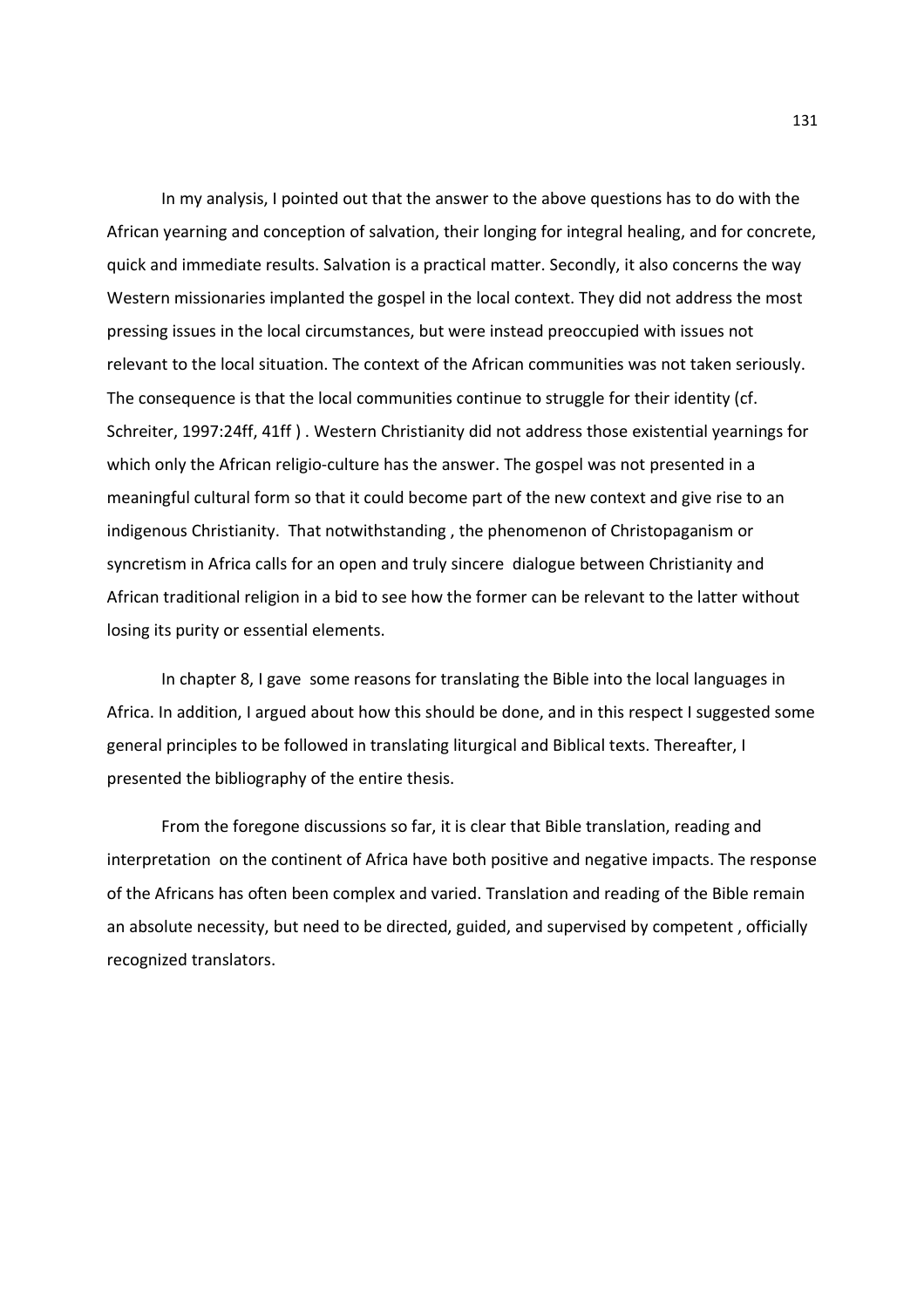# **BIBLIOGRAPHY**

| Glazier, Michael, et al.eds., | The Modern Catholic Encyclopedia, The Liturgical.<br>Collegeville, Minnesota, 1994.                                                                                                                           |
|-------------------------------|---------------------------------------------------------------------------------------------------------------------------------------------------------------------------------------------------------------|
| Abbott, Walter M., ed.,       | The Documents of Vatican II, American Press, 1966.                                                                                                                                                            |
| Adamo, David Tuesday,         | "The Bible in Twenty-First- Century Africa", in The<br>Africana Bible, Hugh R. Page et al. Eds, Fortress Press,<br>Minneapolis, 2010.                                                                         |
| ------------------            | "The Use of Psalms in African Indigenous Churches in<br>Nigeria", in West, Gerald O., and Dube, Musa W., eds., The<br>Bible in Africa: Transactions, Trajectories and Trends,<br>Leiden: Brill, Boston, 2000. |
| Ahonen, Risto A,              | Mission in the New Millennium, The Finnish Evangelical Lutheran<br>Mission, Helsinki, 2000.                                                                                                                   |
| Antoun, Richard T.,           | Understanding Fundamentalism: Christian, Islamic, and Jewish<br>Movements, Second Edition, Rowman & Littlefield Publishers, Inc.,<br>New York, 2008.                                                          |
| Aren, Gustav,                 | Evangelical Pioneers in Ethiopia: Origins of the Evangelical Church<br>Mekane Yesus, EFS Forlaget, Uppsala, Stockholm, 1978.                                                                                  |
| Barrett, David B.,            | Schism And Renewal in Africa, Oxford University Press,<br>Nairobi, 1970.                                                                                                                                      |
| Baur, John,                   | 2000 Years of Christianity in Africa, Paulines Publications<br>Africa, 1994.                                                                                                                                  |
| Beal, John P., et al. eds.,   | New Commentary on The Code of Canon Law, Paulist Press, New<br>York, 1989.                                                                                                                                    |
| Bediako, Kwame,               | Christianity in Africa: The Renewal of a Non-Western Religion,<br>Edinburgh University Press Ltd, Edinburgh, 1995.                                                                                            |
| Beekman, John, et al.,        | Translating the Word of God, Grand Rapids: Zondervan,<br>Michigan, 1974.                                                                                                                                      |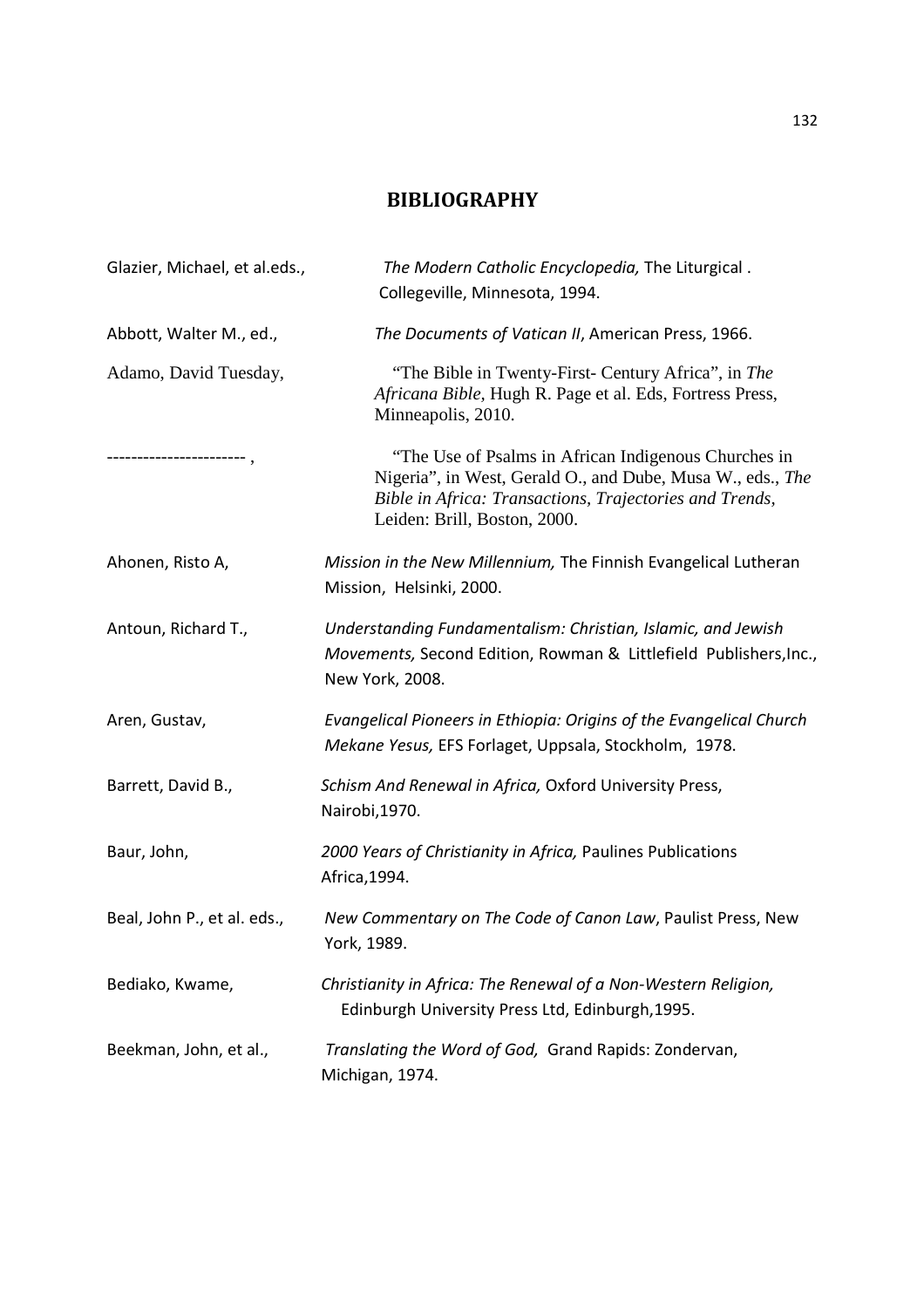| Beyer, Peter,                | Religions in Global Society, Routledge Taylor & Francis Group,<br>London, 2006.                                                                              |
|------------------------------|--------------------------------------------------------------------------------------------------------------------------------------------------------------|
| Boyce, James J.,             | "Singing a New Song unto the Lord: Catholic Church Music", in                                                                                                |
|                              | From Trent To Vatican II: Historical and Theological<br>Investigations, Raymond F. Bulman and Frederick J. Parrella,<br>eds., Oxford University Press, 2006. |
| Bulman, Raymond F.,          | "Introduction: The Historical Context", in From Trent to Vatican                                                                                             |
|                              | II, Raymond F. Bulman and Frederick J. Parrella, eds., Oxford<br>University Press, Oxford, 2006.                                                             |
| Bosch, David J.,             | Transforming Mission: Paradigm Shifts in Theology of Mission,<br>Orbis Books, Maryknoll, New York, 1991.                                                     |
| Bryman, Alan,                | Social Research Methods, third edition, Oxford University Press,<br>Oxford, 2008.                                                                            |
| ----------------,            | Social Research Methods, Second Edition, Oxford University Press,<br>Oxford, 2004.<br>$\prime$                                                               |
| Chemnitz, Martin,            | Examination of the Council of Trent: Part 1, Concordia Publishing<br>House, St. Louis, Missouri, 1971.                                                       |
| Chitando, Ezra,              | Living with Hope: African Churches and HIV/AIDS 1, WCC<br>Publications, Geneva, 2007.                                                                        |
| Codex Iuris Canonici,        | Code of Canon Law: Latin-English Edition , Canon Law Society of<br>America, Washington, DC, 1989.                                                            |
| Daneel, Inus M.,             | Quest for Belonging: Introduction to a study of African Independent<br>Churches, Mambo Press, Gweru, Zimbabwe, 1987.                                         |
| Davidson, Ukpong, and Yorke, | 'The Bible and Africana life: A Problematic Relationship',<br>in The Africana Bible, Hugh R Page et al. Eds., Fortress<br>Press, Minneapolis, 2010.          |
| Delisle, Jean,               | <i>Translators Through History</i> , p. 86, available in<br>http://www.books.google.no                                                                       |
| Duthie, Alan S.,             | Bible Translations: and how to choose between them,                                                                                                          |
|                              | Paternoste Press, Australia, 1985.                                                                                                                           |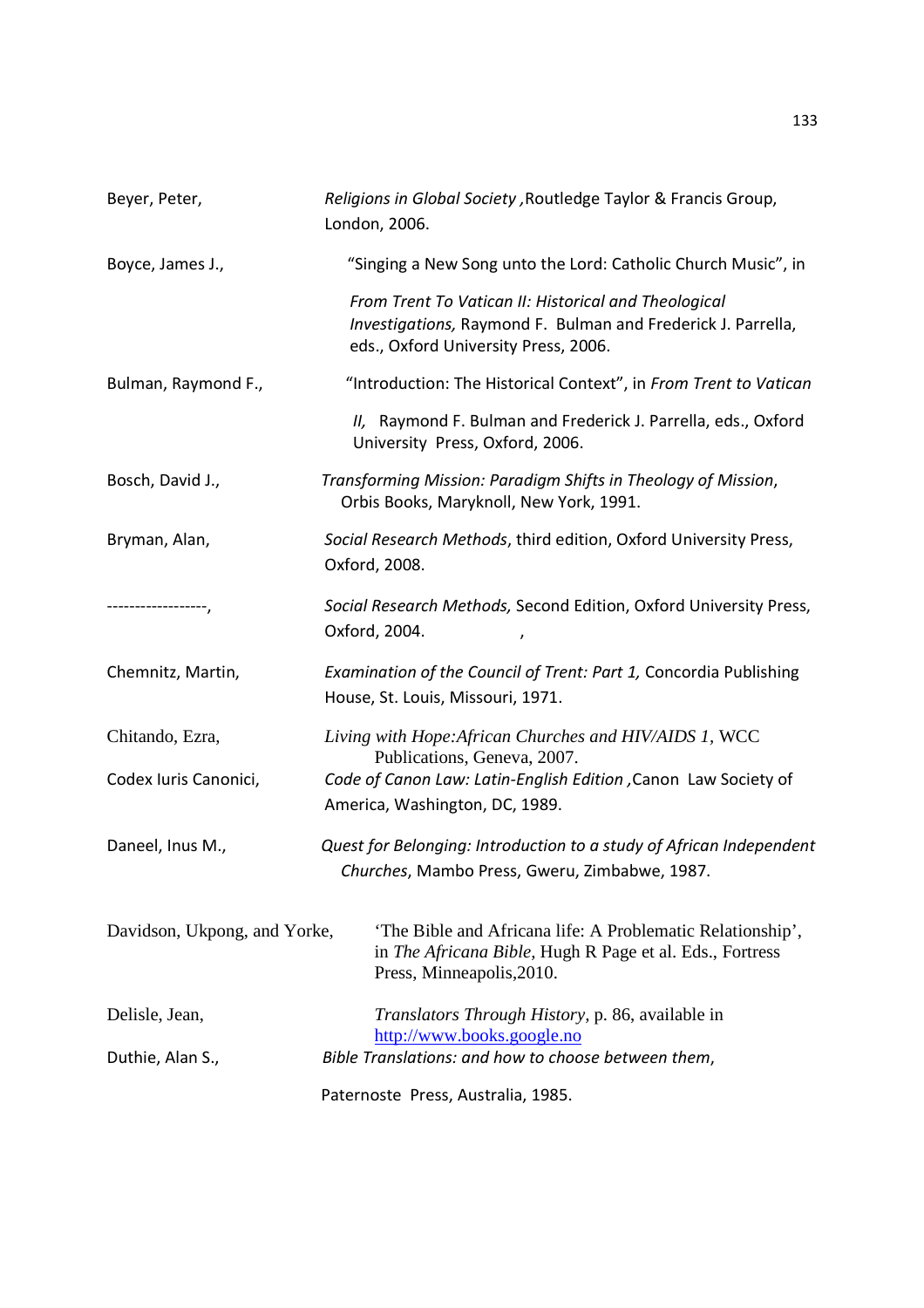| Engelsviken, Tormod,        | Spiritual Conflict in Today's Mission, Lausanne Committee for<br>World Evangelization, Nairobi, Kenya, 2001.                                                                                                                         |
|-----------------------------|--------------------------------------------------------------------------------------------------------------------------------------------------------------------------------------------------------------------------------------|
| Grey, Jane,                 | The Importance of Vernacular Bible Translations by Luther,<br>Wycliffe, and Erasmus in the Reformation, available in<br>http://www.janegrey.hubspages.com/hub/The-Role-of-Bible-<br>Translations-in-the-Reformation                  |
| Guthrie, George H.,         | History of Bible translation, Life Way Press, 2010, available in<br>http://www.mystudybible.com                                                                                                                                      |
| Hance, Gertrude Rachel,     | The Zulu yesterday and Today: Twenty-nine Years in South Africa,<br>Negro University Press, New York, 1969.                                                                                                                          |
| Hesselgrave, David J., ed., | Dynamic Religious Movements, Baker Book House, Grand                                                                                                                                                                                 |
|                             | Rapids, Michigan, 1978.                                                                                                                                                                                                              |
| Holter, Knut,               | "Whose Book is it, By the Way?", in Mission to the World:<br>Communicating the Gospel in the 21 <sup>st</sup> Century, Engelsviken<br>Tormod et al. eds., Regnum in Cooperation with Egede Institute<br>and Areopagos, Oxford, 2008. |
| Hunt, Keith,                | 'Jesuits Counterattack Bible', available in www.keithhunt.com                                                                                                                                                                        |
| Isichei, Elizabeth,         | A History of Christianity in Africa: from antiquity to the present,<br>Society for Promoting Christian Knowledge, London, 1995.                                                                                                      |
| Jassy, Marie-France P.,     | Basic Community in the African Churches, Orbis Books<br>Maryknoll, New York, 1973.                                                                                                                                                   |
| Karanja, James,             | The Missionary Movement in Colonial Kenya: The Foundation of<br>African Inland Church, Cuvillier Verlag, Gottingen, 2009.                                                                                                            |
|                             | Kim, Sebastian, and Kim, Kirsteen, Christianity as a World Religion, Bloomsbury Academic,<br>London, 2008.                                                                                                                           |
| Kuhn, Marko,                | Prophetic Christianity in Western Kenya: Political, Cultural and<br>Theological Aspects of African Independent Churches, Peter Lang<br>GmbH, Frankfurt, 2008.                                                                        |
| Kung, Hans et al. ed.,      | Fundamentalism as an Ecumenical Challenge, SCM Press Ltd,<br>London, 1992.                                                                                                                                                           |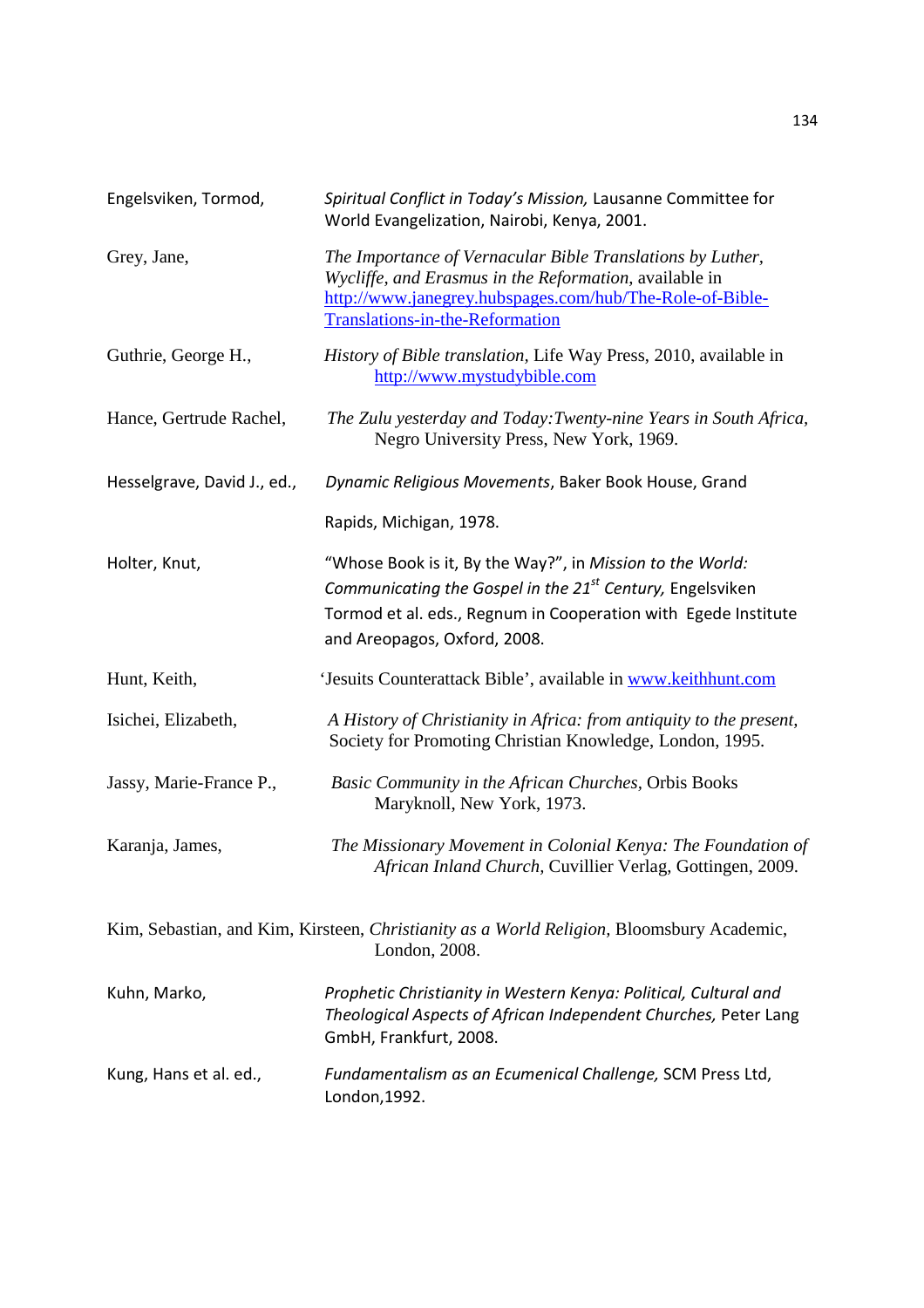| Lampe, Craig,                           | 'Bible, English Translations' in The Cambridge Dictionary of<br>Christianity, Daniel Patte, ed., Cambridge University Press,<br>Cambridge, 2010:127.         |
|-----------------------------------------|--------------------------------------------------------------------------------------------------------------------------------------------------------------|
| Lindberg, Carter,                       | A Brief History of Christianity, Blackwell Publishing Ltd., Garsington<br>Road, Oxford, 2006.                                                                |
| Loba-Mkole, Jean-Claude,                | 'Bible Translation, History of', in The Cambridge Dictionary of<br>Christianity, Daniel Patte, ed., Cambridge University Press,<br>Cambridge, 2010:125.      |
| Long, Lynne,                            | Translating the Bible: From the $7^{th}$ to the $17^{th}$ Century, Ashgate                                                                                   |
|                                         | Publishing Limited, Hamsphire, England, 2001.                                                                                                                |
| Lugira, Aloysius M.                     | African Religion: World Religions, Facts On file, Inc., New York,<br>2004.                                                                                   |
| Mbiti, John S.,                         | Bible and Theology in African Christianity, Oxford University Press,<br>Nairobi, 1986.                                                                       |
| McGrath, Alister E.,                    | Christian Theology: An Introduction, Fifth Edition, Wiley-<br>Blackwell, Garsington Road, Oxford, UK, 2011.                                                  |
| McNally, Robert E.,                     | The Bible in the Early Middle Ages, Scholars Press, Atlanta,<br>Georgia, 1986                                                                                |
| Mfusi, S.K.,                            | 'Religious Communication: Prayer, Sacrifice and Divination', in<br>African Independent Churches Today, M.C. Kitshoff, ed.,<br>Lewiston, New York, 1996:191.  |
| Morrison, Craig E.,                     | 'Bible, Early Translations/Versions', in The Cambridge Dictionary<br>of Christianity, Daniel Patte, ed., Cambridge University<br>Press, Cambridge, 2010:126. |
| Neuman, Lawrence W.                     | Basics of Social Research: Qualitative and Quantitative<br>Approaches, Pearson Education, Inc., Boston, 2007.                                                |
| Nida, Eugene A., and Taber, Charles R., | The Theory and Practice of Translation, E.J., Leiden:                                                                                                        |
|                                         | Brill, The Netherlands, 1982.                                                                                                                                |
| Nielsen, Niels C.,                      | Fundamentalism, Mythos, and World Religions, State University of<br>New York Press, New York, 1993.                                                          |
| Noss, Phil, ed.                         | History of Bible Translation, 2009, available in<br>http://www.bookreviews.org.                                                                              |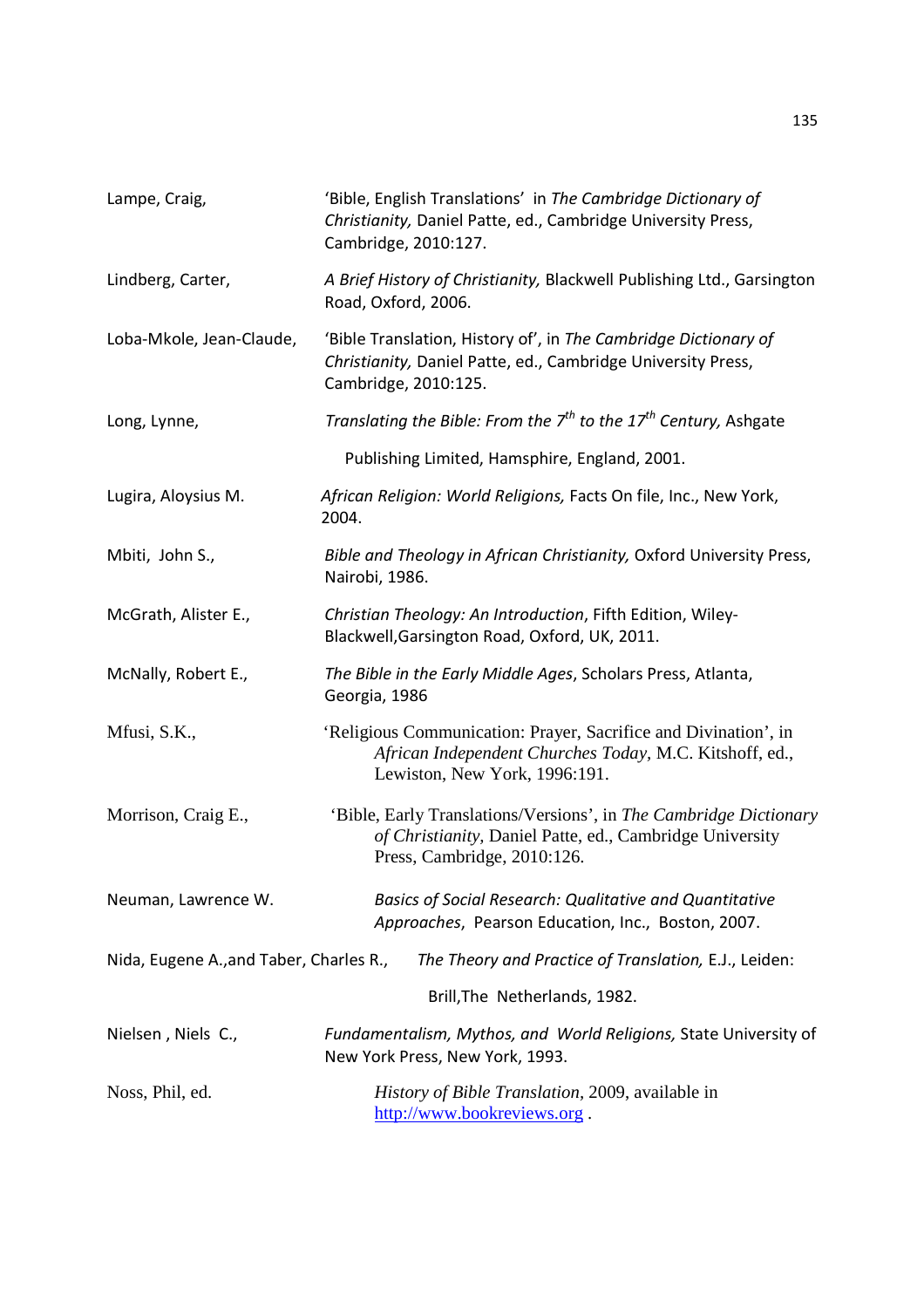| O'Donovan, Wilbur,           | 'Bible Translation in History and into the Future', 2009, in<br>Lausanne World Pulse, available in<br>http://www.lausanneworldpulse.com<br>Biblical Christianity in African Perspective, Paternoster Press,      |
|------------------------------|------------------------------------------------------------------------------------------------------------------------------------------------------------------------------------------------------------------|
|                              | Carlisle, U.K., 1996.                                                                                                                                                                                            |
| Oduro, Thomas, et als.,      | Mission in an African Way: A practical Introduction to African<br>Instituted Churches and their sense of Mission, Wellington,<br>South-Africa: Bybel-Media, 2008.                                                |
| Paul, John II,               | Ecclesia in Africa, Younde, Cameroon, 1995, No. 89                                                                                                                                                               |
| Rajak, Tessa,                | Translation and Survival: The Greek Bible of the Ancient Jewish<br>Diaspora, Oxford University Press, Oxford, 2009.                                                                                              |
| Sanneh, Lamin,               | Translating the Message: The Missionary Impact on Culture,<br>Second Edition, Orbis Books, Maryknoll, New York, 2009.                                                                                            |
|                              | "Gospel and Culture: Ramifying Effects of Scriptural Translation",<br>in Bible Translation and the Spread of the Church: The Last 200<br>Years, Philip C. Stine, ed., E.J. Leiden: Brill, The Netherlands, 1990. |
| Schreiter, Robert J.,        | The New Catholicity: Theology between the Global and the<br>Local, Maryknoll, New York: Orbis Books, 1997.                                                                                                       |
|                              | Scorgie, Glen G, and Strauss, Mark L., eds., Challenge of Bible Translation: Communicating<br>God's Word to the World, Grand Rapids, Mich.: Zondervan,<br>2003.                                                  |
| Sheehy, Gerard, et al. eds., | The Canon Law: Letter and Spirit, Geoffrey Chapman, London,<br>1995.                                                                                                                                             |
| Shorter, Aylward,            | Evangelization and Culture, Geoffrey Chapman, London, 1994.                                                                                                                                                      |
| Smalley, William A.,         | Translation as Mission: Bible Translation in the Modern Missionary<br>Movement, Mercer University Press, Macon, Georgia, 1991.                                                                                   |
| Speiser, Ephraim,            | in Scorgie and Strauss, 2003:51, Challenge of Bible Translation:<br>Communicating God's Word to the World, Grand Rapids,<br>Mich.: Zondervan, 2003.                                                              |
| Steyne, Phillip,             | 'The African Zionist Movement', in Dynamic Religious<br>Movements, David Hesselgrave, ed., Baker Book House,<br>Grand Rapids, Michigan, 1978.                                                                    |
| Stine, Philip C., ed.,       | Bible Translation and the Spread of the Church: The Last 200 Years,<br>E. J. Leiden: Brill, the Netherlands, 1990.                                                                                               |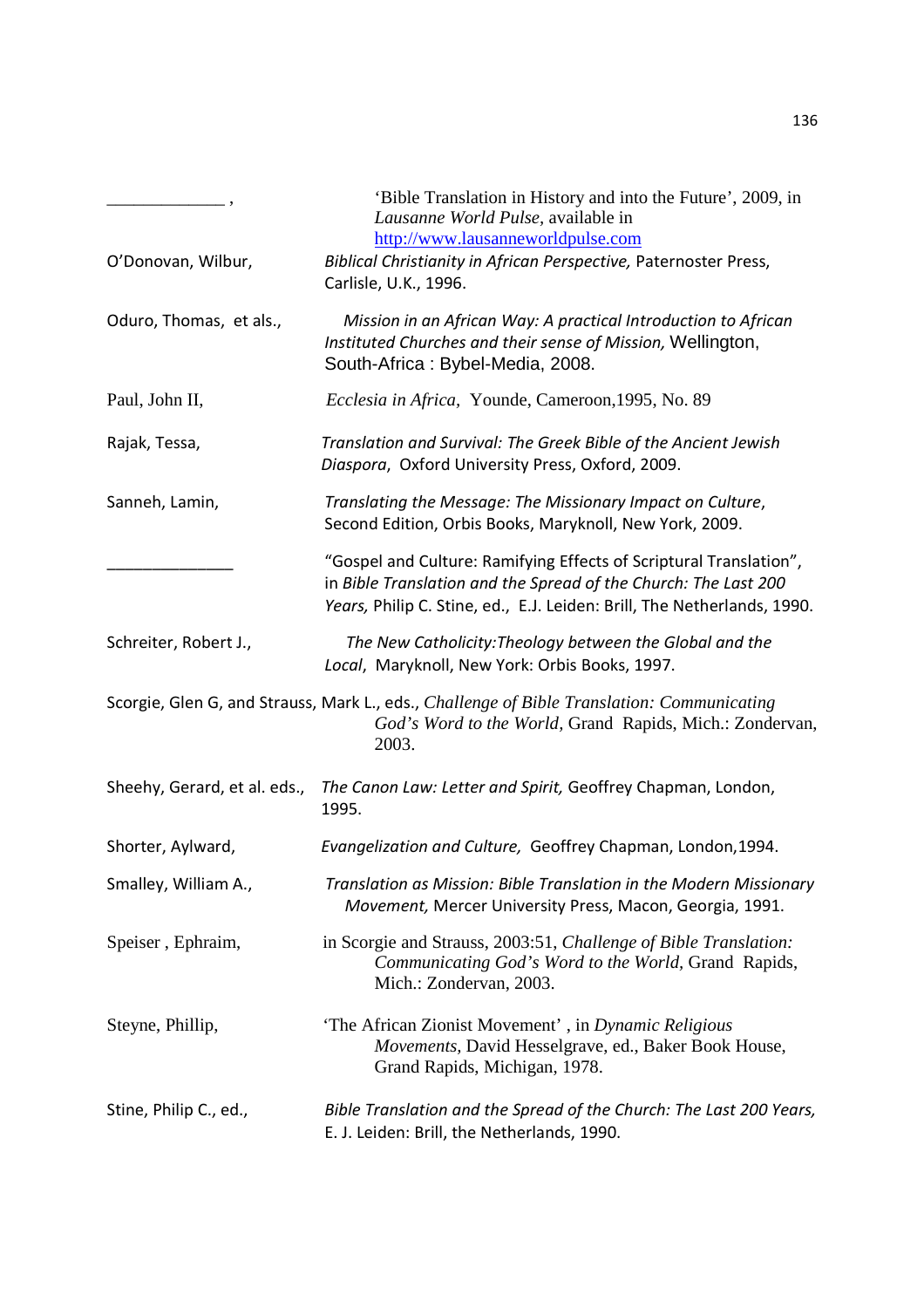|  | Stine, Philip C. and Wendland, Ernest R., eds., Bridging the Gap: African Traditional Religion |
|--|------------------------------------------------------------------------------------------------|
|  |                                                                                                |
|  |                                                                                                |

*and Bible Translation*, United Bible Societies, New York, 1990.

| Sundkler, Bengt, et al., | A History of the Church in Africa, Cambridge University Press,<br>Cambridge, 2000.                                           |
|--------------------------|------------------------------------------------------------------------------------------------------------------------------|
| Thomas, Douglas E.       | African Traditional Religion in the Modern World, McFarland &<br>Company, Inc., Publishers, Jefferson, North Carolina, 2005. |

West, Gerald O, and Dube, Musa, eds. , *The Bible in Africa :Transactions, Trajectories, and Trends,* Leiden: Brill, 2000.

Yamamori, Tetsunao, and Taber, Charles R., eds., *Christopaganism or Indigenous Christianity?,*  William Carey Library, South Pasadena, Calif., 1975.

## **Dissertations.**

| Drønen, Tomas Sundnes, | Communication, Conversion and Conservation: The Dii<br>Meet the Noterhisn Missionaries, Northern Cameroon,<br>1934-60, School of Mission and Theology Dissertation<br>Series, Vol. 5, Stavanger 2007. |
|------------------------|-------------------------------------------------------------------------------------------------------------------------------------------------------------------------------------------------------|
| Smith, Kevin Gary,     | Bible Translation and Relevance Theory: The Translation of<br>Titus, Dissertation for the Degree of Doctor Litterarum at<br>the University of Stellenbosch, South Africa, December<br>2000.           |

## **Journals / Technical Papers, and Articles:**

| Atanga, Joseph,    | "Church in Cameroon begins a New Evangelization",<br>available in<br>http://en.radiovaticana.va/storical/2012/10/25/church_in_ca<br>meroon begin |
|--------------------|--------------------------------------------------------------------------------------------------------------------------------------------------|
| Esua, Cornelius F. | "Church in Cameroon begins a New Evangelization",<br>available in http://en.radiovaticana.va/storico/2012/10/25                                  |
| Healey, Joseph,    | "Historical Development of Small Christian<br>Communities/Basic Ecclesial Communities in Africa",<br>$2013:1-2$ , available in                   |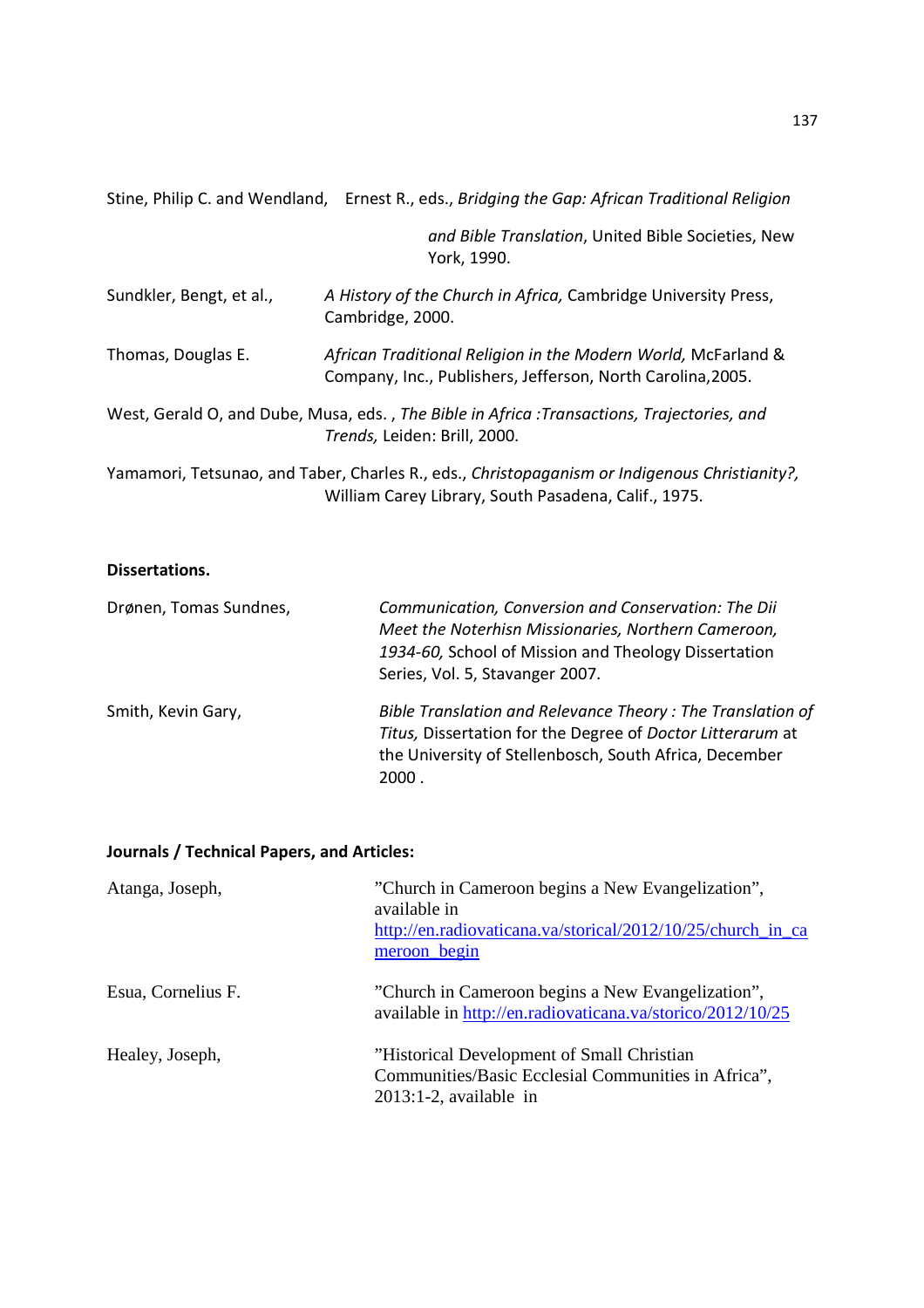|                         | http://www.smallchristiancommunities.org/africa/africa-<br>continent                                                                                                                        |
|-------------------------|---------------------------------------------------------------------------------------------------------------------------------------------------------------------------------------------|
|                         | "How African Small Christian Communities Implemented<br>the Pastoral and Missionary Vission of Vatican II", in<br>Tagaza Journal of Theology and Mission, No. 2, 2013:3,<br>Nairobi, Kenya. |
| Ihenacho, Genevieve N., | "Small Christian Communities as a New Way of<br>Evangelization in Africa", available in<br>http://www.smallchristiancommunities.org                                                         |
| Jinbachian,             | "History from the Septuagint to the Vernaculars", in Journal                                                                                                                                |
|                         | of Translation, Vol.5, No. 1, 2009:85.                                                                                                                                                      |
| Kajivora, Edward,       | "Interreligious Dialogue and its Impact on Bible Translation<br>in Sudan", in The Bible Translator, Vol. 63, No. 3,<br>2012:169.                                                            |
| Kenmogne, Michel,       | 'Engaging with the Current Context of Bible Translation in Africa:<br>The Fracophone Initiative' in Journal of African Christian<br>Thought, Vol. 15, No.2, 2012:34.                        |
| Mojola, Aloo O.,        | "History of Bible Translation in Africa", in Journal of<br>Translation, Vol.5, No.1, 2009:88.                                                                                               |
|                         | "Bible Translation in Africa- A Brief Historical Overview",<br>in Journal of African Christian Thought, Vol. 15, N0.2,<br>2012:5                                                            |
| Ndjerareou, Abel,       | "The Contribution of Mother-Tongue Bible Translation to<br>the Formulation of African Theology", in Journal of<br>African Christian thought, Vol.15, No.2, 2012:42.                         |
| Pagila, Vincenzo,       | "Looking up and Keeping one's Ears Open " in<br>L'OSSERVATORE ROMANO, 08/23/09 issue:2                                                                                                      |
| Sandifer, Brian M.,     | 'Turning Points', available in<br>www.slideshare.net/sandiferb/turning-points-chapter-13-<br>bible-translation                                                                              |
|                         |                                                                                                                                                                                             |
| Turner, Philip,         | "The Wisdom of our Fathers and the Gospel of Christ: Some<br>Notes on Christian Adaptation in Africa", in Journal of<br>Religion in Africa, Vol.4, No.1,1971:45-68                          |